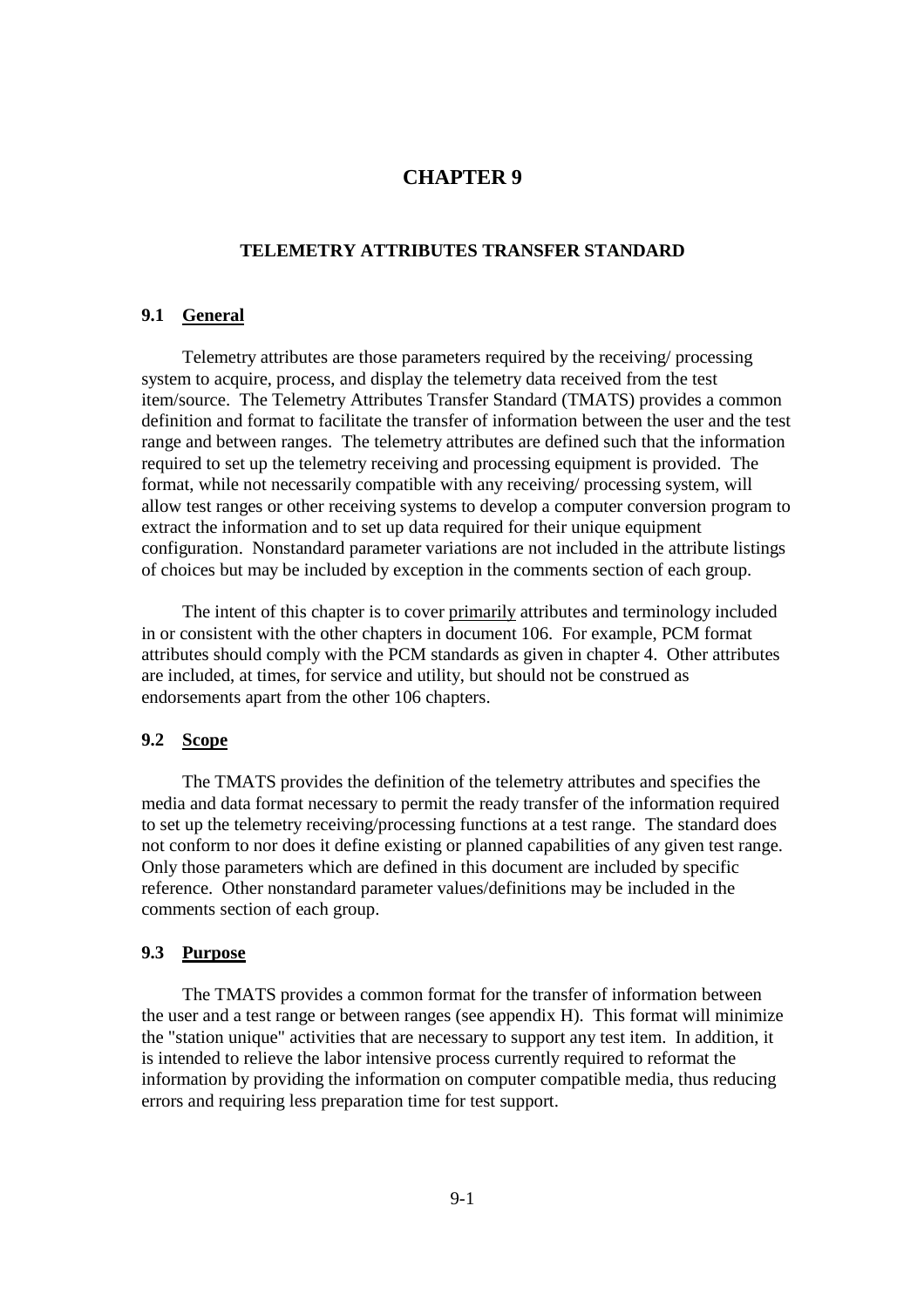## **9.4 Media and Data Structure**

 A variety of physical and electronic media are currently available for use in exchanging attribute information. The most important factor in selecting which medium to use is that the parties involved must agree to the specific medium of choice. If any data compression (such as Backup/Restore or Zip/Unzip) will be used, both parties should agree to its use.

 A cover sheet describing the system that produced the attribute medium should accompany the attribute information. A recommended format for the cover sheet is given in appendix I.

9.4.1 Physical Format. Attributes for each mission configuration are to be supplied in a single physical file with contents as 7-bit ASCII coded characters. Line feed (LF) and carriage return (CR) may be used to improve readability of the information. Nonprintable characters will be discarded by the destination agency prior to translating the attributes into telemetry system configuration information.

 For disks, multiple mission configurations may be provided on a single disk; however, each configuration must be in a separate file identified in the disk directory. File names should use the file extensions .TXT to indicate a text file, or .TMT to indicate a TMATS file. A stick-on label and the accompanying cover sheet identify the file names corresponding to the mission configuration used for each mission.

 On magnetic tape, physical records may be any size up to 2048 bytes. A single endof-file (EOF) mark indicates the end of a mission configuration. Additional mission configurations can be included in sequential files on a single tape. A double EOF is used to indicate the end of the last mission configuration on the tape. A stick-on label and an accompanying cover sheet identifying the missions for each configuration are required.

9.4.2 Logical Format. Each attribute appears in the file as a unique code name and as a data item. The code name appears first, delimited by a colon. The data item follows, delimited by a semicolon. Thus an attribute is formatted as A:B;, where A is the code name and B is the data item, in accordance with the tables in paragraph 9.5. Numeric values for data items may be either integer or decimal. Scientific notation  $(\pm d, d, d, d, d, d)$ ee) is allowed only for the specific data items defined for its use in the tables in paragraph 9.5. For alphanumeric data items, including keywords, either upper or lower case is allowed; all defined keyword values are shown as upper case and enclosed in quotes in the tables in paragraph 9.5. Semicolons are not allowed in any data item (including comment items). Any number of attributes may be supplied within a physical record subject to the maximum mentioned in subparagraph 9.4.1. Attributes may appear in any order.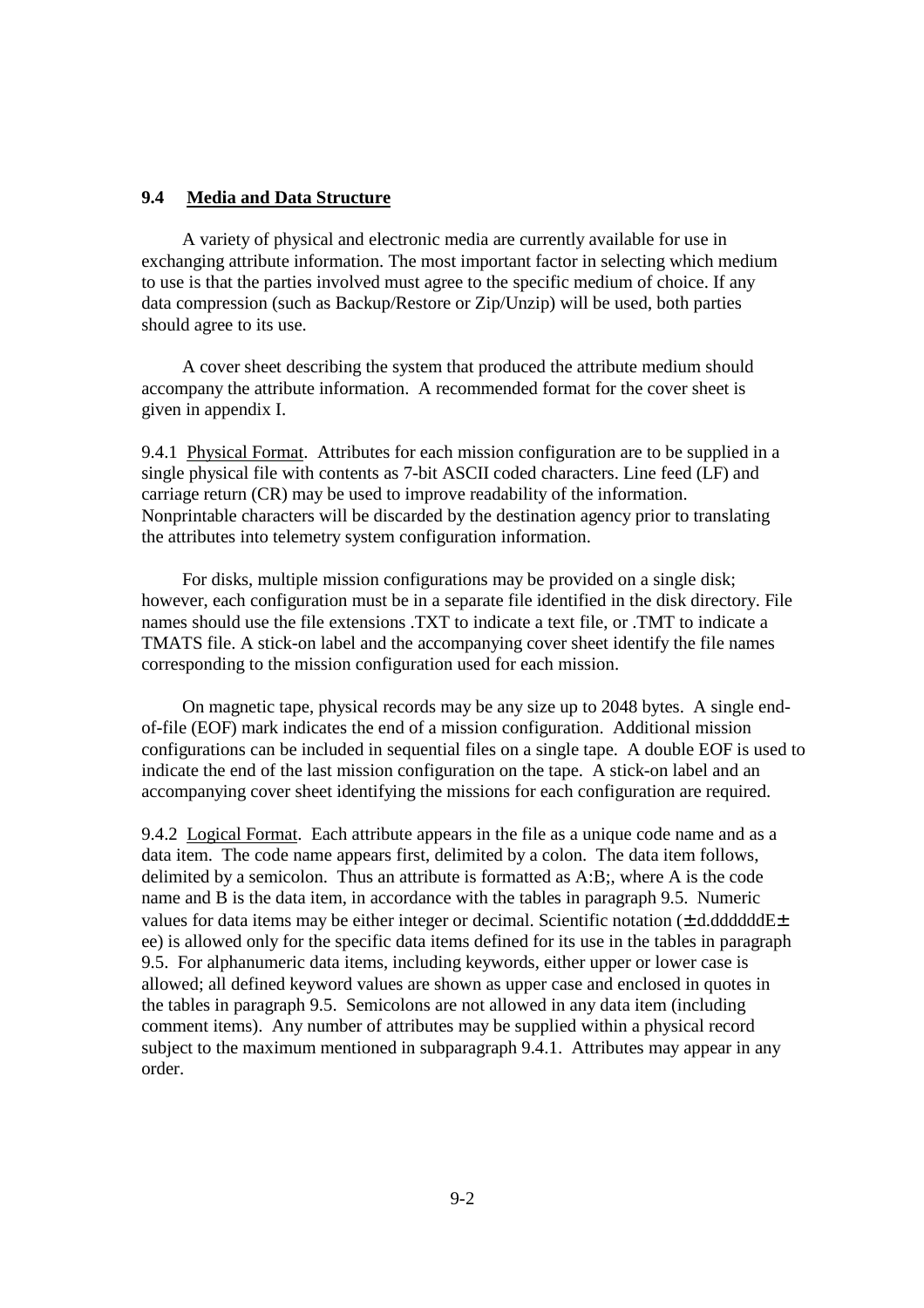There are two basic types of attribute code names: single and multiple entry. Single-entry attributes are those for which there is only one data item. Multiple-entry attributes appear once in the definition tables in paragraph 9.5 but have multiple items; these items are assigned a number. The number appears in the code name preceded by a hyphen. For example, data source identifiers might have the following entries:

> G\DSI-1:Aircraft; G\DSI-2:Missile; G\DSI-3:Target;

 The code name COMMENT may be used to interject comments to improve readability. (Note that the comment data items, such as G\COM, are intended to convey further details within the TMATS file itself.) Comments must follow the attribute logical format, as shown below:

COMMENT: This is an example of a comment;

 Refer to paragraph 9.5 for detailed definition of code names and attributes and appendix J for an example application of this standard.

#### **9.5 Telemetry Attributes**

 The description of the mission configuration includes all potential sources of data, RF links, pre- or post-detected analog tapes, or onboard recorded magnetic tapes. Each of these have unique characteristics which must be defined. Each source is given a unique identity and its characteristics are specifically defined in associated attributes fields. In multiplexed systems, each data stream is uniquely identified by a data link name, which, in turn, is related to the data source name.



Only the information that is essential to define the attributes of a system is required. Nonapplicable information does not need to be included in the file. However, all attribute information given is to be provided in the specified format.

 The attributes defined in this section proceed from the general level to the detailed level. The groups defined, in terms of data to be entered, are described next.

- General Information establishes the top-level program definition and identifies the data sources.
- Transmission Attributes define an RF link. There will be one group for each RF link identified in the General Information Group.
- Tape Source Attributes identify a tape data source.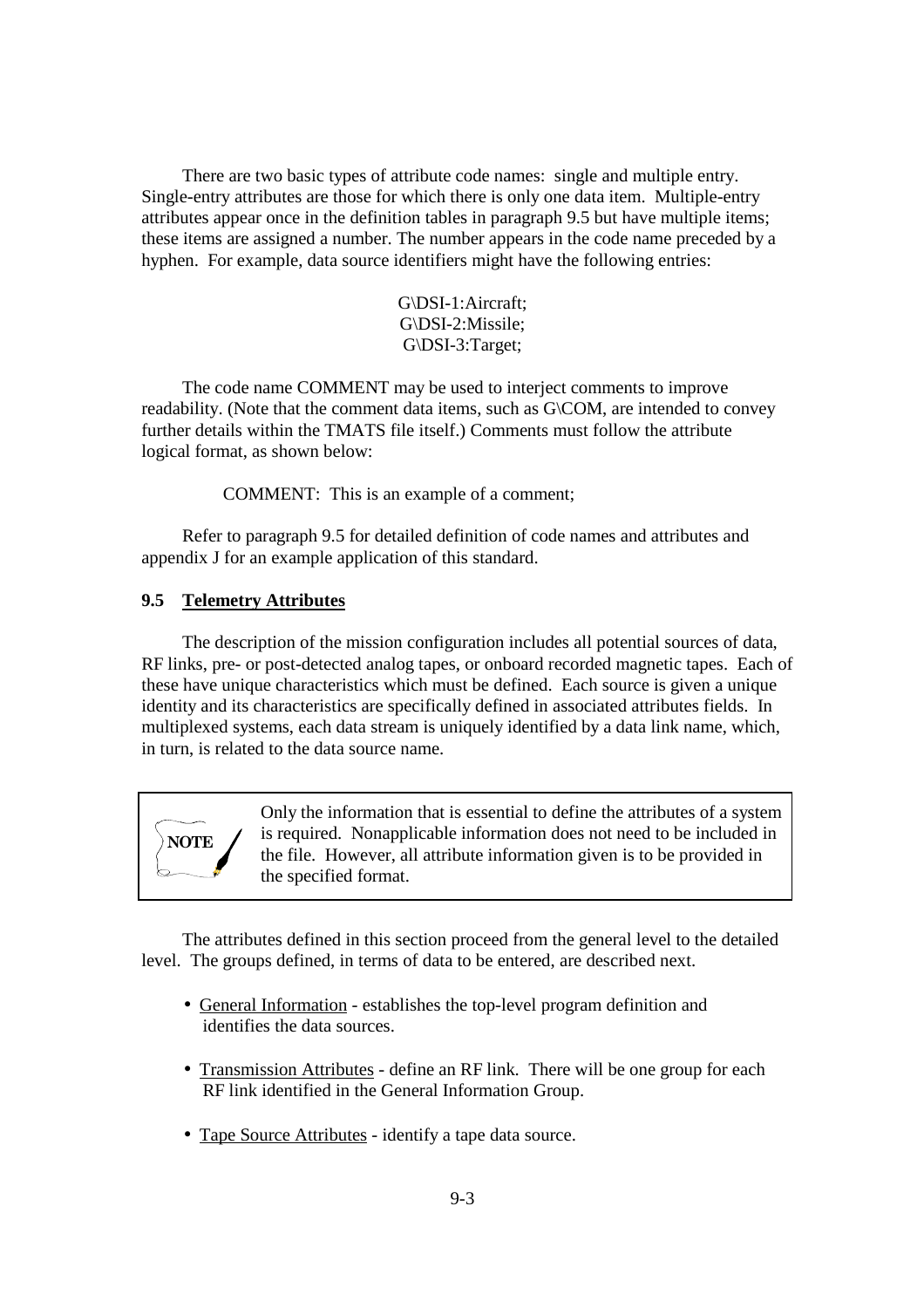- Multiplex/Modulation Attributes describe the FM/FM, FM/PM, or PM/PM multiplex characteristics. Each multiplexed waveform must have a unique set of attributes. For the analog measurement, the tie to the engineering units conversion is made in this group.
- Digital Data Attributes are divided into three groups: the PCM Format Attributes, the PCM Measurement Description, and the 1553 Bus Data Attributes.
- PCM Format Attributes define the PCM data format characteristics, including subframes and embedded formats. Each PCM format will have a separate format attributes group.
- PCM Measurement Descriptions define each PCM measurand that ties the PCM measurement, format, and data conversion (calibration) together.
- 1553 Bus Data Attributes specify the PCM encoded 1553 bus format characteristics.
- PAM Attributes contain the definition of the PAM system. It includes the PAM format characteristics and measurement attributes. The tie to the engineering unit conversion is made for the measurands contained in the PAM format.
- Data Conversion Attributes contain the data conversion information for all measurements in this telemetry system. The calibration data and conversion definition of raw telemetry data to engineering units is included. The tie to the measurands of the telemetry systems defined in the previous groups is via the measurement name.
- Airborne Hardware Attributes define the configuration of airborne instrumentation hardware in use on the test item.

9.5.1 Contents. The following subparagraphs discuss the organization of the attributes and their relationships with the various groups.

9.5.1.1 Organization. Attribute information is organized according to a hierarchical structure in which related items are grouped and given a common heading. The number of levels varies within the overall structure and is a function of the logical association of the attributes. At the highest level, the telemetry attributes are defined for the following groups: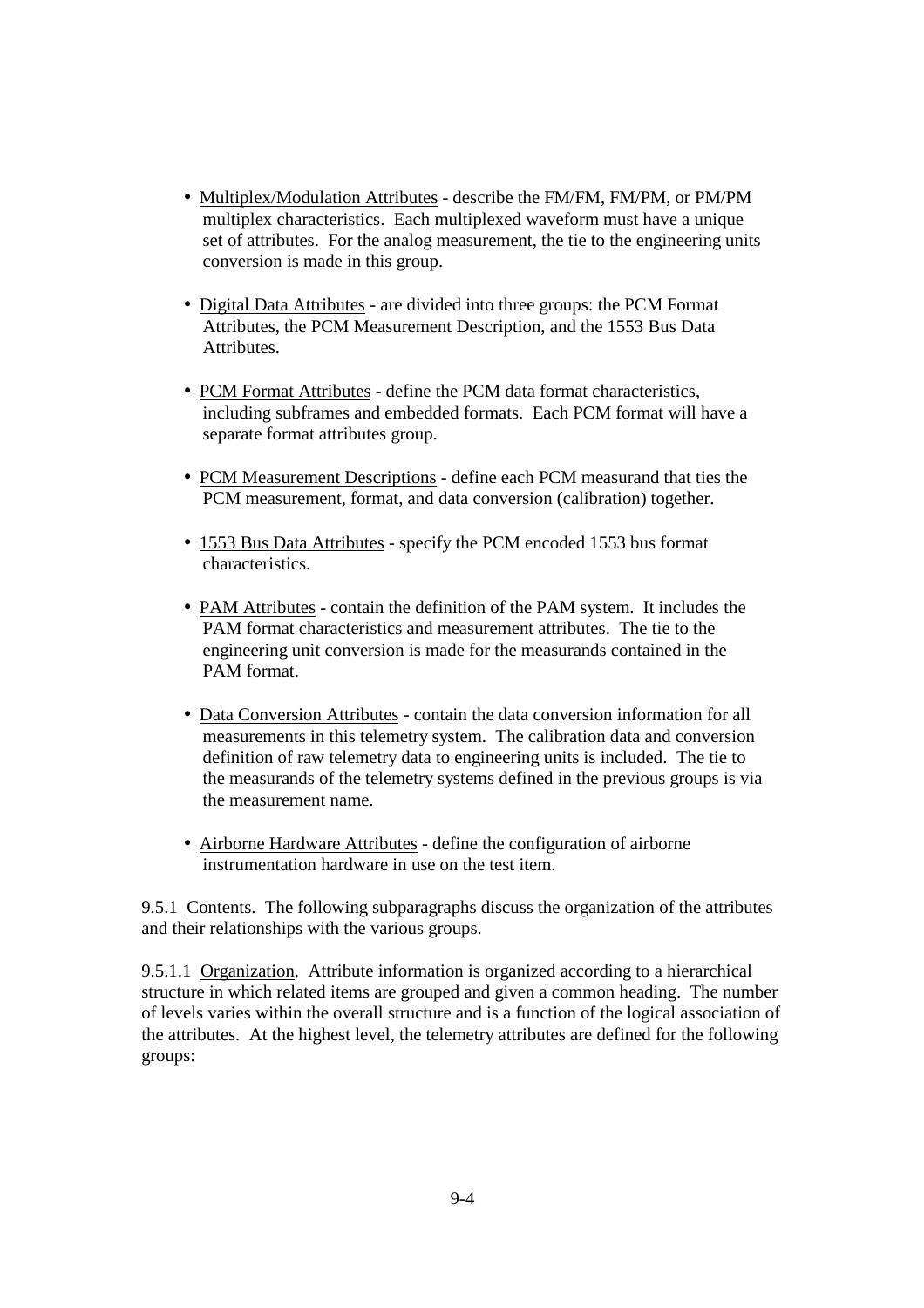| <b>Identifier</b> | <b>Title</b>                       |
|-------------------|------------------------------------|
| G                 | General Information                |
| т                 | <b>Transmission Attributes</b>     |
| R                 | <b>Tape Source Attributes</b>      |
| M                 | Multiplexing/Modulation Attributes |
| P                 | <b>PCM</b> Format Attributes       |
| D                 | <b>PCM</b> Measurement Description |
| B                 | 1553 Bus Data Attributes           |
| A                 | <b>PAM</b> Attributes              |
| C                 | <b>Data Conversion Attributes</b>  |
| H                 | Airborne Hardware Attributes       |

Within the structure, a lower case letter, for example, n, p, or r, indicates a multiple entry item with the index being the lower case letter. The range of these counters is from one to the number indicated in another data entry, usually with the appendage \N.

 Within the tables, the code name, definition, and maximum field size are given for each individual attribute. The maximum field size is intended to be a guideline indicating the intended use of the attribute, and does not imply support of the maximum by any and all ranges. For example, the fact that the Number of Data Sources attribute is 2 characters long does not mean that 99 data sources are supported. Each range should be consulted as to their specific capabilities.

9.5.1.2 Group Relationships. The interrelationships between the various groups are shown pictorially in figure 9-1.



1. Data Source ID is unique within a General Information Group (G). It ties the Transmission Group (T) or the Tape Group (R) or both to the G group and to the Multiplex/ Modulation Group (M). 2. The tie from the M group to a PCM Group (P), a PAM Group

(A) or a 1553 Bus Group (B) is the Data Link Name. 3. The tie from the P group to an embedded P group is another Data Link Name. 4. The tie from the M group to the Data Conversion Group (C) for an analog measurement is the Measurement Name. 5. The tie from the P group to the PCM Measurement Description Group (D) is the Data Link Name. 6. The tie from either the A, D, or B groups to the Data Conversion group is the Measurement Name.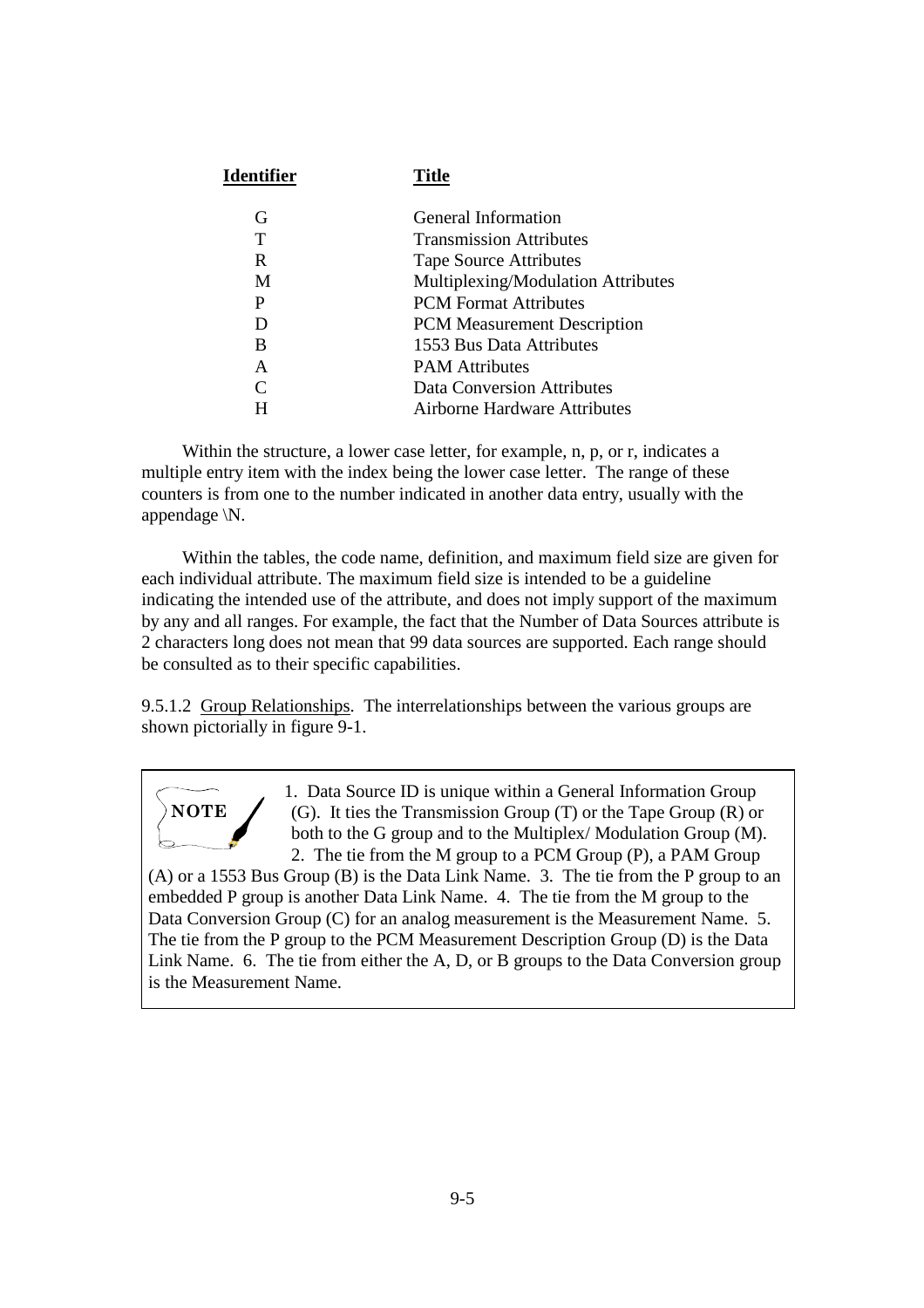

Figure 9-1. Group relationships.

9-6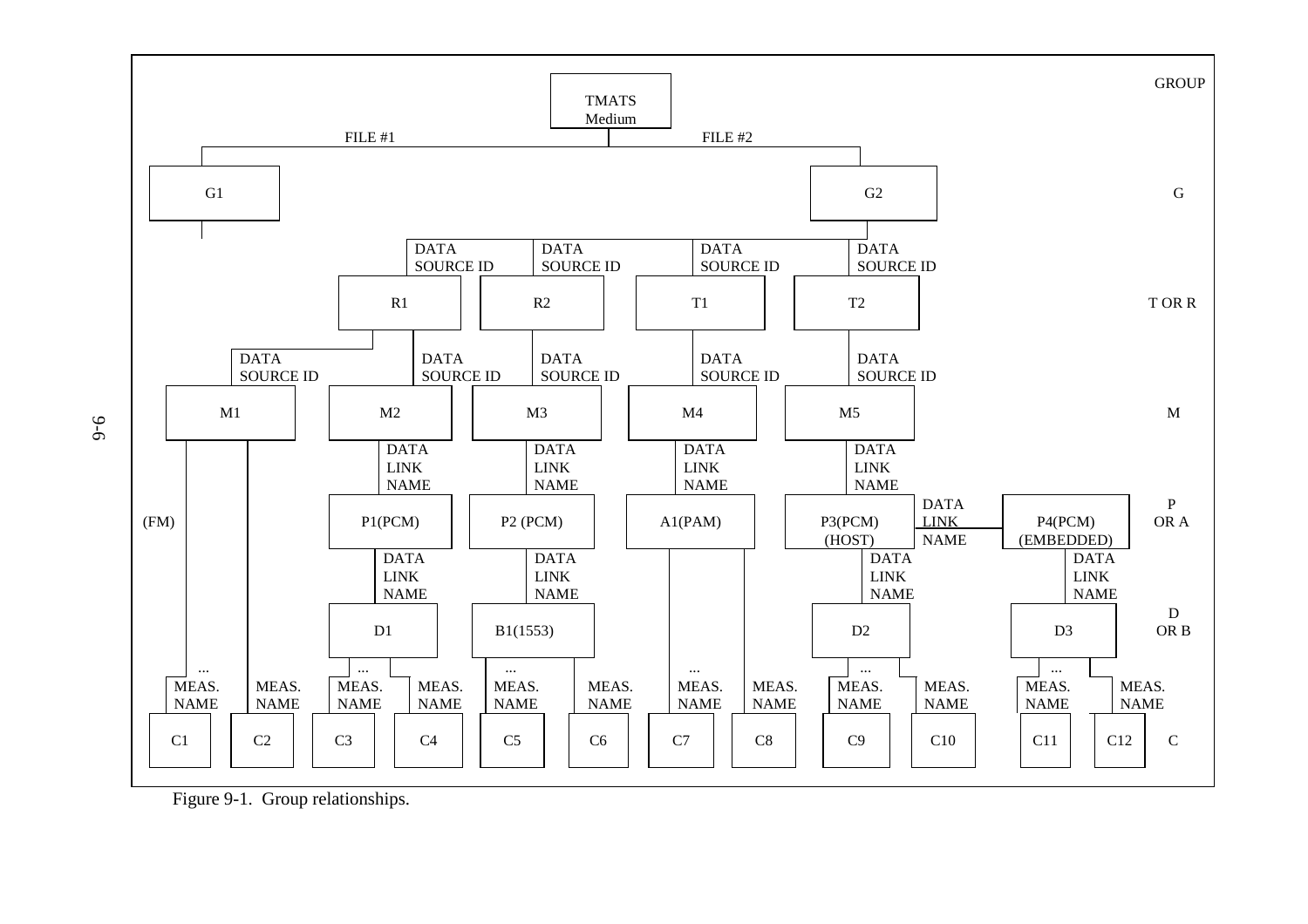9.5.2 General Information (G). The general information group provides overall program information. Figure 9-2 gives the overall information that is included in this group and Table 9-1 identifies and defines the data required including the dates associated with the detailed information. Since the identification of the data sources is an integral part of the remaining groups, each source must be identified uniquely.

|              | <b>GENERAL INFORMATION GROUP (G)</b> |                                 |                          |
|--------------|--------------------------------------|---------------------------------|--------------------------|
|              |                                      | <b>CODE NAME</b>                | <b>REFERENCE</b><br>PAGE |
| PROGRAM NAME |                                      | $(G\backslash PN)$              | $(9-8)$                  |
|              | <b>TEST ITEM</b>                     | $(G\setminus TA)$               | $(9-8)$                  |
|              | *INFORMATION                         |                                 |                          |
|              | IRIG 106 REVISION LEVEL              | (G(106)                         |                          |
|              | ORIGINATION DATE                     | $(G\setminus OD)$               |                          |
|              | <b>REVISION NUMBER</b>               | $(G\backslash RN)$              |                          |
|              | <b>REVISION DATE</b>                 | (G RD)                          |                          |
|              | <b>UPDATE NUMBER</b>                 | (G UN)                          |                          |
|              | <b>UPDATE DATE</b>                   | $(G\backslash UD)$              |                          |
|              | <b>TEST NUMBER</b>                   | $(G\setminus TN)$               |                          |
|              | NUMBER OF POINTS OF CONTACT          | (G POC N)                       |                          |
|              | *POINT OF CONTACT                    |                                 |                          |
|              | <b>NAME</b>                          | $(G POC1-n)$                    |                          |
|              | <b>AGENCY</b>                        | $(G\left( PCC-n\right)$         |                          |
|              | <b>ADDRESS</b>                       | $(G\backslash POC3-n)$          |                          |
|              | <b>TELEPHONE</b>                     | $(G\backslash POC4-n)$          |                          |
|              | *DATA SOURCE IDENTIFICATION          |                                 | $(9-9)$                  |
|              | NUMBER OF DATA SOURCES               | $(G\backslash DSI\backslash N)$ |                          |
|              | DATA SOURCE ID                       | $(G\backslash DSI-n)$           |                          |
|              | DATA SOURCE TYPE                     | $(G\backslash$ DST-n $)$        |                          |
|              | *TEST INFORMATION                    |                                 | $(9-9)$                  |
|              | <b>TEST DURATION</b>                 | $(G\setminus TI1)$              |                          |
|              | PRE-TEST REQUIREMENT                 | $(G\setminus TI2)$              |                          |
|              | POST-TEST REQUIREMENT                | $(G\setminus TI3)$              |                          |
|              | SECURITY CLASSIFICATION              | (G SC)                          |                          |
|              | * COMMENTS                           |                                 |                          |
|              | <b>COMMENTS</b>                      |                                 | $(9-10)$                 |
|              | *HEADING ONLY - NO DATA ENTRY        |                                 |                          |

Figure 9-2. General Information Group (G).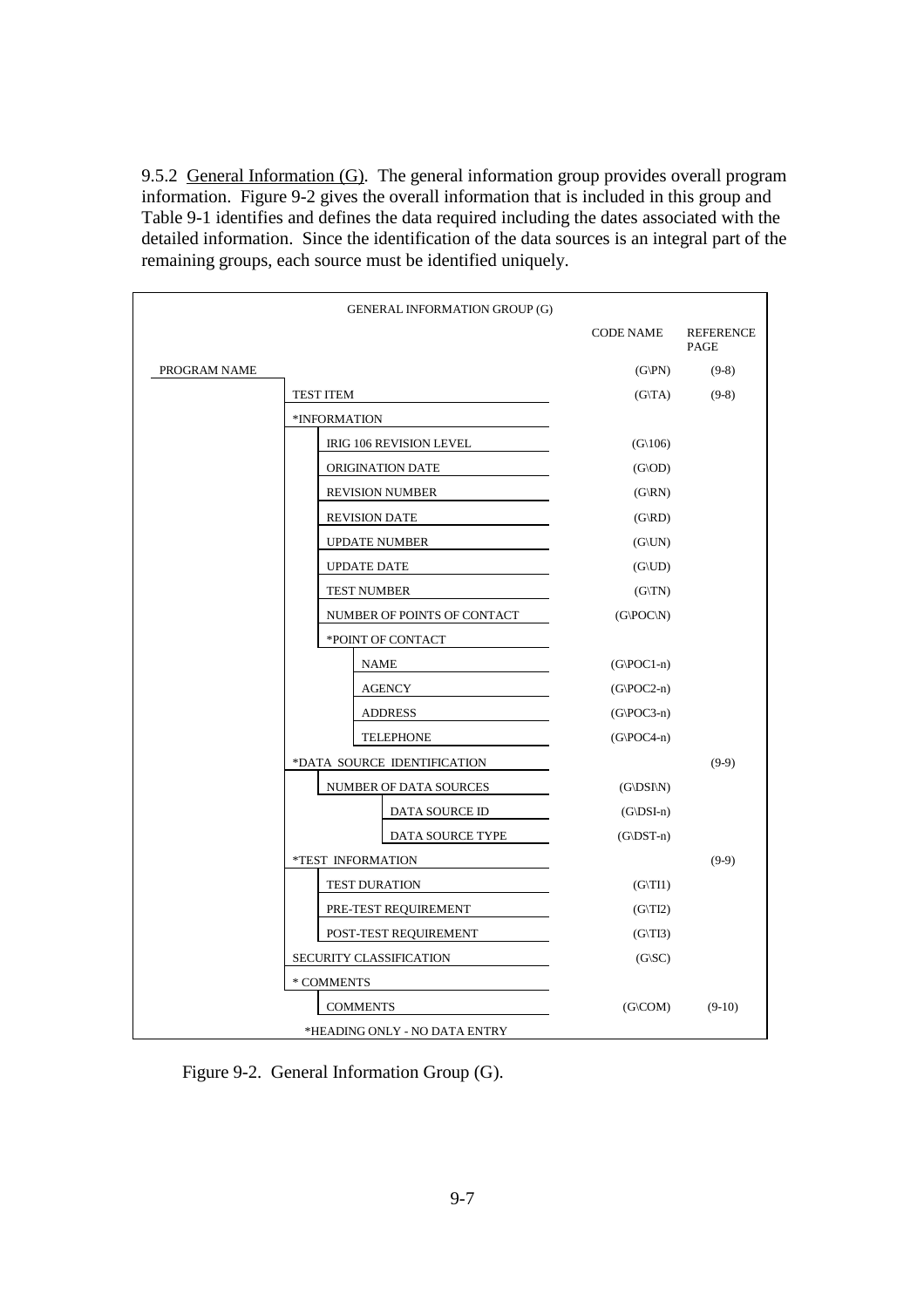| TABLE 9-1. GENERAL INFORMATION GROUP (G) |                          |                              |                                |  |
|------------------------------------------|--------------------------|------------------------------|--------------------------------|--|
|                                          | <b>MAXIMUM</b>           |                              |                                |  |
| <b>PARAMETER</b>                         | <b>FIELD</b>             | <b>CODE</b>                  | <b>DEFINITION</b>              |  |
|                                          | <b>SIZE</b>              | <b>NAME</b>                  |                                |  |
| PROGRAM NAME                             | 16                       | $G\backslash PN$             | <b>NAME OF PROGRAM</b>         |  |
|                                          |                          |                              |                                |  |
| <b>TEST ITEM</b>                         | 64                       | $G\backslash TA$             | TEST ITEM DESCRIPTION IN       |  |
|                                          |                          |                              | TERMS OF NAME, MODEL,          |  |
|                                          |                          |                              | PLATFORM, OR                   |  |
|                                          |                          |                              | <b>IDENTIFICATION CODE, AS</b> |  |
|                                          |                          |                              | APPROPRIATE.                   |  |
| <b>INFORMATION</b>                       |                          |                              |                                |  |
| <b>IRIG 106</b>                          | $\overline{2}$           | $G\backslash 106$            | <b>VERSION OF IRIG 106</b>     |  |
| <b>REVISION LEVEL</b>                    |                          |                              | STANDARD USED TO               |  |
|                                          |                          |                              | GENERATE THIS TMATS FILE.      |  |
| <b>ORIGINATION</b>                       | 10                       | $G \backslash OD$            | DATE OF ORIGINATION OF         |  |
| <b>DATE</b>                              |                          |                              | THIS MISSION                   |  |
|                                          |                          |                              | CONFIGURATION.                 |  |
|                                          |                          |                              | $DD - DAY$<br>MM – MONTH       |  |
|                                          |                          |                              | YYYY - YEAR                    |  |
|                                          |                          |                              | (MM-DD-YYYY)                   |  |
| <b>REVISION</b>                          | $\overline{\mathcal{A}}$ | $G\backslash RN$             | <b>REVISION NUMBER</b>         |  |
| <b>NUMBER</b>                            |                          |                              | <b>ASSOCIATED WITH THIS</b>    |  |
|                                          |                          |                              | MISSION CONFIGURATION          |  |
| <b>REVISION DATE</b>                     | 10                       | G RD                         | DATE OF REVISION.              |  |
|                                          |                          |                              | DD - DAY MM - MONTH            |  |
|                                          |                          |                              | YYYY - YEAR                    |  |
|                                          |                          |                              | (MM-DD-YYYY)                   |  |
| <b>UPDATE NUMBER</b>                     | $\overline{2}$           | $G$ <sub>V</sub> $N$         | UPDATE NUMBER OF CURRENT       |  |
|                                          |                          |                              | <b>CHANGE WHICH HAS NOT</b>    |  |
|                                          |                          |                              | BEEN INCORPORATED AS A         |  |
|                                          |                          |                              | <b>REVISION</b>                |  |
| <b>UPDATE DATE</b>                       | 10                       | ${\rm G}\backslash {\rm UD}$ | DATE OF UPDATE.                |  |
|                                          |                          |                              | DD - DAY<br>$MM - MONTH$       |  |
|                                          |                          |                              | YYYY - YEAR                    |  |
|                                          |                          |                              | (MM-DD-YYYY)                   |  |
| <b>TEST NUMBER</b>                       | 16                       | G/TN                         | <b>TEST IDENTIFICATION</b>     |  |
| <b>NUMBER OF</b>                         | 1                        | G\POC\N                      | NUMBER OF POINTS OF            |  |
| POINTS OF                                |                          |                              | <b>CONTACT TO BE GIVEN</b>     |  |
| <b>CONTACT</b>                           |                          |                              |                                |  |
| POINT OF                                 |                          |                              | LIST EACH OF THE               |  |
| <b>CONTACT:</b>                          |                          |                              | RESPONSIBLE AGENCIES AND       |  |
| <b>NAME</b>                              | 24                       | $G\left($ POC1-n             | THEIR POINT OF CONTACT         |  |
| <b>AGENCY</b>                            | 48                       | $G\left(POC2-n\right)$       |                                |  |
| <b>ADDRESS</b>                           | 48                       | $G\$ {POC3-n}                |                                |  |
| <b>TELEPHONE</b>                         | 20                       | $G\$ {POC4-n}                |                                |  |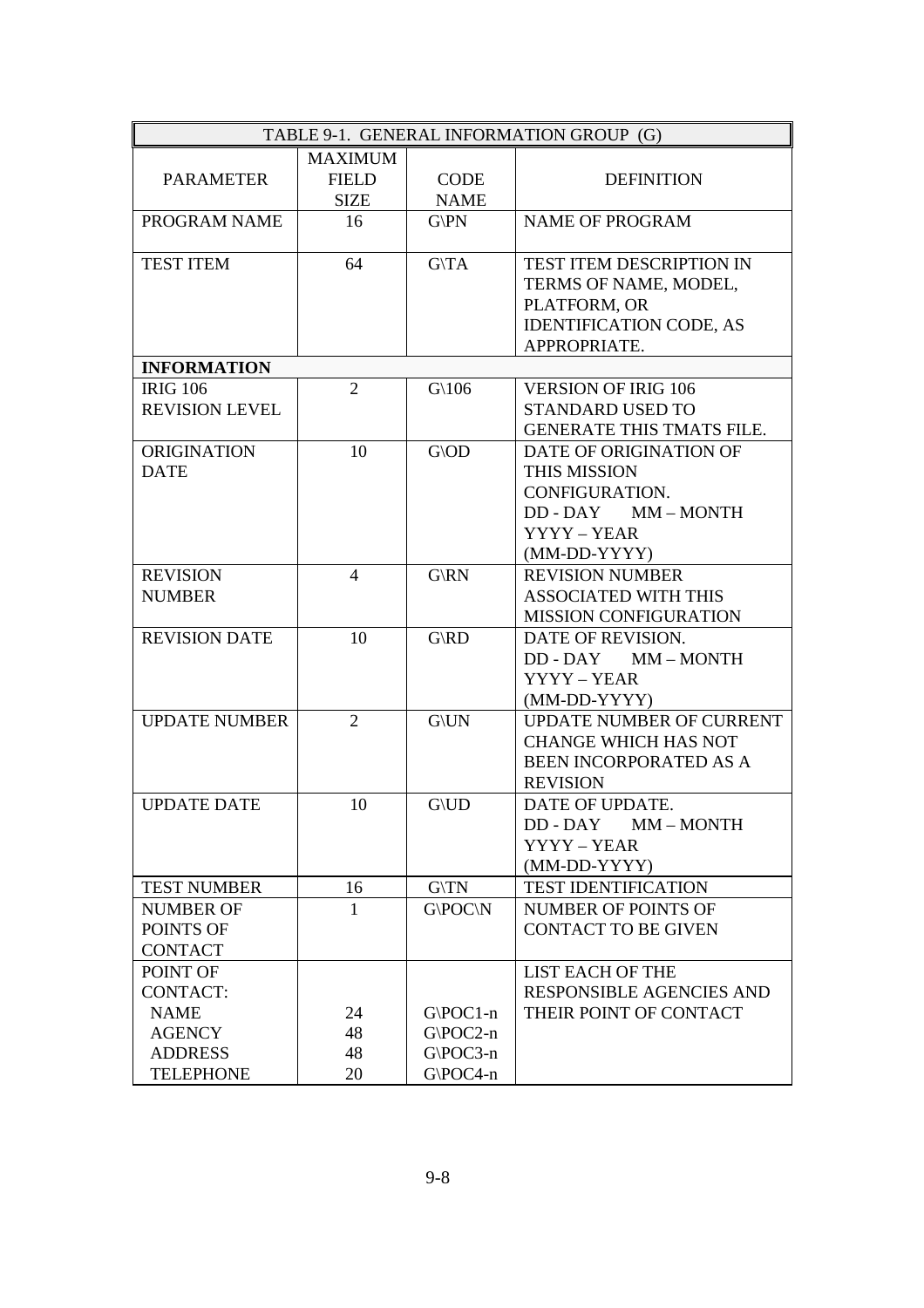| TABLE 9-1 (Cont'd). GENERAL INFORMATION GROUP (G) |                |                     |                                    |  |  |
|---------------------------------------------------|----------------|---------------------|------------------------------------|--|--|
| <b>MAXIMUM</b>                                    |                |                     |                                    |  |  |
| <b>PARAMETER</b>                                  | <b>FIELD</b>   | <b>CODE</b>         | <b>DEFINITION</b>                  |  |  |
|                                                   | <b>SIZE</b>    | <b>NAME</b>         |                                    |  |  |
| <b>DATA SOURCE IDENTIFICATION</b>                 |                |                     |                                    |  |  |
| <b>NUMBER OF</b>                                  | $\overline{2}$ | G\DSI\N             | SPECIFY THE NUMBER OF DATA         |  |  |
| <b>DATA SOURCES</b>                               |                |                     | <b>SOURCES: FOR RF TELEMETRY</b>   |  |  |
|                                                   |                |                     | SYSTEMS, GIVE THE NUMBER OF        |  |  |
|                                                   |                |                     | <b>CARRIERS; FOR TAPE</b>          |  |  |
|                                                   |                |                     | RECORDED DATA, IDENTIFY THE        |  |  |
|                                                   |                |                     | NUMBER OF TAPE SOURCES.            |  |  |
| <b>DATA SOURCE</b>                                | 32             | $G\backslash DSI-n$ | PROVIDE A DESCRIPTIVE NAME         |  |  |
| ID                                                |                |                     | FOR THIS SOURCE. EACH              |  |  |
|                                                   |                |                     | <b>SOURCE IDENTIFIER MUST BE</b>   |  |  |
|                                                   |                |                     | UNIQUE.                            |  |  |
| <b>DATA SOURCE</b>                                | $\overline{3}$ | $G\backslash$ DST-n | SPECIFY THE TYPE OF SOURCE:        |  |  |
| <b>TYPE</b>                                       |                |                     | RF - 'RF', TAPE - 'TAP',           |  |  |
|                                                   |                |                     | OTHER - 'OTH'.                     |  |  |
| PROVIDE THE ABOVE TWO ITEMS FOR EACH DATA SOURCE. |                |                     |                                    |  |  |
| <b>TEST INFORMATION</b>                           |                |                     |                                    |  |  |
| <b>TEST</b>                                       | $\overline{4}$ | $G\setminus T11$    | APPROXIMATE DURATION OF            |  |  |
| <b>DURATION</b>                                   |                |                     | TEST IN HOURS.                     |  |  |
| PRE-TEST                                          | 1              | $G\$ 12             | <b>INDICATE WHETHER A PRE-TEST</b> |  |  |
| <b>REQUIREMENT</b>                                |                |                     | REQUIREMENT IS APPLICABLE.         |  |  |
|                                                   |                |                     | PROVIDE DETAILS IN COMMENT         |  |  |
|                                                   |                |                     | RECORD ('Y' OR 'N')                |  |  |
| POST-TEST                                         | $\mathbf{1}$   | $G\$ 13             | SPECIFY WHETHER A POST-TEST        |  |  |
| <b>REQUIREMENT</b>                                |                |                     | REQUIREMENT IS APPLICABLE.         |  |  |
|                                                   |                |                     | PROVIDE DETAILS IN COMMENT         |  |  |
|                                                   |                |                     | RECORD ('Y' OR 'N').               |  |  |
|                                                   |                |                     |                                    |  |  |
| <b>SECURITY</b>                                   | $\mathbf{1}$   | G\SC                | PROVIDE THE CLASSIFICATION         |  |  |
| <b>CLASSIFICATION</b>                             |                |                     | OF THE PROJECT DATA.               |  |  |
|                                                   |                |                     | PROVIDE CLASSIFICATION             |  |  |
|                                                   |                |                     | <b>GUIDE DESCRIPTION IN</b>        |  |  |
|                                                   |                |                     | <b>COMMENT RECORD.</b>             |  |  |
|                                                   |                |                     | UNCLASSIFIED - 'U'                 |  |  |
|                                                   |                |                     | CONFIDENTIAL - 'C'                 |  |  |
|                                                   |                |                     | SECRET - 'S'                       |  |  |
|                                                   |                |                     | TOP SECRET - 'T'                   |  |  |
|                                                   |                |                     | OTHER - 'O'                        |  |  |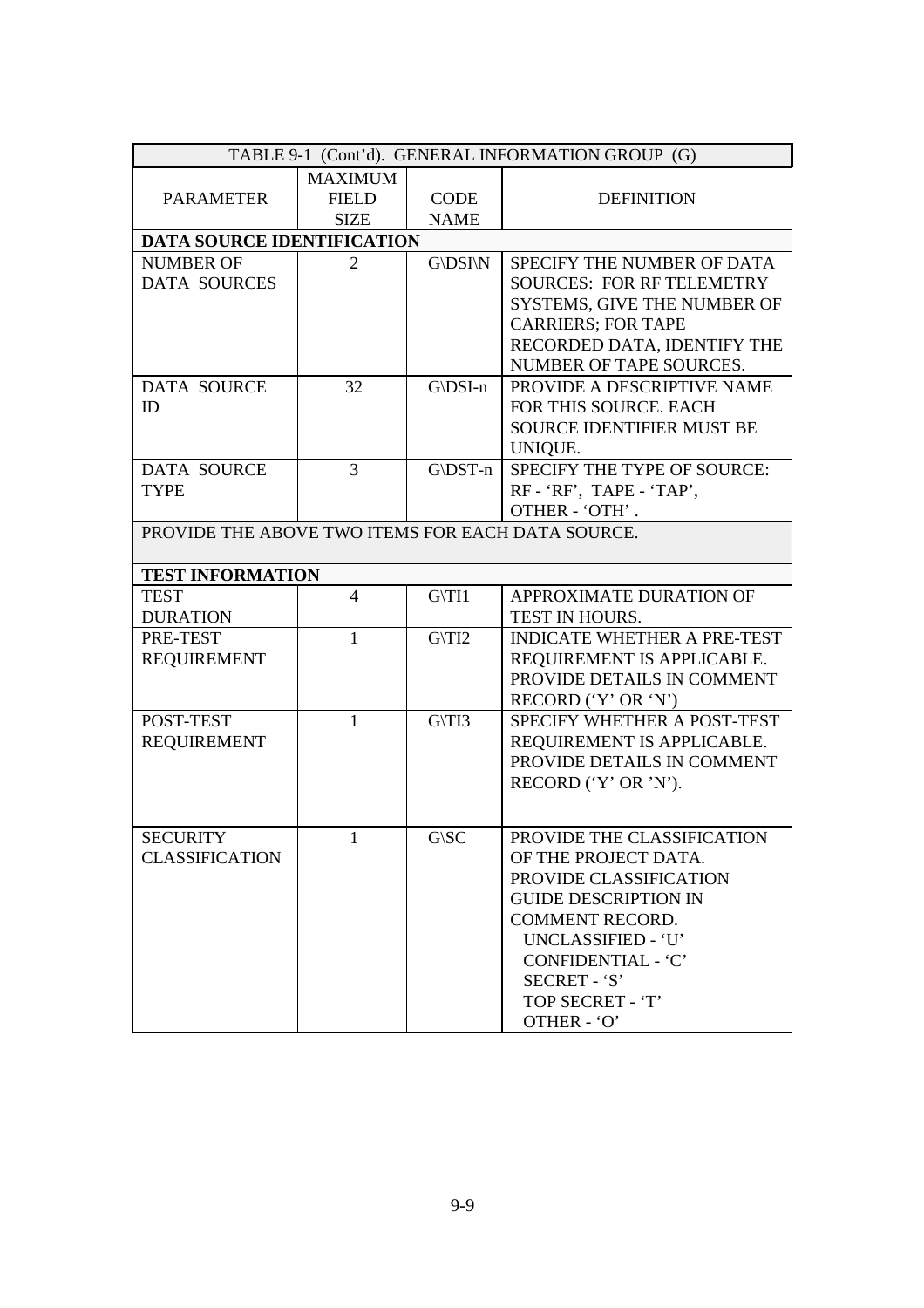| TABLE 9-1 (Cont'd). GENERAL INFORMATION GROUP (G) |                |              |                                   |  |  |
|---------------------------------------------------|----------------|--------------|-----------------------------------|--|--|
| <b>PARAMETER</b>                                  | <b>MAXIMUM</b> | <b>CODE</b>  |                                   |  |  |
|                                                   | <b>FIELD</b>   | <b>NAME</b>  | <b>DEFINITION</b>                 |  |  |
|                                                   | <b>SIZE</b>    |              |                                   |  |  |
| <b>COMMENTS</b>                                   |                |              |                                   |  |  |
| <b>COMMENTS</b>                                   | 1600           | <b>G\COM</b> | <b>INFORMATION THAT IS NEEDED</b> |  |  |
|                                                   |                |              | TO COMPLETE DATA                  |  |  |
|                                                   |                |              | REQUESTED AND ANY OTHER           |  |  |
|                                                   |                |              | <b>INFORMATION DESIRED.</b>       |  |  |

## 9.5.3 Transmission Attributes (T).

 The Transmission Attributes are presented graphically in figure 9-3 and specified in table 9-2. The information contained within this group is used to set up the RF receiver through the detection and recovery of the baseband composite waveform. The format contains the information needed to configure the antenna and receiver subsystems.

 Additional equipment inserted in a specific range configuration such as microwave or other relay is intended to be transparent to the user and is not described under Transmission Attributes.

 Because the information is mutually exclusive, only the appropriate frequency modulation (FM) or phase modulation (PM) system data set is required for a link.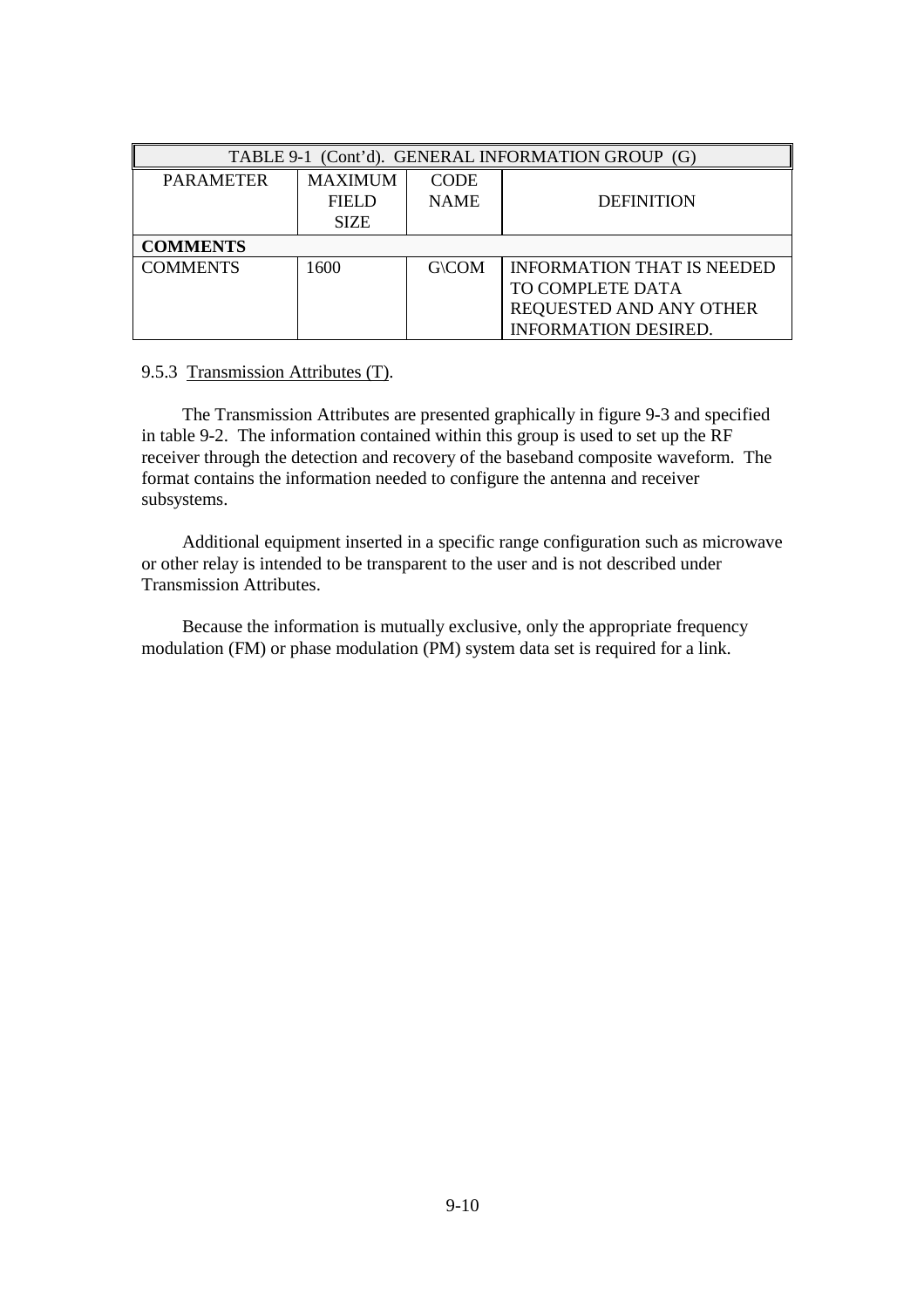|                               |                 |                            |                                | <b>CODE NAME</b>           | <b>REFERENCE</b><br>PAGE |
|-------------------------------|-----------------|----------------------------|--------------------------------|----------------------------|--------------------------|
| DATA SOURCE ID                |                 |                            |                                | $(T-x ID)$                 | $(9-12)$                 |
|                               |                 | *SOURCE RF ATTRIBUTES      |                                |                            | $(9-12)$                 |
|                               |                 | TRANSMITTER ID             |                                | $(T-x\TID)$                |                          |
|                               |                 | <b>FREQUENCY</b>           |                                | $(T-x)RF1)$                |                          |
|                               |                 | <b>RF BANDWIDTH</b>        |                                | $(T-x)$ <sub>RF2</sub> $)$ |                          |
|                               |                 | DATA BANDWIDTH             |                                | $(T-x)RF3$                 |                          |
|                               |                 | <b>MODULATION TYPE</b>     |                                | $(T-x)RF4$                 |                          |
|                               |                 | TOTAL CARRIER MODULATION   |                                | $(T-x)$ RF5)               |                          |
|                               |                 | POWER (RADIATED)           |                                | $(T-x)$ RF6                |                          |
|                               |                 |                            | NUMBER OF SUBCARRIERS          | $(T-x SCO N)$              |                          |
|                               |                 |                            | <b>SUBCARRIER NUMBER</b>       | $(T-x SCO1-n)$             | $(9-12)$                 |
|                               |                 |                            | <b>MODULATION INDEX</b>        | $(T-x)SCO2-n)$             |                          |
|                               |                 |                            | <b>MODULATOR NON-LINEARITY</b> | $(T-x)$ RF7)               |                          |
|                               |                 |                            | *PREMODULATION FILTER          |                            | $(9-13)$                 |
|                               |                 |                            | <b>BANDWIDTH</b>               | $(T-x)$ PMF1)              |                          |
|                               |                 | <b>SLOPE</b>               |                                | $(T-x)$ PMF2)              |                          |
|                               |                 | <b>TYPE</b>                |                                | $(T-x)$ PMF3)              |                          |
|                               |                 | *TRANSMIT ANTENNA          |                                |                            | $(9-13)$                 |
|                               |                 |                            | TRANSMIT ANTENNA TYPE          | $(T-x AN1)$                |                          |
|                               |                 |                            | TRANSMIT POLARIZATION          | $(T-x AN2)$                |                          |
|                               |                 |                            | ANTENNA LOCATION               | $(T-x AN3)$                |                          |
|                               |                 |                            | *ANTENNA PATTERNS              |                            | $(9-13)$                 |
|                               |                 | <b>DOCUMENT</b>            |                                | $(T-x\AP)$                 |                          |
|                               |                 |                            | *POINT OF CONTACT              |                            |                          |
|                               |                 |                            | <b>NAME</b>                    | $(T-x)AP POC1)$            |                          |
|                               |                 |                            | AGENCY                         | $(T-x)AP POC2)$            |                          |
|                               |                 |                            | <b>ADDRESS</b>                 | $(T-x)AP POC3)$            |                          |
|                               |                 |                            | <b>TELEPHONE</b>               | $(T-x)AP POC4)$            |                          |
|                               |                 | *GROUND STATION ATTRIBUTES |                                |                            | $(9-13)$                 |
|                               |                 | IF BANDWIDTH               |                                | $(T-x GST)$                |                          |
|                               |                 |                            | BASEBAND COMPOSITE BANDWIDTH   | $(T-x)$ GST2)              |                          |
|                               |                 | *GAIN CONTROL              |                                |                            | $(9-14)$                 |
|                               |                 |                            | <b>AGC TIME CONSTANT</b>       | $(T-x-\text{GST3})$        |                          |
|                               |                 | OR⊤                        |                                |                            |                          |
|                               |                 |                            | MGC GAIN SET POINT             | $(T-x)$ GST4)              |                          |
|                               |                 | AFC/APC                    |                                | $(T-x)$ GST5)              |                          |
|                               |                 |                            | TRACKING BANDWIDTH             | $(T-x)$ GST6)              |                          |
|                               |                 |                            | POLARIZATION RECEPTION         | $(T-x)$ GST7)              | $(9-14)$                 |
|                               |                 | *FM SYSTEMS                |                                |                            | $(9-14)$                 |
|                               | OR <sup>-</sup> |                            |                                |                            |                          |
|                               |                 |                            | DISCRIMINATOR BANDWIDTH        | $(T-x FM1)$                |                          |
|                               |                 |                            | DISCRIMINATOR LINEARITY        | $(T-x FM2)$                |                          |
|                               |                 | *PM SYSTEMS                |                                |                            | $(9-14)$                 |
|                               |                 |                            | PHASE LOCK LOOP BANDWIDTH      | $(T-x PLL)$                |                          |
|                               | *COMMENTS       |                            |                                |                            |                          |
|                               |                 | <b>COMMENTS</b>            |                                | $(T-x)COM$                 | $(9-15)$                 |
| *HEADING ONLY - NO DATA ENTRY |                 |                            |                                |                            |                          |

Figure 9-3. Transmission Attributes Group (T).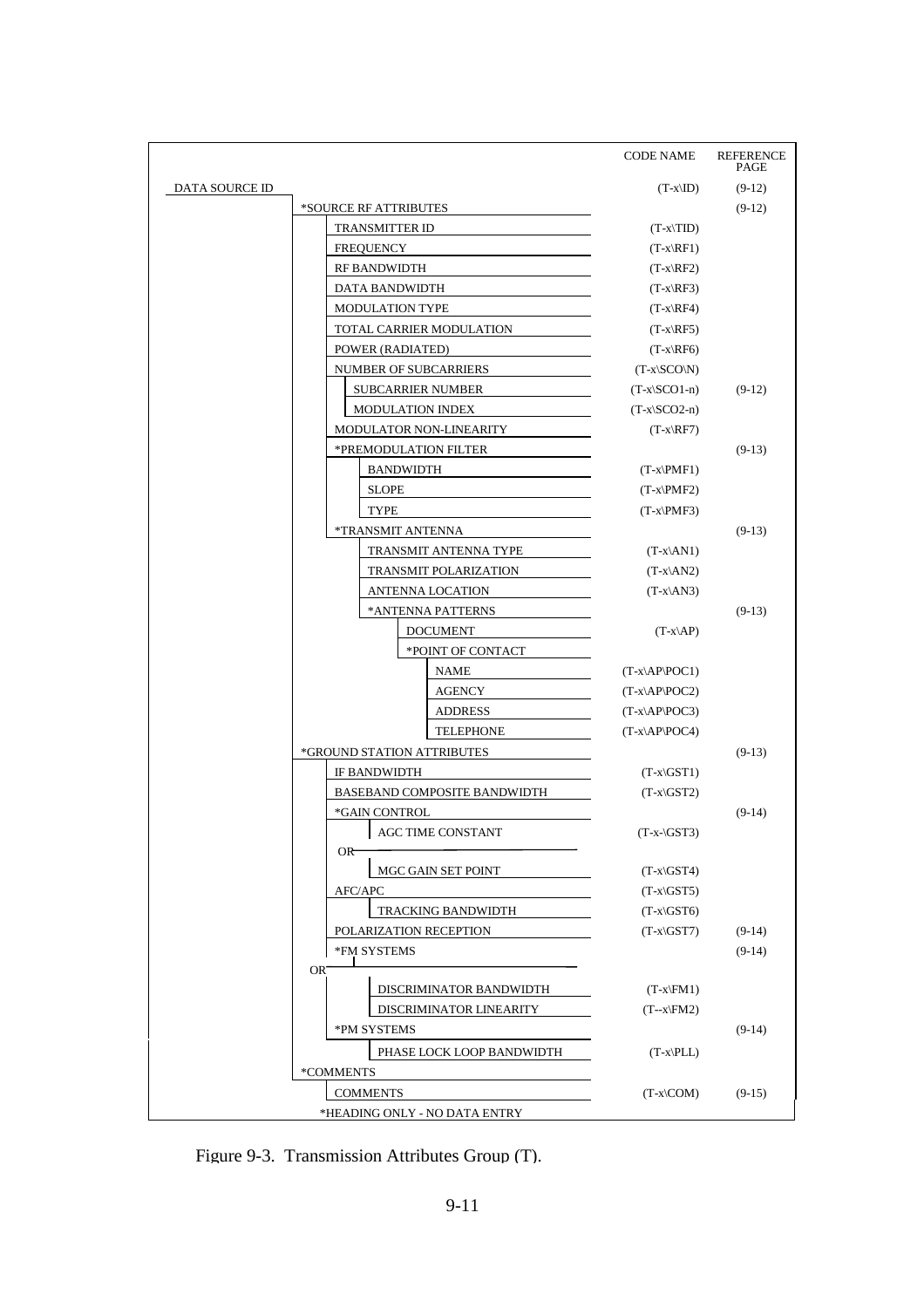| TABLE 9-2. TRANSMISSION ATTRIBUTES GROUP (T)        |                                               |                            |                                                                                                                                                                                                                                    |  |
|-----------------------------------------------------|-----------------------------------------------|----------------------------|------------------------------------------------------------------------------------------------------------------------------------------------------------------------------------------------------------------------------------|--|
| <b>PARAMETER</b>                                    | <b>MAXIMUM</b><br><b>FIELD</b><br><b>SIZE</b> | <b>CODE</b><br><b>NAME</b> | <b>DEFINITION</b>                                                                                                                                                                                                                  |  |
| <b>DATA SOURCE</b><br>ID                            | 32                                            | $T-x\$                     | DATA SOURCE ID CONSISTENT<br>WITH GENERAL INFORMATION<br>GROUP.                                                                                                                                                                    |  |
| <b>SOURCE RF ATTRIBUTES</b>                         |                                               |                            |                                                                                                                                                                                                                                    |  |
| <b>TRANSMITTER</b><br>ID                            | 12                                            | $T-x\$                     | <b>TRANSMITTER IDENTIFICATION</b>                                                                                                                                                                                                  |  |
| <b>FREQUENCY</b>                                    | 6                                             | $T-x\$                     | CARRIER FREQUENCY, IN MHz.<br>IF PROGRAMMABLE, ENTER 'P',<br>AND DEFINE IN COMMENT<br>RECORD.                                                                                                                                      |  |
| <b>RF BANDWIDTH</b>                                 | 6                                             | $T-x\$                     | TOTAL RF BANDWITH (-60 dB) OF<br>MODULATED SIGNAL, IN MHz.                                                                                                                                                                         |  |
| <b>DATA</b><br><b>BANDWIDTH</b>                     | 6                                             | $T-x\RF3$                  | <b>COMPOSITE BASEBAND DATA</b><br>BANDWIDTH (3 dB), IN kHz.                                                                                                                                                                        |  |
| <b>MODULATION</b><br><b>TYPE</b>                    | 8                                             | $T-x\$                     | DEFINE THE MODULATION TYPE:<br>$^{\circ}$ PM'<br>'BPSK'<br>'FM'<br>'DPSK'<br><b>OPSK</b><br>'OTHR'<br>'FQPSK-B'                                                                                                                    |  |
| <b>TOTAL</b><br><b>CARRIER</b><br><b>MODULATION</b> | 6                                             | $T-x\RF5$                  | FOR FM SYSTEM DEFINE TOTAL<br><b>CARRIER DEVIATION, PEAK-TO-</b><br>PEAK, IN kHz. FOR PM SYSTEM<br>DEFINE TOTAL PHASE<br>MODULATION, PEAK-TO-PEAK,<br>IN RADIANS.                                                                  |  |
| <b>POWER</b><br>(RADIATED)                          | $\overline{4}$                                | $T-x\$                     | TOTAL TRANSMITTED POWER<br>WHEN MODULATED, IN WATTS.                                                                                                                                                                               |  |
| <b>NUMBER OF</b><br><b>SUBCARRIERS</b>              | $\overline{2}$                                | $T-x\$<br><b>SCO\N</b>     | NUMBER OF SUBCARRIERS IN<br>THE COMPOSITE BASEBAND<br>WAVEFORM, n. IF NONE, ENTER<br>'NO'.                                                                                                                                         |  |
| <b>SUBCARRIER</b><br><b>NUMBER</b>                  | 5                                             | $T-x\$<br>$SCO1-n$         | <b>GIVE THE IRIG CHANNEL</b><br>NUMBER FOR THE SUBCARRIER.<br>IF NONSTANDARD SUBCARRIER,<br>ENTER 'NO', AND ENTER<br>FREQUENCY IN THE COMMENTS<br><b>SECTION WHERE n IS AN</b><br><b>IDENTIFICATION TAG FOR THE</b><br>SUBCARRIER. |  |
| <b>MODULATION</b><br><b>INDEX</b>                   | 4                                             | $T-x$<br>$SCO2-n$          | SPECIFY THE MODULATION<br><b>INDEX FOR EACH SUBCARRIER</b><br>IN THE COMPOSITE WAVEFORM,<br>AS APPROPRIATE.                                                                                                                        |  |

Change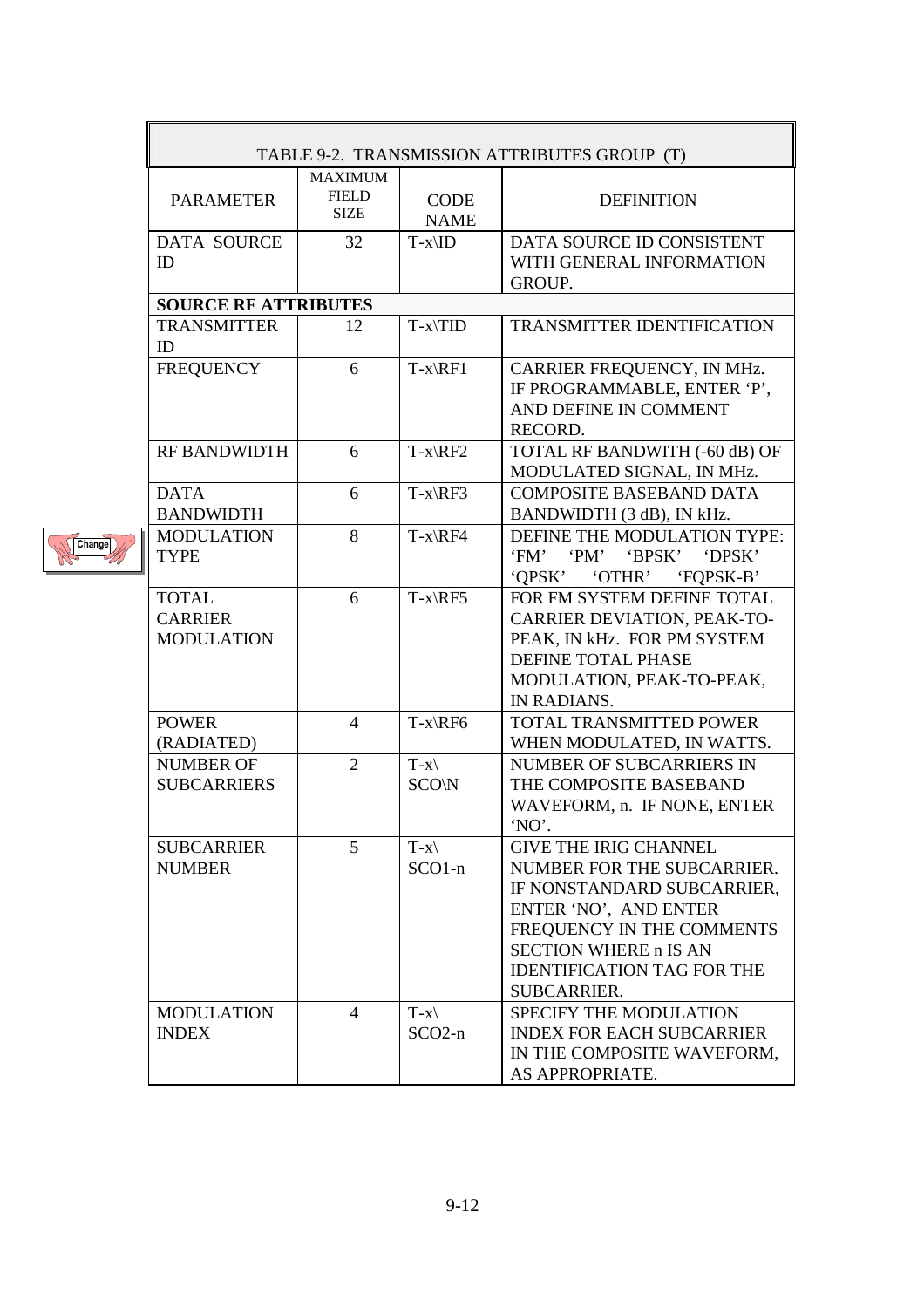| TABLE 9-2 (Cont'd). TRANSMISSION ATTRIBUTES GROUP (T) |                |                       |                                 |
|-------------------------------------------------------|----------------|-----------------------|---------------------------------|
|                                                       | <b>MAXIMUM</b> |                       |                                 |
| <b>PARAMETER</b>                                      | <b>FIELD</b>   | <b>CODE</b>           | <b>DEFINITION</b>               |
|                                                       | <b>SIZE</b>    | <b>NAME</b>           |                                 |
| <b>MODULATOR</b>                                      | $\overline{4}$ | $T-x\RF7$             | MODULATOR NONLINEARITY, IN      |
| <b>NONLINEARITY</b>                                   |                |                       | PERCENT.                        |
| PREMODULATION FILTER                                  |                |                       |                                 |
| <b>BANDWIDTH</b>                                      | 6              | $T-x\$ PMF1           | PRE-MODULATION COMPOSITE        |
|                                                       |                |                       | FILTER BANDWIDTH, 3 dB CUT-     |
|                                                       |                |                       | OFF FREQUENCY, IN kHz.          |
| <b>SLOPE</b>                                          | $\overline{2}$ | $T-x\$ PMF2           | PRE-MODULATION FILTER           |
|                                                       |                |                       | ASYMPTOTIC ROLL-OFF SLOPE,      |
|                                                       |                |                       | dB/OCTAVE.                      |
| <b>TYPE</b>                                           | $\overline{2}$ | $T-x\$ PMF3           | SPECIFY THE FILTER TYPE:        |
|                                                       |                |                       | CONSTANT AMPLITUDE - 'CA'       |
|                                                       |                |                       | CONSTANT DELAY - 'CD'           |
|                                                       |                |                       | OTHER - 'OT'                    |
| <b>TRANSMIT ANTENNA</b>                               |                |                       |                                 |
| <b>TRANSMIT</b>                                       | 16             | $T-x\$ ANI            | TRANSMIT ANTENNA TYPE.          |
| <b>ANTENNA TYPE</b>                                   |                |                       |                                 |
|                                                       |                |                       |                                 |
| <b>TRANSMIT</b>                                       | $\overline{4}$ | $T-x\$ AN2            | <b>TRANSMIT ANTENNA</b>         |
| <b>POLARIZATION</b>                                   |                |                       | POLARIZATION.                   |
|                                                       |                |                       | 'RHCP' 'LHCP' LINEAR - 'LIN'    |
| <b>ANTENNA</b>                                        | 16             | $T-x\$ <sup>AN3</sup> | <b>DESCRIBE THE ANTENNA</b>     |
| <b>LOCATION</b>                                       |                |                       | LOCATION.                       |
| <b>ANTENNA PATTERNS</b>                               |                |                       |                                 |
| <b>DOCUMENT</b>                                       | 16             | $T-x\A P$             | <b>IDENTIFY DOCUMENT HAVING</b> |
|                                                       |                |                       | ANTENNA PATTERNS.               |
| POINT OF                                              |                |                       | <b>IDENTIFY THE POINT OF</b>    |
| <b>CONTACT:</b>                                       |                |                       | <b>CONTACT FOR ADDITIONAL</b>   |
| <b>NAME</b>                                           | 24             | $T-x\$                | <b>INFORMATION.</b>             |
|                                                       |                | POC1                  |                                 |
| <b>AGENCY</b>                                         | 48             | $T-x\$                |                                 |
|                                                       |                | POC <sub>2</sub>      |                                 |
| <b>ADDRESS</b>                                        | 48             | $T-x\$                |                                 |
|                                                       |                | POC <sub>3</sub>      |                                 |
| <b>TELEPHONE</b>                                      | 20             | $T-x\$                |                                 |
|                                                       |                | POC <sub>4</sub>      |                                 |
| <b>GROUND STATION ATTRIBUTES</b>                      |                |                       |                                 |
| <b>IF BANDWIDTH</b>                                   | 6              | $T-x\GST1$            | DEFINE THE IF BANDWIDTH (3)     |
|                                                       |                |                       | dB) IN MHz.                     |
| <b>BASEBAND</b>                                       | 6              | $T-x\GST2$            | <b>DEFINE THE CUTOFF</b>        |
| <b>COMPOSITE</b>                                      |                |                       | FREQUENCY (3 dB), IN kHz, OF    |
| <b>BANDWIDTH</b>                                      |                |                       | THE OUTPUT FILTER.              |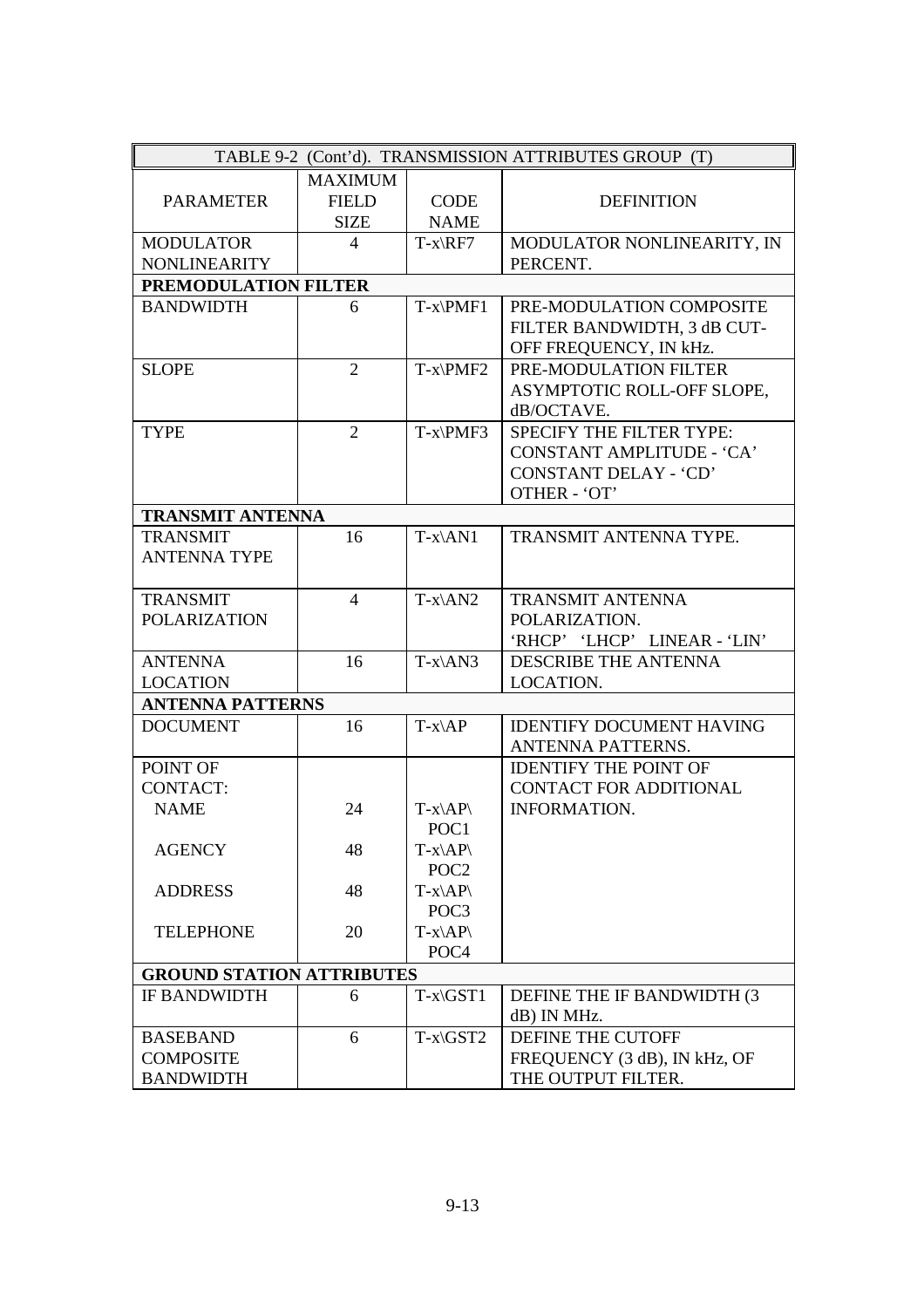| TABLE 9-2 (Cont'd). TRANSMISSION ATTRIBUTES GROUP (T) |                |             |                                       |
|-------------------------------------------------------|----------------|-------------|---------------------------------------|
|                                                       | <b>MAXIMUM</b> |             |                                       |
| <b>PARAMETER</b>                                      | <b>FIELD</b>   | <b>CODE</b> | <b>DEFINITION</b>                     |
|                                                       | <b>SIZE</b>    | <b>NAME</b> |                                       |
| <b>GAIN CONTROL</b>                                   |                |             |                                       |
| <b>AGC TIME</b>                                       | $\overline{4}$ | $T-x\GST3$  | SPECIFY THE AGC TIME CONSTANT         |
| <b>CONSTANT</b>                                       |                |             | DESIRED IN MILLISECONDS.              |
| MGC GAIN                                              | 6              | $T-x\GST4$  | PROVIDE THE MANUAL GAIN CONTROL       |
| <b>SET POINT</b>                                      |                |             | SET POINT IN TERMS OF RECEIVED        |
|                                                       |                |             | SIGNAL STRENGTH, dBm.                 |
| <b>AFC/APC</b>                                        | $\overline{3}$ | $T-x\GST5$  | SPECIFY AUTOMATIC FREQUENCY           |
|                                                       |                |             | CONTROL ('AFC') OR AUTOMATIC          |
|                                                       |                |             | PHASE CONTROL ('APC') OR NONE         |
|                                                       |                |             | ('NON').                              |
| <b>TRACKING</b>                                       | $\overline{4}$ | $T-x\GST6$  | SPECIFY TRACKING LOOP BANDWIDTH       |
| <b>BANDWIDTH</b>                                      |                |             | IN Hz.                                |
| <b>POLARIZATION</b>                                   | 5              | $T-x\GST7$  | SPECIFY POLARIZATION TO BE USED:      |
| <b>RECEPTION</b>                                      |                |             | RHCP - 'RHCP'                         |
|                                                       |                |             | LHCP - 'LHCP'                         |
|                                                       |                |             | BOTH - 'BOTH'                         |
|                                                       |                |             | <b>BOTH WITH DIVERSITY COMBINING:</b> |
|                                                       |                |             | PRE-DETECTION-'B&DPR'                 |
|                                                       |                |             | POST-DETECTION-'B&DPO'                |
|                                                       |                |             | DIVERSITY COMBINING (ONLY):           |
|                                                       |                |             | PRE-DETECTION-'PRE-D'                 |
|                                                       |                |             | POST-DETECTION-'POS-D'                |
|                                                       |                |             | OTHER - 'OTHER',                      |
|                                                       |                |             | SPECIFY IN COMMENTS.                  |
|                                                       |                |             |                                       |
| <b>FM SYSTEMS</b>                                     |                |             |                                       |
| <b>DISCRIMINATOR</b>                                  | $\overline{4}$ | $T-x\$ FM1  | SPECIFY THE DISCRIMINATOR             |
| <b>BANDWIDTH</b>                                      |                |             | BANDWIDTH REQUIRED IN MHz.            |
| <b>DISCRIMINATOR</b>                                  | $\overline{4}$ | $T-x\$      | SPECIFY THE REQUIRED LINEARITY        |
| <b>LINEARITY</b>                                      |                |             | OVER THE BANDWIDTH SPECIFIED.         |
| <b>PM SYSTEMS</b>                                     |                |             |                                       |
| PHASE LOCK                                            | $\overline{4}$ | $T-x\$ PLL  | SPECIFY THE PHASE LOCKED LOOP         |
| <b>LOOP</b>                                           |                |             | <b>BANDWIDTH.</b>                     |
| <b>BANDWIDTH</b>                                      |                |             |                                       |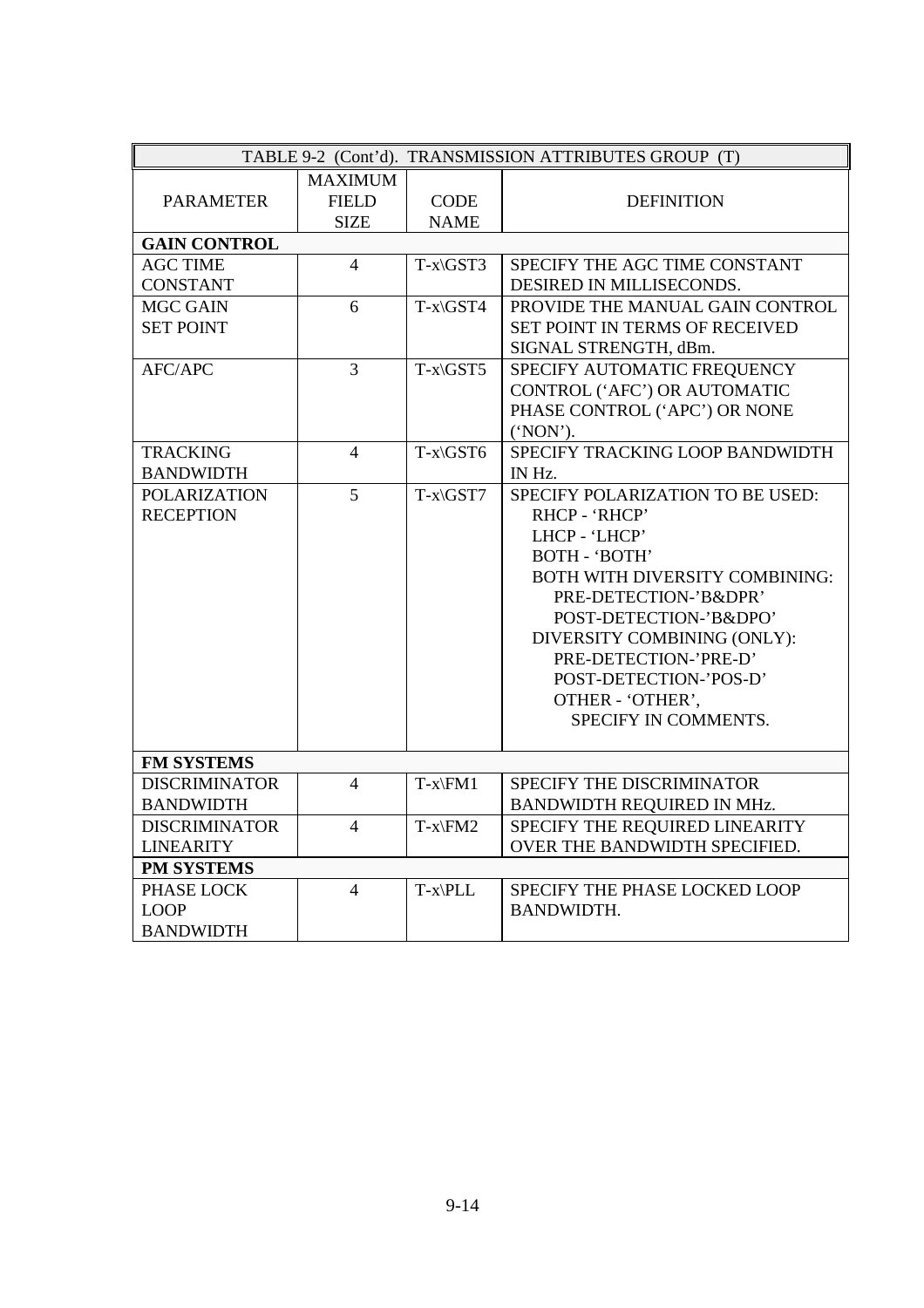| TABLE 9-2 (Cont'd). TRANSMISSION ATTRIBUTES GROUP (T) |                |                        |                                     |  |  |
|-------------------------------------------------------|----------------|------------------------|-------------------------------------|--|--|
|                                                       | <b>MAXIMUM</b> |                        |                                     |  |  |
| <b>PARAMETER</b>                                      | <b>FIELD</b>   | <b>CODE</b>            | <b>DEFINITION</b>                   |  |  |
|                                                       | <b>SIZE</b>    | <b>NAME</b>            |                                     |  |  |
| <b>COMMENTS</b>                                       |                |                        |                                     |  |  |
| <b>COMMENTS</b>                                       | 1600           | $T-x\$ complement{COM} | PROVIDE THE ADDITIONAL              |  |  |
|                                                       |                |                        | <b>INFORMATION REQUIRED TO</b>      |  |  |
|                                                       |                |                        | <b>COMPLETE THE ABOVE</b>           |  |  |
|                                                       |                |                        | <b>INFORMATION REQUESTED OR TO</b>  |  |  |
|                                                       |                |                        | PROVIDE ANY OTHER                   |  |  |
|                                                       |                |                        | <b>INFORMATION THAT IS DESIRED.</b> |  |  |

9.5.4 Tape Source Attributes  $(R)$ . This group describes the attributes required when the data source is a magnetic tape as specified in chapter 6. In the case of the tape data link identification, each data source must be identified. In some cases the data source identification may be identical, particularly when the same information has been received from different receiver sites, on different polarizations, or on different carriers for redundancy purposes. Some of the information requested will be available only from the recording site or the dubbing location.

 Figure 9-4 indicates the information required. Various categories of information have been included. In the data section of the attributes, it will be necessary to repeat the items until all of the data sources have been defined, including the multiple tracks, which contain ground station data of interest. Table 9-3 defines the information required. Any nonstandard tape recordings will require explanation in the comments and may require supplemental definition.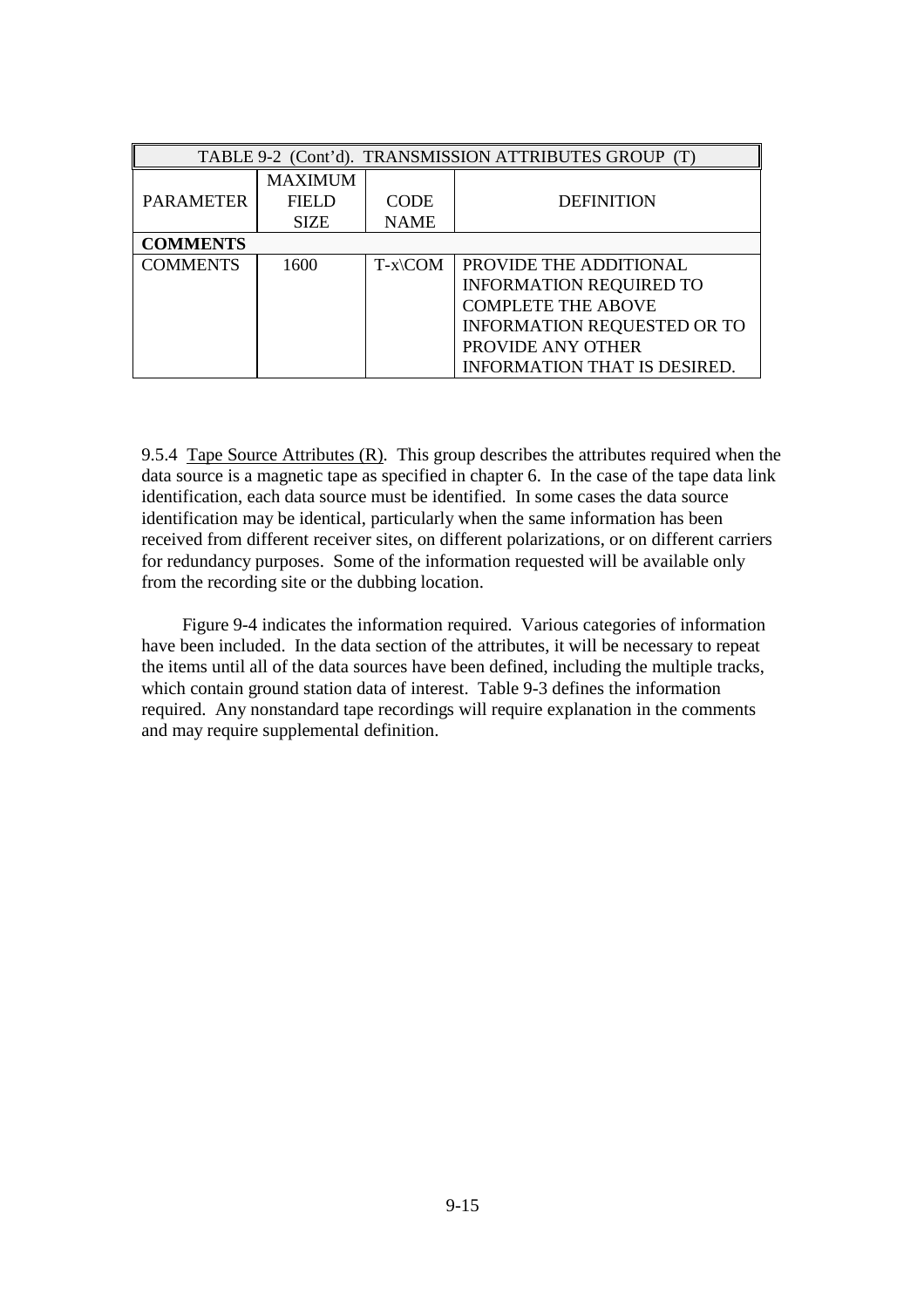|                       |                               | <b>CODE NAME</b> | <b>REFERENCE</b><br><b>PAGE</b> |
|-----------------------|-------------------------------|------------------|---------------------------------|
| <b>DATA SOURCE ID</b> |                               | $(R-x ID)$       | $(9-17)$                        |
|                       | <b>TAPE ID</b>                | $(R-x RID)$      | $(9-17)$                        |
|                       | <b>TAPE DESCRIPTION</b>       | $(R-x R1)$       |                                 |
|                       | *TAPE CHARACTERISTICS         |                  |                                 |
|                       | <b>TAPE TYPE</b>              | $(R-x TC1)$      |                                 |
|                       | TAPE MANUFACTURER             | $(R-x TC2)$      |                                 |
|                       | <b>TAPE CODE</b>              | $(R-x TC3)$      |                                 |
|                       | <b>TAPE WIDTH</b>             | $(R-x TC4)$      |                                 |
|                       | <b>TAPE HOUSING</b>           | $(R-x TC5)$      |                                 |
|                       | <b>TYPE OF TRACKS</b>         | $(R-x TT)$       |                                 |
|                       | NUMBER OF TRACKS              | $(R-x N)$        |                                 |
|                       | <b>RECORD SPEED</b>           | $(R-x TC6)$      |                                 |
|                       | DATA PACKING DENSITY          | $(R-x TC7)$      |                                 |
|                       | <b>TAPE REWOUND</b>           | $(R-x TC8)$      |                                 |
|                       | *RECORDER INFORMATION         |                  | $(9-18)$                        |
|                       | TAPE DRIVE MANUFACTURER       | $(R-x)$ RI1      |                                 |
|                       | TAPE DRIVE MODEL              | $(R-x)RI2$       |                                 |
|                       | ORIGINAL TAPE                 | $(R-x)RI3$       |                                 |
|                       | DATE AND TIME CREATED         | $(R-x)RI4$       |                                 |
|                       | *CREATING ORGANIZATION        |                  | $(9-18)$                        |
|                       | POINT OF CONTACT              |                  |                                 |
|                       | <b>NAME</b>                   | $(R-x POC1)$     |                                 |
|                       | <b>AGENCY</b>                 | $(R-x POC2)$     |                                 |
|                       | <b>ADDRESS</b>                | $(R-x POC3)$     |                                 |
|                       | <b>TELEPHONE</b>              | $(R-x POC4)$     |                                 |
|                       | DATE OF DUB                   | $(R-x)RI5$       |                                 |
|                       | *DUBBING ORGANIZATION         |                  |                                 |
|                       | POINT OF CONTACT              |                  |                                 |
|                       | <b>NAME</b>                   | $(R-x\DPOC1)$    |                                 |
|                       | <b>AGENCY</b>                 | $(R-x\DPOC2)$    |                                 |
|                       | <b>ADDRESS</b>                | $(R-x\DPOC3)$    |                                 |
|                       | <b>TELEPHONE</b>              | $(R-x)DPOC4$     |                                 |
|                       | *DATA                         |                  | $(9-19)$                        |
|                       | <b>TRACK NUMBER</b>           | $(R-x TK1-n)$    |                                 |
|                       | RECORDING TECHNIQUE           | $(R-x TK2-n)$    |                                 |
|                       | DATA SOURCE ID                | $(R-x DSI-n)$    |                                 |
|                       | DATA DIRECTION                | $(R-x TK3-n)$    |                                 |
|                       | *REFERENCE TRACK              |                  | $(9-20)$                        |
|                       | NUMBER OF REFERENCE TRACKS    | $(R-x)RT(N)$     |                                 |
|                       | TRACK NUMBER                  | $(R-x\RT1-n)$    |                                 |
|                       | REFERENCE FREQUENCY           | $(R-x)RT2-n$     |                                 |
|                       | *COMMENTS                     |                  |                                 |
|                       | <b>COMMENTS</b>               | $(R-x)COM$       | $(9-20)$                        |
|                       | *HEADING ONLY - NO DATA ENTRY |                  |                                 |

Figure 9-4. Tape Source Attributes Group (R).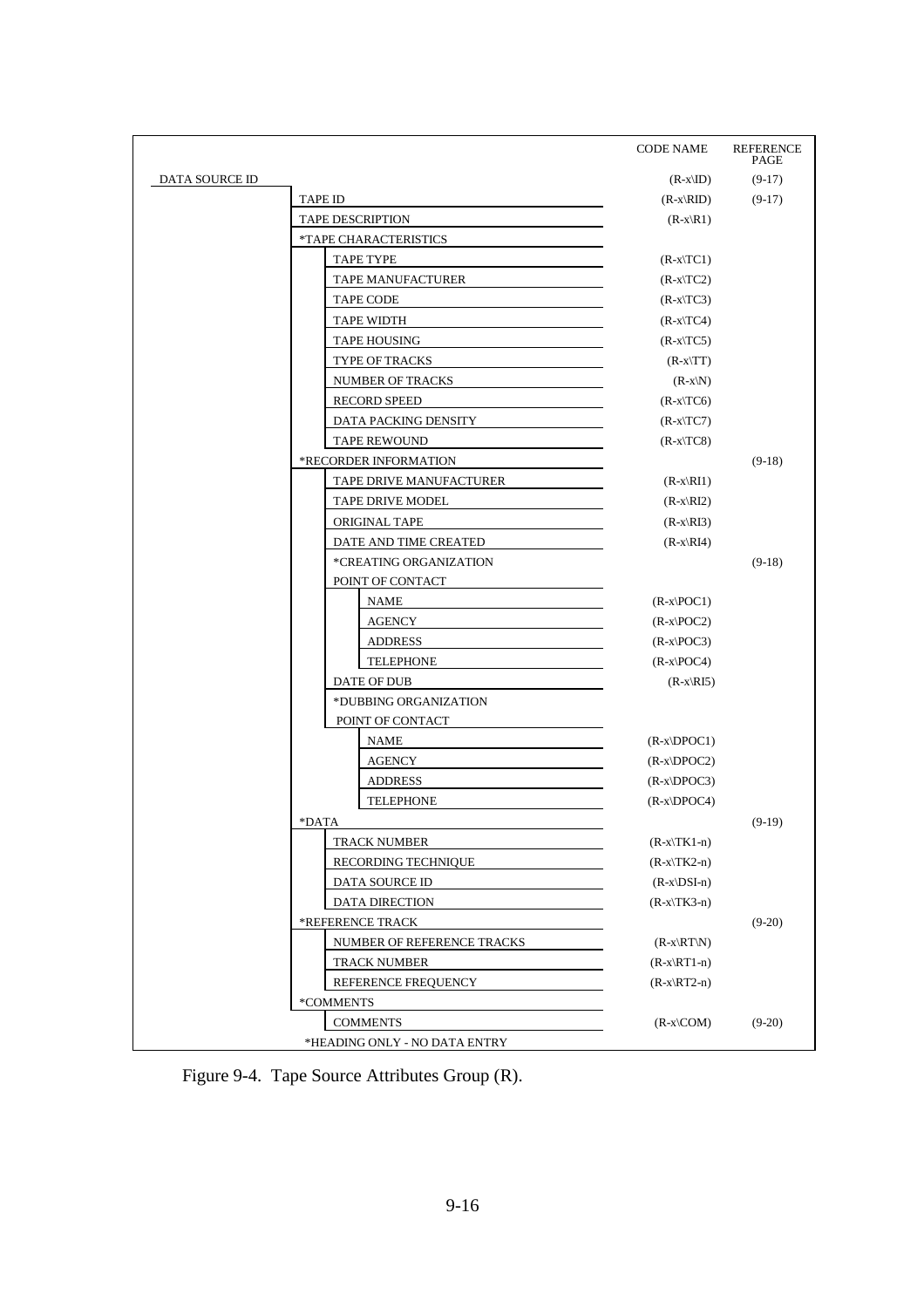| TABLE 9-3. TAPE SOURCE ATTRIBUTES GROUP (R)     |                |                   |                                                                    |
|-------------------------------------------------|----------------|-------------------|--------------------------------------------------------------------|
|                                                 | <b>MAXIMUM</b> |                   |                                                                    |
| <b>PARAMETER</b>                                | <b>FIELD</b>   | <b>CODE</b>       | <b>DEFINITION</b>                                                  |
|                                                 | <b>SIZE</b>    | <b>NAME</b>       |                                                                    |
| <b>DATA SOURCE ID</b>                           | 32             | $R-x\$            | DATA SOURCE ID CONSISTENT                                          |
|                                                 |                |                   | WITH GENERAL INFORMATION                                           |
|                                                 |                |                   | GROUP.                                                             |
| <b>TAPE ID</b>                                  | 32             | $R-x\RID$         | TAPE IDENTIFICATION.                                               |
|                                                 |                |                   |                                                                    |
| <b>TAPE</b>                                     | 32             | $R-x\$ 1          | TAPE REEL NUMBER OR OTHER                                          |
| <b>DESCRIPTION</b>                              |                |                   | DEFINITION.                                                        |
| <b>TAPE CHARACTERISTICS</b><br><b>TAPE TYPE</b> | 4              | $R-x\$ {TC1}      | SPECIFY THE TAPE TYPE:                                             |
|                                                 |                |                   | ANALOG - 'ANAL'                                                    |
|                                                 |                |                   | CASSETTE - 'CASS'                                                  |
|                                                 |                |                   | HDDR - 'HDDR'                                                      |
|                                                 |                |                   | PARALLEL - 'PARA'                                                  |
|                                                 |                |                   | OTHER - 'OTHR', DEFINE IN                                          |
|                                                 |                |                   | <b>COMMENTS RECORD.</b>                                            |
| <b>TAPE</b>                                     | 8              | $R-x\$ {TC2}      | NAME OF MANUFACTURER OF                                            |
| <b>MANUFACTURER</b>                             |                |                   | THE TAPE.                                                          |
| <b>TAPE CODE</b>                                | 8              | $R-x$ $TC3$       | <b>SPECIFY MANUFACTURER'S</b>                                      |
|                                                 |                |                   | TAPE DESIGNATION CODE.                                             |
| <b>TAPE WIDTH</b>                               | $\overline{4}$ | $R-x\$ TCA        | PHYSICAL DIMENSION OF TAPE                                         |
|                                                 |                |                   | WIDTH, IN.                                                         |
| <b>TAPE HOUSING</b>                             | 5              | $R-x\$ TCS        | STATE THE REEL SIZE, INCHES:                                       |
|                                                 |                |                   | $^{\circ}10.5$<br>$^{\circ}14.0^{\circ}$<br>$^{\circ}15.0^{\circ}$ |
|                                                 |                |                   | 16.0'<br>'OTHER'                                                   |
|                                                 |                |                   | STATE THE CASSETTE SIZE, MM:                                       |
|                                                 |                |                   | '19.0'<br>'12.65'<br>'OTHER'                                       |
| <b>TYPE OF TRACKS</b>                           | $\overline{2}$ | $R-x\$ TT         | STATE THE TYPE OF TRACKS ON                                        |
|                                                 |                |                   | THE TAPE:                                                          |
|                                                 |                |                   | LONGITUDINAL - 'LO'                                                |
|                                                 |                |                   | ROTARY - 'RO'                                                      |
| <b>NUMBER OF</b>                                | $\overline{2}$ | $R-x\backslash N$ | STATE THE NUMBER OF TRACKS                                         |
| <b>TRACKS</b>                                   |                |                   | ON THE TAPE.                                                       |
| <b>RECORD SPEED</b>                             | $\overline{4}$ | $R-x$ $TC6$       | STATE RECORD SPEED IN                                              |
|                                                 |                |                   | INCHES PER SECOND.                                                 |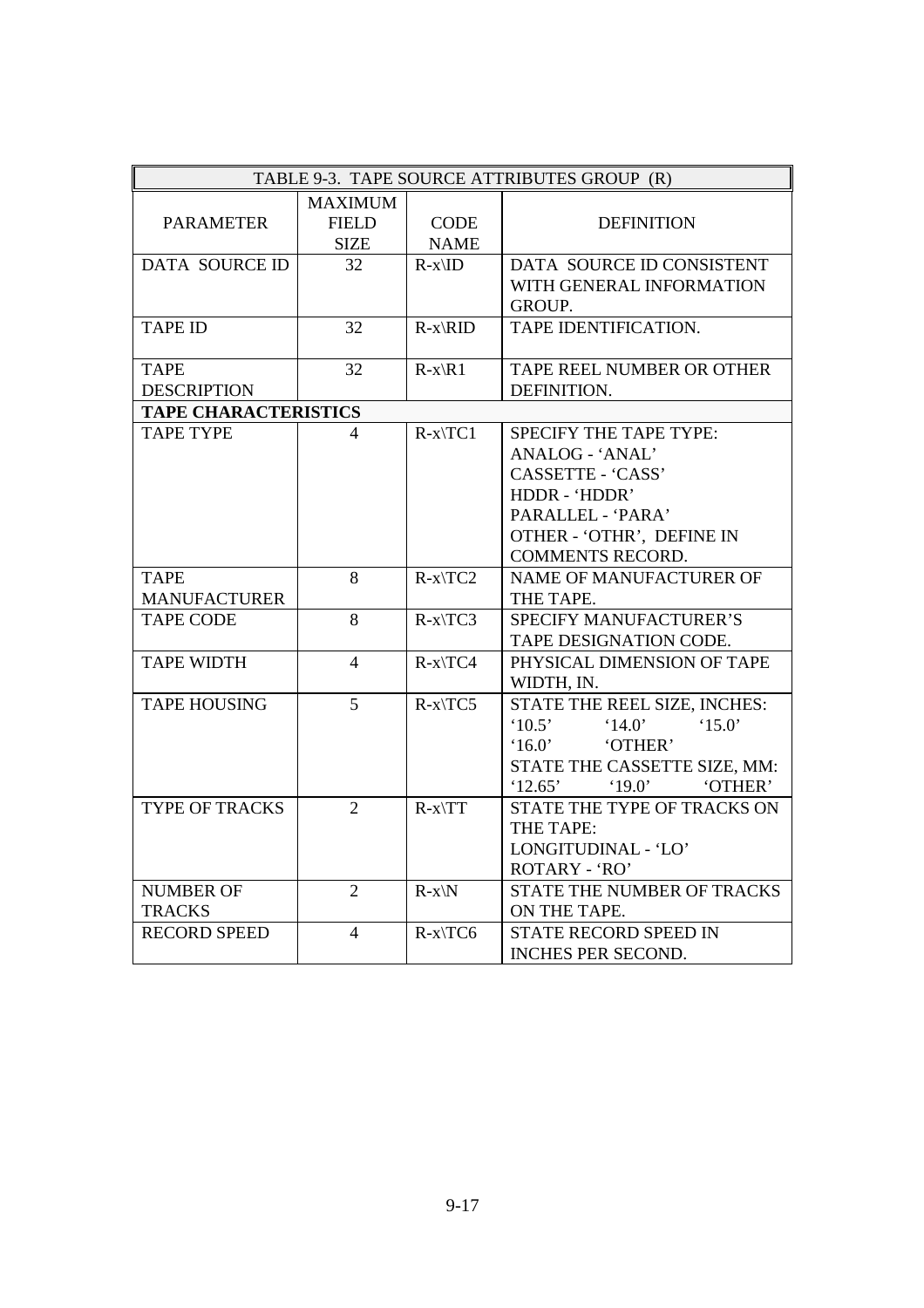| TABLE 9-3 (Cont'd). TAPE SOURCE ATTRIBUTES GROUP (R) |                |               |                                           |  |
|------------------------------------------------------|----------------|---------------|-------------------------------------------|--|
|                                                      | <b>MAXIMUM</b> |               |                                           |  |
| <b>PARAMETER</b>                                     | <b>FIELD</b>   | <b>CODE</b>   | <b>DEFINITION</b>                         |  |
|                                                      | <b>SIZE</b>    | <b>NAME</b>   |                                           |  |
| <b>DATA PACKING</b>                                  | $\overline{2}$ | $R-x\$ T C7   | STATE RECORDING SYSTEM                    |  |
| <b>DENSITY</b>                                       |                |               | <b>BANDWIDTH:</b>                         |  |
|                                                      |                |               | <b>INTERMEDIATE BAND - 'IM'</b>           |  |
|                                                      |                |               | WIDE BAND - 'WB'                          |  |
|                                                      |                |               | <b>DOUBLE DENSITY - 'DD'</b>              |  |
|                                                      |                |               | OTHER - 'OT'                              |  |
| <b>TAPE REWOUND</b>                                  | $\mathbf{1}$   | $R-x\$ TCS    | $NO - 'N'$<br>$YES - Y'$                  |  |
|                                                      |                |               |                                           |  |
| <b>RECORDER INFORMATION</b>                          |                |               |                                           |  |
| <b>TAPE DRIVE</b>                                    | 8              | $R-x\RI1$     | <b>NAME OF TAPE DRIVE</b>                 |  |
| <b>MANUFACTURER</b>                                  |                |               | <b>MANUFACTURER</b>                       |  |
| <b>TAPE DRIVE</b>                                    | 8              | $R-x\RI2$     | <b>MANUFACTURER'S MODEL</b>               |  |
| <b>MODEL</b>                                         |                |               | NUMBER OF TAPE DRIVE USED                 |  |
|                                                      |                |               | TO CREATE THE TAPE.                       |  |
| ORIGINAL TAPE                                        | $\mathbf{1}$   | $R-x\RI3$     | $YES - Y'$<br>$NO - 'N'$                  |  |
|                                                      |                |               |                                           |  |
| DATE AND TIME<br><b>CREATED</b>                      | 19             | $R-x\$        | DATE AND TIME TAPE WAS                    |  |
|                                                      |                |               | <b>CREATED:</b><br>DD - DAY               |  |
|                                                      |                |               | MM - MONTH                                |  |
|                                                      |                |               | YYYY - YEAR HH - HOUR<br>MI-MINUTE        |  |
|                                                      |                |               | <b>SS-SECOND</b><br>(MM-DD-YYYY-HH-MI-SS) |  |
| <b>CREATING</b>                                      |                |               | POINT OF CONTACT AT THE                   |  |
| <b>ORGANIZATION</b>                                  |                |               | <b>FACILITY CREATING THE TAPE:</b>        |  |
| POINT OF                                             |                |               |                                           |  |
| <b>CONTACT:</b>                                      |                |               | NAME, ADDRESS, AND<br>TELEPHONE.          |  |
| <b>NAME</b>                                          | 24             | $R-x POC1$    |                                           |  |
|                                                      |                |               |                                           |  |
| <b>AGENCY</b>                                        | 48             | $R-x\$ {POC2} |                                           |  |
|                                                      |                |               |                                           |  |
| <b>ADDRESS</b>                                       | 48             | $R-x\$ {POC3} |                                           |  |
| <b>TELEPHONE</b>                                     | 20             | $R-x\$ POC4   |                                           |  |
|                                                      |                |               |                                           |  |
| <b>DATE OF DUB</b>                                   | 10             | $R-x\RI5$     | DATE THE DUB WAS MADE:                    |  |
|                                                      |                |               | DD - DAY<br>MM - MONTH                    |  |
|                                                      |                |               | YYYY - YEAR                               |  |
|                                                      |                |               | (MM-DD-YYYY)                              |  |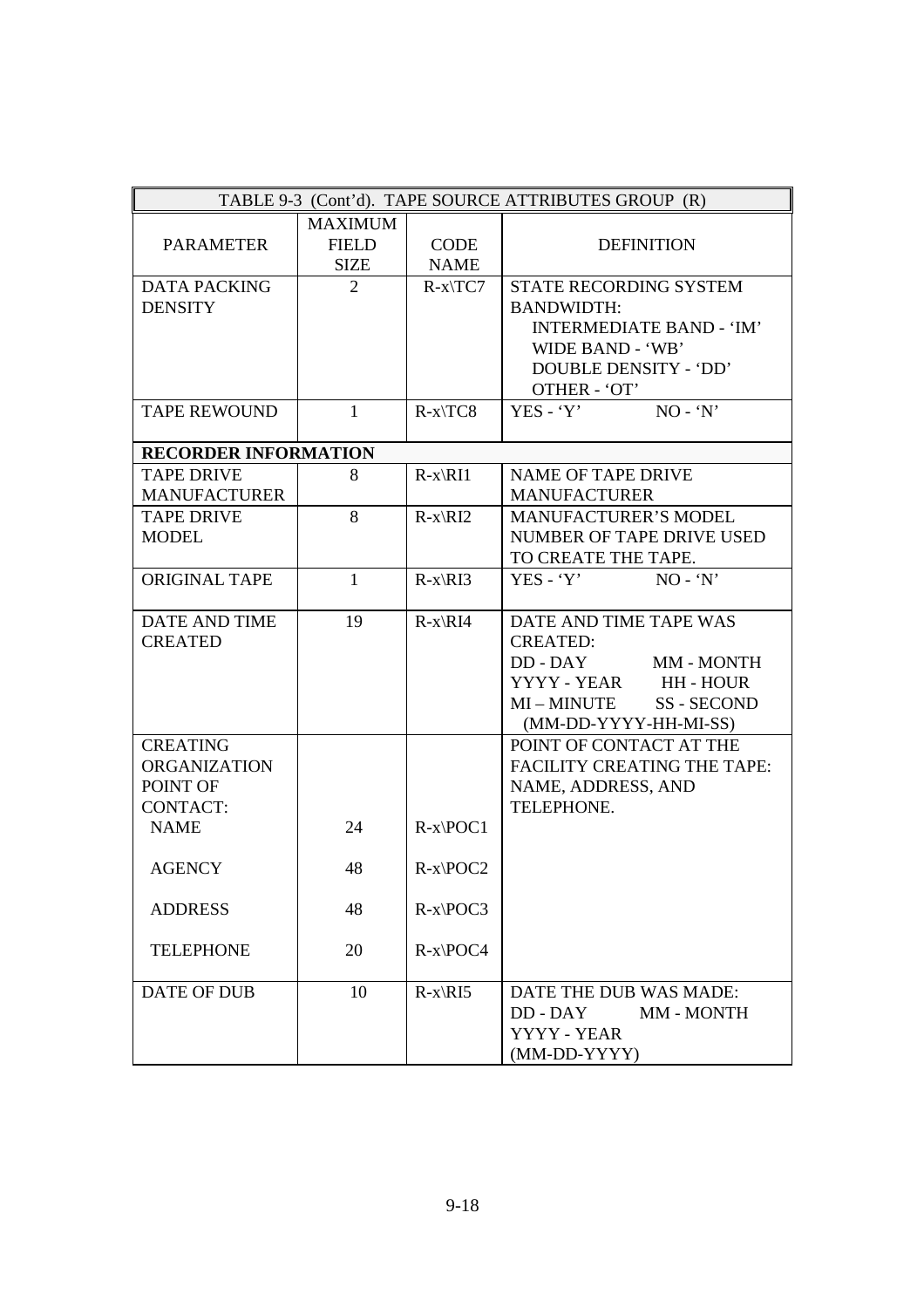|                     |                |                   | TABLE 9-3 (Cont'd). TAPE SOURCE ATTRIBUTES GROUP (R)              |
|---------------------|----------------|-------------------|-------------------------------------------------------------------|
|                     | <b>MAXIMUM</b> |                   |                                                                   |
| <b>PARAMETER</b>    | <b>FIELD</b>   | <b>CODE</b>       | <b>DEFINITION</b>                                                 |
|                     | <b>SIZE</b>    | <b>NAME</b>       |                                                                   |
| <b>DUBBING</b>      |                |                   | POINT OF CONTACT AT THE DUBBING                                   |
| <b>ORGANIZATION</b> |                |                   | AGENCY: NAME, ADDRESS, AND                                        |
| POINT OF            |                |                   | <b>TELEPHONE</b>                                                  |
| <b>CONTACT:</b>     |                |                   |                                                                   |
| <b>NAME</b>         | 24             | $R-x\$            |                                                                   |
|                     |                | DPOC1             |                                                                   |
| <b>AGENCY</b>       | 48             | $R-x\$            |                                                                   |
|                     |                | DPOC <sub>2</sub> |                                                                   |
| <b>ADDRESS</b>      | 48             | $R-x\$            |                                                                   |
|                     |                | DPOC3             |                                                                   |
| <b>TELEPHONE</b>    | 20             | $R-x\$            |                                                                   |
|                     |                | DPOC4             |                                                                   |
|                     |                |                   |                                                                   |
|                     |                |                   | DATA (DEFINE INFORMATION CONTAINED ON EACH TRACK OF THE TAPE.)    |
| <b>TRACK NUMBER</b> | $\overline{2}$ | $R-x\$ K1-n       | SPECIFY THE TRACK NUMBER THAT                                     |
|                     |                |                   | <b>CONTAINS THE DATA TO BE</b>                                    |
|                     |                |                   | SPECIFIED.                                                        |
| <b>RECORDING</b>    | 6              | $R-x$ $TK2-n$     | SPECIFY THE RECORDING TECHNIQUE                                   |
| <b>TECHNIQUE</b>    |                |                   | <b>USED FOR THIS TRACK:</b>                                       |
|                     |                |                   | FM/FM - 'FM/FM'                                                   |
|                     |                |                   | HDDR - 'HDDR'                                                     |
|                     |                |                   | PRE-DETECTION - 'PRE-D'                                           |
|                     |                |                   | <b>DIRECT - 'DIRECT'</b>                                          |
|                     |                |                   | FM-WIDE BAND GRP I - 'FMWBI'                                      |
|                     |                |                   | FM-WIDE BAND GRP II - 'FMWBII'                                    |
|                     |                |                   | FM-INTERMEDIATE BAND - FM-IM'                                     |
|                     |                |                   | FM-NARROW BAND - 'FM-NB'                                          |
|                     |                |                   | <b>DOUBLE DENSITY - 'DOUDEN'</b>                                  |
|                     |                |                   | ROTARY (SINGLE TRACK) - 'RO-K'<br>ROTARY (MULTIPLEXED) - 'RO-MUX' |
|                     |                |                   |                                                                   |
|                     |                |                   | OTHER - 'OTHER'.                                                  |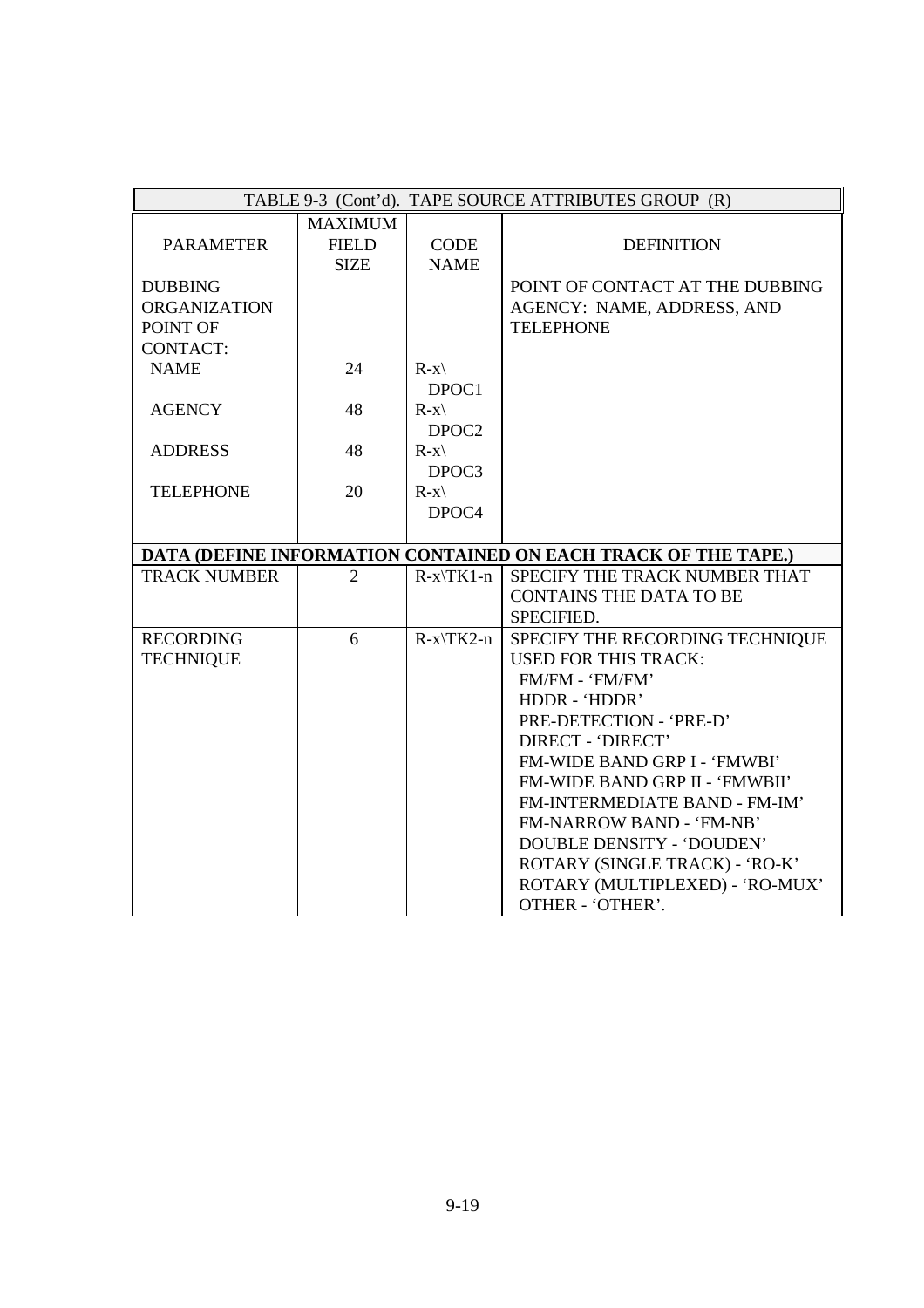| TABLE 9-3 (Cont'd). TAPE SOURCE ATTRIBUTES GROUP (R)                    |                                               |                            |                                                                                                                                                   |  |
|-------------------------------------------------------------------------|-----------------------------------------------|----------------------------|---------------------------------------------------------------------------------------------------------------------------------------------------|--|
| <b>PARAMETER</b>                                                        | <b>MAXIMUM</b><br><b>FIELD</b><br><b>SIZE</b> | <b>CODE</b><br><b>NAME</b> | <b>DEFINITION</b>                                                                                                                                 |  |
| <b>DATA SOURCE ID</b>                                                   | 32                                            | $R-x\DSI-n$                | <b>SPECIFY THE DATA SOURCE</b><br><b>IDENTIFICATION. FOR A SITE</b><br>RECORDED MULTIPLEXED<br>TRACK, PROVIDE A DATA<br>SOURCE IDENTIFICATION.    |  |
| <b>DATA DIRECTION</b>                                                   | 3                                             | $R-x\$ TK3-n               | <b>FORWARD - 'FWD'</b><br>REVERSE - 'REV'                                                                                                         |  |
| <b>REFERENCE TRACK</b>                                                  |                                               |                            |                                                                                                                                                   |  |
| <b>NUMBER OF</b><br><b>REFERENCE</b><br><b>TRACKS</b>                   | 1                                             | $R-x\RT\N$                 | SPECIFY THE NUMBER OF<br>REFERENCE TRACKS.                                                                                                        |  |
| <b>TRACK</b><br><b>NUMBER</b>                                           | $\overline{2}$                                | $R-x\RT1-n$                | <b>STATE THE TRACK LOCATION</b><br>OF THE REFERENCE SIGNAL.                                                                                       |  |
| <b>REFERENCE</b><br><b>FREQUENCY</b>                                    | 6                                             | $R-x\RT2-n$                | FREQUENCY OF REFERENCE<br>SIGNAL, kHz.                                                                                                            |  |
| THERE WILL BE ONE TAPE SOURCE ATTRIBUTES GROUP FOR EACH TAPE<br>SOURCE. |                                               |                            |                                                                                                                                                   |  |
| <b>COMMENTS</b>                                                         |                                               |                            |                                                                                                                                                   |  |
| <b>COMMENTS</b>                                                         | 3200                                          | $R-x\$ complement{COM}     | THIS RECORD IS TO BE USED TO<br>PROVIDE THE ADDITIONAL<br><b>INFORMATION REQUESTED AND</b><br>TO PROVIDE ANY OTHER<br><b>INFORMATION DESIRED.</b> |  |

9.5.5 Multiplex/Modulation Attributes (M). The composite baseband waveform is received from the receiver or tape reproducer electronics and is passed to the demultiplexer/demodulator for further processing. Figure 9-5 summarizes the information that is required to continue processing the data. The composite baseband waveform may consist of any number of signals, which are modulated directly onto the RF carrier including a baseband data signal, and one or more subcarriers.

 The baseband data signal may be PCM, pulse amplitude modulation (PAM), or analog data. The PCM and PAM data streams must be defined in terms of a data link name. This data link name is unique for each system that contains different data, has a different format, or has a different data rate. The analog measurand is typically converted into engineering units appropriate for the measurand. The measurement name provides the connection to the Data Conversion Attributes Group (C).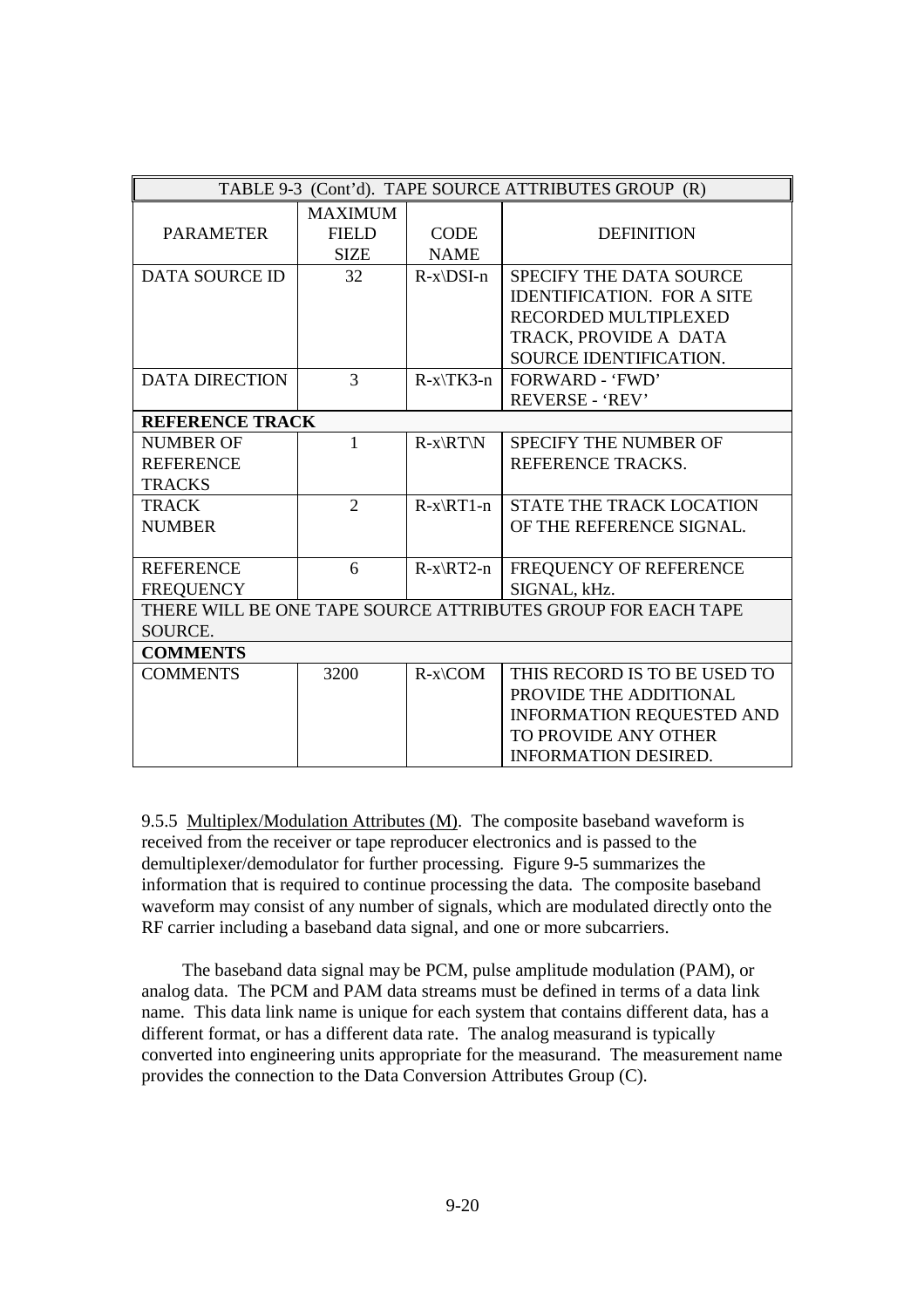| Subcarriers, both standard and nonstandard, may be part of the baseband                |
|----------------------------------------------------------------------------------------|
| composite waveform. These, in turn, may be modulated with PCM, PAM, or analog          |
| data. As with the baseband data signal, these data channels must be defined. Table 9-4 |
| specifies the required information for the data signal attributes.                     |

|                |                                    | <b>CODE NAME</b>           | <b>REFERENCE</b><br>PAGE |
|----------------|------------------------------------|----------------------------|--------------------------|
| DATA SOURCE ID |                                    | $(M-x ID)$                 | $(9-22)$                 |
|                | *COMPOSITE SIGNAL STRUCTURE        |                            | $(9-22)$                 |
|                | SIGNAL STRUCTURE TYPE              | $(M-x BB1)$                |                          |
|                | <b>MODULATION SENSE</b>            | $(M-x BB2)$                |                          |
|                | COMPOSITE LPF BANDWIDTH            | $(M-x BB3)$                |                          |
|                | *BASEBAND SIGNAL                   |                            | $(9-22)$                 |
|                | <b>BASEBAND SIGNAL TYPE</b>        | $(M-x BSG1)$               |                          |
|                | *LOW PASS FILTER                   |                            |                          |
|                | <b>BANDWIDTH</b>                   | $(M-x BSF1)$               |                          |
|                | <b>TYPE</b>                        | $(M-x BSF2)$               |                          |
|                | *BASEBAND DATA LINK TYPE           |                            | $(9-23)$                 |
|                | *PCM OR PAM                        |                            |                          |
|                | <b>OR</b>                          |                            |                          |
|                | <b>DATA LINK NAME</b>              | $(M-x\BB\DLN)$             |                          |
|                | *ANALOG<br><b>MEASUREMENT NAME</b> |                            |                          |
|                | *SUBCARRIERS                       | $(M-x\BB\M)$               | $(9-23)$                 |
|                | NUMBER OF SUBCARRIERS              | $(M-x SCO N)$              |                          |
|                | *IRIG SUBCARRIERS                  |                            |                          |
|                | <b>NUMBER OF SCOs</b>              | $(M-x\langle SI\rangle N)$ |                          |
|                | <b>SCO NUMBER</b>                  | $(M-x\ST1-n)$              |                          |
|                | SCO#n DATA TYPE                    | $(M-x\ST2-n)$              |                          |
|                | MODULATION SENSE                   | $(M-x\ S_13-n)$            |                          |
|                | *LOW PASS FILTER                   |                            | $(9-24)$                 |
|                | <b>BANDWIDTH</b>                   | $(M-x\STF1-n)$             |                          |
|                | TYPE                               | $(M-x\ST{F2-n})$           |                          |
|                | *DATA LINK TYPE                    |                            | $(9-24)$                 |
|                | *PCM OR PAM                        |                            |                          |
|                | <b>OR</b>                          |                            |                          |
|                | DATA LINK NAME                     | $(M-x\ST\DLN-n)$           |                          |
|                | *ANALOG                            |                            |                          |
|                | <b>MEASUREMENT</b><br><b>NAME</b>  | $(M-x\ST\MN-n)$            |                          |
|                | <b>OTHER</b>                       | $(M-x SO)$                 | $(9-24)$                 |
|                | REFERENCE CHANNEL                  |                            |                          |
|                | *COMMENTS                          |                            |                          |
|                | <b>COMMENTS</b>                    | $(M-x)COM$                 | $(9-24)$                 |
|                | *HEADING ONLY - NO DATA ENTRY      |                            |                          |

Figure 9-5. Multiplex/Modulation Attributes Group (M).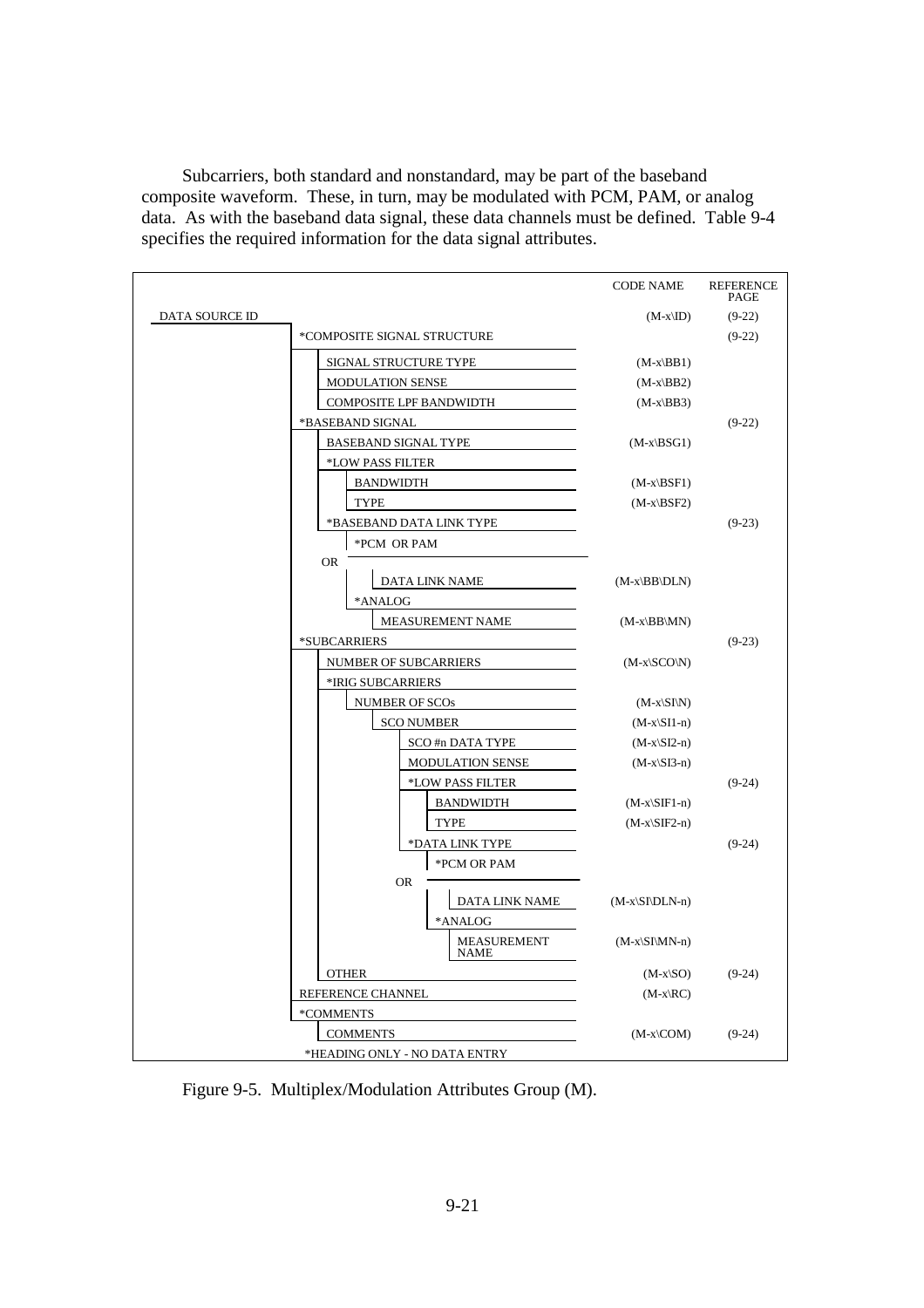| TABLE 9-4. MULTIPLEX/MODULATION GROUP (M) |                |                     |                                   |  |
|-------------------------------------------|----------------|---------------------|-----------------------------------|--|
| <b>MAXIMUM</b>                            |                |                     |                                   |  |
| <b>PARAMETER</b>                          | <b>FIELD</b>   | <b>CODE</b>         | <b>DEFINITION</b>                 |  |
|                                           | <b>SIZE</b>    | <b>NAME</b>         |                                   |  |
| DATA SOURCE ID                            | 32             | $M-x\$              | DATA SOURCE IDENTIFICATION        |  |
| <b>COMPOSITE SIGNAL STRUCTURE</b>         |                |                     |                                   |  |
| <b>SIGNAL</b>                             | $\overline{7}$ | $M-x\$ B1           | SPECIFY THE COMPOSITE             |  |
| <b>STRUCTURE</b>                          |                |                     | <b>BASEBAND SIGNAL STRUCTURE:</b> |  |
| <b>TYPE</b>                               |                |                     | <b>PCM'</b><br><b>HYBRID:</b>     |  |
|                                           |                |                     | <b>PAM'</b><br>'ANA/SCO'          |  |
|                                           |                |                     | 'ANALOG'<br>'PAM/SCO'             |  |
|                                           |                |                     | $'$ SCO's'<br>'PCM/SCO'           |  |
|                                           |                |                     | 'OTHER'                           |  |
| <b>MODULATION</b>                         | $\overline{3}$ | $M-x\$ BB2          | SPECIFY THE MODULATION            |  |
| <b>SENSE</b>                              |                |                     | <b>SENSE:</b>                     |  |
|                                           |                |                     | 'POS' - INDICATES THAT AN         |  |
|                                           |                |                     | <b>INCREASING VOLTAGE</b>         |  |
|                                           |                |                     | <b>RESULTS IN AN INCREASE</b>     |  |
|                                           |                |                     | IN FREQUENCY.                     |  |
|                                           |                |                     | 'NEG' - INDICATES THAT A          |  |
|                                           |                |                     | DECREASING VOLTAGE                |  |
|                                           |                |                     | RESULTS IN AN INCREASE            |  |
|                                           |                |                     | IN FREQUENCY                      |  |
| <b>COMPOSITE LPF</b>                      | 6              | $M-x\$ B3           | <b>GIVE THE LOW PASS</b>          |  |
| <b>BANDWIDTH</b>                          |                |                     | <b>BANDWIDTH OF THE</b>           |  |
|                                           |                |                     | COMPOSITE WAVEFORM, IN kHz.       |  |
|                                           |                |                     | (3 dB CUTOFF FREQUENCY).          |  |
| <b>BASEBAND SIGNAL</b>                    |                |                     |                                   |  |
| <b>BASEBAND</b>                           | $\overline{3}$ | $M-x\setminus BSG1$ | TYPE OF BASEBAND DATA:            |  |
| <b>SIGNAL TYPE</b>                        |                |                     | 'PCM' 'ANA' (ANALOG)              |  |
|                                           |                |                     | 'PAM' 'OTH' (OTHER)               |  |
|                                           |                |                     | 'NON' (NONE).                     |  |
| <b>LOW PASS FILTER</b>                    |                |                     |                                   |  |
| <b>BANDWIDTH</b>                          | 6              | $M-x\setminus BSF1$ | <b>SPECIFY LOW PASS FILTER</b>    |  |
|                                           |                |                     | BANDWIDTH, 3 dB, CUTOFF           |  |
|                                           |                |                     | FREQUENCY, IN kHz.                |  |
|                                           |                |                     |                                   |  |
| <b>TYPE</b>                               | 2              | $M-x\setminus BSF2$ | SPECIFY THE FILTER TYPE:          |  |
|                                           |                |                     | <b>CONSTANT AMPLITUDE - 'CA'</b>  |  |
|                                           |                |                     | <b>CONSTANT DELAY - 'CD'</b>      |  |
|                                           |                |                     | OTHER - 'OT', DEFINE IN THE       |  |
|                                           |                |                     | <b>COMMENT RECORD.</b>            |  |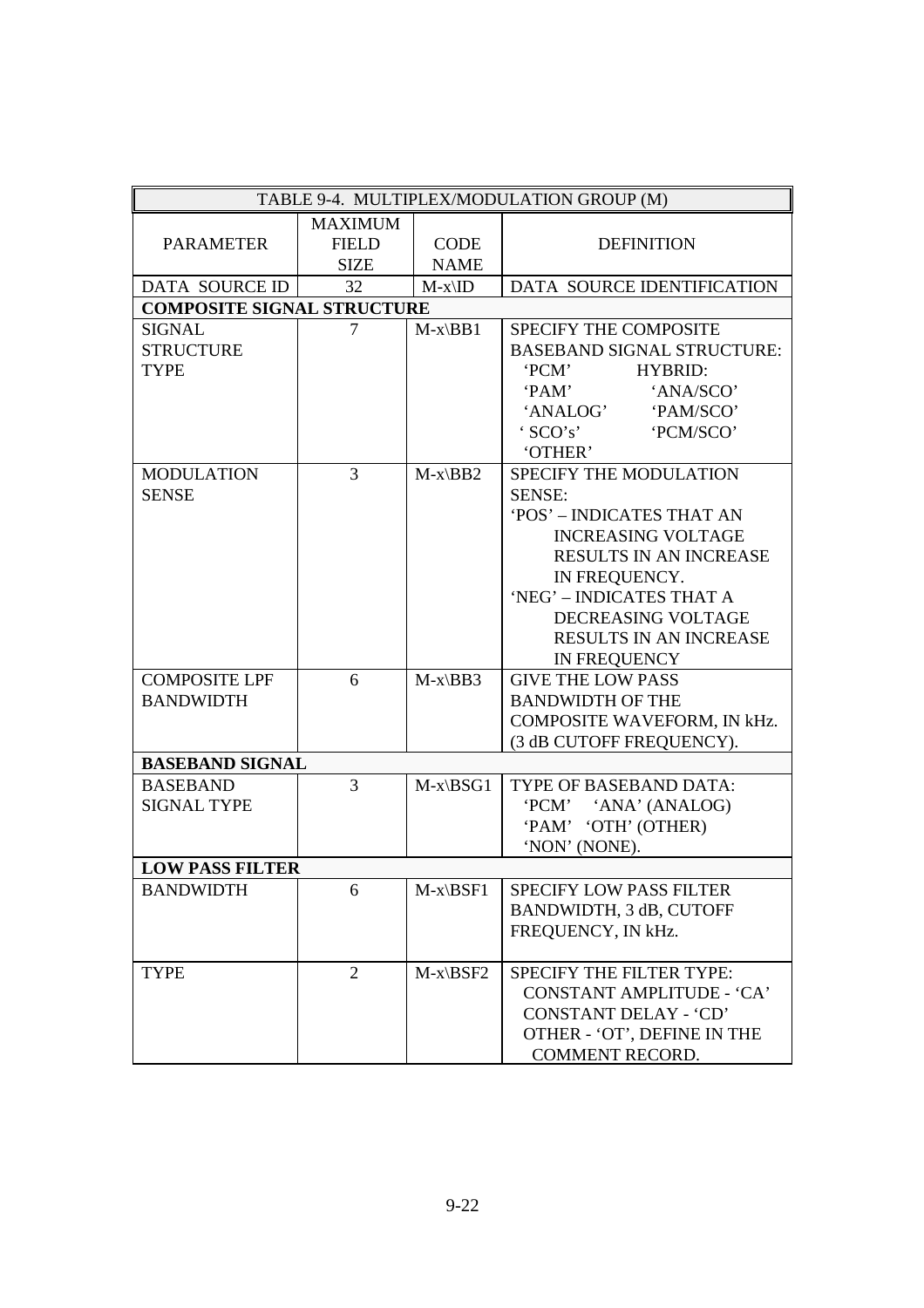| TABLE 9-4 (Cont'd). MULTIPLEX/MODULATION GROUP (M) |                |                              |                                 |  |
|----------------------------------------------------|----------------|------------------------------|---------------------------------|--|
|                                                    | <b>MAXIMUM</b> |                              |                                 |  |
| <b>PARAMETER</b>                                   | <b>FIELD</b>   | <b>CODE</b>                  | <b>DEFINITION</b>               |  |
|                                                    | <b>SIZE</b>    | <b>NAME</b>                  |                                 |  |
| <b>BASEBAND DATA LINK TYPE</b>                     |                |                              |                                 |  |
| PCM OR PAM                                         |                |                              |                                 |  |
| <b>DATA LINK</b>                                   | 32             | $M-x\setminus BB\setminus$   | SPECIFY THE DATA LINK NAME      |  |
| <b>NAME</b>                                        |                | <b>DLN</b>                   | FOR PCM OR PAM DATA             |  |
|                                                    |                |                              | FORMAT.                         |  |
| <b>ANALOG</b>                                      |                |                              |                                 |  |
| <b>MEASUREMENT</b>                                 | 32             | $M-x\setminus BB\setminus$   | <b>GIVE THE MEASURAND NAME.</b> |  |
| <b>NAME</b>                                        |                | <b>MN</b>                    |                                 |  |
| <b>SUBCARRIERS</b>                                 |                |                              |                                 |  |
| <b>NUMBER OF</b>                                   | $\overline{2}$ | $M-x\SCO$                    | SPECIFY THE NUMBER OF           |  |
| <b>SUBCARRIERS</b>                                 |                | N                            | <b>SUBCARRIERS ON THIS DATA</b> |  |
|                                                    |                |                              | LINK.                           |  |
| <b>IRIG SUBCARRIERS</b>                            |                |                              |                                 |  |
| <b>NUMBER OF</b>                                   | $\overline{2}$ | $M-x\setminus SI\setminus N$ | SPECIFY THE NUMBER OF IRIG      |  |
| <b>SCOs</b>                                        |                |                              | <b>SUBCARRIERS.</b>             |  |
| <b>SCO NUMBER</b>                                  | 5              | $M-x\ST1-n$                  | <b>GIVE THE IRIG CHANNEL</b>    |  |
|                                                    |                |                              | NUMBER FOR THE SUBCARRIER.      |  |
| $SCO$ #n                                           | $\overline{3}$ | $M-x\ST2-n$                  | SPECIFY THE TYPE OF DATA ON     |  |
| <b>DATA TYPE</b>                                   |                |                              | THE SUBCARRIER:                 |  |
|                                                    |                |                              | PCM - 'PCM'                     |  |
|                                                    |                |                              | ANALOG - 'ANA'                  |  |
|                                                    |                |                              | PAM - 'PAM'                     |  |
|                                                    |                |                              | OTHER - 'OTH'.                  |  |
| <b>MODULATION</b>                                  | $\overline{3}$ | $M-x\$ SI3-n                 | SPECIFY THE MODULATION          |  |
| <b>SENSE</b>                                       |                |                              | <b>SENSE:</b>                   |  |
|                                                    |                |                              | 'POS' - INDICATES THAT AN       |  |
|                                                    |                |                              | <b>INCREASING VOLTAGE</b>       |  |
|                                                    |                |                              | RESULTS IN AN INCREASE          |  |
|                                                    |                |                              | IN FREQUENCY                    |  |
|                                                    |                |                              | 'NEG' - INDICATES THAT A        |  |
|                                                    |                |                              | DECREASING VOLTAGE              |  |
|                                                    |                |                              | RESULTS IN AN INCREASE          |  |
|                                                    |                |                              | IN FREQUENCY.                   |  |
|                                                    |                |                              |                                 |  |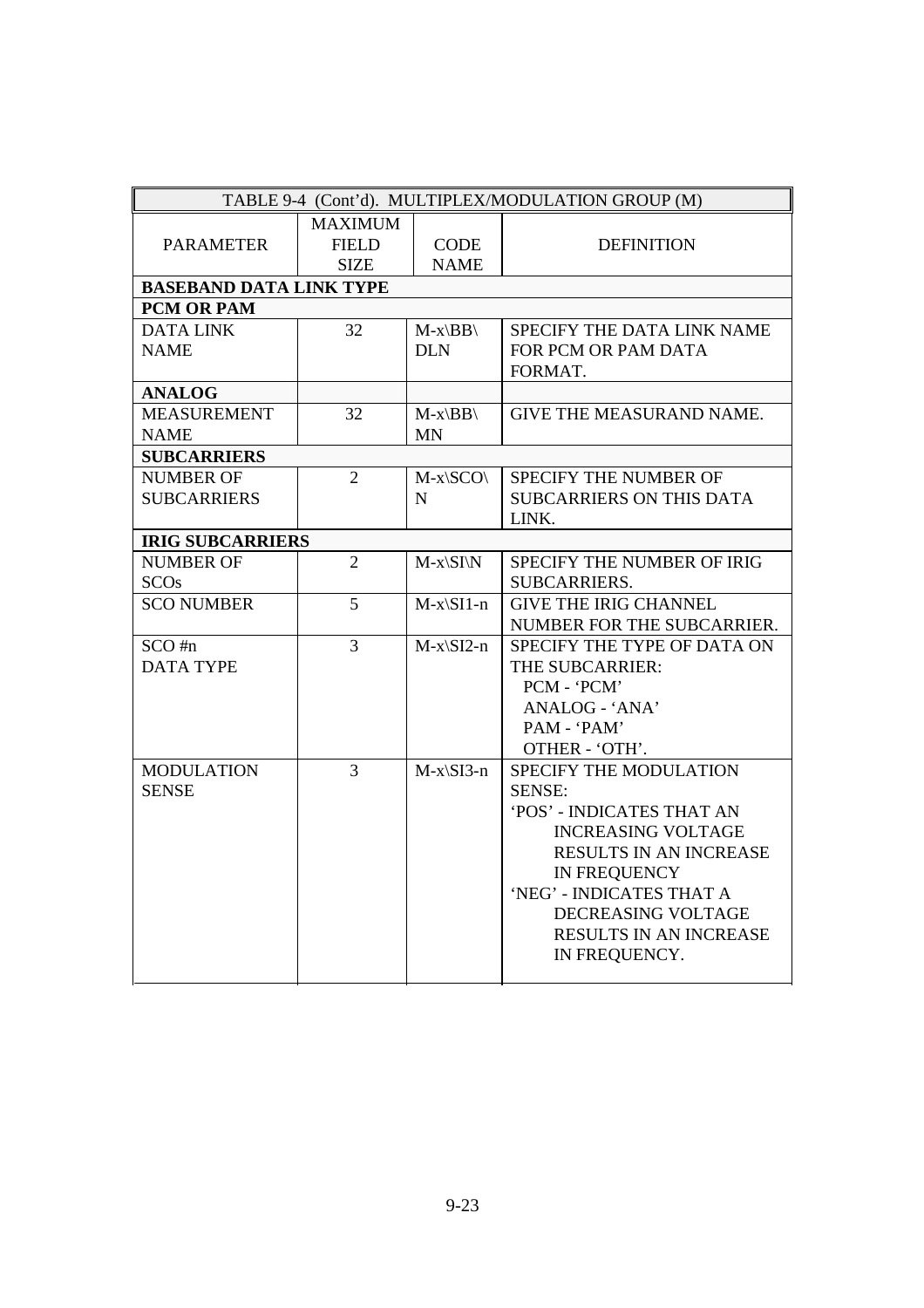| TABLE 9-4 (Cont'd). MULTIPLEX/MODULATION GROUP (M) |                |                         |                                                            |  |
|----------------------------------------------------|----------------|-------------------------|------------------------------------------------------------|--|
|                                                    | <b>MAXIMUM</b> |                         |                                                            |  |
| <b>PARAMETER</b>                                   | <b>FIELD</b>   | <b>CODE</b>             | <b>DEFINITION</b>                                          |  |
|                                                    | <b>SIZE</b>    | <b>NAME</b>             |                                                            |  |
| <b>LOW PASS FILTER</b>                             |                |                         |                                                            |  |
| <b>BANDWIDTH</b>                                   | 6              | $M-x\$                  | <b>SPECIFY THE LOW PASS FILTER</b>                         |  |
|                                                    |                | $SIF1-n$                | CUTOFF FREQUENCY (3 dB), IN                                |  |
|                                                    |                |                         | kHz.                                                       |  |
| <b>TYPE</b>                                        | $\overline{2}$ | $M-x\$                  | <b>SPECIFY THE FILTER TYPE:</b>                            |  |
|                                                    |                | $SIF2-n$                | CONSTANT AMPLITUDE - 'CA'                                  |  |
|                                                    |                |                         | <b>CONSTANT DELAY - 'CD'</b>                               |  |
|                                                    |                |                         | OTHER - 'OT', DEFINE IN THE                                |  |
|                                                    |                |                         | <b>COMMENTS RECORD.</b>                                    |  |
| <b>DATA LINK TYPE</b>                              |                |                         |                                                            |  |
| PCM OR PAM                                         |                |                         |                                                            |  |
| <b>DATA LINK</b>                                   | 32             | $M-x\langle SI \rangle$ | SPECIFY THE DATA LINK NAME                                 |  |
| <b>NAME</b>                                        |                | $DLN-n$                 | FOR PCM AND PAM DATA                                       |  |
|                                                    |                |                         | FORMATS.                                                   |  |
| <b>ANALOG</b>                                      |                |                         |                                                            |  |
| <b>MEASUREMENT</b>                                 | 32             | $M-x\langle SI \rangle$ | <b>GIVE THE MEASURAND NAME.</b>                            |  |
| <b>NAME</b>                                        |                | $MN-n$                  |                                                            |  |
|                                                    |                |                         | REPEAT THE ABOVE FOR EACH IRIG SUBCARRIER ON THIS CARRIER. |  |
| <b>OTHER</b>                                       | 1              | $M-x\$ SO               | ARE THERE NONSTANDARD                                      |  |
|                                                    |                |                         | <b>SUBCARRIERS?</b>                                        |  |
|                                                    |                |                         | YES - $Y$ .<br>$NO - N'$                                   |  |
|                                                    |                |                         | DEFINE IN THE COMMENTS.                                    |  |
| <b>REFERENCE</b>                                   | 6              | $M-x\angle RC$          | FREQUENCY OF REFERENCE                                     |  |
| <b>CHANNEL</b>                                     |                |                         | <b>CHANNEL IN kHz, IF</b>                                  |  |
|                                                    |                |                         | APPLICABLE.                                                |  |
| <b>COMMENTS</b>                                    |                |                         |                                                            |  |
| <b>COMMENTS</b>                                    | 3200           | $M-x\$ complement{COM}  | PROVIDE THE ADDITIONAL                                     |  |
|                                                    |                |                         | <b>INFORMATION REQUIRED AND</b>                            |  |
|                                                    |                |                         | ANY OTHER INFORMATION                                      |  |
|                                                    |                |                         | DESIRED.                                                   |  |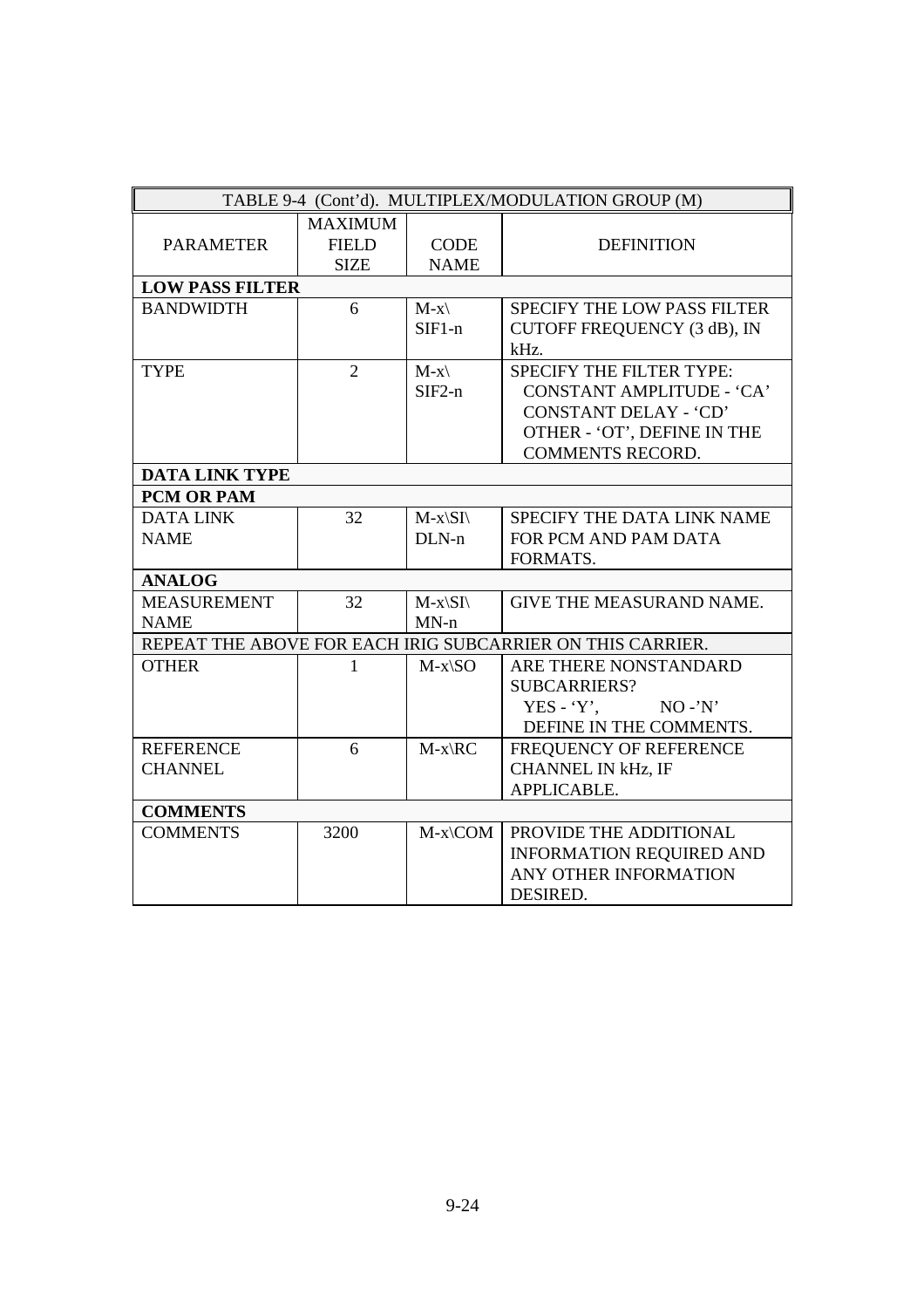9.5.6 Digital Data Attributes. The digital data attributes are separated into three groups containing PCM-related attribute information. The PCM Format Attributes Group (P) is described in subparagraph 9.5.6.1. The PCM Measurement Description Attributes, contained in (D), are described in subparagraph 9.5.6.2. Subparagraph 9.5.6.3 depicts the MIL-STD-1553 Bus Data attributes (B).

9.5.6.1 PCM Format Attributes (P). The PCM Format Attributes Group contains the information required to decommutate the PCM data stream. Operations of both class I and II are included. (Limited information is incorporated for class II operation.) Figure 9-6 presents the flow and summary of the information required. In general, only standard methods of synchronization have been included except for cases where considerable application is already in place. Inclusion should not be taken to mean that the nonstandard approaches are better or desired. Table 9-5 contains the PCM Format Attributes. The group defines and specifies the frame format and the information necessary to set up the PCM decommutation. Refer to chapter 4 for the definition of terms (such as major and minor frames and subframes) and word numbering conventions.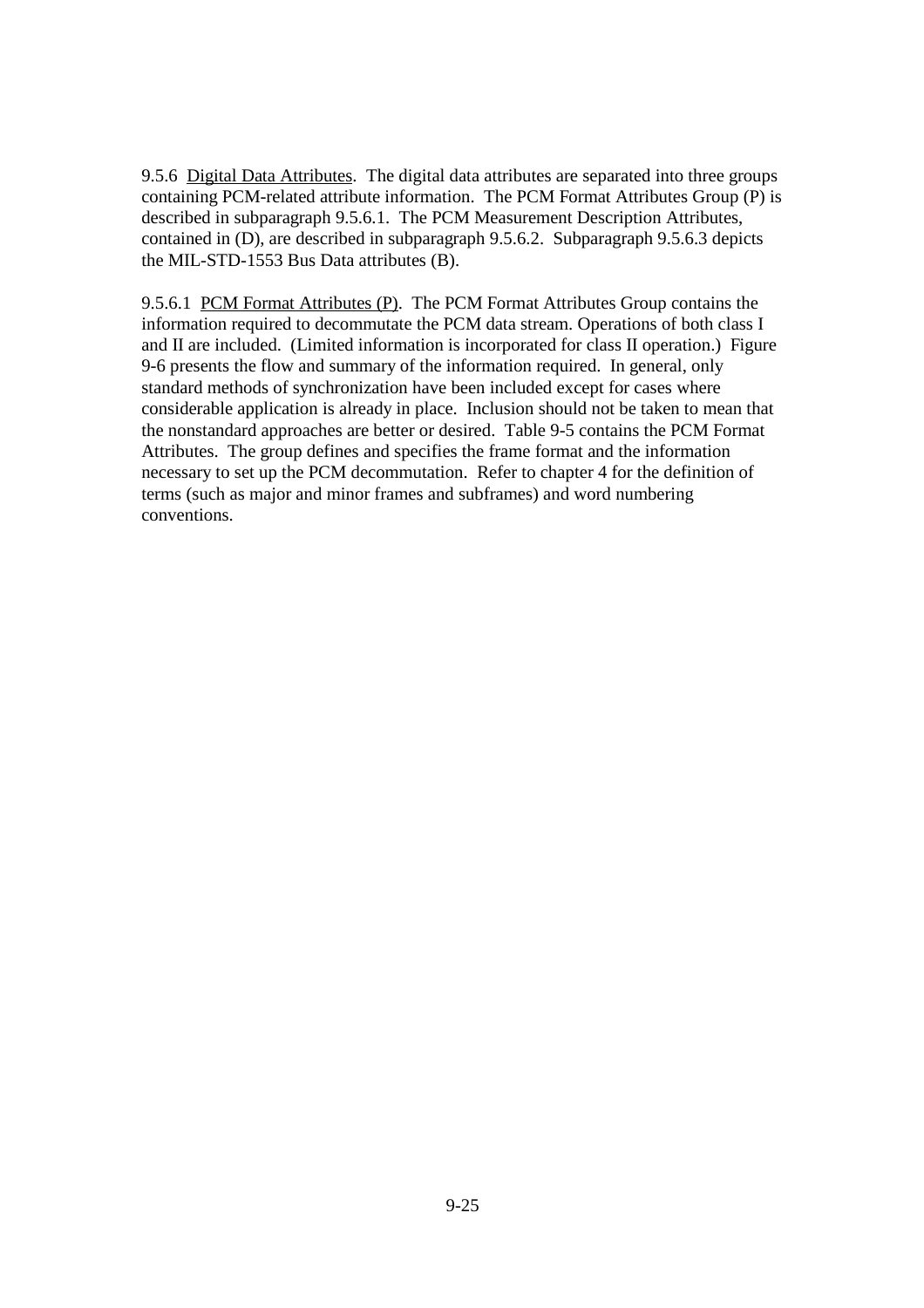|                |                                |                                                  | <b>CODE NAME</b>                    | <b>REFERENCE</b><br>PAGE |
|----------------|--------------------------------|--------------------------------------------------|-------------------------------------|--------------------------|
| DATA LINK NAME |                                |                                                  | $(P-d\Delta)$                       | $(9-28)$                 |
|                | *INPUT DATA                    |                                                  |                                     | $(9-28)$                 |
|                | PCM CODE                       |                                                  | $(P-d\ D1)$                         |                          |
|                | <b>BIT RATE</b>                |                                                  | $(P-d\ D2)$                         |                          |
|                | <b>ENCRYPTED</b>               |                                                  | $(P-d\backslash D3)$                |                          |
|                | <b>POLARITY</b>                |                                                  | $(P-d\ D4)$<br>$(P-d\backslash D5)$ |                          |
|                |                                | AUTO-POLARITY CORRECTION                         |                                     |                          |
|                | DATA DIRECTION                 |                                                  | $(P-d\cdot D6)$                     |                          |
|                | <b>DATA RANDOMIZED</b>         |                                                  | $(P-d\ D7)$                         |                          |
|                | RANDOMIZER LENGTH              |                                                  | $(P-d\backslash D8)$                |                          |
|                | *FORMAT                        |                                                  |                                     | $(9-29)$                 |
|                | <b>TYPE FORMAT</b>             |                                                  | $(P-d\TF)$                          |                          |
|                |                                | <b>COMMON WORD LENGTH</b>                        | $(P-d \ F1)$                        |                          |
|                |                                | WORD TRANSFER ORDER                              | $(P-d \ F2)$                        |                          |
|                | <b>PARITY</b>                  |                                                  | $(P-d \ F3)$                        |                          |
|                |                                | PARITY TRANSFER ORDER                            | $(P-d \ F4)$                        |                          |
|                | *MINOR FRAME                   |                                                  |                                     | $(9-30)$                 |
|                | <b>MAJOR FRAME</b>             | NUMBER OF MINOR FRAMES IN                        | $(P-d\Mf\N)$                        |                          |
|                |                                | NUMBER OF WORDS IN A<br><b>MINOR FRAME</b>       | $(P-d\backslash MF1)$               |                          |
|                |                                | <b>NUMBER OF BITS IN A</b><br><b>MINOR FRAME</b> | $(P-d\backslash MF2)$               |                          |
|                | <b>SYNC TYPE</b>               |                                                  | $(P-d\backslash MF3)$               | $(9-30)$                 |
|                |                                | *SYNCRONIZATION<br><b>PATTERN</b>                |                                     |                          |
|                |                                | <b>LENGTH</b>                                    | $(P-d\backslash MF4)$               |                          |
|                |                                | <b>PATTERN</b>                                   | $(P-d\backslash MF5)$               |                          |
|                | *SYNCHRONIZATION CRITERIA      |                                                  |                                     | $(9-30)$                 |
|                | IN SYNC CRITERIA               |                                                  | $(P-d\ST{NCl})$                     |                          |
|                |                                | SYNC PATTERN CRITERIA                            | $(P-d\ST{N}C2)$                     |                          |
|                |                                | *OUT OF SYNCHRONIZATION CRITERIA                 |                                     | $(9-31)$                 |
|                |                                | <b>NUMBER OF DISAGREES</b>                       | $(P-d\ST{N}C3)$                     |                          |
|                |                                | <b>SYNC PATTERN CRITERIA</b>                     | $(P-d\ST NCA)$                      |                          |
|                | *MINOR FRAME FORMAT DEFINITION |                                                  |                                     | $(9-31)$                 |
|                | <b>WORD NUMBER</b>             |                                                  | $(P-d\MFW1-n)$                      |                          |
|                |                                | NUMBER OF BITS IN WORD                           | $(P-d\MFW2-n)$                      |                          |
|                |                                | *SUBFRAME SYNCHRONIZATION                        |                                     | $(9-31)$                 |
|                | <b>COUNTERS</b>                | NUMBER OF SUBFRAME ID                            | $(P-d\Gamma N)$                     |                          |
|                |                                | SUBFRAME ID COUNTER NAME                         | $(P-d\Gamma_F1-n)$                  |                          |
|                |                                | <b>SUBFRAME SYNC TYPE</b>                        | $(P-d\Gamma_{S}F2-n)$               |                          |
|                |                                | *ID COUNTER                                      |                                     | $(9-32)$                 |

Figure 9-6. PCM Format Attributes Group (P).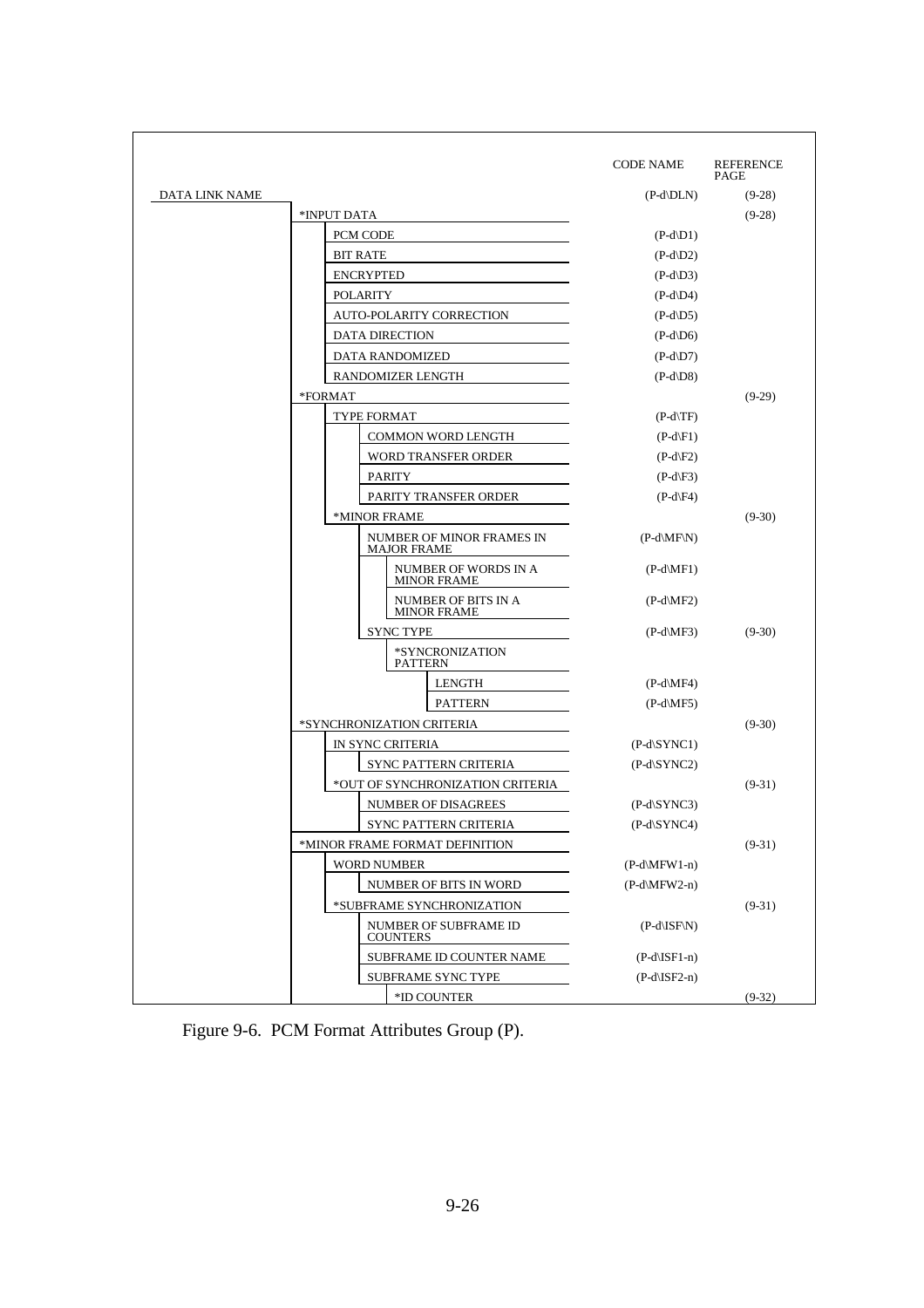|           |                      | SFID COUNTER LOCATION                             | $(P-d\P DCl-n)$                                     |          |
|-----------|----------------------|---------------------------------------------------|-----------------------------------------------------|----------|
|           |                      | ID COUNTER WORD LENGTH                            | $(P-d\rangle IDC2-n)$                               |          |
|           |                      | ID COUNTER MSB STARTING<br><b>BIT LOCATION</b>    | $(P-d\IDC3-n)$                                      |          |
|           |                      | <b>ID COUNTER LENGTH</b>                          | $(P-d\P DCA-n)$                                     |          |
|           |                      | <b>ID COUNTER TRANSFER</b><br><b>ORDER</b>        | $(P-d\IDC5-n)$                                      |          |
|           |                      | ID COUNTER INITIAL VALUE                          | $(P-d\IDC6-n)$                                      | $(9-32)$ |
|           |                      | <b>INITIAL COUNT SUBFRAME</b><br><b>NUMBER</b>    | $(P-d\backslash IDC7-n)$                            |          |
|           |                      | ID COUNTER END VALUE                              | $(P-d\IDC8-n)$                                      |          |
|           |                      | <b>END COUNT SUBFRAME</b><br><b>NUMBER</b>        | $(P-d\IDC9-n)$                                      |          |
|           |                      | <b>COUNT DIRECTION</b>                            | $(P-d\IDC10-n)$                                     |          |
|           | *SUBFRAME DEFINITION |                                                   |                                                     | $(9-32)$ |
|           |                      | <b>NUMBER OF SUBFRAMES</b>                        | $(P-d\ST N-n)$                                      |          |
|           |                      | <b>SUBFRAME NAME</b>                              | $(P-d\ST1-n-m)$                                     |          |
|           |                      | <b>SUPERCOM</b>                                   | $(P-d\ST2-n-m)$                                     |          |
|           |                      | <b>LOCATION DEFINITION</b>                        | $(P-d\ST3-n-m)$                                     |          |
|           |                      | <b>SUBFRAME LOCATION</b>                          | $(P-d\S F4-n-m-w)$                                  |          |
|           |                      | <b>INTERVAL</b>                                   | $(P-d\ST5-n-m)$                                     |          |
|           |                      | <b>SUBFRAME DEPTH</b>                             | $(P-d\ST6-n-m)$                                     |          |
|           |                      | *ASYNCHRONOUS EMBEDDED FORMAT                     |                                                     | $(9-34)$ |
|           |                      | NUMBER OF ASYNCHRONOUS<br><b>EMBEDDED FORMATS</b> | $(P-d\A E F\N)$                                     |          |
|           |                      | DATA LINK NAME                                    | $(P-d\AEF\DLN-n)$                                   | $(9-34)$ |
|           |                      | <b>SUPERCOM</b>                                   | $(P-d\AEF1-n)$                                      |          |
|           |                      | <b>LOCATION DEFINITION</b>                        | $(P-d\AEF2-n)$                                      |          |
|           |                      | <b>LOCATION</b>                                   | $(P-d\AEF3-n-w)$                                    |          |
|           |                      | <b>INTERVAL</b>                                   | $(P-d\A EFA-n)$                                     | $(9-35)$ |
|           |                      | WORD LENGTH                                       | $(P-d\AEF5-n-w)$                                    |          |
|           |                      | <b>MASK</b>                                       | $(P-d\AEF6-n-w)$                                    |          |
|           | *FORMAT CHANGE       |                                                   |                                                     | $(9-35)$ |
|           |                      | *FRAME FORMAT IDENTIFIER                          |                                                     |          |
|           |                      |                                                   | $(P-d \FFl1)$                                       |          |
|           |                      | <b>LOCATION</b>                                   |                                                     |          |
|           | MASK                 |                                                   | $(P-d \ FFI2)$                                      |          |
|           |                      | *MEASUREMENT LIST CHANGE                          |                                                     | $(9-36)$ |
| <b>OR</b> |                      |                                                   |                                                     |          |
|           |                      | NUMBER OF MEASUREMENT LISTS<br>FFI PATTERN        | $(P-d\backslash MLC\backslash N)$<br>$(P-d\MLC1-n)$ |          |

Figure 9-6 (Cont'd). PCM Format Attributes Group (P).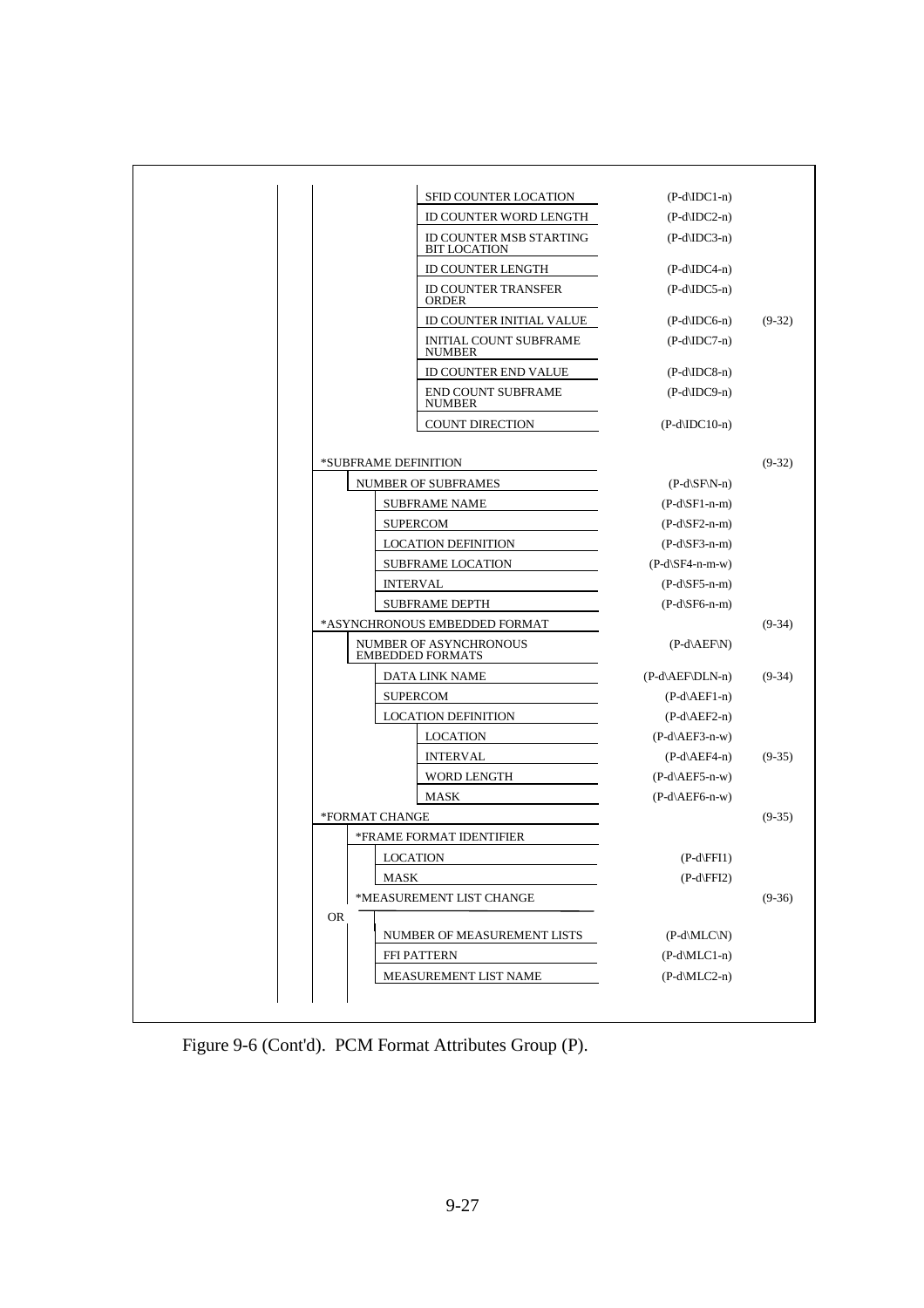|                 | *FORMAT STRUCTURE CHANGE                            |                     | $(9-36)$ |
|-----------------|-----------------------------------------------------|---------------------|----------|
|                 | <b>NUMBER OF FORMATS</b>                            | $(P-d \FSC\N)$      |          |
|                 | <b>FFI PATTERN</b>                                  | $(P-d \FSC1-n)$     |          |
|                 | <b>DATA LINK ID</b>                                 | $(P-d \FSC2-n)$     |          |
|                 | *ALTERNATE TAG AND DATA                             |                     | $(9-36)$ |
|                 | <b>NUMBER OF TAGS</b>                               | $(P-d ALT N)$       |          |
|                 | NUMBER OF BITS IN TAG                               | $(P-d ALT1)$        |          |
|                 | NUMBER OF BITS IN DATA WORD                         | $(P-d ALT2)$        |          |
|                 | FIRST TAG LOCATION                                  | $(P-d ALT3)$        |          |
|                 | <b>SEQUENCE</b>                                     | $(P-d ALT4)$        |          |
|                 | *ASYNCHRONOUS DATA MERGE<br><b>FORMAT</b>           |                     |          |
|                 | NUMBER OF ASYNCHRONOUS DATA<br><b>MERGE FORMATS</b> | $(P-d\ADM\N)$       |          |
|                 | <b>DATA MERGE NAME</b>                              | $(P-d\ADM\DDMN-n)$  |          |
|                 | <b>SUPERCOM</b>                                     | $(P-d\Delta DM1-n)$ |          |
|                 | <b>LOCATION DEFINITION</b>                          | $(P-d\ADM2-n)$      |          |
|                 | <b>LOCATION</b>                                     | $(P-d\ADM3-n)$      |          |
|                 | <b>INTERVAL</b>                                     | $(P-d\ADM4-n)$      |          |
|                 | <b>DATA LENGTH</b>                                  | $(P-d\$ ADM5-n)     |          |
|                 | <b>MSB LOCATION</b>                                 | $(P-d\Delta DM6-n)$ |          |
|                 | <b>PARITY</b>                                       | $(P-d\Delta DM7-n)$ |          |
| *COMMENTS       |                                                     |                     |          |
| <b>COMMENTS</b> | $(P-d\setminus COM)$                                | $(9-38)$            |          |
|                 | *HEADING ONLY - NO DATA ENTRY                       |                     |          |

Figure 9-6 (Cont'd). PCM Format Attributes Group (P).

| TABLE 9-5. PCM FORMAT ATTRIBUTES GROUP (P) |                                        |                            |                                                                                                                             |  |  |
|--------------------------------------------|----------------------------------------|----------------------------|-----------------------------------------------------------------------------------------------------------------------------|--|--|
| <b>PARAMETER</b>                           | <b>MAXIMUM</b><br>FIELD<br><b>SIZE</b> | <b>CODE</b><br><b>NAME</b> | <b>DEFINITION</b>                                                                                                           |  |  |
| <b>DATA LINK</b><br><b>NAME</b>            | 32                                     | P-d\DLN                    | <b>IDENTIFY THE DATA LINK NAME</b><br><b>CONSISTENT WITH THE MUX/MOD</b><br><b>GROUP.</b>                                   |  |  |
| <b>INPUT DATA</b>                          |                                        |                            |                                                                                                                             |  |  |
| PCM CODE                                   | 6                                      | $P-d\ D1$                  | DEFINE THE DATA FORMAT CODE:<br>'NRZ-L'<br>$'BIO-L'$<br>'RNRZ-L'<br>'NRZ-M'<br>$'BIO-M'$<br>'OTHER'<br>'NRZ-S'<br>$'BIO-S'$ |  |  |
| <b>BIT RATE</b>                            | $\mathbf Q$                            | $P-d\$ D2                  | DATA RATE IN BITS PER SECOND.<br><b>SCIENTIFIC NOTATION MAY BE</b><br>USED.                                                 |  |  |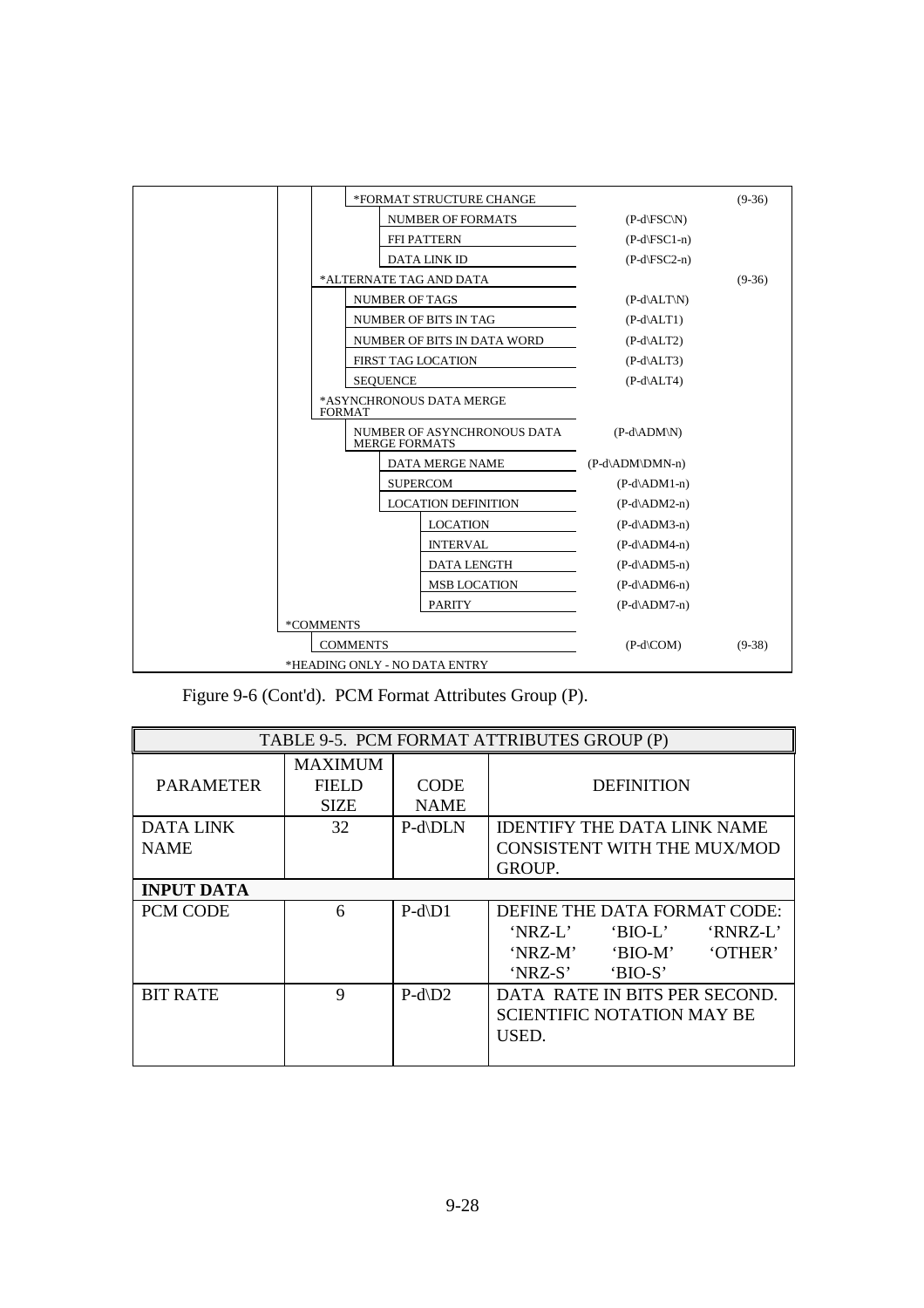| TABLE 9-5 (Cont'd). PCM FORMAT ATTRIBUTES GROUP (P) |                |             |                               |
|-----------------------------------------------------|----------------|-------------|-------------------------------|
|                                                     | <b>MAXIMUM</b> |             |                               |
| <b>PARAMETER</b>                                    | <b>FIELD</b>   | <b>CODE</b> | <b>DEFINITION</b>             |
|                                                     | <b>SIZE</b>    | <b>NAME</b> |                               |
| <b>ENCRYPTED</b>                                    | $\mathbf{1}$   | $P-d\$      | <b>DATA IS ENCRYPTED -'E'</b> |
|                                                     |                |             | DATA IS UNENCRYPTED - 'U'     |
|                                                     |                |             | IF THE DATA IS ENCRYPTED,     |
|                                                     |                |             | PROVIDE DETAILS IN COMMENT    |
|                                                     |                |             | RECORD.                       |
| <b>POLARITY</b>                                     | $\mathbf{1}$   | $P-d\$ D4   | <b>DATA POLARITY:</b>         |
|                                                     |                |             | NORMAL - 'N'                  |
|                                                     |                |             | <b>INVERTED - T.</b>          |
| <b>AUTO-POLARITY</b>                                | $\mathbf{1}$   | $P-d\$ D5   | IS AUTOMATIC POLARITY         |
| <b>CORRECTION</b>                                   |                |             | <b>CORRECTION TO BE USED?</b> |
|                                                     |                |             | $YES - Y'$<br>$NO - 'N'$      |
| <b>DATA DIRECTION</b>                               | $\mathbf{1}$   | $P-d\$ D6   | TIME SEQUENCE OF DATA:        |
|                                                     |                |             | NORMAL - 'N'                  |
|                                                     |                |             | REVERSED - 'R'.               |
| <b>DATA</b>                                         | $\mathbf{1}$   | $P-d\$ D7   | $YES - 'Y'$ OR NO - 'N'.      |
| <b>RANDOMIZED</b>                                   |                |             |                               |
| <b>RANDOMIZER</b>                                   | 3              | $P-d\$      | SPECIFY THE RANDOMIZER        |
| <b>LENGTH</b>                                       |                |             | LENGTH:                       |
|                                                     |                |             | STANDARD (15 BITS) - 'STD'    |
|                                                     |                |             | OTHER - 'OTH', DEFINE IN      |
|                                                     |                |             | <b>COMMENTS RECORD.</b>       |
|                                                     |                |             | NOT APPLICABLE - 'N/A'.       |
| <b>FORMAT</b>                                       |                |             |                               |
| TYPE FORMAT                                         | $\overline{4}$ | P-d\TF      |                               |
|                                                     |                |             | TYPE OF PCM FORMAT:           |
|                                                     |                |             | CLASS I - 'ONE'               |
|                                                     |                |             | 1553 BUS - '1553'             |
|                                                     |                |             | <b>ALTERNATE TAG AND</b>      |
|                                                     |                |             | DATA - 'ALTD'                 |
|                                                     |                |             | OTHER - 'OTHR', DESCRIBE IN   |
|                                                     |                |             | <b>COMMENTS RECORD.</b>       |
| <b>COMMON WORD</b>                                  | $\overline{2}$ | $P-d \ F1$  | NUMBER OF BITS IN COMMON      |
| <b>LENGTH</b>                                       |                |             | WORD LENGTH.                  |
| <b>WORD TRANSFER</b>                                | $\mathbf{1}$   | $P-d \E 2$  | DEFINE THE DEFAULT FOR THE    |
| <b>ORDER</b>                                        |                |             | FIRST BIT TRANSFERRED IN      |
|                                                     |                |             | <b>NORMAL TIME SEQUENCE:</b>  |
|                                                     |                |             | MOST SIGNIFICANT BIT - 'M'    |
|                                                     |                |             | LEAST SIGNIFICANT BIT - 'L'.  |
|                                                     |                |             |                               |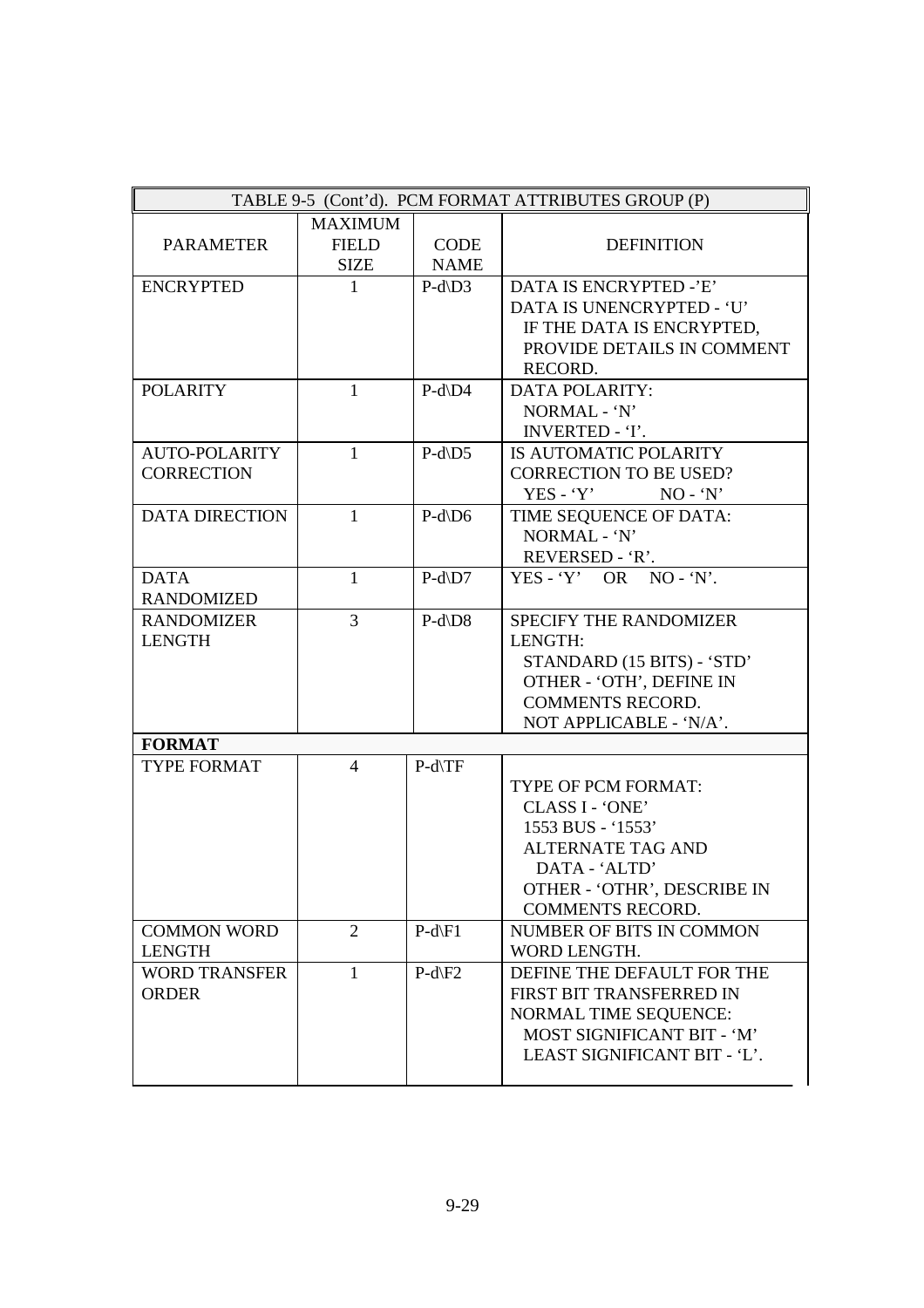|                                | TABLE 9-5 (Cont'd). PCM FORMAT ATTRIBUTES GROUP (P) |                    |                                   |  |
|--------------------------------|-----------------------------------------------------|--------------------|-----------------------------------|--|
|                                | <b>MAXIMUM</b>                                      |                    |                                   |  |
| <b>PARAMETER</b>               | <b>FIELD</b>                                        | <b>CODE</b>        | <b>DEFINITION</b>                 |  |
|                                | <b>SIZE</b>                                         | <b>NAME</b>        |                                   |  |
| <b>PARITY</b>                  | $\overline{2}$                                      | $P-d \setminus F3$ | NORMAL WORD PARITY                |  |
|                                |                                                     |                    | EVEN - 'EV'                       |  |
|                                |                                                     |                    | ODD - 'OD'                        |  |
|                                |                                                     |                    | NONE - 'NO'                       |  |
| <b>PARITY</b>                  | $\mathbf{1}$                                        | $P-d\$ F4          | PARITY BIT LOCATION               |  |
| <b>TRANSFER</b>                |                                                     |                    | LEADS WORD - 'L'                  |  |
| <b>ORDER</b>                   |                                                     |                    | TRAILS WORD - 'T'.                |  |
| <b>MINOR FRAME</b>             |                                                     |                    |                                   |  |
| <b>NUMBER OF</b>               | 3                                                   | $P-d\MF\N$         | NUMBER OF MINOR FRAMES IN A       |  |
| <b>MINOR FRAMES</b>            |                                                     |                    | <b>MAJOR FRAME.</b>               |  |
| <b>IN MAJOR</b>                |                                                     |                    |                                   |  |
| <b>FRAME</b>                   |                                                     |                    |                                   |  |
| <b>NUMBER OF</b>               | $\overline{4}$                                      | $P-d\MF1$          | SPECIFY THE NUMBER OF             |  |
| <b>WORDS IN A</b>              |                                                     |                    | WORDS IN A MINOR FRAME, AS        |  |
| <b>MINOR FRAME</b>             |                                                     |                    | DEFINED IN PARAGRAPH 4.3.         |  |
| <b>NUMBER OF</b>               | 5                                                   | $P-d\MF2$          | NUMBER OF BITS IN A MINOR         |  |
| <b>BITS IN A</b>               |                                                     |                    | <b>FRAME INCLUDING MINOR</b>      |  |
| <b>MINOR FRAME</b>             |                                                     |                    | FRAME SYNCHRONIZATION             |  |
|                                |                                                     |                    | PATTERN.                          |  |
| <b>SYNC TYPE</b>               | 3                                                   | P-d\MF3            | <b>DEFINE MINOR FRAME</b>         |  |
|                                |                                                     |                    | <b>SYNCHRONIZATION TYPE:</b>      |  |
|                                |                                                     |                    | FIXED PATTERN - 'FPT'             |  |
|                                |                                                     |                    | OTHER - 'OTH'.                    |  |
| <b>SYNCHRONIZATION PATTERN</b> |                                                     |                    |                                   |  |
| <b>LENGTH</b>                  | 2                                                   | P-d\MF4            | <b>SPECIFY THE MINOR FRAME</b>    |  |
|                                |                                                     |                    | SYNCHRONIZATION PATTERN           |  |
|                                |                                                     |                    | LENGTH IN NUMBER OF BITS.         |  |
| <b>PATTERN</b>                 | 33                                                  | $P-d\MF5$          | <b>DEFINE MINOR FRAME</b>         |  |
|                                |                                                     |                    | SYNCHRONIZATION PATTERN IN        |  |
|                                |                                                     |                    | BITS ("1"s and "0"s) WITH THE     |  |
|                                |                                                     |                    | LEFT MOST BIT AS THE "FIRST       |  |
|                                |                                                     |                    | <b>BIT TRANSMITTED."</b>          |  |
| SYNCHRONIZATION CRITERIA       |                                                     |                    |                                   |  |
| <b>IN SYNC</b>                 | 2                                                   | P-d\SYNC1          | THIS SPECIFIES THE DESIRED        |  |
| <b>CRITERIA</b>                |                                                     |                    | <b>CRITERIA FOR DECLARING THE</b> |  |
|                                |                                                     |                    | <b>SYSTEM TO BE IN SYNC:</b>      |  |
|                                |                                                     |                    | FIRST GOOD SYNC - 0               |  |
|                                |                                                     |                    | <b>CHECK - NUMBER OF AGREES</b>   |  |
|                                |                                                     |                    | (1 OR GREATER)                    |  |
|                                |                                                     |                    | NOT SPECIFIED - 'NS'.             |  |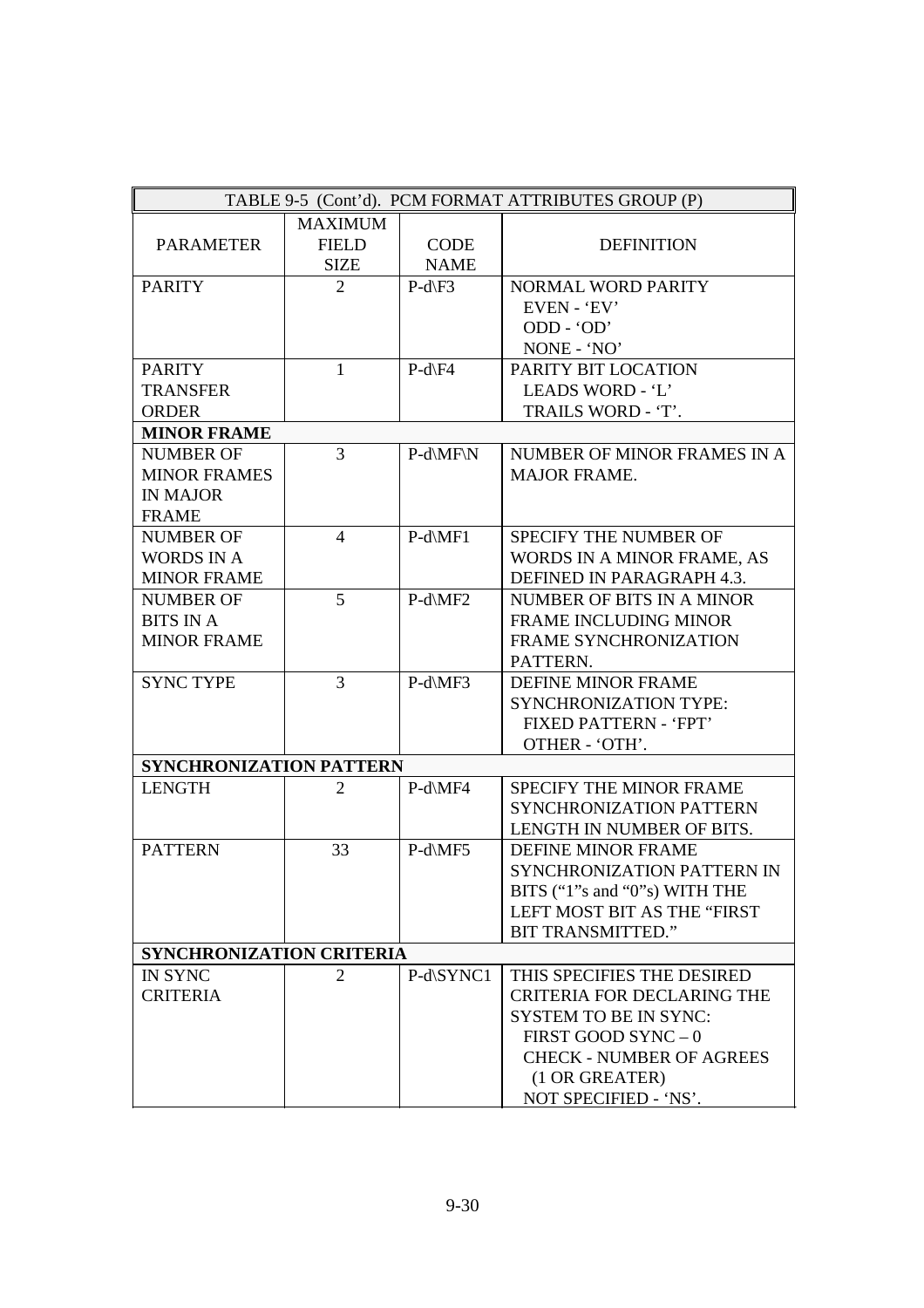| TABLE 9-5 (Cont'd). PCM FORMAT ATTRIBUTES GROUP (P)<br>MAXIMUM<br><b>CODE</b><br><b>FIELD SIZE</b><br><b>NAME</b><br><b>PARAMETER</b><br><b>DEFINITION</b><br><b>NUMBER OF BITS THAT</b><br><b>SYNC PATTERN</b><br>2<br>P-d\SYNC2<br>MAY BE IN ERROR IN THE<br><b>CRITERIA</b><br>SYNCHRONIZATION PATTERN.<br>OUT OF SYNCHRONIZATION CRITERIA<br>P-d\SYNC3<br><b>NUMBER OF</b><br><b>SPECIFIES THE DESIRED</b><br>2<br><b>CRITERIA FOR DECLARING</b><br><b>DISAGREES</b><br>THE SYSTEM OUT OF SYNC:<br>NUMBER OF DISAGREES,<br>NOT SPECIFIED - 'NS'.<br>P-d\SYNC4<br><b>SYNC PATTERN</b><br>$\overline{2}$<br>NUMBER OF BITS THAT MAY<br>BE IN ERROR IN THE<br><b>CRITERIA</b><br>SYNCHRONIZATION PATTERN.<br><b>MINOR FRAME FORMAT DEFINITION</b><br><b>WORD NUMBER</b><br>WORD POSITION (#n) IN A<br>$\overline{4}$<br>P-d\MFW1-n<br>MINOR FRAME, OR FOR<br>CLASS II SYSTEMS, THE<br>POSITION IN THE DEFINED<br><b>FRAME. WORD POSITION 1</b><br><b>FOLLOWS THE</b><br><b>SYNCHRONIZATION</b><br>PATTERN.<br>$\overline{2}$<br>P-d\MFW2-n<br>THE NUMBER OF BITS IN<br><b>NUMBER OF BITS</b><br><b>IN WORD</b><br>WORD POSITION #n. IF<br>DEFAULT VALUE, DO NOT<br><b>INCLUDE.</b><br>THE ABOVE PAIR SET MUST BE DEFINED FOR ALL WORDS THAT HAVE A<br>LENGTH OTHER THAN THE COMMON WORD LENGTH. THEREFORE, ALL<br>WORD POSITIONS NOT INCLUDED IN THE ABOVE WILL HAVE THE<br>COMMON WORD LENGTH AS A DEFAULT VALUE.<br><b>SUBFRAME SYNCHRONIZATION</b><br><b>NUMBER OF</b><br>2<br>P-d\ISF\N<br><b>SPECIFY THE NUMBER OF</b><br><b>SUBFRAME</b><br><b>SUBFRAME ID COUNTERS</b><br><b>ID COUNTERS</b><br>DEFINED WITHIN THE MINOR<br>FRAME.<br>P-d\ISF1-n<br><b>SUBFRAME ID</b><br>32<br>SPECIFY THE SUBFRAME ID<br><b>COUNTER NAME</b><br><b>COUNTER NAME.</b><br>P-d\ISF2-n<br><b>SUBFRAME SYNC</b><br>2<br>DEFINE THE SUBFRAME<br><b>TYPE</b><br><b>SYNCHRONIZATION TYPE:</b><br>ID COUNTER - 'ID' |
|------------------------------------------------------------------------------------------------------------------------------------------------------------------------------------------------------------------------------------------------------------------------------------------------------------------------------------------------------------------------------------------------------------------------------------------------------------------------------------------------------------------------------------------------------------------------------------------------------------------------------------------------------------------------------------------------------------------------------------------------------------------------------------------------------------------------------------------------------------------------------------------------------------------------------------------------------------------------------------------------------------------------------------------------------------------------------------------------------------------------------------------------------------------------------------------------------------------------------------------------------------------------------------------------------------------------------------------------------------------------------------------------------------------------------------------------------------------------------------------------------------------------------------------------------------------------------------------------------------------------------------------------------------------------------------------------------------------------------------------------------------------------------------------------------------------------------------------------------------------------------------------------------|
|                                                                                                                                                                                                                                                                                                                                                                                                                                                                                                                                                                                                                                                                                                                                                                                                                                                                                                                                                                                                                                                                                                                                                                                                                                                                                                                                                                                                                                                                                                                                                                                                                                                                                                                                                                                                                                                                                                      |
|                                                                                                                                                                                                                                                                                                                                                                                                                                                                                                                                                                                                                                                                                                                                                                                                                                                                                                                                                                                                                                                                                                                                                                                                                                                                                                                                                                                                                                                                                                                                                                                                                                                                                                                                                                                                                                                                                                      |
|                                                                                                                                                                                                                                                                                                                                                                                                                                                                                                                                                                                                                                                                                                                                                                                                                                                                                                                                                                                                                                                                                                                                                                                                                                                                                                                                                                                                                                                                                                                                                                                                                                                                                                                                                                                                                                                                                                      |
|                                                                                                                                                                                                                                                                                                                                                                                                                                                                                                                                                                                                                                                                                                                                                                                                                                                                                                                                                                                                                                                                                                                                                                                                                                                                                                                                                                                                                                                                                                                                                                                                                                                                                                                                                                                                                                                                                                      |
|                                                                                                                                                                                                                                                                                                                                                                                                                                                                                                                                                                                                                                                                                                                                                                                                                                                                                                                                                                                                                                                                                                                                                                                                                                                                                                                                                                                                                                                                                                                                                                                                                                                                                                                                                                                                                                                                                                      |
|                                                                                                                                                                                                                                                                                                                                                                                                                                                                                                                                                                                                                                                                                                                                                                                                                                                                                                                                                                                                                                                                                                                                                                                                                                                                                                                                                                                                                                                                                                                                                                                                                                                                                                                                                                                                                                                                                                      |
|                                                                                                                                                                                                                                                                                                                                                                                                                                                                                                                                                                                                                                                                                                                                                                                                                                                                                                                                                                                                                                                                                                                                                                                                                                                                                                                                                                                                                                                                                                                                                                                                                                                                                                                                                                                                                                                                                                      |
|                                                                                                                                                                                                                                                                                                                                                                                                                                                                                                                                                                                                                                                                                                                                                                                                                                                                                                                                                                                                                                                                                                                                                                                                                                                                                                                                                                                                                                                                                                                                                                                                                                                                                                                                                                                                                                                                                                      |
|                                                                                                                                                                                                                                                                                                                                                                                                                                                                                                                                                                                                                                                                                                                                                                                                                                                                                                                                                                                                                                                                                                                                                                                                                                                                                                                                                                                                                                                                                                                                                                                                                                                                                                                                                                                                                                                                                                      |
|                                                                                                                                                                                                                                                                                                                                                                                                                                                                                                                                                                                                                                                                                                                                                                                                                                                                                                                                                                                                                                                                                                                                                                                                                                                                                                                                                                                                                                                                                                                                                                                                                                                                                                                                                                                                                                                                                                      |
|                                                                                                                                                                                                                                                                                                                                                                                                                                                                                                                                                                                                                                                                                                                                                                                                                                                                                                                                                                                                                                                                                                                                                                                                                                                                                                                                                                                                                                                                                                                                                                                                                                                                                                                                                                                                                                                                                                      |
|                                                                                                                                                                                                                                                                                                                                                                                                                                                                                                                                                                                                                                                                                                                                                                                                                                                                                                                                                                                                                                                                                                                                                                                                                                                                                                                                                                                                                                                                                                                                                                                                                                                                                                                                                                                                                                                                                                      |
|                                                                                                                                                                                                                                                                                                                                                                                                                                                                                                                                                                                                                                                                                                                                                                                                                                                                                                                                                                                                                                                                                                                                                                                                                                                                                                                                                                                                                                                                                                                                                                                                                                                                                                                                                                                                                                                                                                      |
|                                                                                                                                                                                                                                                                                                                                                                                                                                                                                                                                                                                                                                                                                                                                                                                                                                                                                                                                                                                                                                                                                                                                                                                                                                                                                                                                                                                                                                                                                                                                                                                                                                                                                                                                                                                                                                                                                                      |
|                                                                                                                                                                                                                                                                                                                                                                                                                                                                                                                                                                                                                                                                                                                                                                                                                                                                                                                                                                                                                                                                                                                                                                                                                                                                                                                                                                                                                                                                                                                                                                                                                                                                                                                                                                                                                                                                                                      |
|                                                                                                                                                                                                                                                                                                                                                                                                                                                                                                                                                                                                                                                                                                                                                                                                                                                                                                                                                                                                                                                                                                                                                                                                                                                                                                                                                                                                                                                                                                                                                                                                                                                                                                                                                                                                                                                                                                      |
|                                                                                                                                                                                                                                                                                                                                                                                                                                                                                                                                                                                                                                                                                                                                                                                                                                                                                                                                                                                                                                                                                                                                                                                                                                                                                                                                                                                                                                                                                                                                                                                                                                                                                                                                                                                                                                                                                                      |
|                                                                                                                                                                                                                                                                                                                                                                                                                                                                                                                                                                                                                                                                                                                                                                                                                                                                                                                                                                                                                                                                                                                                                                                                                                                                                                                                                                                                                                                                                                                                                                                                                                                                                                                                                                                                                                                                                                      |
|                                                                                                                                                                                                                                                                                                                                                                                                                                                                                                                                                                                                                                                                                                                                                                                                                                                                                                                                                                                                                                                                                                                                                                                                                                                                                                                                                                                                                                                                                                                                                                                                                                                                                                                                                                                                                                                                                                      |
|                                                                                                                                                                                                                                                                                                                                                                                                                                                                                                                                                                                                                                                                                                                                                                                                                                                                                                                                                                                                                                                                                                                                                                                                                                                                                                                                                                                                                                                                                                                                                                                                                                                                                                                                                                                                                                                                                                      |
|                                                                                                                                                                                                                                                                                                                                                                                                                                                                                                                                                                                                                                                                                                                                                                                                                                                                                                                                                                                                                                                                                                                                                                                                                                                                                                                                                                                                                                                                                                                                                                                                                                                                                                                                                                                                                                                                                                      |
|                                                                                                                                                                                                                                                                                                                                                                                                                                                                                                                                                                                                                                                                                                                                                                                                                                                                                                                                                                                                                                                                                                                                                                                                                                                                                                                                                                                                                                                                                                                                                                                                                                                                                                                                                                                                                                                                                                      |
|                                                                                                                                                                                                                                                                                                                                                                                                                                                                                                                                                                                                                                                                                                                                                                                                                                                                                                                                                                                                                                                                                                                                                                                                                                                                                                                                                                                                                                                                                                                                                                                                                                                                                                                                                                                                                                                                                                      |
|                                                                                                                                                                                                                                                                                                                                                                                                                                                                                                                                                                                                                                                                                                                                                                                                                                                                                                                                                                                                                                                                                                                                                                                                                                                                                                                                                                                                                                                                                                                                                                                                                                                                                                                                                                                                                                                                                                      |
|                                                                                                                                                                                                                                                                                                                                                                                                                                                                                                                                                                                                                                                                                                                                                                                                                                                                                                                                                                                                                                                                                                                                                                                                                                                                                                                                                                                                                                                                                                                                                                                                                                                                                                                                                                                                                                                                                                      |
|                                                                                                                                                                                                                                                                                                                                                                                                                                                                                                                                                                                                                                                                                                                                                                                                                                                                                                                                                                                                                                                                                                                                                                                                                                                                                                                                                                                                                                                                                                                                                                                                                                                                                                                                                                                                                                                                                                      |
|                                                                                                                                                                                                                                                                                                                                                                                                                                                                                                                                                                                                                                                                                                                                                                                                                                                                                                                                                                                                                                                                                                                                                                                                                                                                                                                                                                                                                                                                                                                                                                                                                                                                                                                                                                                                                                                                                                      |
|                                                                                                                                                                                                                                                                                                                                                                                                                                                                                                                                                                                                                                                                                                                                                                                                                                                                                                                                                                                                                                                                                                                                                                                                                                                                                                                                                                                                                                                                                                                                                                                                                                                                                                                                                                                                                                                                                                      |
|                                                                                                                                                                                                                                                                                                                                                                                                                                                                                                                                                                                                                                                                                                                                                                                                                                                                                                                                                                                                                                                                                                                                                                                                                                                                                                                                                                                                                                                                                                                                                                                                                                                                                                                                                                                                                                                                                                      |
|                                                                                                                                                                                                                                                                                                                                                                                                                                                                                                                                                                                                                                                                                                                                                                                                                                                                                                                                                                                                                                                                                                                                                                                                                                                                                                                                                                                                                                                                                                                                                                                                                                                                                                                                                                                                                                                                                                      |
|                                                                                                                                                                                                                                                                                                                                                                                                                                                                                                                                                                                                                                                                                                                                                                                                                                                                                                                                                                                                                                                                                                                                                                                                                                                                                                                                                                                                                                                                                                                                                                                                                                                                                                                                                                                                                                                                                                      |
|                                                                                                                                                                                                                                                                                                                                                                                                                                                                                                                                                                                                                                                                                                                                                                                                                                                                                                                                                                                                                                                                                                                                                                                                                                                                                                                                                                                                                                                                                                                                                                                                                                                                                                                                                                                                                                                                                                      |
|                                                                                                                                                                                                                                                                                                                                                                                                                                                                                                                                                                                                                                                                                                                                                                                                                                                                                                                                                                                                                                                                                                                                                                                                                                                                                                                                                                                                                                                                                                                                                                                                                                                                                                                                                                                                                                                                                                      |
|                                                                                                                                                                                                                                                                                                                                                                                                                                                                                                                                                                                                                                                                                                                                                                                                                                                                                                                                                                                                                                                                                                                                                                                                                                                                                                                                                                                                                                                                                                                                                                                                                                                                                                                                                                                                                                                                                                      |
|                                                                                                                                                                                                                                                                                                                                                                                                                                                                                                                                                                                                                                                                                                                                                                                                                                                                                                                                                                                                                                                                                                                                                                                                                                                                                                                                                                                                                                                                                                                                                                                                                                                                                                                                                                                                                                                                                                      |
|                                                                                                                                                                                                                                                                                                                                                                                                                                                                                                                                                                                                                                                                                                                                                                                                                                                                                                                                                                                                                                                                                                                                                                                                                                                                                                                                                                                                                                                                                                                                                                                                                                                                                                                                                                                                                                                                                                      |
|                                                                                                                                                                                                                                                                                                                                                                                                                                                                                                                                                                                                                                                                                                                                                                                                                                                                                                                                                                                                                                                                                                                                                                                                                                                                                                                                                                                                                                                                                                                                                                                                                                                                                                                                                                                                                                                                                                      |
|                                                                                                                                                                                                                                                                                                                                                                                                                                                                                                                                                                                                                                                                                                                                                                                                                                                                                                                                                                                                                                                                                                                                                                                                                                                                                                                                                                                                                                                                                                                                                                                                                                                                                                                                                                                                                                                                                                      |
|                                                                                                                                                                                                                                                                                                                                                                                                                                                                                                                                                                                                                                                                                                                                                                                                                                                                                                                                                                                                                                                                                                                                                                                                                                                                                                                                                                                                                                                                                                                                                                                                                                                                                                                                                                                                                                                                                                      |
|                                                                                                                                                                                                                                                                                                                                                                                                                                                                                                                                                                                                                                                                                                                                                                                                                                                                                                                                                                                                                                                                                                                                                                                                                                                                                                                                                                                                                                                                                                                                                                                                                                                                                                                                                                                                                                                                                                      |
|                                                                                                                                                                                                                                                                                                                                                                                                                                                                                                                                                                                                                                                                                                                                                                                                                                                                                                                                                                                                                                                                                                                                                                                                                                                                                                                                                                                                                                                                                                                                                                                                                                                                                                                                                                                                                                                                                                      |
|                                                                                                                                                                                                                                                                                                                                                                                                                                                                                                                                                                                                                                                                                                                                                                                                                                                                                                                                                                                                                                                                                                                                                                                                                                                                                                                                                                                                                                                                                                                                                                                                                                                                                                                                                                                                                                                                                                      |
| OTHER - 'OT', DEFINE IN                                                                                                                                                                                                                                                                                                                                                                                                                                                                                                                                                                                                                                                                                                                                                                                                                                                                                                                                                                                                                                                                                                                                                                                                                                                                                                                                                                                                                                                                                                                                                                                                                                                                                                                                                                                                                                                                              |
| COMMENTS.                                                                                                                                                                                                                                                                                                                                                                                                                                                                                                                                                                                                                                                                                                                                                                                                                                                                                                                                                                                                                                                                                                                                                                                                                                                                                                                                                                                                                                                                                                                                                                                                                                                                                                                                                                                                                                                                                            |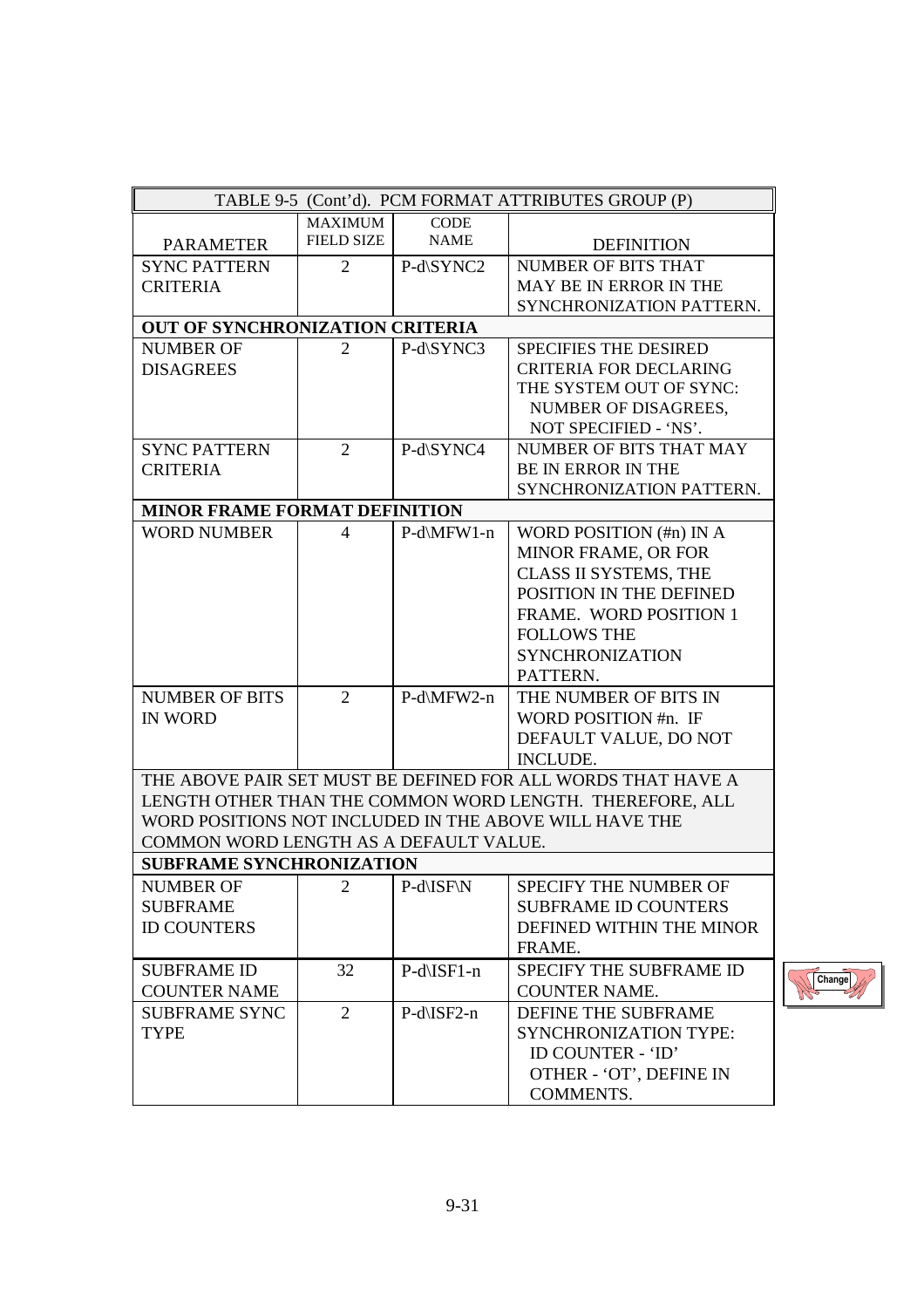|                            |                |                            | TABLE 9-5 (Cont'd). PCM FORMAT ATTRIBUTES GROUP (P) |
|----------------------------|----------------|----------------------------|-----------------------------------------------------|
|                            | <b>MAXIMUM</b> |                            |                                                     |
| <b>PARAMETER</b>           | <b>FIELD</b>   | <b>CODE</b>                | <b>DEFINITION</b>                                   |
|                            | <b>SIZE</b>    | <b>NAME</b>                |                                                     |
| <b>ID COUNTER</b>          |                |                            |                                                     |
| <b>SUBFRAME ID</b>         | $\overline{4}$ | P-d\IDC1-n                 | IF ID COUNTER IS DESIGNATED                         |
| <b>COUNTER</b>             |                |                            | AS THE SUBFRAME SYNC TYPE,                          |
| <b>LOCATION</b>            |                |                            | <b>GIVE THE MINOR FRAME WORD</b>                    |
|                            |                |                            | POSITION OF THE COUNTER.                            |
| <b>ID COUNTER</b>          | $\overline{2}$ | P-d\IDC2-n                 | SPECIFY THE MINOR FRAME                             |
| <b>WORD LENGTH</b>         |                |                            | WORD LENGTH OF THE WORD                             |
|                            |                |                            | CONTAINING THE ID COUNTER,                          |
|                            |                |                            | <b>NUMBER OF BITS.</b>                              |
| <b>ID COUNTER</b>          | $\overline{2}$ | P-d\IDC3-n                 | SPECIFY THE BIT LOCATION OF                         |
| <b>MSB STARTING</b>        |                |                            | THE ID COUNTER MSB WITHIN                           |
| <b>BIT LOCATION</b>        |                |                            | THE WORD.                                           |
| <b>ID COUNTER</b>          | $\overline{2}$ | P-d\IDC4-n                 | SPECIFY THE SUBFRAME ID                             |
| <b>LENGTH</b>              |                |                            | COUNTER LENGTH. NUMBER                              |
|                            |                |                            | OF BITS.                                            |
| <b>ID COUNTER</b>          | $\mathbf{1}$   | P-d\IDC5-n                 | SPECIFY WHETHER THE MOST                            |
| <b>TRANSFER</b>            |                |                            | OR LEAST SIGNIFICANT BIT IS                         |
| <b>ORDER</b>               |                |                            | <b>TRANSFERRED FIRST:</b>                           |
|                            |                |                            | MOST SIGNIFICANT - 'M'                              |
|                            |                |                            | LEAST SIGNIFICANT - 'L'.                            |
| <b>ID COUNTER</b>          | 3              | P-d\IDC6-n                 | SPECIFY THE INITIAL VALUE OF                        |
| <b>INITIAL VALUE</b>       |                |                            | THE ID COUNTER.                                     |
| <b>INITIAL COUNT</b>       | 3              | P-d\IDC7-n                 | <b>SPECIFY THE MINOR FRAME</b>                      |
| <b>SUBFRAME</b>            |                |                            | NUMBER ASSOCIATED WITH                              |
| <b>NUMBER</b>              |                |                            | THE INITIAL COUNT VALUE.                            |
| <b>ID COUNTER</b>          | 3              | P-d\IDC8-n                 | SPECIFY THE END VALUE OF                            |
| <b>END VALUE</b>           |                |                            | THE ID COUNTER.                                     |
| <b>END COUNT</b>           | 3              | P-d\IDC9-n                 | <b>SPECIFY THE MINOR FRAME</b>                      |
| <b>SUBFRAME</b>            |                |                            | NUMBER ASSOCIATED WITH                              |
| <b>NUMBER</b>              |                |                            | THE END COUNT VALUE.                                |
| <b>COUNT</b>               | $\overline{3}$ | $P-d\$                     | SPECIFY THE DIRECTION OF THE                        |
| <b>DIRECTION</b>           |                | $IDC10-n$                  | <b>COUNT INCREMENT:</b>                             |
|                            |                |                            | <b>INCREASING - 'INC'</b>                           |
|                            |                |                            | DECREASING - 'DEC'                                  |
| <b>SUBFRAME DEFINITION</b> |                |                            |                                                     |
| <b>NUMBER OF</b>           | 4              | $P-d\setminus SF\setminus$ | SPECIFY THE NUMBER OF                               |
| <b>SUBFRAMES</b>           |                | $N-n$                      | <b>SUBFRAMES ASSOCIATED</b>                         |
|                            |                |                            | WITH THE SUBFRAME ID                                |
|                            |                |                            | <b>COUNTER NAMED ABOVE.</b>                         |
|                            |                |                            |                                                     |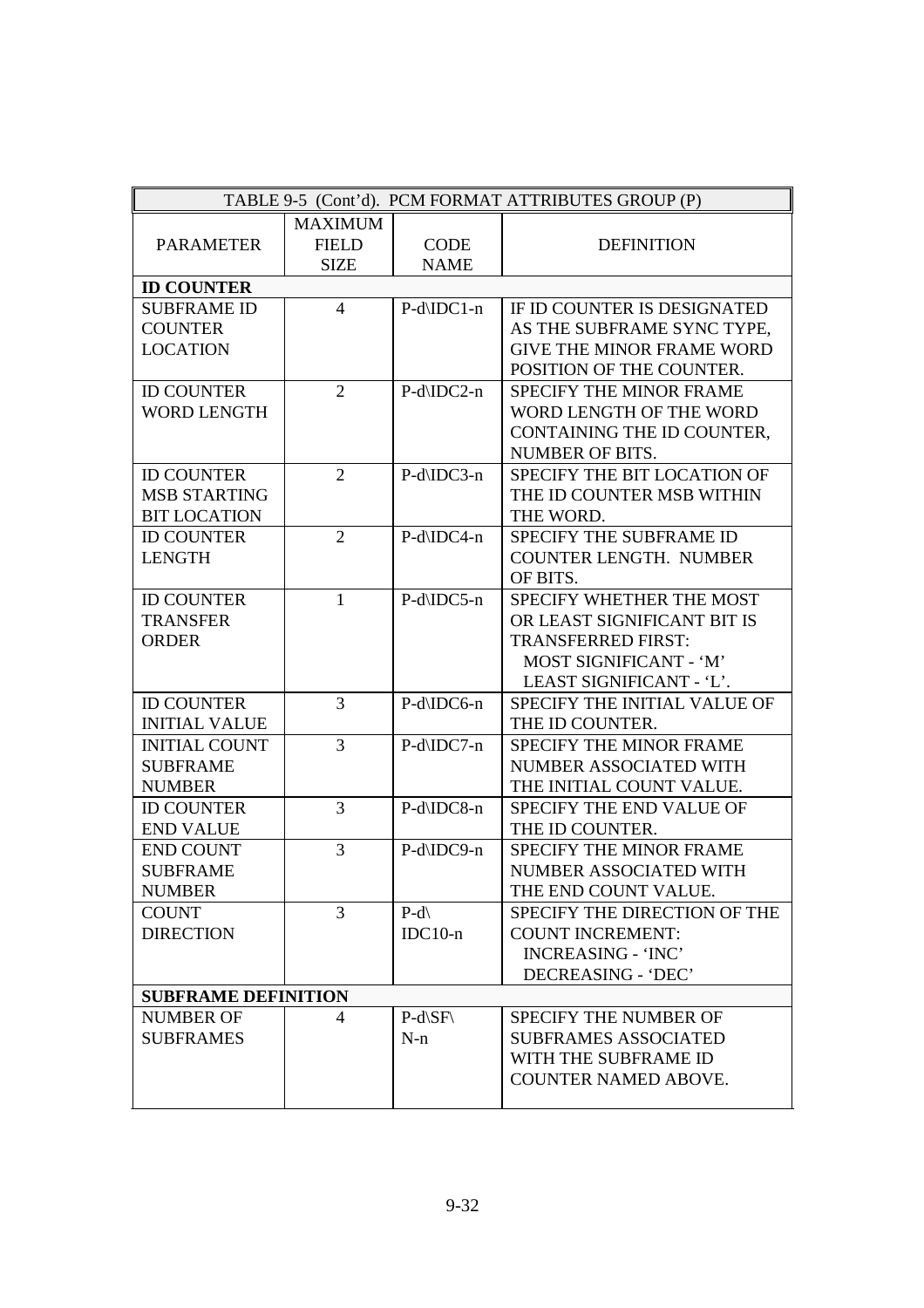| TABLE 9-5 (Cont'd). PCM FORMAT ATTRIBUTES GROUP (P)           |                             |                            |                                 |        |
|---------------------------------------------------------------|-----------------------------|----------------------------|---------------------------------|--------|
|                                                               | <b>MAXIMUM</b>              |                            |                                 |        |
| <b>PARAMETER</b>                                              | <b>FIELD</b><br><b>SIZE</b> | <b>CODE</b><br><b>NAME</b> | <b>DEFINITION</b>               |        |
| <b>SUBFRAME</b>                                               | 32                          | $P-d\$ SF1-                | SPECIFY THE SUBFRAME            | Change |
| <b>NAME</b>                                                   |                             | $n-m$                      | NAME.                           |        |
| <b>SUPERCOM</b>                                               | $\overline{2}$              | $P-d\$ SF2-                | IF NOT SUPERCOMMUTATED,         |        |
|                                                               |                             | $n-m$                      | ENTER - 'NO'. OTHERWISE,        |        |
|                                                               |                             |                            | <b>ENTER THE NUMBER OF</b>      |        |
|                                                               |                             |                            | WORD POSITIONS.                 |        |
| <b>LOCATION</b>                                               | $\overline{2}$              | P-d\SF3-                   | IF SUPERCOMMUTATED,             |        |
| <b>DEFINITION</b>                                             |                             | $n-m$                      | SPECIFY HOW THE WORD            |        |
|                                                               |                             |                            | <b>LOCATIONS ARE DEFINED:</b>   |        |
|                                                               |                             |                            | <b>FIRST WORD AND</b>           |        |
|                                                               |                             |                            | <b>INTERVAL - 'FI'</b>          |        |
|                                                               |                             |                            | <b>EVERY LOCATION - 'EL'</b>    |        |
|                                                               |                             |                            | NOT APPLICABLE - 'NA'           |        |
| <b>SUBFRAME</b>                                               | $\overline{4}$              | P-d\SF4-                   | SPECIFY THE FIRST WORD          |        |
| <b>LOCATION</b>                                               |                             | $n-m-w$                    | WITHIN THE MINOR FRAME          |        |
|                                                               |                             |                            | THAT CONTAINS THE               |        |
|                                                               |                             |                            | <b>SUBFRAME IDENTIFIED. FOR</b> |        |
|                                                               |                             |                            | THE CASE WHEN EVERY             |        |
|                                                               |                             |                            | WORD LOCATION IS DEFINED,       |        |
|                                                               |                             |                            | REPEAT THIS ENTRY FOR           |        |
|                                                               |                             |                            | <b>EACH WORD POSITION</b>       |        |
|                                                               |                             |                            | APPLICABLE. FOR THE FIRST       |        |
|                                                               |                             |                            | WORD AND INTERVAL,              |        |
|                                                               |                             |                            | INCLUDE THE NEXT ENTRY TO       |        |
|                                                               |                             |                            | DEFINE THE INTERVAL.            |        |
| <b>INTERVAL</b>                                               | $\overline{4}$              | P-d\SF5-                   | SPECIFY THE INTERVAL TO BE      |        |
|                                                               |                             | $n-m$                      | <b>USED TO DEFINE THE</b>       |        |
|                                                               |                             |                            | SUBFRAME LOCATION.              |        |
| <b>SUBFRAME</b>                                               | 3                           | P-d\SF6-                   | <b>SPECIFY THE SUBFRAME</b>     |        |
| <b>DEPTH</b>                                                  |                             | $n-m$                      | DEPTH. IF NO ENTRY, THEN        |        |
|                                                               |                             |                            | THE SUBFRAME ID COUNTER         |        |
|                                                               |                             |                            | DEPTH WILL BE USED AS THE       |        |
|                                                               |                             |                            | DEFAULT VALUE.                  |        |
| REPEAT THE ABOVE FOR EACH SUBFRAME IN THE MINOR FRAME FORMAT. |                             |                            |                                 |        |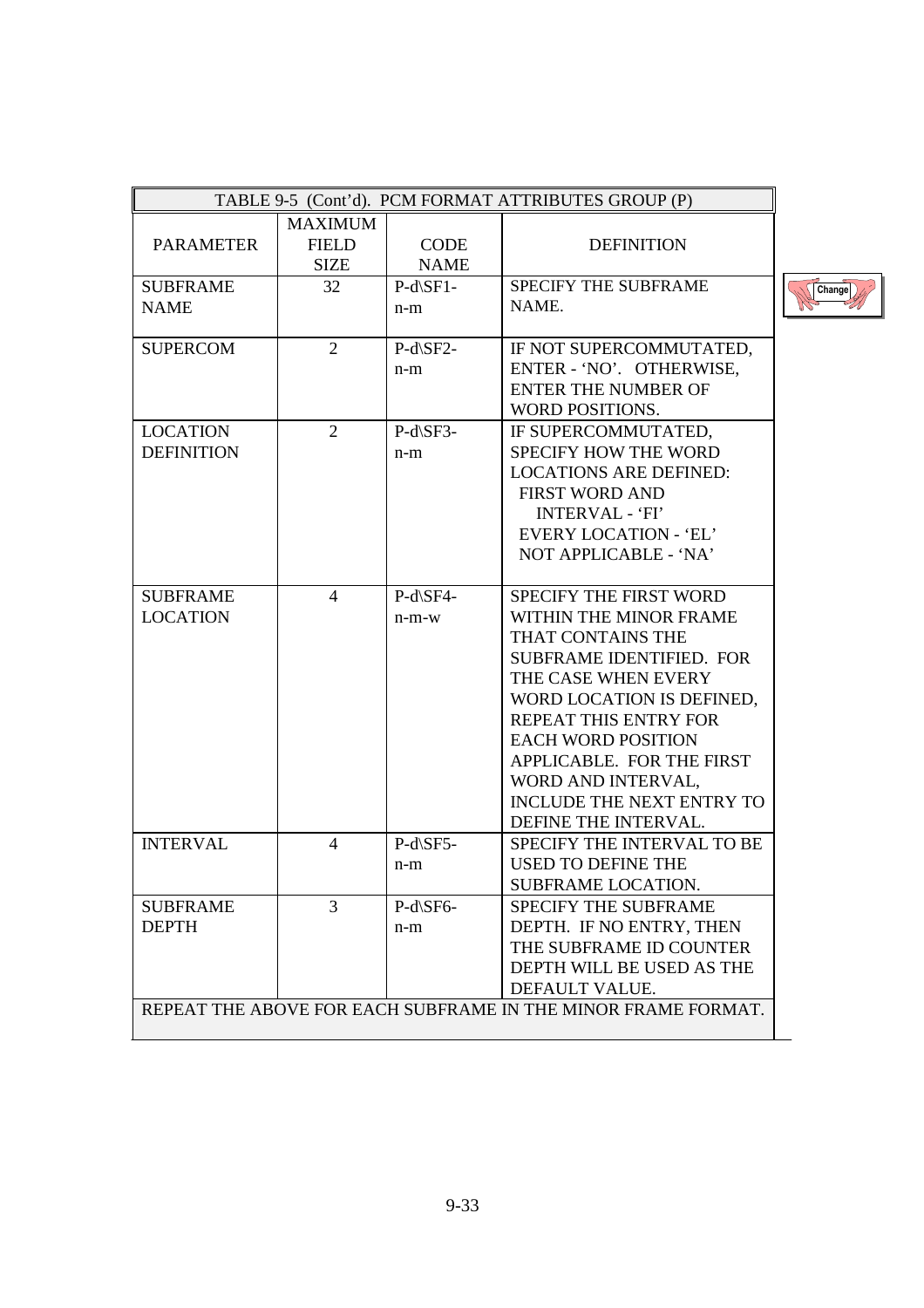|                                     |                |             | TABLE 9-5 (Cont'd). PCM FORMAT ATTRIBUTES GROUP (P) |
|-------------------------------------|----------------|-------------|-----------------------------------------------------|
|                                     | <b>MAXIMUM</b> |             |                                                     |
| <b>PARAMETER</b>                    | <b>FIELD</b>   | <b>CODE</b> | <b>DEFINITION</b>                                   |
|                                     | <b>SIZE</b>    | <b>NAME</b> |                                                     |
| <b>ASYNCHRONOUS EMBEDDED FORMAT</b> |                |             |                                                     |
| <b>NUMBER OF</b>                    | 1              | P-d\AEF\N   | <b>SPECIFY THE NUMBER OF</b>                        |
| <b>ASYNCHRONOUS</b>                 |                |             | <b>ASYNCHRONOUS EMBEDDED</b>                        |
| <b>EMBEDDED</b>                     |                |             | <b>FORMATS:</b>                                     |
| <b>FORMATS</b>                      |                |             | ONE - '1' TWO -'2'                                  |
|                                     |                |             | NONE - $0$ '                                        |
| <b>DATA LINK</b>                    | 32             | P-d\AEF\    | PROVIDE THE DATA LINK                               |
| <b>NAME</b>                         |                | $DLN-n$     | <b>NAME FOR THIS</b>                                |
|                                     |                |             | <b>ASYNCHRONOUS</b>                                 |
|                                     |                |             | EMBEDDED FORMAT. REPEAT                             |
|                                     |                |             | NAME AND THE FOLLOWING                              |
|                                     |                |             | <b>ENTRIES FOR THE SECOND</b>                       |
|                                     |                |             | FORMAT, AS APPROPRIATE. (A                          |
|                                     |                |             | <b>SEPARATE DATA LINK</b>                           |
|                                     |                |             | <b>DEFINITION MUST BE</b>                           |
|                                     |                |             | PROVIDED FOR EACH                                   |
|                                     |                |             | <b>ASYNCHRONOUS EMBEDDED</b>                        |
|                                     |                |             | FORMAT.)                                            |
| <b>SUPERCOM</b>                     | 3              | P-d\AEF1-n  | IF THE ASYNCHRONOUS                                 |
|                                     |                |             | <b>FORMAT IS NOT</b>                                |
|                                     |                |             | SUPERCOMMUTATED,                                    |
|                                     |                |             | ENTER - 'NO'. OTHERWISE,                            |
|                                     |                |             | <b>ENTER THE NUMBER OF HOST</b>                     |
|                                     |                |             | MINOR FRAME WORDS THAT                              |
|                                     |                |             | ARE USED.                                           |
| <b>LOCATION</b>                     | $\overline{2}$ | P-d\AEF2-n  | IF SUPERCOMMUTATED,                                 |
| <b>DEFINITION</b>                   |                |             | <b>SPECIFY HOW THE WORD</b>                         |
|                                     |                |             | <b>LOCATIONS ARE DEFINED:</b>                       |
|                                     |                |             | <b>FIRST WORD AND</b>                               |
|                                     |                |             | <b>INTERVAL - 'FI'</b>                              |
|                                     |                |             | <b>EVERY LOCATION - 'EL'</b>                        |
|                                     |                |             | <b>CONTIGUOUS WORDS - 'CW'</b>                      |
|                                     |                |             | NOT APPLICABLE - 'NA'                               |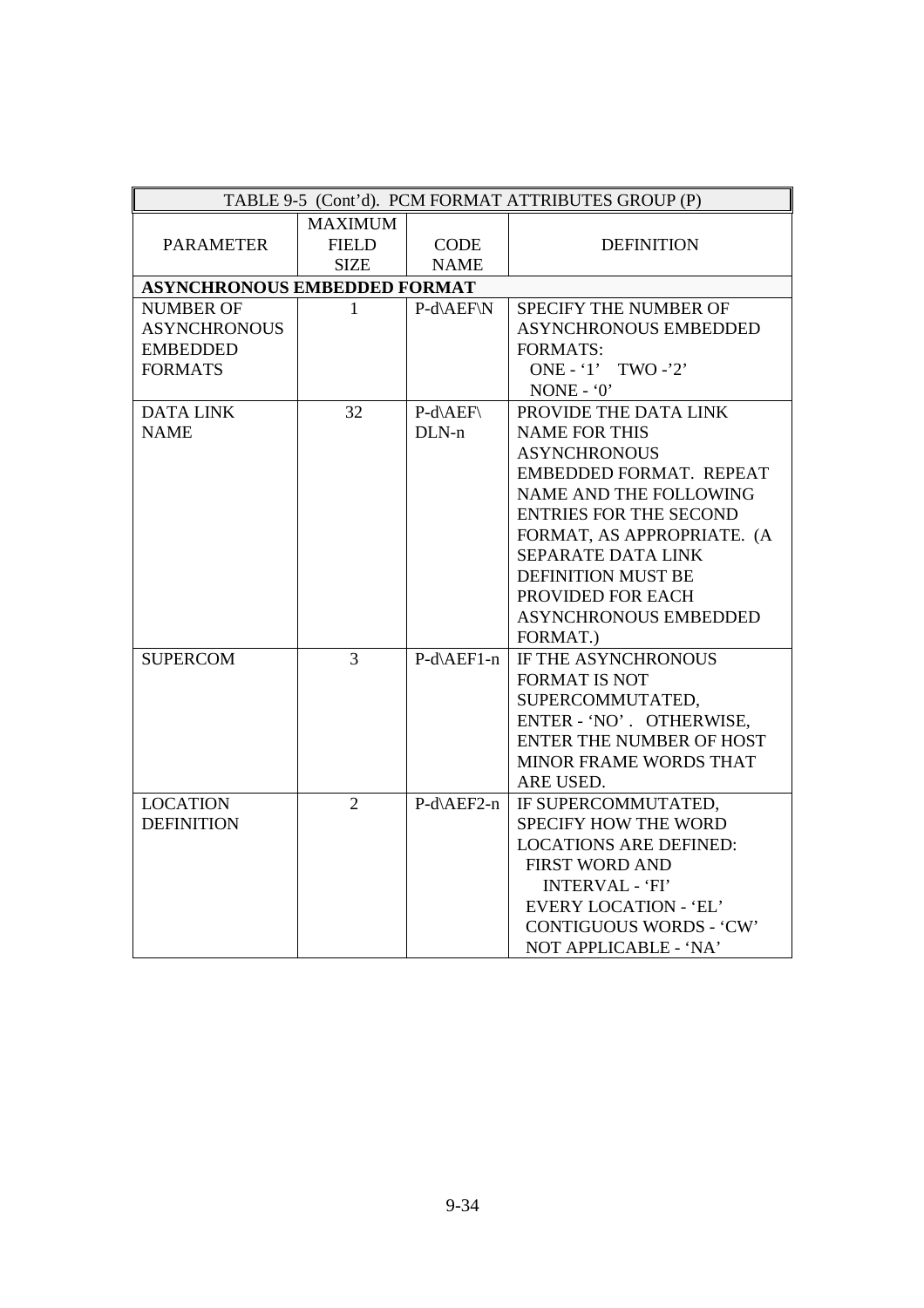|                                |                |              | TABLE 9-5 (Cont'd). PCM FORMAT ATTRIBUTES GROUP (P) |
|--------------------------------|----------------|--------------|-----------------------------------------------------|
|                                | <b>MAXIMUM</b> |              |                                                     |
| <b>PARAMETER</b>               | <b>FIELD</b>   | <b>CODE</b>  | <b>DEFINITION</b>                                   |
|                                | <b>SIZE</b>    | <b>NAME</b>  |                                                     |
| <b>LOCATION</b>                | $\overline{4}$ | P-d\AEF3-n-w | <b>SPECIFY THE FIRST WORD</b>                       |
|                                |                |              | WITHIN THE MINOR FRAME                              |
|                                |                |              | THAT CONTAINS THE                                   |
|                                |                |              | ASYNCHRONOUS EMBEDDED                               |
|                                |                |              | FORMAT IDENTIFIED. FOR THE                          |
|                                |                |              | <b>METHOD WHEN EVERY WORD</b>                       |
|                                |                |              | LOCATION IS DEFINED, REPEAT                         |
|                                |                |              | THIS ENTRY FOR EACH WORD                            |
|                                |                |              | POSITION APPLICABLE. FOR                            |
|                                |                |              | THE FIRST WORD AND                                  |
|                                |                |              | INTERVAL METHOD, INCLUDE                            |
|                                |                |              | THE NEXT ENTRY TO DEFINE                            |
|                                |                |              | THE INTERVAL.                                       |
| <b>INTERVAL</b>                | $\overline{4}$ | P-d\AEF4-n   | SPECIFY THE INTERVAL TO BE                          |
|                                |                |              | <b>USED TO DEFINE THE</b>                           |
|                                |                |              | <b>ASYNCHRONOUS EMBEDDED</b>                        |
|                                |                |              | FORMAT LOCATION.                                    |
| <b>WORD LENGTH</b>             | $\overline{2}$ | P-d\AEF5-n-w | <b>SPECIFY THE NUMBER OF</b>                        |
|                                |                |              | <b>EMBEDDED BITS IN THIS HOST</b>                   |
|                                |                |              | WORD LOCATION.                                      |
| <b>MASK</b>                    | 64             | P-d\AEF6-n-w | IF THE ASYNCHRONOUS                                 |
|                                |                |              | PORTION OF THE WORD IS                              |
|                                |                |              | SHORTER THAN THE WORD                               |
|                                |                |              | LENGTH, THEN PROVIDE THE                            |
|                                |                |              | <b>BINARY MASK REQUIRED TO</b>                      |
|                                |                |              | <b>INDICATE WHICH BITS ARE</b>                      |
|                                |                |              | USED (1s USED, 0s NOT USED).                        |
|                                |                |              | <b>LEFTMOST BIT CORRESPONDS</b>                     |
|                                |                |              | TO FIRST BIT TRANSMITTED.                           |
| <b>FORMAT CHANGE</b>           |                |              |                                                     |
| <b>FRAME FORMAT IDENTIFIER</b> |                |              |                                                     |
| <b>LOCATION</b>                | 4              | $P-d\FFI1$   | SPECIFY THE POSITION IN THE                         |
|                                |                |              | MINOR FRAME THAT CONTAINS                           |
|                                |                |              | THE FRAME FORMAT                                    |
|                                |                |              | <b>IDENTIFICATION (FFI) WORD. IF</b>                |
|                                |                |              | MORE THAN ONE WORD                                  |
|                                |                |              | LOCATION, PROVIDE THE                               |
|                                |                |              | DETAILS IN THE COMMENTS                             |
|                                |                |              | RECORD.                                             |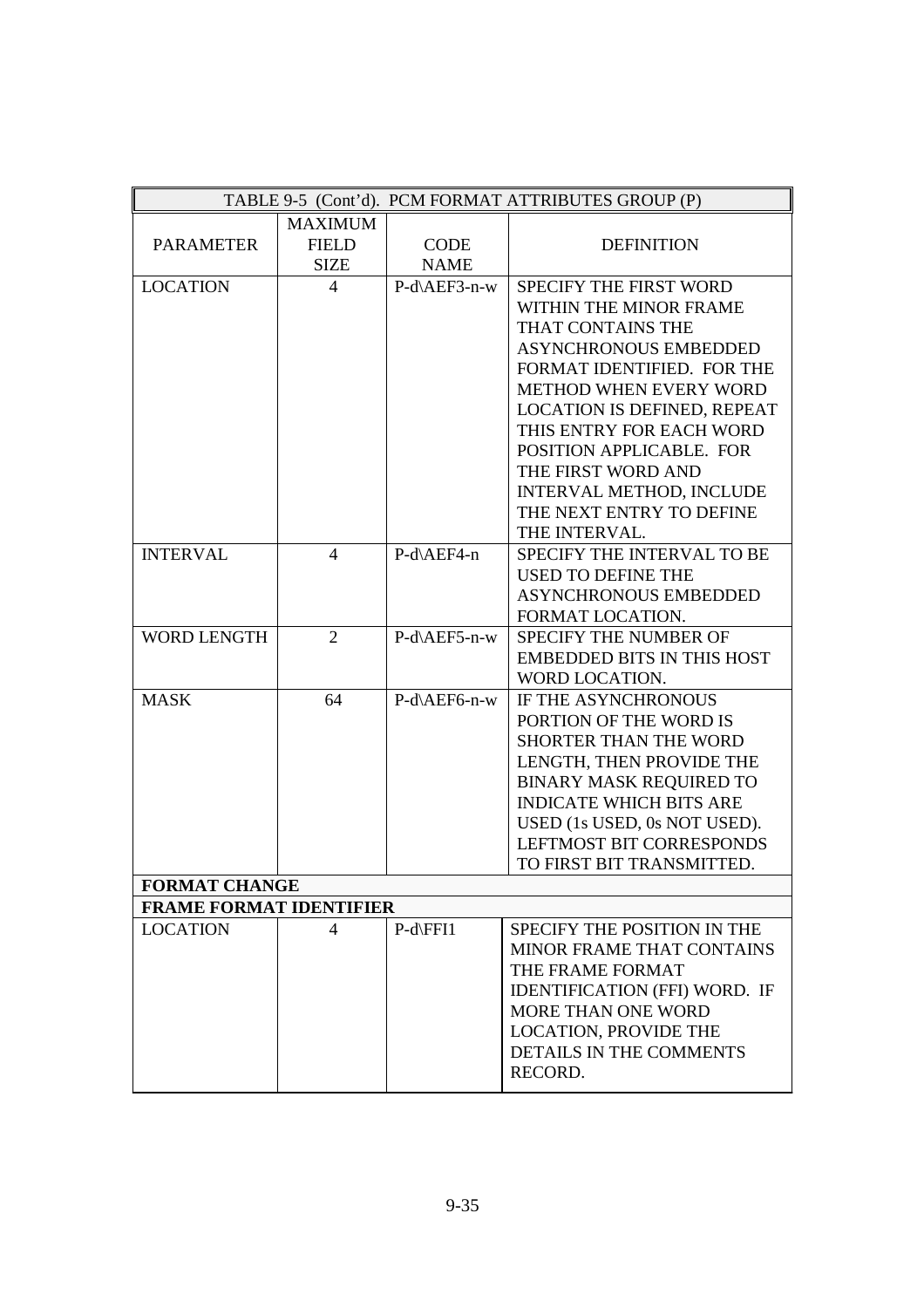| TABLE 9-5 (Cont'd). PCM FORMAT ATTRIBUTES GROUP (P) |                |             |                                      |
|-----------------------------------------------------|----------------|-------------|--------------------------------------|
|                                                     | <b>MAXIMUM</b> |             |                                      |
| <b>PARAMETER</b>                                    | <b>FIELD</b>   | <b>CODE</b> | <b>DEFINITION</b>                    |
|                                                     | <b>SIZE</b>    | <b>NAME</b> |                                      |
| <b>MASK</b>                                         | 64             | P-d\FFI2    | IF THE FFI IS SHORTER THAN THE       |
|                                                     |                |             | WORD LENGTH, THEN PROVIDE            |
|                                                     |                |             | THE BINARY MASK REQUIRED TO          |
|                                                     |                |             | <b>INDICATE WHICH BITS ARE USED.</b> |
|                                                     |                |             | LEFTMOST BIT CORRESPONDS TO          |
|                                                     |                |             | FIRST BIT TRANSMITTED.               |
| <b>MEASUREMENT LIST CHANGE</b>                      |                |             |                                      |
| <b>NUMBER OF</b>                                    | $\overline{2}$ | P-d\MLC\N   | SPECIFY THE NUMBER OF                |
| <b>MEASUREMENT</b>                                  |                |             | MEASUREMENT LISTS THAT ARE           |
| <b>LISTS</b>                                        |                |             | REQUIRED TO BE SELECTED. IF          |
|                                                     |                |             | NONE, ENTER 'NO'. OTHERWISE,         |
|                                                     |                |             | ENTER THE NUMBER, n.                 |
| FFI PATTERN                                         | 16             | P-d/MLC1-n  | SPECIFY THE FFI PATTERN THAT         |
|                                                     |                |             | <b>CORRESPONDS TO THE</b>            |
|                                                     |                |             | MEASUREMENT LIST (1s and 0s).        |
|                                                     |                |             | THIS ENTRY AND THE NEXT ARE          |
|                                                     |                |             | AN ORDERED PAIR.                     |
| <b>MEASUREMENT</b>                                  | 32             | P-d\MLC2-n  | SPECIFY THE MEASUREMENT LIST         |
| <b>LIST NAME</b>                                    |                |             | NAME.                                |
| FORMAT STRUCTURE CHANGE                             |                |             |                                      |
| <b>NUMBER OF</b>                                    | $\overline{2}$ | P-d\FSC\N   | <b>SPECIFY NUMBER OF FORMATS</b>     |
| <b>FORMATS</b>                                      |                |             | THAT ARE TO BE DEFINED.              |
| <b>FFI PATTERN</b>                                  | 16             | P-d\FSC1-n  | SPECIFY THE FFI PATTERN THAT         |
|                                                     |                |             | <b>CORRESPONDS TO THE FORMAT</b>     |
|                                                     |                |             | THAT IS DEFINED. THIS ENTRY          |
|                                                     |                |             | AND THE FOLLOWING ARE AN             |
|                                                     |                |             | <b>ORDERED PAIR.</b>                 |
| <b>DATA LINK ID</b>                                 | 32             | P-d\FSC2-n  | <b>IDENTIFY THE FORMAT THAT</b>      |
|                                                     |                |             | CORRESPONDS TO THIS FFI CODE.        |
| <b>ALTERNATE TAG AND DATA</b>                       |                |             |                                      |
| <b>NUMBER OF</b>                                    | 3              | P-d\ALT\N   | SPECIFY THE NUMBER OF                |
| <b>TAGS</b>                                         |                |             | PARAMETERS THAT ARE                  |
|                                                     |                |             | <b>INCLUDED WITHIN THIS</b>          |
|                                                     |                |             | CATEGORY, THAT IS, THE               |
|                                                     |                |             | NUMBER OF TAGS.                      |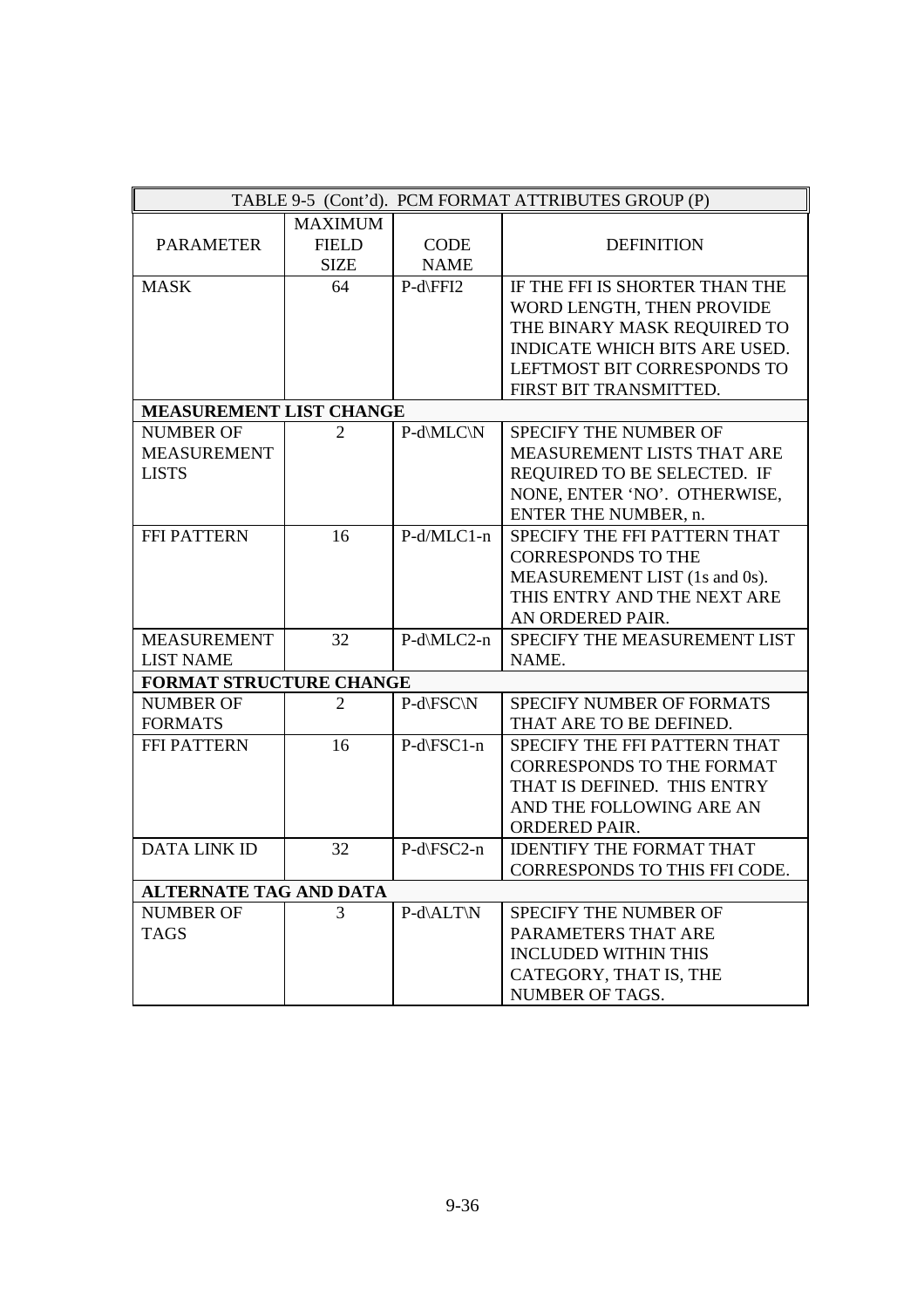|                                       |                             |                  | TABLE 9-5 (Cont'd). PCM FORMAT ATTRIBUTES GROUP (P) |
|---------------------------------------|-----------------------------|------------------|-----------------------------------------------------|
|                                       | <b>MAXIMUM</b>              | <b>CODE</b>      |                                                     |
| <b>PARAMETER</b>                      | <b>FIELD</b><br><b>SIZE</b> | <b>NAME</b>      | <b>DEFINITION</b>                                   |
| <b>NUMBER OF</b>                      | 2                           | $P-d\Delta L T1$ | SPECIFY THE NUMBER OF                               |
| <b>BITS IN TAG</b>                    |                             |                  | BITS THAT ARE IN THIS TAG.                          |
| <b>NUMBER OF</b>                      | $\overline{2}$              | P-d\ALT2         | SPECIFY THE NUMBER OF                               |
| <b>BITS IN DATA</b>                   |                             |                  | <b>BITS THAT ARE IN THE</b>                         |
| <b>WORD</b>                           |                             |                  | COMMON DATA WORD.                                   |
| <b>FIRST TAG</b>                      | $\overline{2}$              | P-d\ALT3         | <b>IDENTIFY THE LOCATION OF</b>                     |
| <b>LOCATION</b>                       |                             |                  | THE START OF THE FIRST TAG                          |
|                                       |                             |                  | LOCATION IN TERMS OF BITS,                          |
|                                       |                             |                  | WITH THE FIRST BIT POSITION                         |
|                                       |                             |                  | AFTER THE SYNCHRONIZATION                           |
|                                       |                             |                  | PATTERN BEING NUMBER 1.                             |
| <b>SEQUENCE</b>                       | $\mathbf{1}$                | P-d\ALT4         | IF THE TAG/DATA WORD                                |
|                                       |                             |                  | SEQUENCE IS TAG, THEN                               |
|                                       |                             |                  | DATA ENTER 'N' FOR                                  |
|                                       |                             |                  | NORMAL. IF THE DATA                                 |
|                                       |                             |                  | PRECEDES THE TAG, ENTER                             |
|                                       |                             |                  | 'R' FOR REVERSED.                                   |
| <b>ASYNCHRONOUS DATA MERGE FORMAT</b> |                             |                  |                                                     |
| <b>NUMBER OF</b>                      | 1                           | P-d\ADM\N        | SPECIFY THE NUMBER OF                               |
| <b>ASYNCHRONOUS</b>                   |                             |                  | <b>ASYNCHRONOUS DATA</b>                            |
| <b>DATA MERGE</b>                     |                             |                  | <b>MERGE FORMATS.</b>                               |
| <b>FORMATS</b>                        |                             |                  |                                                     |
| <b>ASYNCHRONOUS</b>                   | 32                          | P-d\ADM\DMN-n    | PROVIDE THE DATA MERGE                              |
| <b>DATA MERGE</b>                     |                             |                  | <b>NAME FOR THIS</b>                                |
| <b>NAME</b>                           |                             |                  | <b>ASYNCHRONOUS DATA</b>                            |
|                                       |                             |                  | MERGE FORMAT. THIS CAN                              |
|                                       |                             |                  | BE USED TO IDENTIFY THE                             |
|                                       |                             |                  | <b>SOURCE OF THE DATA MERGE</b>                     |
|                                       |                             |                  | FORMAT, AS APPROPRIATE.                             |
|                                       |                             |                  | (USE THE COMMENTS FIELD                             |
|                                       |                             |                  | TO DESCRIBE THIS DATA                               |
|                                       |                             |                  | <b>SOURCE FOR THE</b>                               |
|                                       |                             |                  | <b>ASYNCHRONOUS DATA</b>                            |
|                                       |                             |                  | <b>MERGE FORMAT.)</b>                               |
| <b>SUPERCOM</b>                       | $\overline{3}$              | P-d\ADM1-n       | IF THE ASYNCHRONOUS DATA                            |
|                                       |                             |                  | MERGE FORMAT IS NOT                                 |
|                                       |                             |                  | SUPERCOMMUTATED, ENTER                              |
|                                       |                             |                  | - 'NO'. OTHERWISE, ENTER                            |
|                                       |                             |                  | THE NUMBER OF HOST MINOR                            |
|                                       |                             |                  | FRAME WORDS THAT ARE                                |
|                                       |                             |                  | USED.                                               |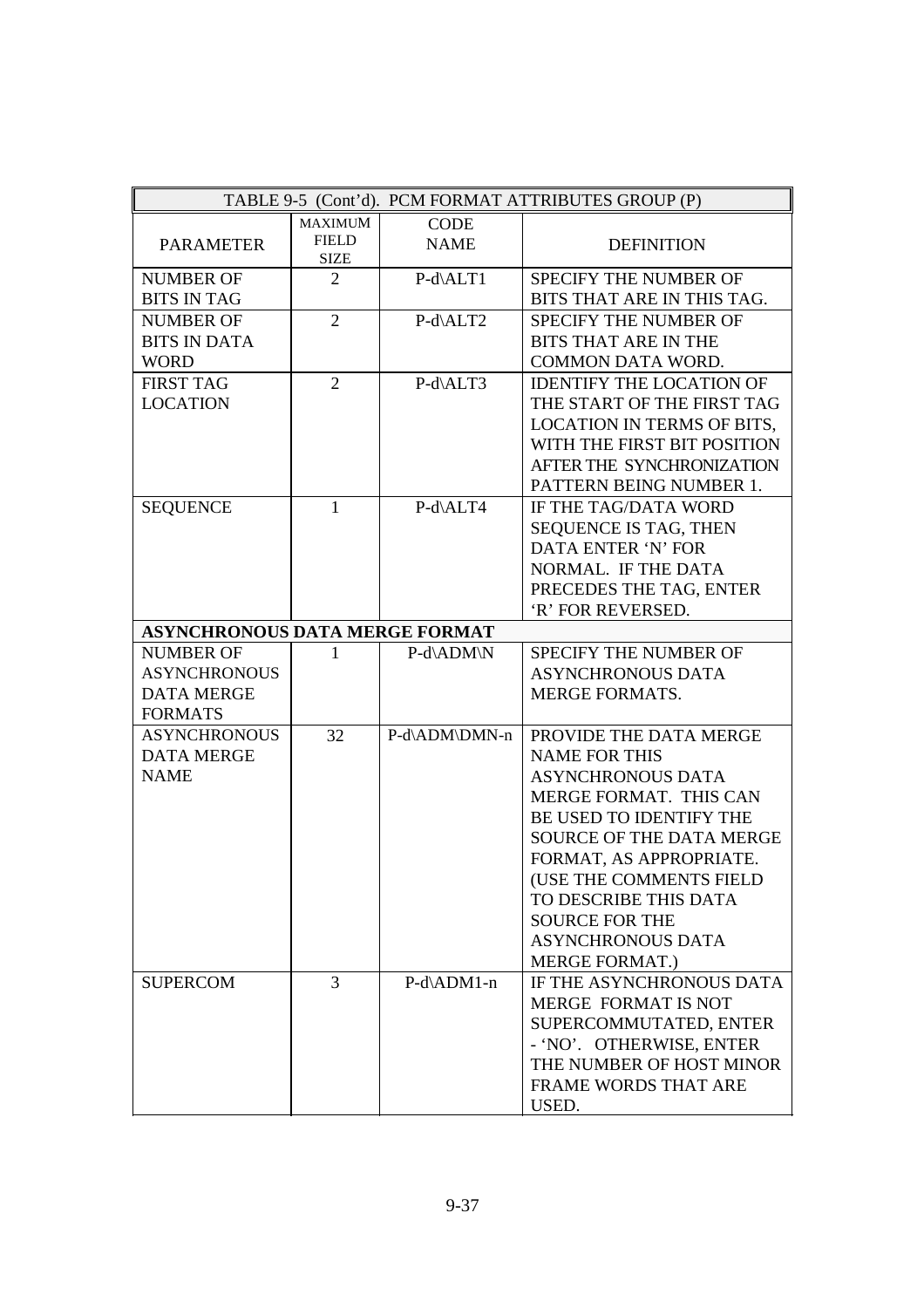|                    |                |               | TABLE 9-5 (Cont'd). PCM FORMAT ATTRIBUTES GROUP (P) |
|--------------------|----------------|---------------|-----------------------------------------------------|
|                    | <b>MAXIMUM</b> |               |                                                     |
| <b>PARAMETER</b>   | <b>FIELD</b>   | <b>CODE</b>   | <b>DEFINITION</b>                                   |
|                    | <b>SIZE</b>    | <b>NAME</b>   |                                                     |
| <b>LOCATION</b>    | 2              | P-d\ADM2-n    | IF SUPERCOMMUTATED,                                 |
| <b>DEFINITION</b>  |                |               | SPECIFY HOW THE WORD                                |
|                    |                |               | <b>LOCATIONS ARE DEFINED:</b>                       |
|                    |                |               | <b>FIRST WORD AND</b>                               |
|                    |                |               | <b>INTERVAL - 'FI'</b>                              |
|                    |                |               | <b>EVERY LOCATION - 'EL'</b>                        |
|                    |                |               | <b>CONTIGUOUS WORDS - 'CW'</b>                      |
|                    |                |               | NOT APPLICABLE - 'NA'                               |
| <b>LOCATION</b>    | $\overline{4}$ | P-d\ADM3-     | SPECIFY THE FIRST WORD                              |
|                    |                | $n-w$         | WITHIN THE MINOR FRAME                              |
|                    |                |               | THAT CONTAINS THE                                   |
|                    |                |               | <b>ASYNCHRONOUS DATA MERGE</b>                      |
|                    |                |               | FORMAT IDENTIFIED. FOR THE                          |
|                    |                |               | METHOD WHEN EVERY WORD                              |
|                    |                |               | LOCATION IS DEFINED, REPEAT                         |
|                    |                |               | THIS ENTRY FOR EACH WORD                            |
|                    |                |               | POSITION APPLICABLE. FOR THE                        |
|                    |                |               | FIRST WORD AND INTERVAL                             |
|                    |                |               | METHOD, INCLUDE THE NEXT                            |
|                    |                |               | <b>ENTRY TO DEFINE THE</b>                          |
|                    |                |               | <b>INTERVAL.</b>                                    |
| <b>INTERVAL</b>    | $\overline{4}$ | $P-d\$ ADM4-n | SPECIFY THE INTERVAL TO BE                          |
|                    |                |               | <b>USED TO DEFINE THE</b>                           |
|                    |                |               | <b>ASYNCHRONOUS DATA MERGE</b>                      |
|                    |                |               | FORMAT LOCATION.                                    |
| <b>DATA LENGTH</b> | 2              | $P-d\$ ADM5-n | SPECIFY THE NUMBER OF DATA                          |
|                    |                |               | BITS USED IN THIS DATA MERGE                        |
|                    |                |               | FORMAT.                                             |
| <b>MSB</b>         | $\overline{2}$ | P-d\ADM6-n    | PROVIDE THE MOST                                    |
| <b>LOCATION</b>    |                |               | SIGNIFICANT BIT (MSB)                               |
|                    |                |               | POSITION WITHIN THE HOST                            |
|                    |                |               | MINOR FRAME LOCATION.                               |
| <b>PARITY</b>      | 2              | P-d\ADM7-n    | IF USED, SPECIFY THE PARITY                         |
|                    |                |               | <b>INFORMATION:</b>                                 |
|                    |                |               | $EVEN - 'EV'$ , ODD - 'OD',                         |
|                    |                |               | NONE - 'NO'.                                        |
| <b>COMMENTS</b>    |                |               |                                                     |
| <b>COMMENTS</b>    | 6400           | P-d\COM       | PROVIDE ANY ADDITIONAL                              |
|                    |                |               | <b>REQUIRED OR DESIRED</b>                          |
|                    |                |               | INFORMATION.                                        |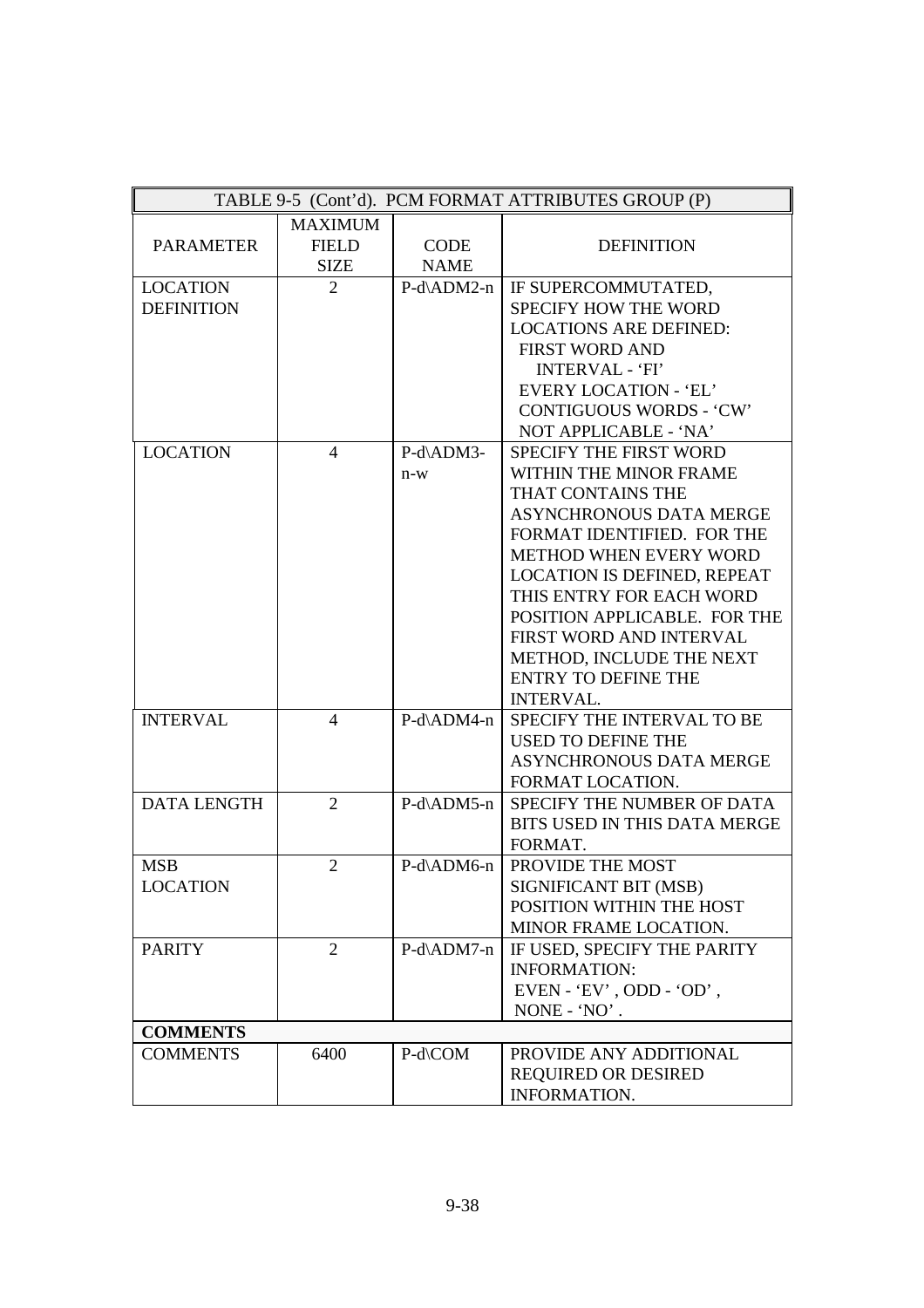9.5.6.2 PCM Measurement Description (D). Table 9-6 and figure 9-7 contain the PCM Measurement Descriptions. The descriptions define each measurand or data item of interest within the frame format specified in the PCM attributes. Table 9-6 includes the measurement name, which links the measurement to the Data Conversion Attributes Group.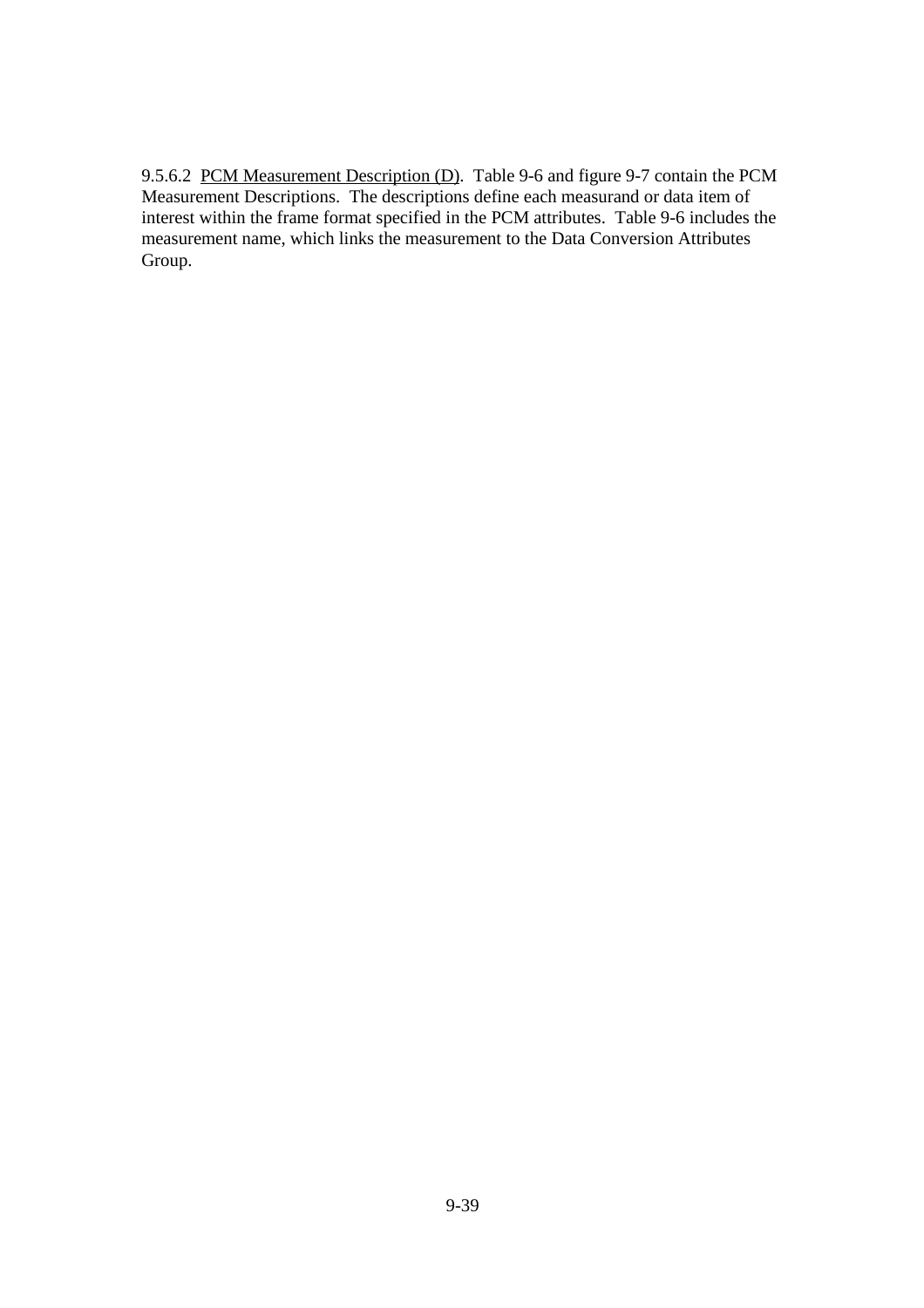|                          |                         |                                                  | <b>CODE NAME</b>   | REFERENCEPA<br>GЕ |
|--------------------------|-------------------------|--------------------------------------------------|--------------------|-------------------|
| DATA LINK<br><b>NAME</b> |                         |                                                  | $(D-x DLN)$        | $(9-42)$          |
|                          |                         | NUMBER OF MEASUREMENT LISTS                      | $(D-x\M L\N)$      |                   |
|                          | MEASUREMENT LIST NAME   |                                                  | $(D-x\MLN-y)$      |                   |
|                          | NUMBER OF MEASURANDS    |                                                  | $(D-x\M N\N-y)$    |                   |
|                          | <b>MEASUREMENT NAME</b> |                                                  | $(D-x\MN-y-n)$     | $(9-42)$          |
|                          | <b>PARITY</b>           |                                                  | $(D-x\M N1-y-n)$   |                   |
|                          |                         | PARITY TRANSFER ORDER                            | $(D-x\MN2-y-n)$    |                   |
|                          |                         | MEASUREMENT TRANSFER ORDER                       | $(D-x\MN3-y-n)$    |                   |
|                          |                         | *MEASUREMENT LOCATION                            |                    | $(9-43)$          |
|                          |                         | MEASUREMENT LOCATION TYPE                        | $(D-x\L T-y-n)$    |                   |
|                          |                         | *MINOR FRAME                                     |                    | $(9-43)$          |
|                          |                         | MINOR FRAME LOCATION                             | $(D-x\M - y-n)$    |                   |
|                          |                         | <b>BIT MASK</b>                                  | $(D-x\MFM-y-n)$    |                   |
|                          |                         | *MINOR FRAME SUPERCOMMUTATED                     |                    | $(9-43)$          |
|                          | OR.                     |                                                  |                    |                   |
|                          |                         | <b>NUMBER OF MINOR FRAME</b><br><b>LOCATIONS</b> | $(D-x\MFS\N-y-n)$  |                   |
|                          |                         | <b>LOCATION DEFINITION</b>                       | $(D-x\MFS1-y-n)$   |                   |
|                          |                         | *INTERVAL                                        |                    | $(9-44)$          |
|                          | <b>OR</b>               |                                                  |                    |                   |
|                          |                         | LOCATION IN MINOR FRAME                          | $(D-x\MFS2-y-n)$   |                   |
|                          |                         | <b>BIT MASK</b>                                  | $(D-x\MFS3-y-n)$   |                   |
|                          |                         | <b>INTERVAL</b>                                  | $(D-x\MFS4-y-n)$   |                   |
|                          |                         | *EVERY LOCATION                                  |                    |                   |
|                          |                         | MINOR FRAME LOCATION                             | $(D-x\MFSW-y-n-e)$ |                   |
|                          |                         | <b>BIT MASK</b>                                  | $(D-x\MFSM-y-n-e)$ |                   |
|                          |                         | *MINOR FRAME FRAGMENTED                          |                    | $(9-45)$          |
|                          | <b>OR</b>               |                                                  |                    |                   |
|                          |                         | NUMBER OF FRAGMENTS                              | $(D-x\FMF\N-y-n)$  |                   |
|                          |                         | MEASUREMENT WORD LENGTH                          | $(D-x\FMF1-y-n)$   |                   |
|                          |                         | <b>LOCATION DEFINITION</b>                       | $(D-x\FMF2-y-n)$   |                   |
|                          |                         | *INTERVAL                                        |                    |                   |
|                          | 0R                      | Ш<br><b>LOCATION IN MINOR FRAME</b>              | $(D-x\FMF3-y-n)$   |                   |
|                          |                         | <b>BIT MASK</b>                                  | $(D-x\FMF4-y-n)$   |                   |
|                          |                         | <b>INTERVAL</b>                                  | $(D-x\FMF5-y-n)$   |                   |
|                          |                         | *EVERY LOCATION                                  |                    | $(9-45)$          |
|                          |                         | MINOR FRAME LOCATION                             | $(D-x\FMF6-y-n-e)$ |                   |
|                          |                         | <b>BIT MASK</b>                                  | $(D-x\FMF7-y-n-e)$ |                   |
|                          |                         | FRAGMENT TRANSFER ORDER                          | $(D-x\FMF8-y-n-e)$ |                   |
|                          |                         | <b>FRAGMENT POSITION</b>                         | $(D-x\FMP9-y-n-e)$ |                   |
|                          |                         |                                                  |                    |                   |

Figure 9-7. PCM Measurement Description Group (D).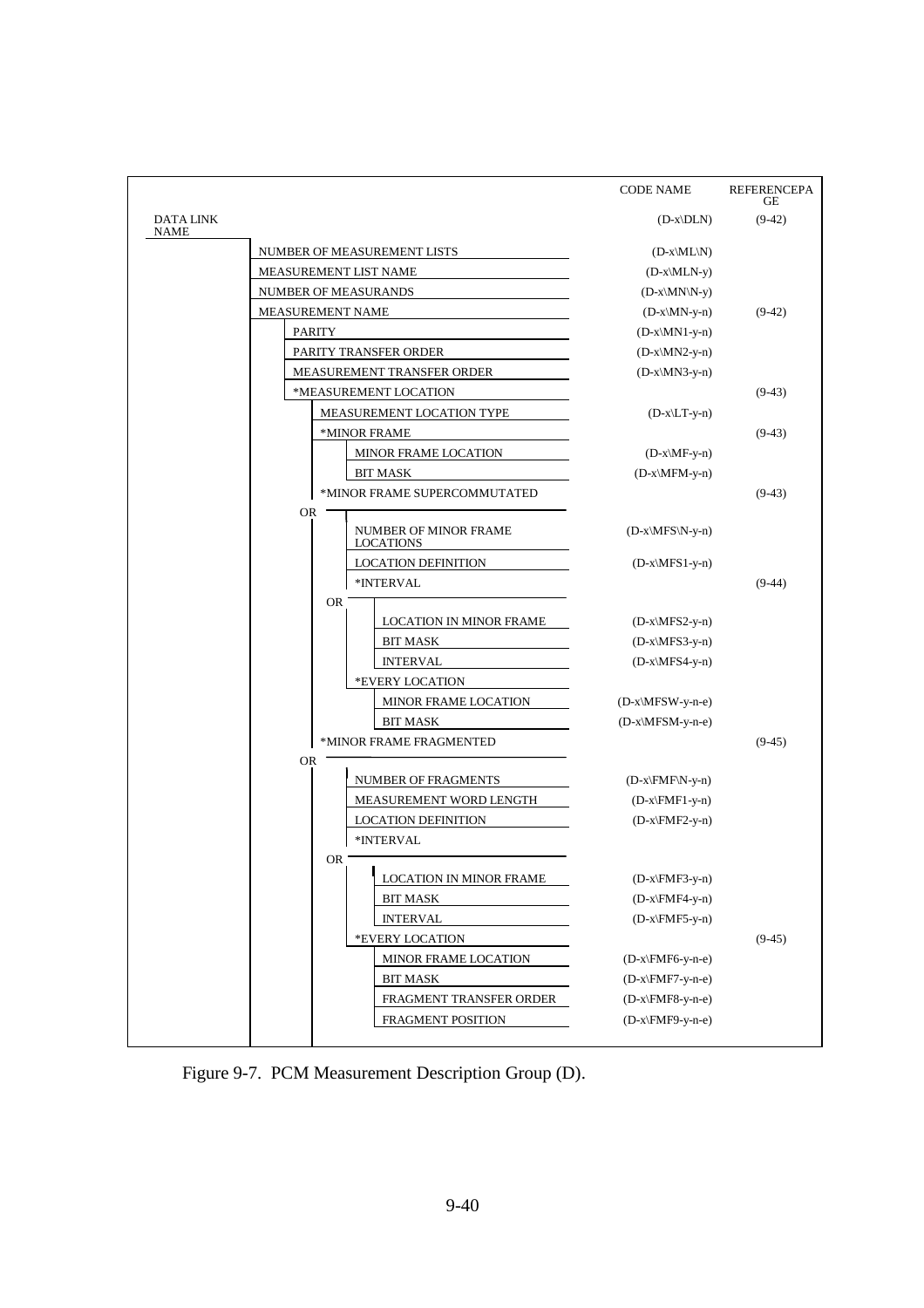| *SUBFRAME                          | $(9-46)$                         |
|------------------------------------|----------------------------------|
| <b>OR</b>                          |                                  |
| <b>SUBFRAME NAME</b>               | $(D-x\ST1-y-n)$                  |
| <b>LOCATION IN SUBFRAME</b>        | $(D-x\ST{ST2-y-n})$<br>$(9-46)$  |
| <b>BIT MASK</b>                    | $(D-x\ST M-y-n)$                 |
| *SUBFRAME SUPERCOMMUTATED          | $(9-47)$                         |
| <b>OR</b><br><b>SUBFRAME NAME</b>  | $(D-x\SFS1-y-n)$                 |
| NUMBER OF SUBFRAME LOCATIONS       | $(D-x\SFS\N-y-n)$                |
| <b>LOCATION DEFINITION</b>         | $(D-x\SFS2-y-n)$                 |
| *INTERVAL                          | $(9-47)$                         |
| OR.<br><b>LOCATION IN SUBFRAME</b> | $(D-x\SFS3-y-n)$                 |
| <b>BIT MASK</b>                    | $(D-x\SFS4-y-n)$                 |
| <b>INTERVAL</b>                    | $(D-x\SFS5-y-n)$<br>$(9-47)$     |
| *EVERY LOCATION                    | $(9-47)$                         |
| <b>SUBFRAME LOCATION</b>           | $(D-x\SFS6-y-n-e)$               |
| <b>BIT MASK</b>                    | $(D-x\SFS7-y-n-e)$               |
| *SUBFRAME FRAGMENTED               | $(9-48)$                         |
| NUMBER OF FRAGMENTS                | $(D-x\FSF\N-y-n)$                |
| MEASUREMENT WORD LENGTH            | $(D-x\FSF1-y-n)$                 |
| NUMBER OF SUBFRAMES                | $(D-x FSF2 N-y-n)$               |
| <b>SUBFRAME NAME</b>               | $(D-x\FSF3-y-n-m)$<br>$(9-48)$   |
| <b>LOCATION DEFINITION</b>         | $(D-x\F5F4-y-n-m)$               |
| *INTERVAL                          | $(9-48)$                         |
| OR<br><b>LOCATION IN SUBFRAME</b>  | $(D-x\FSF5-y-n-m)$               |
| <b>BIT MASK</b>                    | $(D-x\FSF6-y-n-m)$               |
| <b>INTERVAL</b>                    | $(D-x\FSF7-y-n-m)$               |
| *EVERY LOCATION                    | $(9-49)$                         |
| <b>SUBFRAME LOCATION</b>           | $(D-x\FSF8-y-n-m-e)$             |
| <b>BIT MASK</b>                    | $(D-x\FSF9-y-n-m-e)$<br>$(9-49)$ |
| FRAGMENT TRANSFER ORDER            | $(D-x\FSF10-y-n-m-e)$            |
| FRAGMENT POSITION                  | $(D-x\FSF11-y-n-m-e)$            |
| *COMMENTS                          |                                  |
| <b>COMMENTS</b>                    | $(D-x)COM$<br>$(9-50)$           |
| *HEADING ONLY - NO DATA ENTRY      |                                  |

Figure 9-7 (Cont'd). PCM Measurement Description Group (D).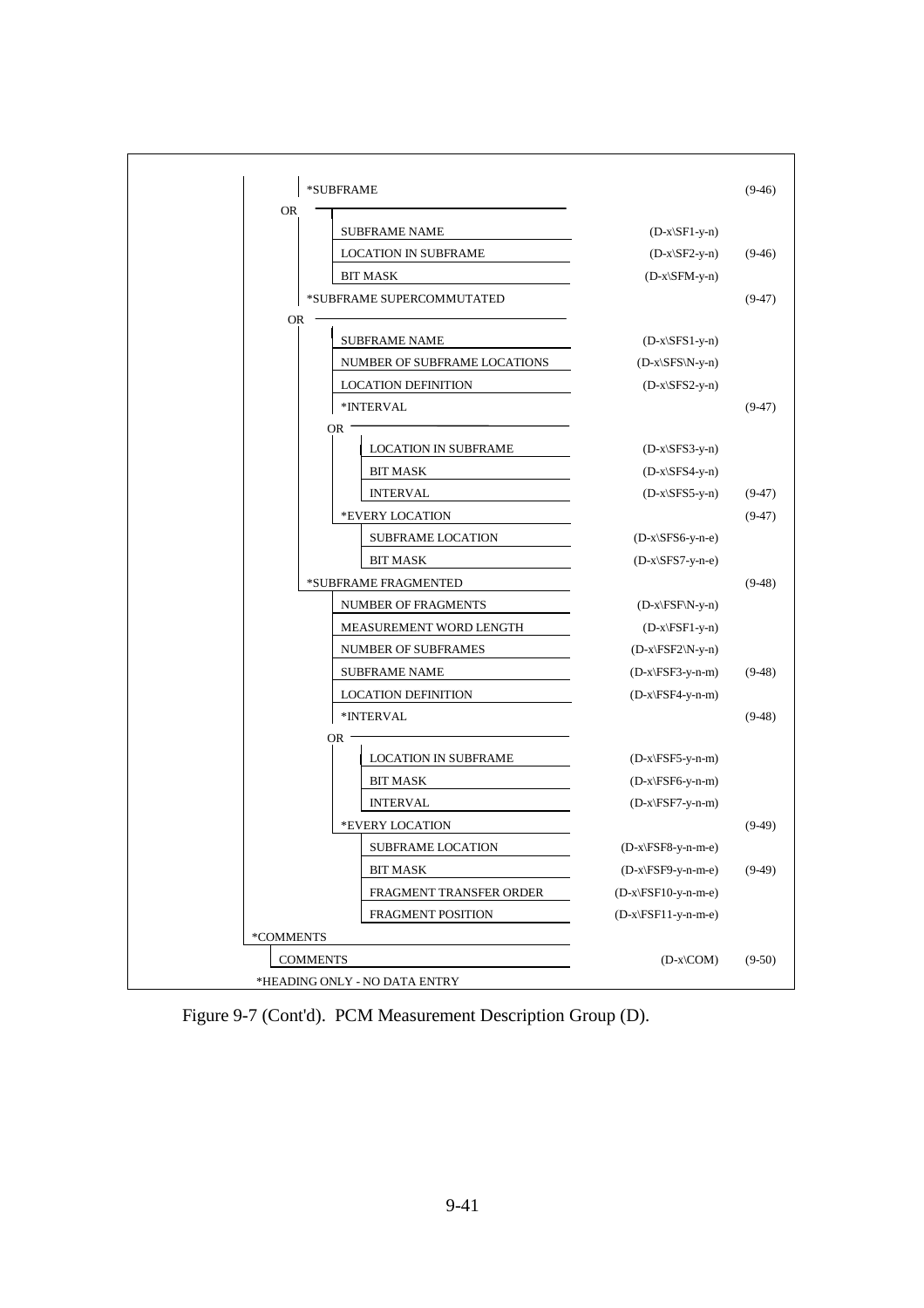|                     | TABLE 9-6. PCM MEASUREMENT DESCRIPTION GROUP (D) |             |                                     |  |  |
|---------------------|--------------------------------------------------|-------------|-------------------------------------|--|--|
|                     | <b>MAXIMUM</b>                                   |             |                                     |  |  |
| <b>PARAMETER</b>    | <b>FIELD</b>                                     | <b>CODE</b> | <b>DEFINITION</b>                   |  |  |
|                     | <b>SIZE</b>                                      | <b>NAME</b> |                                     |  |  |
| <b>DATA LINK</b>    | 32                                               | $D-x\D LN$  | PROVIDE THE DATA LINK NAME.         |  |  |
| <b>NAME</b>         |                                                  |             |                                     |  |  |
| <b>NUMBER OF</b>    | $\overline{2}$                                   | $D-x\M L\N$ | SPECIFY THE NUMBER OF               |  |  |
| <b>MEASUREMENTS</b> |                                                  |             | MEASUREMENTS LISTS TO BE            |  |  |
| <b>LISTS</b>        |                                                  |             | PROVIDED.                           |  |  |
| <b>MEASUREMENT</b>  | 32                                               | $D-x\MLN-y$ | PROVIDE THE MEASUREMENT LIST        |  |  |
| <b>LIST NAME</b>    |                                                  |             | NAME ASSOCIATED WITH                |  |  |
|                     |                                                  |             | THE FOLLOWING ATTRIBUTES.           |  |  |
|                     |                                                  |             | THE FOLLOWING INFORMATION           |  |  |
|                     |                                                  |             | WILL HAVE TO BE REPEATED FOR        |  |  |
|                     |                                                  |             | <b>EACH MEASUREMENT LIST</b>        |  |  |
|                     |                                                  |             | <b>IDENTIFIED IN THE PCM FORMAT</b> |  |  |
|                     |                                                  |             | <b>ATTRIBUTES GROUP.</b>            |  |  |
| <b>NUMBER OF</b>    | $\overline{4}$                                   | $D-x\MN$    | SPECIFY THE NUMBER OF               |  |  |
| <b>MEASURANDS</b>   |                                                  | $N-y$       | MEASURANDS INCLUDED WITHIN          |  |  |
|                     |                                                  |             | THIS MEASUREMENT LIST.              |  |  |
| <b>MEASUREMENT</b>  | 32                                               | $D-x\MN$ -  | <b>MEASURAND NAME.</b>              |  |  |
| <b>NAME</b>         |                                                  | $y-n$       |                                     |  |  |
| <b>PARITY</b>       | $\overline{2}$                                   | $D-x\MN1-$  | <b>SPECIFY PARITY:</b>              |  |  |
|                     |                                                  | $y-n$       | ODD - 'OD'<br>EVEN - 'EV'           |  |  |
|                     |                                                  |             | NONE - 'NO'                         |  |  |
|                     |                                                  |             | DEFAULT TO MINOR FRAME              |  |  |
|                     |                                                  |             | DEFINITION - 'DE'.                  |  |  |
| <b>PARITY</b>       | $\mathbf{1}$                                     | D-x\MN2-    | PARITY BIT LOCATION                 |  |  |
| <b>TRANSFER</b>     |                                                  | $y-n$       | LEADS WORD - 'L'                    |  |  |
| <b>ORDER</b>        |                                                  |             | TRAILS WORD - 'T'                   |  |  |
|                     |                                                  |             | MINOR FRAME DEFAULT - 'D'.          |  |  |
| <b>MEASUREMENT</b>  | $\mathbf{1}$                                     | D-x\MN3-    | MOST SIGNIFICANT BIT FIRST - M'     |  |  |
| <b>TRANSFER</b>     |                                                  | $y-n$       | LEAST SIGNIFICANT BIT FIRST - 'L'   |  |  |
| <b>ORDER</b>        |                                                  |             | DEFAULT - 'D'.                      |  |  |
|                     |                                                  |             |                                     |  |  |
|                     |                                                  |             |                                     |  |  |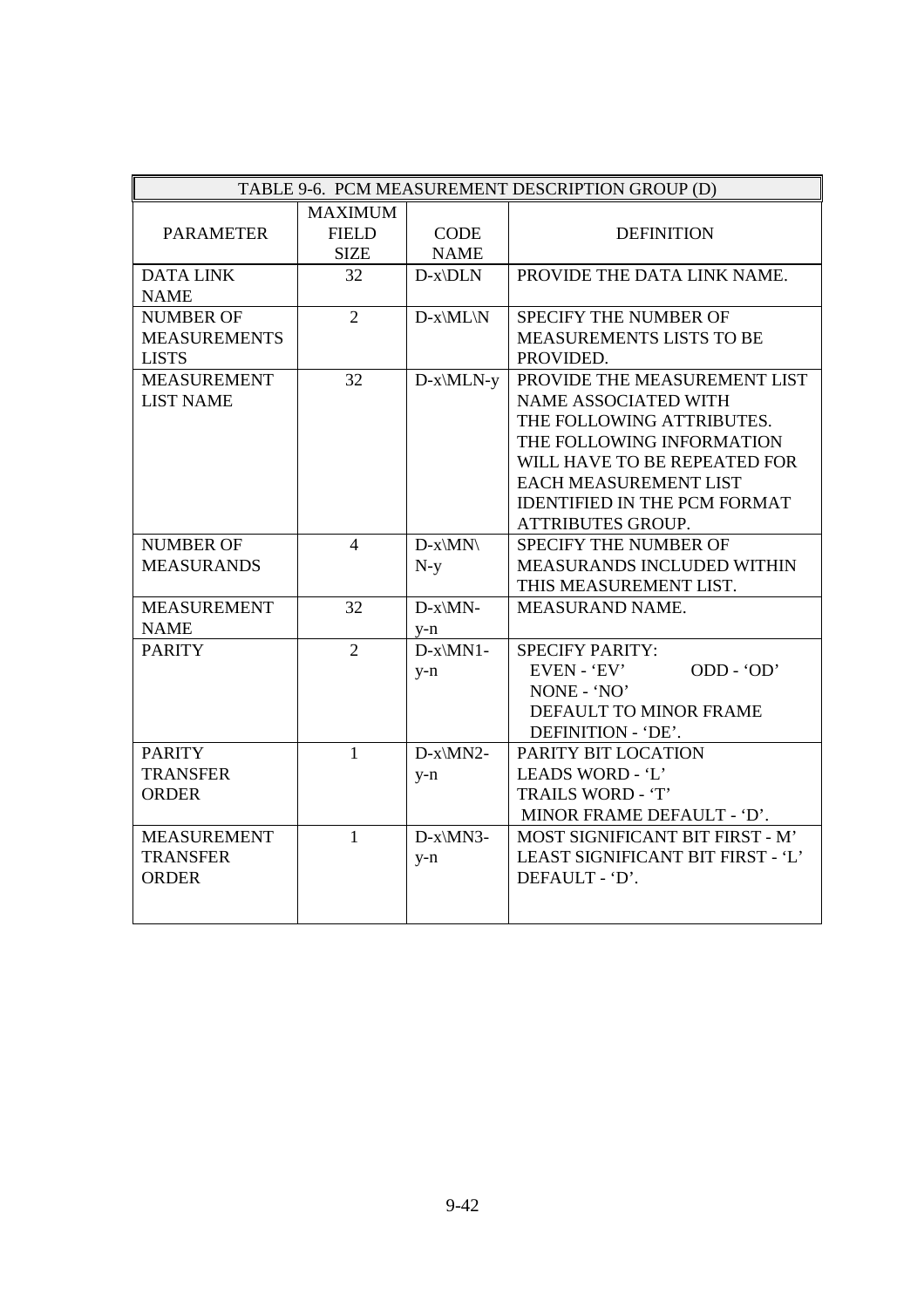|                                    |                |               | TABLE 9-6 (Cont'd). PCM MEASUREMENT DESCRIPTION GROUP (D) |
|------------------------------------|----------------|---------------|-----------------------------------------------------------|
|                                    | <b>MAXIMUM</b> |               |                                                           |
| <b>PARAMETER</b>                   | <b>FIELD</b>   | <b>CODE</b>   | <b>DEFINITION</b>                                         |
|                                    | <b>SIZE</b>    | <b>NAME</b>   |                                                           |
| <b>MEASUREMENT LOCATION</b>        |                |               |                                                           |
| <b>MEASUREMENT</b>                 | 4              | $D-x\L T-y-n$ | SPECIFY THE NATURE OF THE                                 |
| <b>LOCATION</b>                    |                |               | LOCATION OF THIS MEASURAND.                               |
| <b>TYPE</b>                        |                |               | MINOR FRAME - 'MF'                                        |
|                                    |                |               | <b>MINOR FRAME</b>                                        |
|                                    |                |               | <b>SUPERCOMMUTATED - MFSC'</b>                            |
|                                    |                |               | <b>MINOR FRAME</b>                                        |
|                                    |                |               | <b>FRAGMENTED - 'MFFR'</b>                                |
|                                    |                |               | <b>SUBFRAME - 'SF'</b>                                    |
|                                    |                |               | <b>SUBFRAME</b>                                           |
|                                    |                |               | SUPERCOMMUTATED - 'SFSC'                                  |
|                                    |                |               | SUBFRAME FRAGMENTED -'SFFR'.                              |
| <b>MINOR FRAME</b>                 |                |               |                                                           |
| <b>MINOR FRAME</b>                 | $\overline{4}$ | $D-x\MF-y-n$  | THE MINOR FRAME WORD POSITION                             |
| <b>LOCATION</b>                    |                |               | OF THE MEASUREMENT.                                       |
| <b>BIT MASK</b>                    | 64             | D-x\MFM-      | BINARY STRING OF 1s and 0s TO                             |
|                                    |                | $y-n$         | <b>IDENTIFY THE BITS IN A WORD</b>                        |
|                                    |                |               | <b>LOCATION THAT ARE ASSIGNED TO</b>                      |
|                                    |                |               | THIS MEASUREMENT. IF THE FULL                             |
|                                    |                |               | WORD IS USED FOR THIS                                     |
|                                    |                |               | MEASUREMENT, ENTER - 'FW'.                                |
|                                    |                |               | LEFTMOST BIT CORRESPONDS TO                               |
|                                    |                |               | FIRST BIT TRANSMITTED.                                    |
| <b>MINOR FRAME SUPERCOMMUTATED</b> |                |               |                                                           |
| <b>NUMBER OF</b>                   | 4              | $D-x\MFS\$    | NUMBER OF WORD POSITIONS THAT                             |
| <b>MINOR FRAME</b>                 |                | $N-y-n$       | THE SUPERCOMMUTATED CHANNEL                               |
| <b>LOCATIONS</b>                   |                |               | OCCUPIES, N.                                              |
| <b>LOCATION</b>                    | $\mathbf{1}$   | $D-x\MFS1-$   | TO SPECIFY THE INTERVAL,                                  |
| <b>DEFINITION</b>                  |                | $y-n$         | ENTER - 'I'.                                              |
|                                    |                |               | TO SPECIFY EVERY WORD                                     |
|                                    |                |               | LOCATION, ENTER - 'E'.                                    |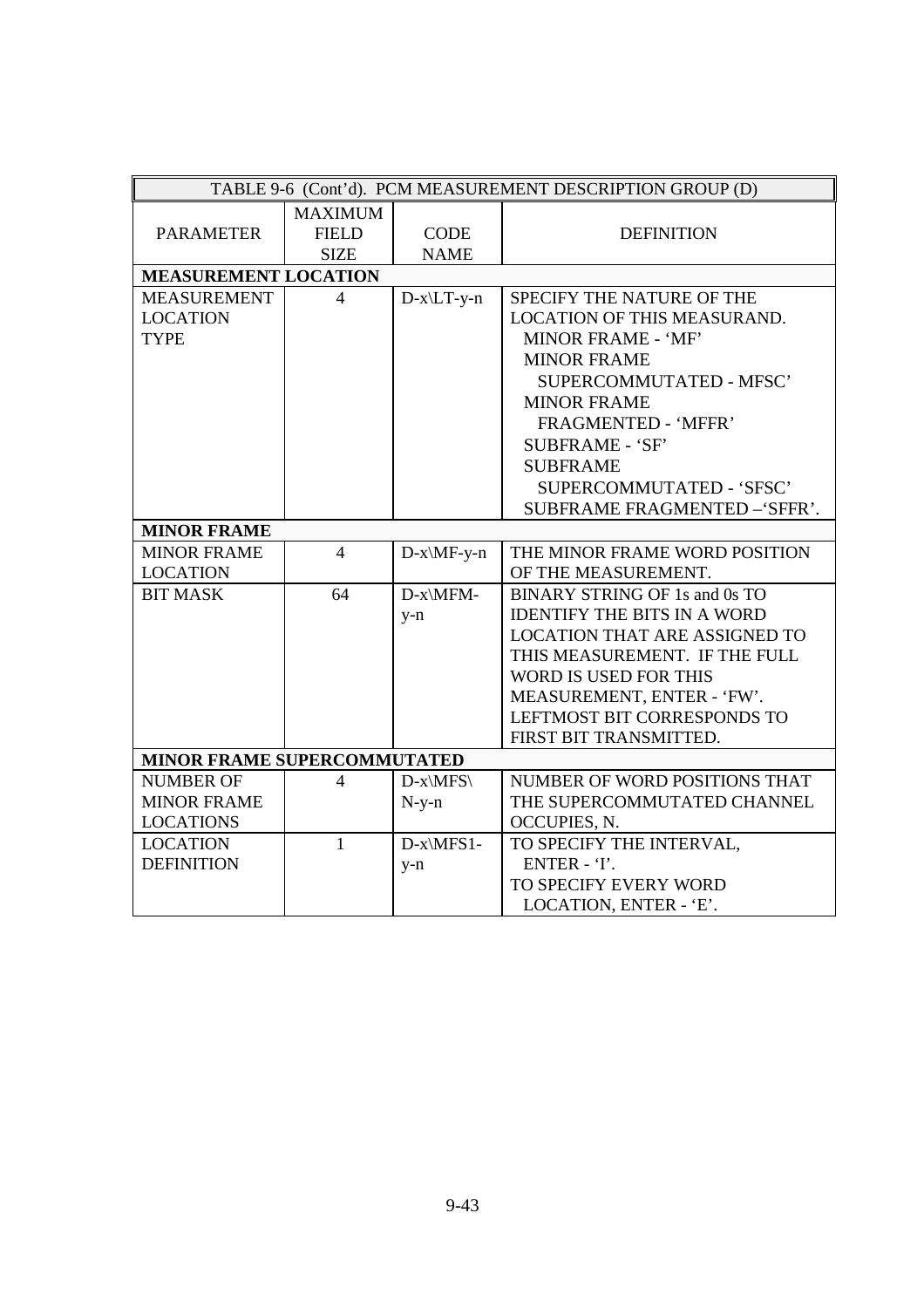| TABLE 9-6 (Cont'd). PCM MEASUREMENT DESCRIPTION GROUP (D) |                |             |                                                               |  |
|-----------------------------------------------------------|----------------|-------------|---------------------------------------------------------------|--|
|                                                           | <b>MAXIMUM</b> |             |                                                               |  |
| <b>PARAMETER</b>                                          | <b>FIELD</b>   | <b>CODE</b> | <b>DEFINITION</b>                                             |  |
|                                                           | <b>SIZE</b>    | <b>NAME</b> |                                                               |  |
| <b>INTERVAL</b>                                           |                |             |                                                               |  |
| <b>LOCATION IN</b>                                        | $\overline{4}$ | D-x\MFS2-   | <b>SPECIFY THE FIRST WORD</b>                                 |  |
| <b>MINOR FRAME</b>                                        |                | $y-n$       | <b>LOCATION IN THE MINOR</b>                                  |  |
|                                                           |                |             | FRAME.                                                        |  |
| <b>BIT MASK</b>                                           | 64             | D-x\MFS3-   | <b>BINARY STRING OF 1s AND 0s TO</b>                          |  |
|                                                           |                | $y-n$       | <b>IDENTIFY THE BITS IN A WORD</b>                            |  |
|                                                           |                |             | <b>LOCATION THAT ARE ASSIGNED</b>                             |  |
|                                                           |                |             | TO THIS SUPERCOMMUTATED                                       |  |
|                                                           |                |             | MEASUREMENT. IF THE FULL                                      |  |
|                                                           |                |             | <b>WORD IS USED FOR THIS</b>                                  |  |
|                                                           |                |             | MEASUREMENT, ENTER - 'FW'.                                    |  |
|                                                           |                |             | <b>LEFT MOST BIT CORRESPONDS</b>                              |  |
|                                                           |                |             | TO FIRST BIT TRANSMITTED.                                     |  |
| <b>INTERVAL</b>                                           | 3              | D-x\MFS4-   | SPECIFY THE INTERVAL COUNT                                    |  |
|                                                           |                | $y-n$       | THAT IS THE OFFSET FROM THE                                   |  |
|                                                           |                |             | FIRST WORD LOCATION AND                                       |  |
|                                                           |                |             | EACH SUBSEQUENT LOCATION.                                     |  |
| <b>EVERY LOCATION</b>                                     |                |             |                                                               |  |
| <b>MINOR FRAME</b>                                        | $\overline{4}$ | D-x\MFSW    | <b>ENTER THE MINOR FRAME</b>                                  |  |
| <b>LOCATION</b>                                           |                | $-y-n-e$    | WORD POSITION OF THE                                          |  |
|                                                           |                |             | MEASUREMENT.                                                  |  |
| <b>BIT MASK</b>                                           | 64             | D-x\MFSM    | <b>BINARY STRING OF 1s AND 0s TO</b>                          |  |
|                                                           |                | $-y-n-e$    | <b>IDENTIFY THE BITS IN A WORD</b>                            |  |
|                                                           |                |             | <b>LOCATION THAT ARE ASSIGNED</b>                             |  |
|                                                           |                |             | TO THIS SUPERCOMMUTATED                                       |  |
|                                                           |                |             | MEASUREMENT. IF THE FULL                                      |  |
|                                                           |                |             | <b>WORD IS USED FOR THIS</b>                                  |  |
|                                                           |                |             | MEASUREMENT, ENTER - 'FW'.                                    |  |
|                                                           |                |             | LEFT MOST BIT CORRESPONDS                                     |  |
|                                                           |                |             | TO FIRST BIT TRANSMITTED.                                     |  |
|                                                           |                |             | ENTER THE MINOR FRAME LOCATION AND BIT MASK FOR EACH OF THE   |  |
|                                                           |                |             | WORD POSITIONS THAT THE SUPERCOMMUTATED CHANNEL OCCUPIES, (N) |  |
| LOCATIONS.                                                |                |             |                                                               |  |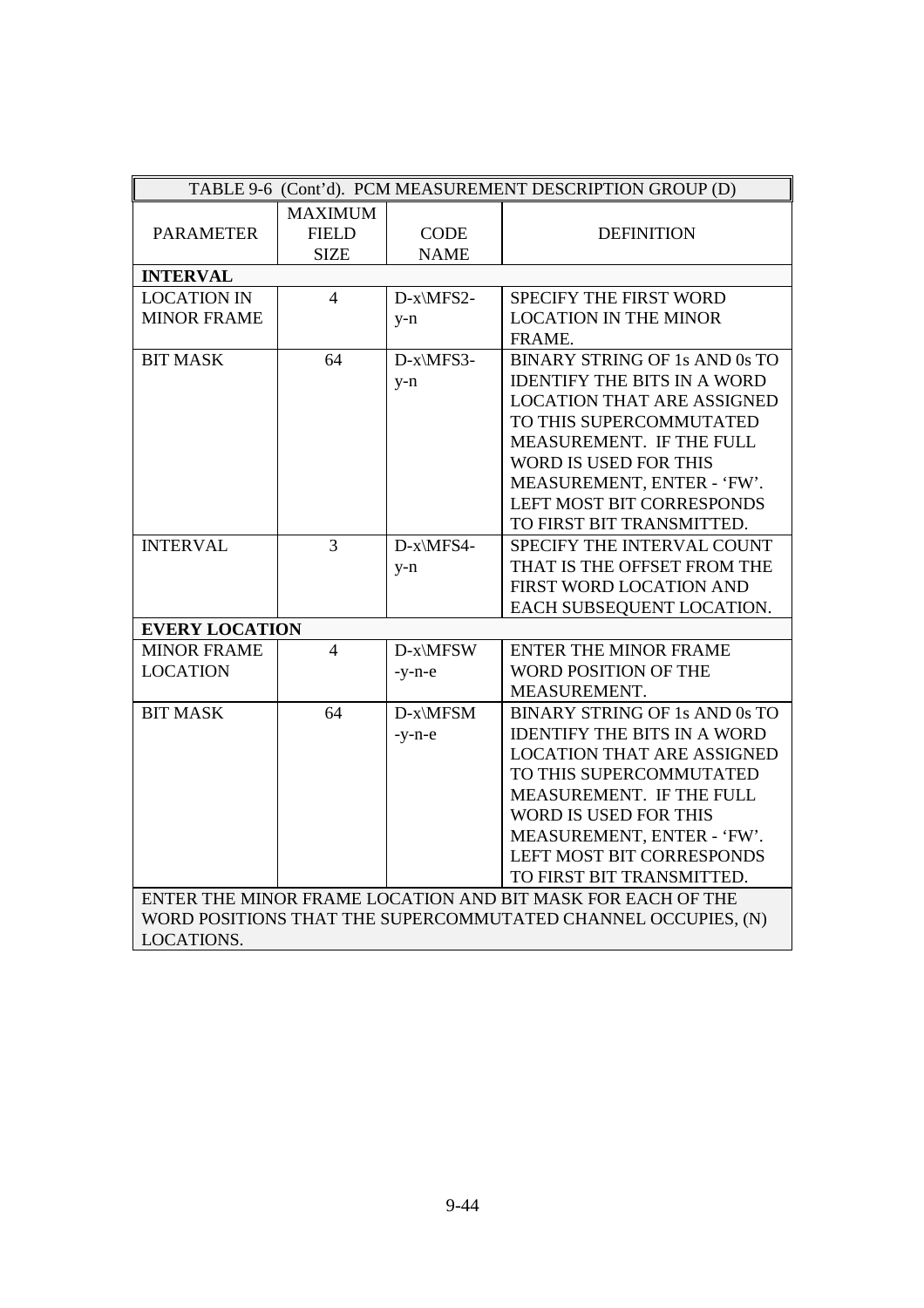|                               |                |              | TABLE 9-6 (Cont'd). PCM MEASUREMENT DESCRIPTION GROUP (D) |
|-------------------------------|----------------|--------------|-----------------------------------------------------------|
|                               | <b>MAXIMUM</b> |              |                                                           |
| <b>PARAMETER</b>              | <b>FIELD</b>   | <b>CODE</b>  | <b>DEFINITION</b>                                         |
|                               | <b>SIZE</b>    | <b>NAME</b>  |                                                           |
| <b>MINOR FRAME FRAGMENTED</b> |                |              |                                                           |
| <b>NUMBER OF</b>              | 1              | $D-x\$ $FMF$ | <b>NUMBER OF MINOR FRAME</b>                              |
| <b>FRAGMENTS</b>              |                | $N-y-n$      | WORD POSITIONS THAT THE                                   |
|                               |                |              | FRAGMENTED CHANNEL                                        |
|                               |                |              | OCCUPIES, N.                                              |
| <b>MEASUREMENT</b>            | 3              | $D-x\FMF1-$  | <b>TOTAL LENGTH OF THE</b>                                |
| <b>WORD LENGTH</b>            |                | $y-n$        | RECONSTRUCTED BINARY                                      |
|                               |                |              | DATA WORD.                                                |
| <b>LOCATION</b>               | $\mathbf{1}$   | $D-x\FMF2-$  | TO SPECIFY THE INTERVAL,                                  |
| <b>DEFINITION</b>             |                | $y-n$        | ENTER - 'I'.                                              |
|                               |                |              | TO SPECIFY EVERY WORD                                     |
|                               |                |              | LOCATION, ENTER - 'E'.                                    |
| <b>INTERVAL</b>               |                |              |                                                           |
| <b>LOCATION IN</b>            | $\overline{4}$ | D-x\FMF3-    | SPECIFY THE FIRST WORD                                    |
| <b>MINOR FRAME</b>            |                | $y-n$        | POSITION THAT THE                                         |
|                               |                |              | FRAGMENTED WORD OCCUPIES                                  |
|                               |                |              | IN THE MINOR FRAME.                                       |
| <b>BIT MASK</b>               | 64             | D-x\FMF4-    | <b>BINARY STRING OF 1s AND 0s</b>                         |
|                               |                | $y-n$        | TO IDENTIFY THE BITS IN A                                 |
|                               |                |              | WORD POSITION THAT ARE                                    |
|                               |                |              | <b>ASSIGNED TO THIS</b>                                   |
|                               |                |              | FRAGMENTED CHANNEL. IF                                    |
|                               |                |              | THE FULL WORD IS USED FOR                                 |
|                               |                |              | THIS MEASUREMENT, ENTER                                   |
|                               |                |              | 'FW'. LEFT MOST BIT                                       |
|                               |                |              | <b>CORRESPONDS TO FIRST BIT</b>                           |
|                               |                |              | TRANSMITTED.                                              |
| <b>INTERVAL</b>               | $\overline{4}$ | D-x\FMF5-    | SPECIFY THE INTERVAL THAT                                 |
|                               |                | $y-n$        | IS THE OFFSET FROM THE FIRST                              |
|                               |                |              | WORD LOCATION AND EACH                                    |
|                               |                |              | SUBSEQUENT LOCATION.                                      |
| <b>EVERY LOCATION</b>         |                |              |                                                           |
| <b>MINOR FRAME</b>            | $\overline{4}$ | $D-x\FMF6-$  | <b>ENTER THE MINOR FRAME</b>                              |
| <b>LOCATION</b>               |                | $y-n-e$      | WORD POSITION OF THE                                      |
|                               |                |              | MEASUREMENT.                                              |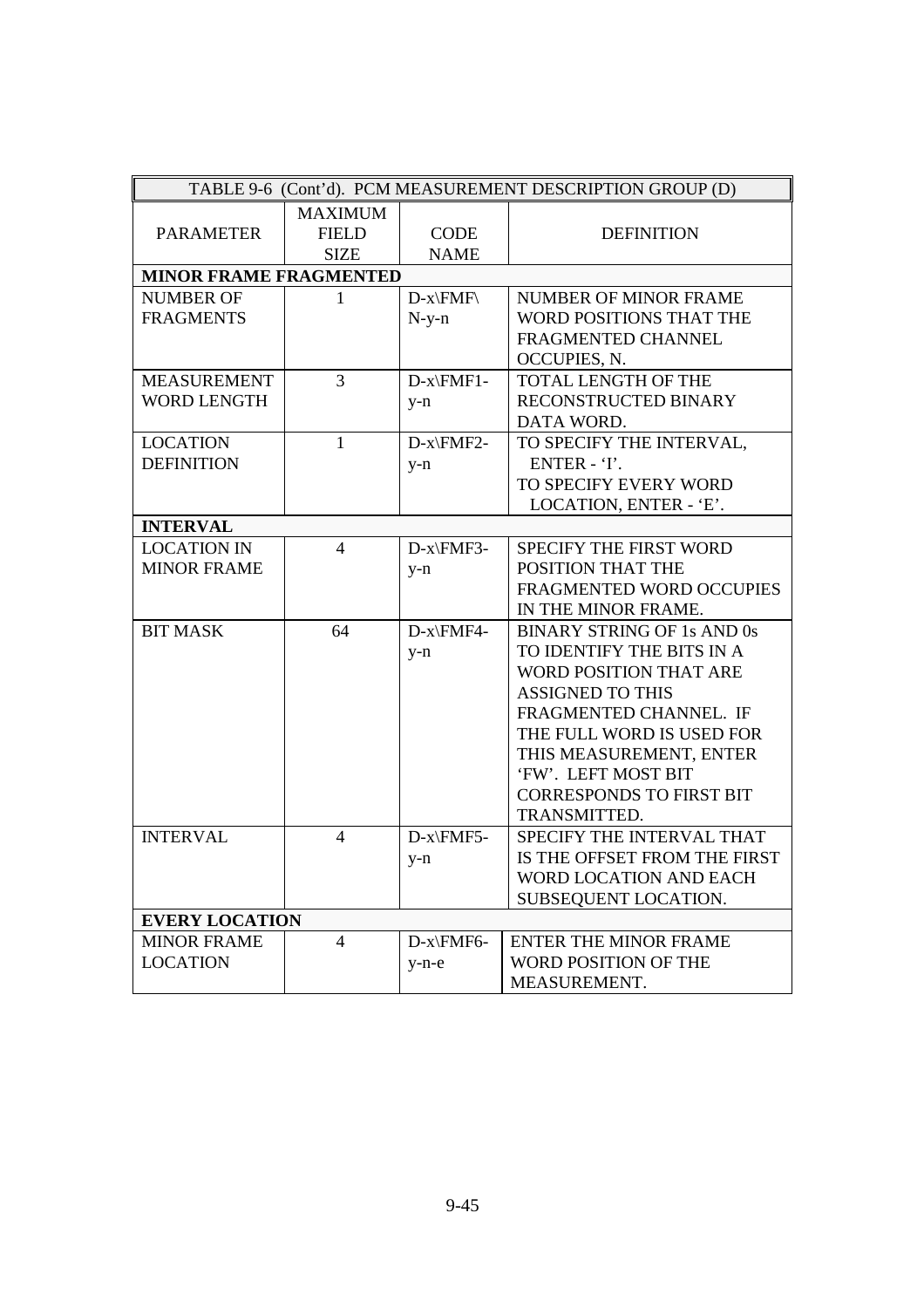|                  | TABLE 9-6 (Cont'd). PCM MEASUREMENT DESCRIPTION GROUP (D) |             |                                                             |  |  |
|------------------|-----------------------------------------------------------|-------------|-------------------------------------------------------------|--|--|
|                  | <b>MAXIMUM</b>                                            |             |                                                             |  |  |
| <b>PARAMETER</b> | <b>FIELD</b>                                              | <b>CODE</b> | <b>DEFINITION</b>                                           |  |  |
|                  | <b>SIZE</b>                                               | <b>NAME</b> |                                                             |  |  |
| <b>BIT MASK</b>  | 64                                                        | D-x\FMF7-   | BINARY STRING OF 1s AND 0s TO                               |  |  |
|                  |                                                           | $y-n-e$     | <b>IDENTIFY THE BITS IN A WORD</b>                          |  |  |
|                  |                                                           |             | POSITION THAT ARE ASSIGNED TO                               |  |  |
|                  |                                                           |             | THIS FRAGMENTED                                             |  |  |
|                  |                                                           |             | MEASUREMENT. IF THE FULL                                    |  |  |
|                  |                                                           |             | WORD IS USED FOR THIS                                       |  |  |
|                  |                                                           |             | MEASUREMENT, ENTER - 'FW'.                                  |  |  |
|                  |                                                           |             | LEFT MOST BIT CORRESPONDS TO                                |  |  |
|                  |                                                           |             | FIRST BIT TRANSMITTED.                                      |  |  |
| <b>FRAGMENT</b>  | $\mathbf{1}$                                              | D-x\FMF8-   | MOST SIGNIFICANT BIT FIRST - 'M'                            |  |  |
| <b>TRANSFER</b>  |                                                           | $y-n-e$     | LEAST SIGNIFICANT BIT FIRST - 'L'                           |  |  |
| <b>ORDER</b>     |                                                           |             | DEFAULT - 'D'.                                              |  |  |
| <b>FRAGMENT</b>  | 1                                                         | D-x\FMF9-   | A NUMBER FROM 1 TO N                                        |  |  |
| <b>POSITION</b>  |                                                           | $y-n-e$     | SPECIFYING POSITION OF THE                                  |  |  |
|                  |                                                           |             | FRAGMENT WITHIN THE                                         |  |  |
|                  |                                                           |             | RECONSTRUCTED BINARY DATA                                   |  |  |
|                  |                                                           |             | WORD. (1 CORRESPONDS TO MOST                                |  |  |
|                  |                                                           |             | SIGNIFICANT FRAGMENT).                                      |  |  |
|                  |                                                           |             | ENTER THE MINOR FRAME LOCATION AND BIT MASK FOR EACH OF THE |  |  |
|                  |                                                           |             | WORD POSITIONS THAT THE FRAGMENTED CHANNEL OCCUPIES, (N)    |  |  |
| LOCATIONS.       |                                                           |             |                                                             |  |  |
| <b>SUBFRAME</b>  |                                                           |             |                                                             |  |  |
| <b>SUBFRAME</b>  | 32                                                        | $D-x\$ F1-  | ENTER THE SUBFRAME NAME.                                    |  |  |
| <b>NAME</b>      |                                                           | $y-n$       |                                                             |  |  |
| <b>LOCATION</b>  | 3                                                         | $D-x\$ 5F2- | SPECIFY THE WORD NUMBER IN                                  |  |  |
| IN               |                                                           | $y-n$       | THE SUBFRAME.                                               |  |  |
| <b>SUBFRAME</b>  |                                                           |             |                                                             |  |  |
| <b>BIT MASK</b>  | 64                                                        | D-x\SFM-    | <b>BINARY STRING OF 1s AND 0s TO</b>                        |  |  |
|                  |                                                           | $y-n$       | <b>IDENTIFY THE BITS IN A WORD</b>                          |  |  |
|                  |                                                           |             | <b>LOCATION THAT ARE ASSIGNED</b>                           |  |  |
|                  |                                                           |             | TO THIS MEASUREMENT. IF THE                                 |  |  |
|                  |                                                           |             | FULL WORD IS USED FOR THE                                   |  |  |
|                  |                                                           |             | MEASUREMENT, ENTER - 'FW'.                                  |  |  |
|                  |                                                           |             | LEFT MOST BIT CORRESPONDS TO                                |  |  |
|                  |                                                           |             | FIRST BIT TRANSMITTED.                                      |  |  |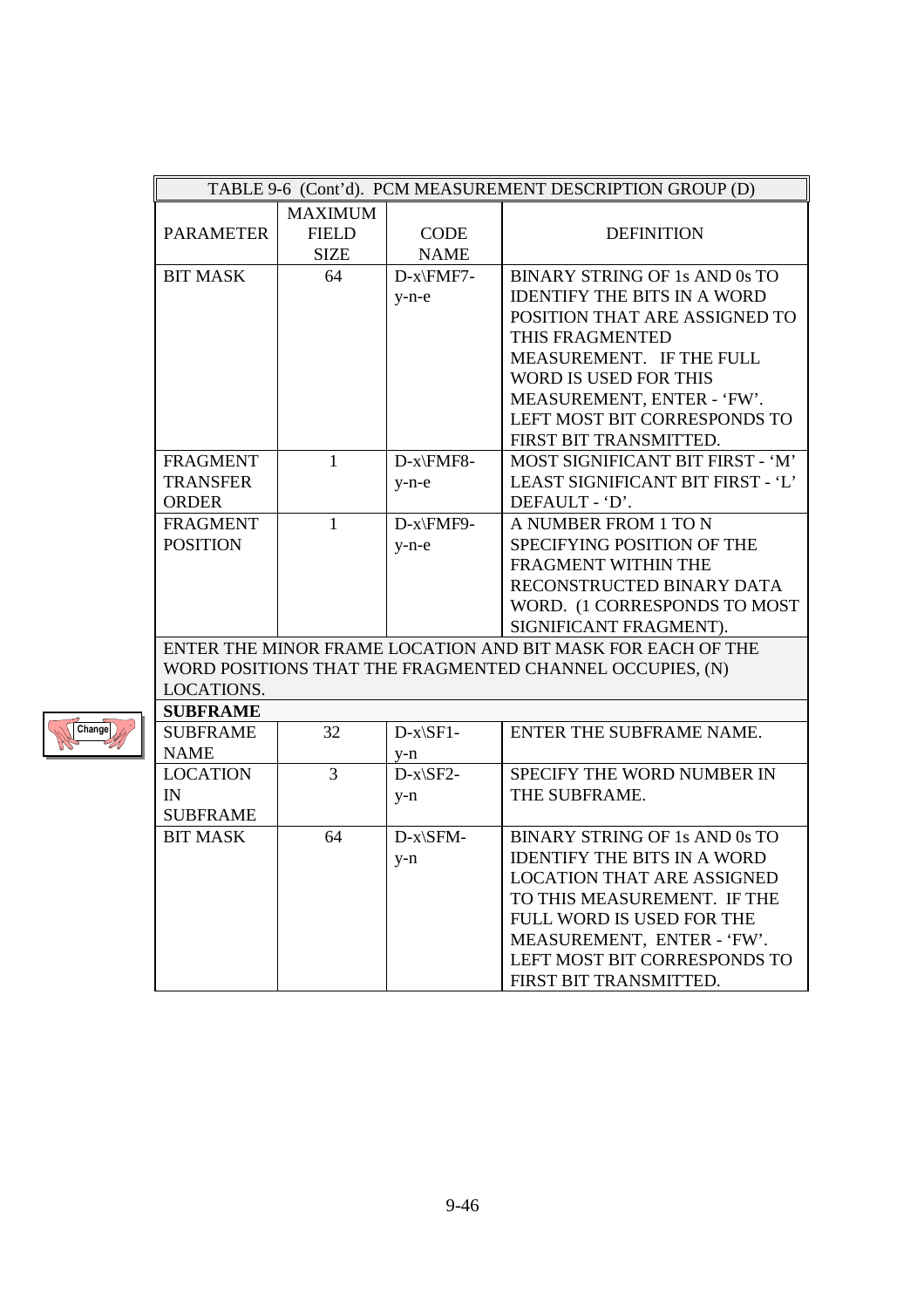|                                 |                |                          | TABLE 9-6 (Cont'd). PCM MEASUREMENT DESCRIPTION GROUP (D) |        |
|---------------------------------|----------------|--------------------------|-----------------------------------------------------------|--------|
|                                 | <b>MAXIMUM</b> |                          |                                                           |        |
| <b>PARAMETER</b>                | <b>FIELD</b>   | <b>CODE</b>              | <b>DEFINITION</b>                                         |        |
|                                 | <b>SIZE</b>    | <b>NAME</b>              |                                                           |        |
| <b>SUBFRAME SUPERCOMMUTATED</b> |                |                          |                                                           |        |
| <b>SUBFRAME</b>                 | 32             | $D-x\SFS1-$              | ENTER THE SUBFRAME NAME.                                  |        |
| <b>NAME</b>                     |                | $y-n$                    |                                                           | Change |
|                                 |                |                          |                                                           |        |
| <b>NUMBER OF</b>                | $\overline{3}$ | $D-x\langle SFS \rangle$ | NUMBER OF SUBFRAME WORD                                   |        |
| <b>SUBFRAME</b>                 |                | $N-y-n$                  | POSITIONS THAT THE                                        |        |
| <b>LOCATIONS</b>                |                |                          | <b>SUPERCOMMUTATED</b>                                    |        |
|                                 |                |                          | CHANNEL OCCUPIES.                                         |        |
| <b>LOCATION</b>                 | 1              | $D-x\SFS2-$              | TO SPECIFY:                                               |        |
| <b>DEFINITION</b>               |                | $y-n$                    | <b>INTERVAL ENTER - 'I'</b>                               |        |
|                                 |                |                          | <b>EVERY WORD ENTER - 'E'.</b>                            |        |
| <b>INTERVAL</b>                 |                |                          |                                                           |        |
| <b>LOCATION IN</b>              | 3              | $D-x\SFS3-$              | SPECIFY THE FIRST WORD                                    |        |
| <b>SUBFRAME</b>                 |                | $y-n$                    | POSITION THAT THE                                         |        |
|                                 |                |                          | SUPERCOMMUTATED WORD                                      |        |
|                                 |                |                          | OCCUPIES IN THE SUBFRAME.                                 |        |
| <b>BIT MASK</b>                 | 64             | $D-x\$ SFS4-             | <b>BINARY STRING OF 1s and 0s</b>                         |        |
|                                 |                | $y-n$                    | TO IDENTIFY THE BIT                                       |        |
|                                 |                |                          | <b>LOCATIONS IN A WORD</b>                                |        |
|                                 |                |                          | POSITION THAT ARE                                         |        |
|                                 |                |                          | ASSIGNED TO THIS SUPER-                                   |        |
|                                 |                |                          | COMMUTATED CHANNEL. IF                                    |        |
|                                 |                |                          | THE FULL WORD IS USED FOR                                 |        |
|                                 |                |                          | THIS MEASUREMENT, ENTER -                                 |        |
|                                 |                |                          | 'FW'. LEFT MOST BIT                                       |        |
|                                 |                |                          | <b>CORRESPONDS TO FIRST BIT</b>                           |        |
|                                 |                |                          | TRANSMITTED.                                              |        |
| <b>INTERVAL</b>                 | $\overline{3}$ | $D-x\SFS5-$              | SPECIFY THE INTERVAL THAT                                 |        |
|                                 |                | $y-n$                    | IS THE OFFSET FROM THE                                    |        |
|                                 |                |                          | FIRST WORD LOCATION AND                                   |        |
|                                 |                |                          | <b>EACH SUBSEQUENT</b>                                    |        |
|                                 |                |                          | LOCATION.                                                 |        |
| <b>EVERY LOCATION</b>           |                |                          |                                                           |        |
| <b>SUBFRAME</b>                 | 3              | $D-x\$ SFS6-             | <b>ENTER THE SUBFRAME</b>                                 |        |
| <b>LOCATION</b>                 |                | $y-n-e$                  | WORD POSITION OF THE                                      |        |
|                                 |                |                          | MEASUREMENT.                                              |        |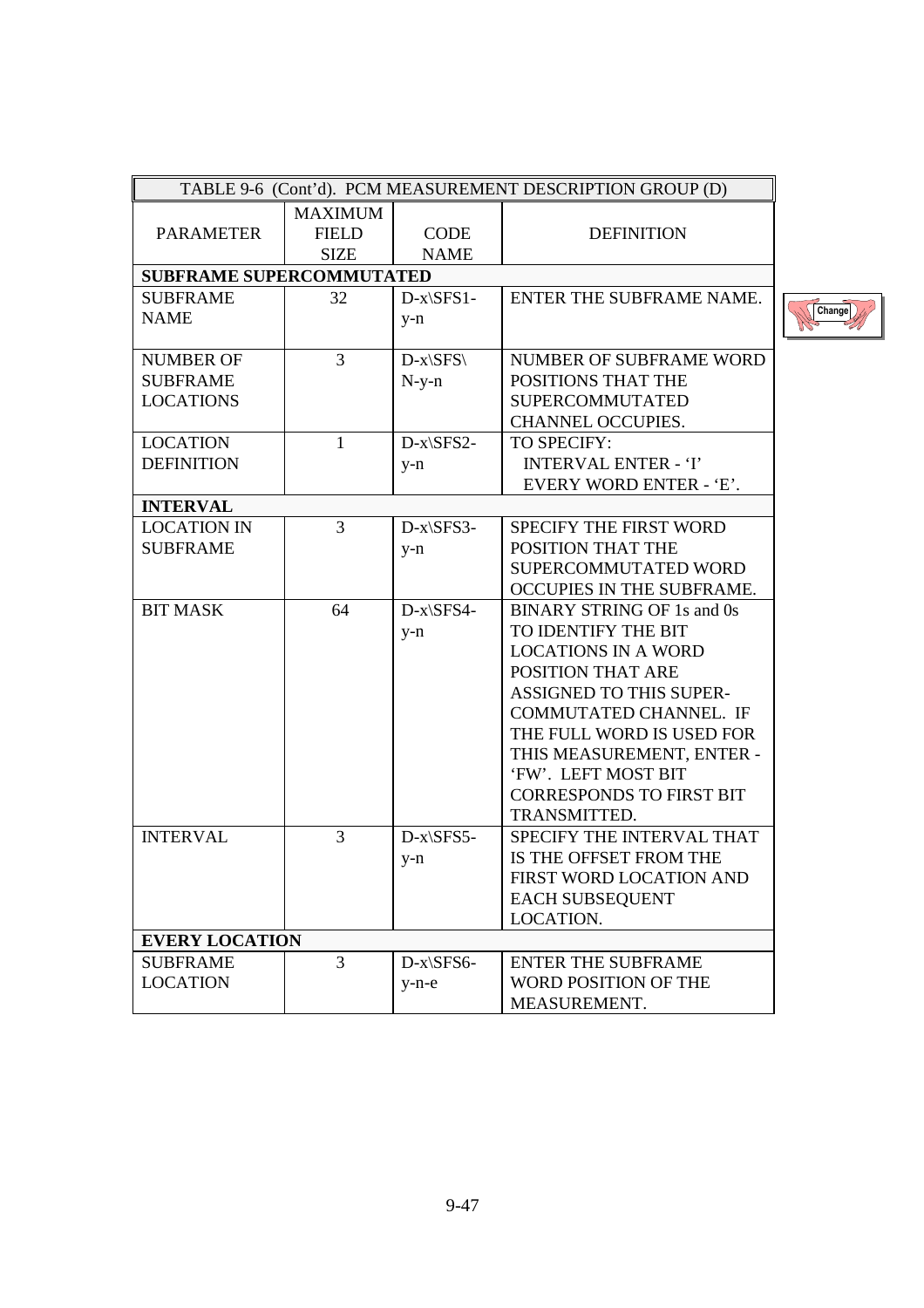|                                                          | TABLE 9-6 (Cont'd). PCM MEASUREMENT DESCRIPTION GROUP (D) |                                               |                            |                                                               |  |
|----------------------------------------------------------|-----------------------------------------------------------|-----------------------------------------------|----------------------------|---------------------------------------------------------------|--|
|                                                          | <b>PARAMETER</b>                                          | <b>MAXIMUM</b><br><b>FIELD</b><br><b>SIZE</b> | <b>CODE</b><br><b>NAME</b> | <b>DEFINITION</b>                                             |  |
|                                                          | <b>BIT MASK</b>                                           | 64                                            | D-x\SFS7-                  | <b>BINARY STRING OF 1s and 0s TO</b>                          |  |
|                                                          |                                                           |                                               | $y-n-e$                    | <b>IDENTIFY THE BIT LOCATIONS</b>                             |  |
|                                                          |                                                           |                                               |                            | IN A WORD POSITION THAT ARE                                   |  |
|                                                          |                                                           |                                               |                            | ASSIGNED TO THIS SUPER-                                       |  |
|                                                          |                                                           |                                               |                            | COMMUTATED MEASUREMENT.                                       |  |
|                                                          |                                                           |                                               |                            | IF THE FULL WORD IS USED FOR                                  |  |
|                                                          |                                                           |                                               |                            | THIS MEASUREMENT, ENTER                                       |  |
|                                                          |                                                           |                                               |                            | 'FW'. LEFT MOST BIT                                           |  |
|                                                          |                                                           |                                               |                            | <b>CORRESPONDS TO FIRST BIT</b>                               |  |
|                                                          |                                                           |                                               |                            | TRANSMITTED.                                                  |  |
|                                                          |                                                           |                                               |                            | ENTER THE SUBFRAME LOCATION AND BIT MASK FOR EACH OF THE WORD |  |
| POSITIONS THAT THE SUPERCOMMUTATED CHANNEL OCCUPIES, (N) |                                                           |                                               |                            |                                                               |  |
|                                                          | LOCATIONS.                                                |                                               |                            |                                                               |  |
|                                                          | <b>SUBFRAME FRAGMENTED</b>                                |                                               |                            |                                                               |  |
|                                                          | <b>NUMBER OF</b>                                          | 1                                             | $D-x\F5F$                  | NUMBER OF SUBFRAME WORD                                       |  |
|                                                          | <b>FRAGMENTS</b>                                          |                                               | $N-y-n$                    | POSITIONS THAT THE                                            |  |
|                                                          |                                                           |                                               |                            | FRAGMENTED CHANNEL                                            |  |
|                                                          |                                                           |                                               |                            | OCCUPIES, N.                                                  |  |
|                                                          | <b>MEASUREMENT</b>                                        | 3                                             | D-x\FSF1-                  | TOTAL LENGTH OF THE                                           |  |
|                                                          | <b>WORD LENGTH</b>                                        |                                               | $y-n$                      | RECONSTRUCTED BINARY DATA                                     |  |
|                                                          |                                                           |                                               |                            | WORD.                                                         |  |
|                                                          | <b>NUMBER OF</b>                                          | $\mathbf{1}$                                  | $\text{D-x}\$              | <b>NUMBER OF SUBFRAMES</b>                                    |  |
|                                                          | <b>SUBFRAMES</b>                                          |                                               | $N-y-n$                    | CONTAINING THE FRAGMENTS.                                     |  |
|                                                          | <b>SUBFRAME</b>                                           | 32                                            | D-x\FSF3-                  | ENTER THE SUBFRAME NAME.                                      |  |
|                                                          | <b>NAME</b>                                               |                                               | $y-n-m$                    |                                                               |  |
|                                                          | <b>LOCATION</b>                                           | $\mathbf{1}$                                  | $D-x\F5F4-$                | TO SPECIFY:                                                   |  |
|                                                          | <b>DEFINITION</b>                                         |                                               | $y-n-m$                    | <b>INTERVAL - 'I'</b>                                         |  |
|                                                          |                                                           |                                               |                            | EVERY WORD - 'E'.                                             |  |
|                                                          | <b>INTERVAL</b>                                           |                                               |                            |                                                               |  |
|                                                          | <b>LOCATION IN</b>                                        | $\overline{3}$                                | D-x\FSF5-                  | SPECIFY THE FIRST WORD                                        |  |
|                                                          | <b>SUBFRAME</b>                                           |                                               | $y-n-m$                    | POSITION THAT THE                                             |  |
|                                                          |                                                           |                                               |                            | FRAGMENTED WORD                                               |  |
|                                                          |                                                           |                                               |                            | OCCUPIES IN THE SUBFRAME.                                     |  |

Change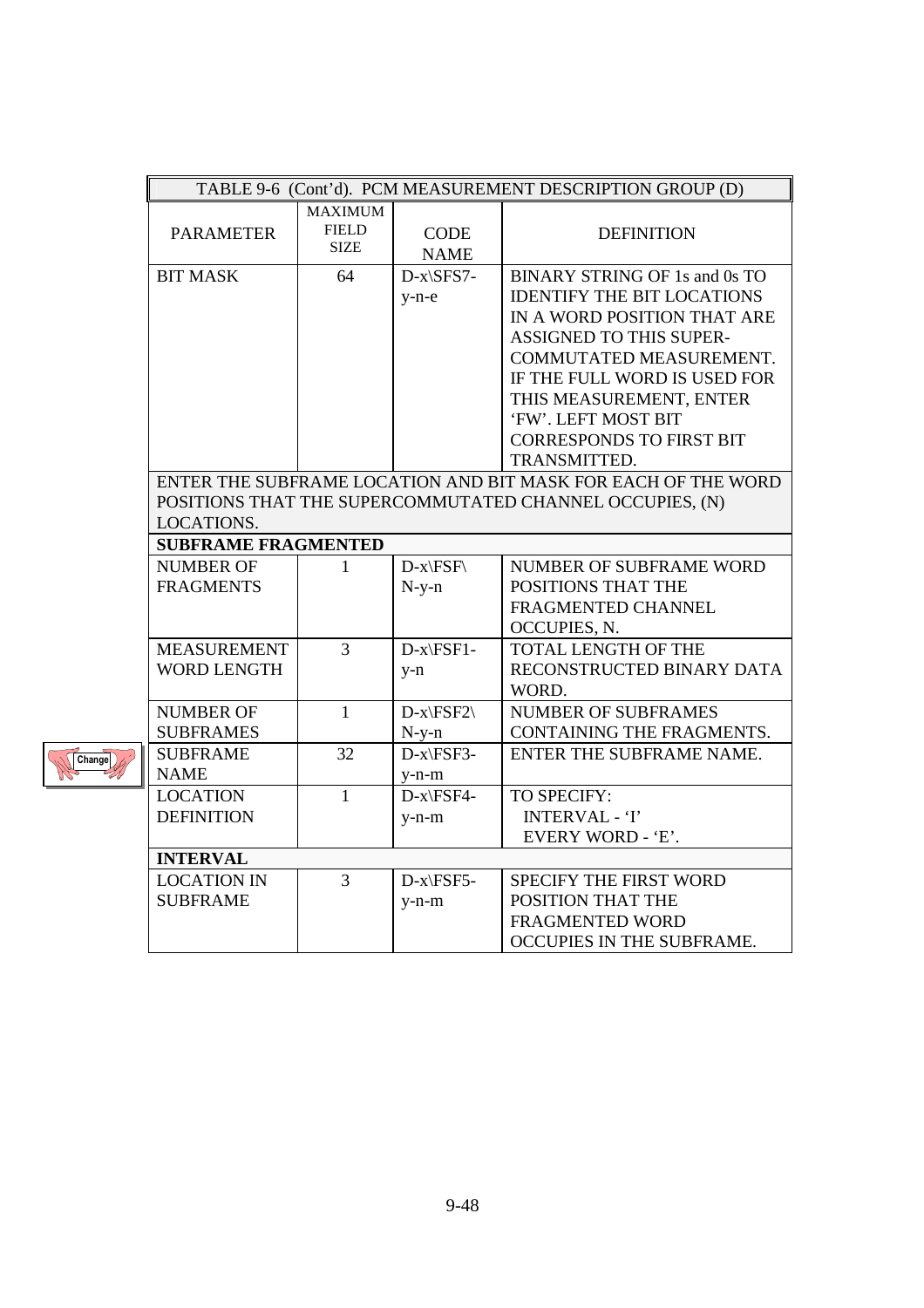|                                    |                |               | TABLE 9-6 (Cont'd). PCM MEASUREMENT DESCRIPTION GROUP (D)             |
|------------------------------------|----------------|---------------|-----------------------------------------------------------------------|
|                                    | <b>MAXIMUM</b> |               |                                                                       |
| <b>PARAMETER</b>                   | <b>FIELD</b>   | <b>CODE</b>   | <b>DEFINITION</b>                                                     |
|                                    | <b>SIZE</b>    | <b>NAME</b>   |                                                                       |
| <b>BIT MASK</b>                    | 64             | D-x\FSF6-     | <b>BINARY STRING OF 1s AND 0s</b>                                     |
|                                    |                | $y-n-m$       | TO IDENTIFY THE BIT                                                   |
|                                    |                |               | <b>LOCATIONS IN A WORD POSITION</b>                                   |
|                                    |                |               | THAT ARE ASSIGNED TO THIS                                             |
|                                    |                |               | FRAGMENTED CHANNEL. IF THE                                            |
|                                    |                |               | FULL WORD IS USED FOR THIS                                            |
|                                    |                |               | MEASUREMENT, ENTER - 'FW'.                                            |
|                                    |                |               | LEFT MOST BIT CORRESPONDS TO                                          |
|                                    |                |               | FIRST BIT TRANSMITTED.                                                |
|                                    |                |               |                                                                       |
| <b>INTERVAL</b>                    | $\overline{3}$ | D-x\FSF7-     | SPECIFY THE INTERVAL THAT IS                                          |
|                                    |                | $y-n-m$       | THE OFFSET FROM THE FIRST                                             |
|                                    |                |               | WORD LOCATION AND EACH                                                |
|                                    |                |               | SUBSEQUENT LOCATION.                                                  |
| <b>EVERY LOCATION</b>              |                |               |                                                                       |
| <b>SUBFRAME</b>                    | 3              | D-x\FSF8-     | <b>ENTER THE SUBFRAME WORD</b>                                        |
| <b>LOCATION</b>                    |                | $v-n-m-e$     | POSITION OF THE MEASUREMENT.                                          |
| <b>BIT MASK</b>                    | 64             | D-x\FSF9-     | <b>BINARY STRING OF 1s and 0s</b>                                     |
|                                    |                | $y-n-m-e$     | TO IDENTIFY THE BIT LOCATIONS                                         |
|                                    |                |               | IN A WORD POSITION THAT ARE                                           |
|                                    |                |               | ASSIGNED TO THIS FRAGMENTED                                           |
|                                    |                |               | MEASUREMENT. IF THE FULL                                              |
|                                    |                |               | WORD IS USED FOR THIS                                                 |
|                                    |                |               | MEASUREMENT, ENTER 'FW'. LEFT<br>MOST BIT CORRESPONDS TO FIRST        |
|                                    |                |               |                                                                       |
|                                    |                |               | BIT TRANSMITTED.                                                      |
| <b>FRAGMENT</b><br><b>TRANSFER</b> | $\mathbf{1}$   | $D-x\$ FSF10- | MOST SIGNIFICANT BIT FIRST - 'M'<br>LEAST SIGNIFICANT BIT FIRST - 'L' |
| <b>ORDER</b>                       |                | $y-n-m-e$     | DEFAULT - 'D'                                                         |
|                                    |                |               |                                                                       |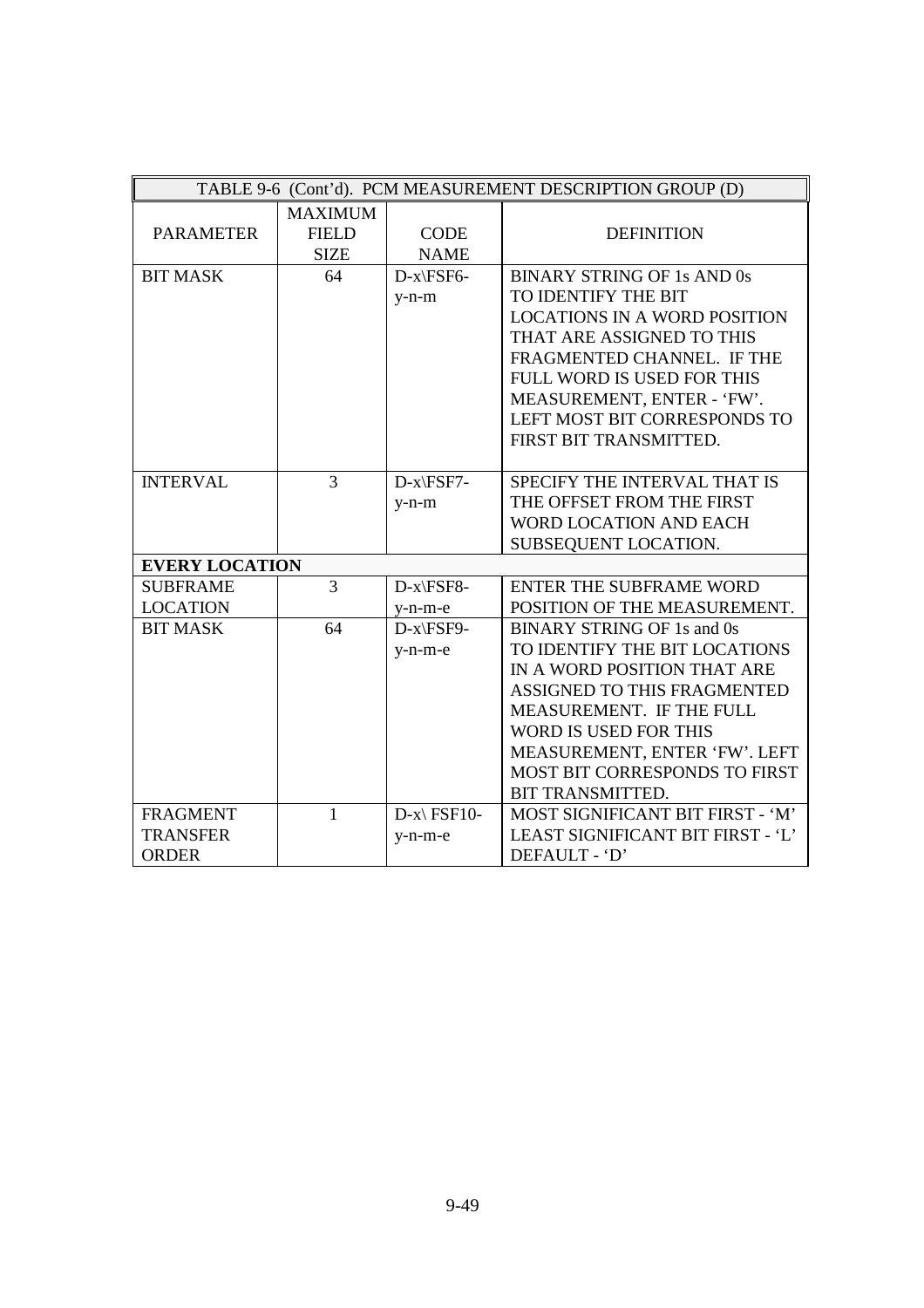|                                                                 |                                                         |                        | TABLE 9-6 (Cont'd). PCM MEASUREMENT DESCRIPTION GROUP (D)       |  |  |
|-----------------------------------------------------------------|---------------------------------------------------------|------------------------|-----------------------------------------------------------------|--|--|
|                                                                 | <b>MAXIMUM</b>                                          |                        |                                                                 |  |  |
| <b>PARAMETER</b>                                                | <b>FIELD</b>                                            | <b>CODE</b>            | <b>DEFINITION</b>                                               |  |  |
|                                                                 | <b>SIZE</b>                                             | <b>NAME</b>            |                                                                 |  |  |
| <b>FRAGMENT</b>                                                 | $\mathbf{1}$                                            | $D-x\$ FSF11-          | A NUMBER FROM 1 TO N                                            |  |  |
| <b>POSITION</b>                                                 |                                                         | $y-n-m-e$              | <b>SPECIFYING POSITION OF</b>                                   |  |  |
|                                                                 |                                                         |                        | THIS FRAGMENT WITHIN THE                                        |  |  |
|                                                                 |                                                         |                        | RECONSTRUCTED BINARY DATA                                       |  |  |
|                                                                 |                                                         |                        | WORD. (1 CORRESPONDS TO                                         |  |  |
|                                                                 |                                                         |                        | MOST SIGNIFICANT FRAGMENT).                                     |  |  |
|                                                                 |                                                         |                        | ENTER THE SUBFRAME LOCATION AND BIT MASK FOR EACH OF THE WORD   |  |  |
|                                                                 |                                                         |                        | POSITIONS THAT THE FRAGMENTED CHANNEL OCCUPIES, (N) LOCATIONS.  |  |  |
|                                                                 |                                                         |                        | REPEAT THE ABOVE ENTRIES, AS APPROPRIATE FOR EACH SUBFRAME THAT |  |  |
|                                                                 |                                                         |                        | CONTAINS THE COMPONENTS OF THE FRAGMENTED WORD.                 |  |  |
| <b>COMMENTS</b>                                                 |                                                         |                        |                                                                 |  |  |
| <b>COMMENTS</b>                                                 | 3200                                                    | $D-x\$ complement{COM} | PROVIDE ANY ADDITIONAL                                          |  |  |
|                                                                 |                                                         |                        | <b>INFORMATION REQUIRED</b>                                     |  |  |
|                                                                 |                                                         |                        | OR DESIRED.                                                     |  |  |
|                                                                 |                                                         |                        | THIS GROUP WILL CONTAIN A REPETITION OF THE ABOVE INFORMATION   |  |  |
|                                                                 |                                                         |                        | UNTIL EACH MEASUREMENT HAS BEEN DEFINED. ANY WORD POSITION NOT  |  |  |
|                                                                 |                                                         |                        | INCLUDED WILL BE TREATED AS A SPARE CHANNEL OR A "DON'T CARE"   |  |  |
| CHANNEL. INFORMATION WILL NOT BE PROCESSED FOR THESE "SPARE"    |                                                         |                        |                                                                 |  |  |
|                                                                 | CHANNELS. NOTE THAT MEASUREMENT LIST CHANGES AND FORMAT |                        |                                                                 |  |  |
| CHANGES THAT ARE A PART OF CLASS II SYSTEMS ARE INCLUDED IN THE |                                                         |                        |                                                                 |  |  |
|                                                                 |                                                         |                        | ABOVE, SINCE THE KEY TO THE MEASUREMENT DEFINITION IS THE DATA  |  |  |
| LINK NAME (FORMAT) AND THE MEASUREMENT LIST.                    |                                                         |                        |                                                                 |  |  |

9.5.6.3 1553 Bus Data Attributes (B). Figure 9-8 and table 9-7 describes the 1553 busoriginated data formats. The 1553 Bus Data Attributes Group defines the attributes of a data acquisition system that is compliant with chapter 8. The primary components of this group are the recording description and message content definition. The former defines the method by which the data were recorded on the tape such as track spread versus composite. The latter consists of the message identification information and the measurement description set. The message identification information defines the contents of the control word that identifies each 1553 message. The measurement description set describes the measurement attributes and contains the measurement name which links the measurand to the Data Conversion Attributes Group (C).

 Mode codes are described in the message identification information. If the Subterminal Address (STA) field contains 00000 or 11111, the information in the Data Word Count/Mode Code field is a mode code and identifies the function of the mode code. If the mode code has associated data words, they are described in this section of the attributes. If the 1553 message is a remote terminal to remote terminal transfer, both the transmit command and the receive command are used to identify the message.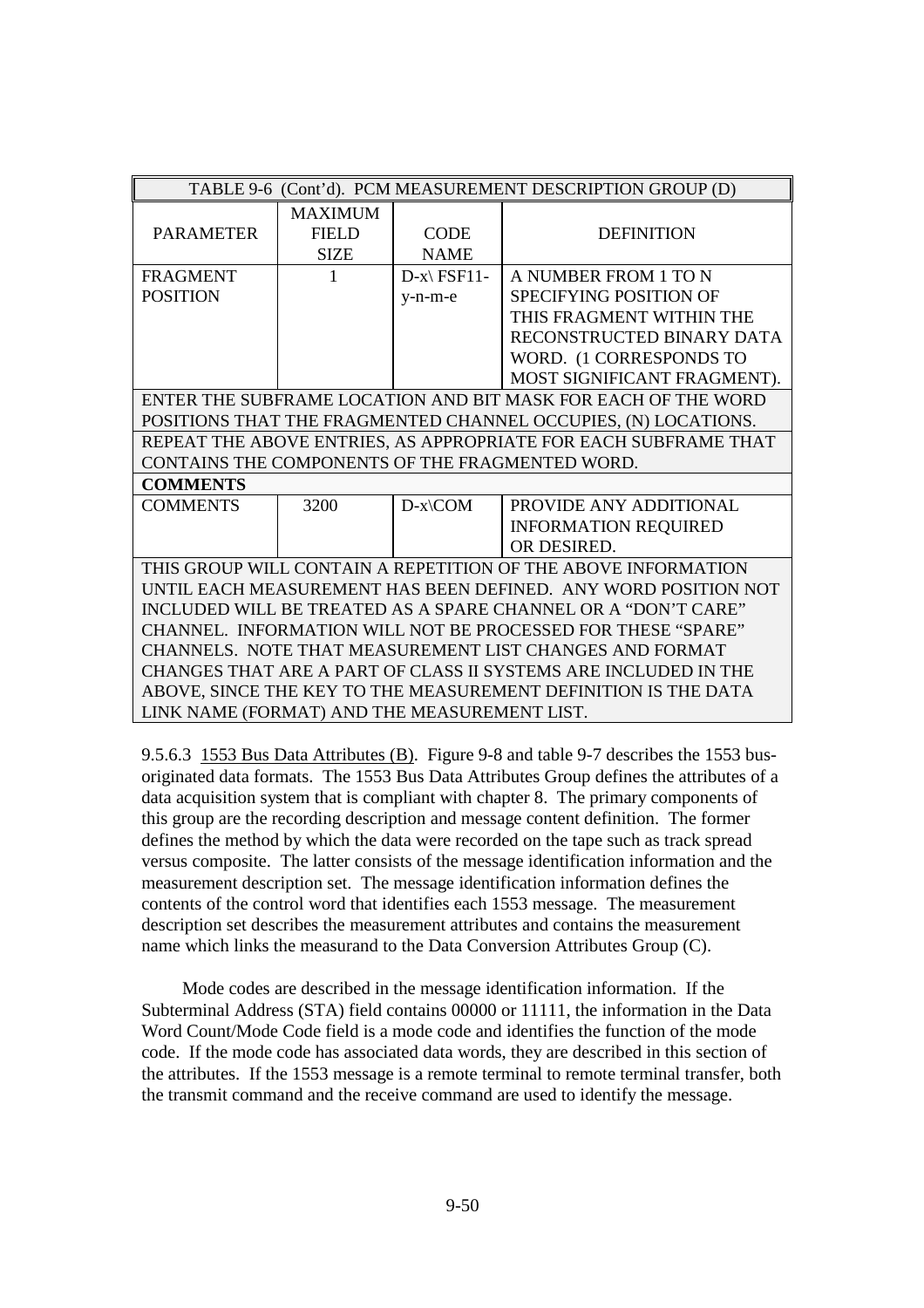|                                 |                        |                       |                                           | <b>CODE NAME</b>       | <b>REFERENCE</b><br>PAGE |
|---------------------------------|------------------------|-----------------------|-------------------------------------------|------------------------|--------------------------|
| <b>DATA LINK</b><br><b>NAME</b> |                        |                       |                                           | $(B-x DLN)$            | $(9-52)$                 |
|                                 | <b>TEST ITEM</b>       |                       |                                           | $(B-x TA)$             | $(9-52)$                 |
|                                 | <b>NUMBER OF BUSES</b> |                       |                                           | $(B-x\NBS\N)$          |                          |
|                                 | <b>BUS NUMBER</b>      |                       |                                           | $(B-x\cdot BID-i)$     |                          |
|                                 | <b>BUS NAME</b>        |                       |                                           | $(B-x\B)A-i)$          |                          |
|                                 | *RECORDING DESCRIPTION |                       |                                           |                        | $(9-53)$                 |
|                                 |                        | NUMBER OF TRACKS      |                                           | $(B-x\ TK\ N-i)$       |                          |
|                                 |                        | <b>TRACK SEQUENCE</b> |                                           | $(B-x TS-i-k)$         |                          |
|                                 |                        |                       | *MESSAGE CONTENT DEFINITION               |                        | $(9-53)$                 |
|                                 |                        | NUMBER OF MESSAGES    |                                           | $(B-x\NMS\N-i)$        |                          |
|                                 |                        |                       | <b>MESSAGE NUMBER</b>                     | $(B-x\MID-i-n)$        |                          |
|                                 |                        |                       | <b>MESSAGE NAME</b>                       | $(B-x\MNA-i-n)$        |                          |
|                                 |                        |                       | REMOTE TERMINAL NAME                      | $(B-x\TRN-i-n)$        |                          |
|                                 |                        |                       | REMOTE TERMINAL ADDRESS                   | $(B-x\TRA-i-n)$        |                          |
|                                 |                        |                       | SUBTERMINAL NAME                          | $(B-x\STN-i-n)$        | $(9-53)$                 |
|                                 |                        |                       | SUBTERMINAL ADDRESS                       | $(B-x\STA-i-n)$        |                          |
|                                 |                        |                       | TRANSMIT/RECEIVE MODE                     | $(B-x\TRM-i-n)$        |                          |
|                                 |                        |                       | DATA WORD COUNT/MODE COUNT                | $(B-x)DWC-i-n)$        |                          |
|                                 |                        |                       | SPECIAL PROCESSING                        | $(B-x\SPR-i-n)$        |                          |
|                                 |                        |                       | *RT/RT RECEIVE COMMAND LIST               |                        | $(9-54)$                 |
|                                 |                        |                       | REMOTE TERMINAL NAME                      | $(B-x\RTRN-i-n-m)$     |                          |
|                                 |                        |                       | <b>REMOTE TERMINAL</b><br><b>ADDRESS</b>  | $(B-x)$ RTRA-i-n-m $)$ | $(9-54)$                 |
|                                 |                        |                       | SUBTERMINAL NAME                          | $(B-x)$ RSTN-i-n-m     |                          |
|                                 |                        |                       | SUBTERMINAL ADDRESS                       | $(B-x)$ RSTA-i-n-m     |                          |
|                                 |                        |                       | DATA WORD COUNT                           | $(B-x)$ RDWC-i-n-m $)$ |                          |
|                                 |                        | *MODE CODE            |                                           |                        | $(9-55)$                 |
|                                 |                        |                       | MODE CODE DESCRIPTION                     | $(B-x\MCD-i-n)$        |                          |
|                                 |                        |                       | MODE CODE DATA WORD<br><b>DESCRIPTION</b> | $(B-x\MCW-i-n)$        |                          |
|                                 |                        |                       | *MEASUREMENT DESCRIPTION SET              |                        | $(9-55)$                 |
|                                 |                        |                       | NUMBER OF MEASURANDS                      | $(B-x\MN\N-i-n)$       |                          |
|                                 |                        |                       | MEASUREMENT NAME                          | $(B-x\MN-i-n-p)$       |                          |
|                                 |                        |                       | <b>PARITY</b>                             | $(B-x\M N1-i-n-p)$     | $(9-55)$                 |
|                                 |                        |                       | PARITY TRANSFER ORDER                     | $(B-x\MN2-i-n-p)$      |                          |

Figure 9-8. 1553 Bus Data Attributes Group (B).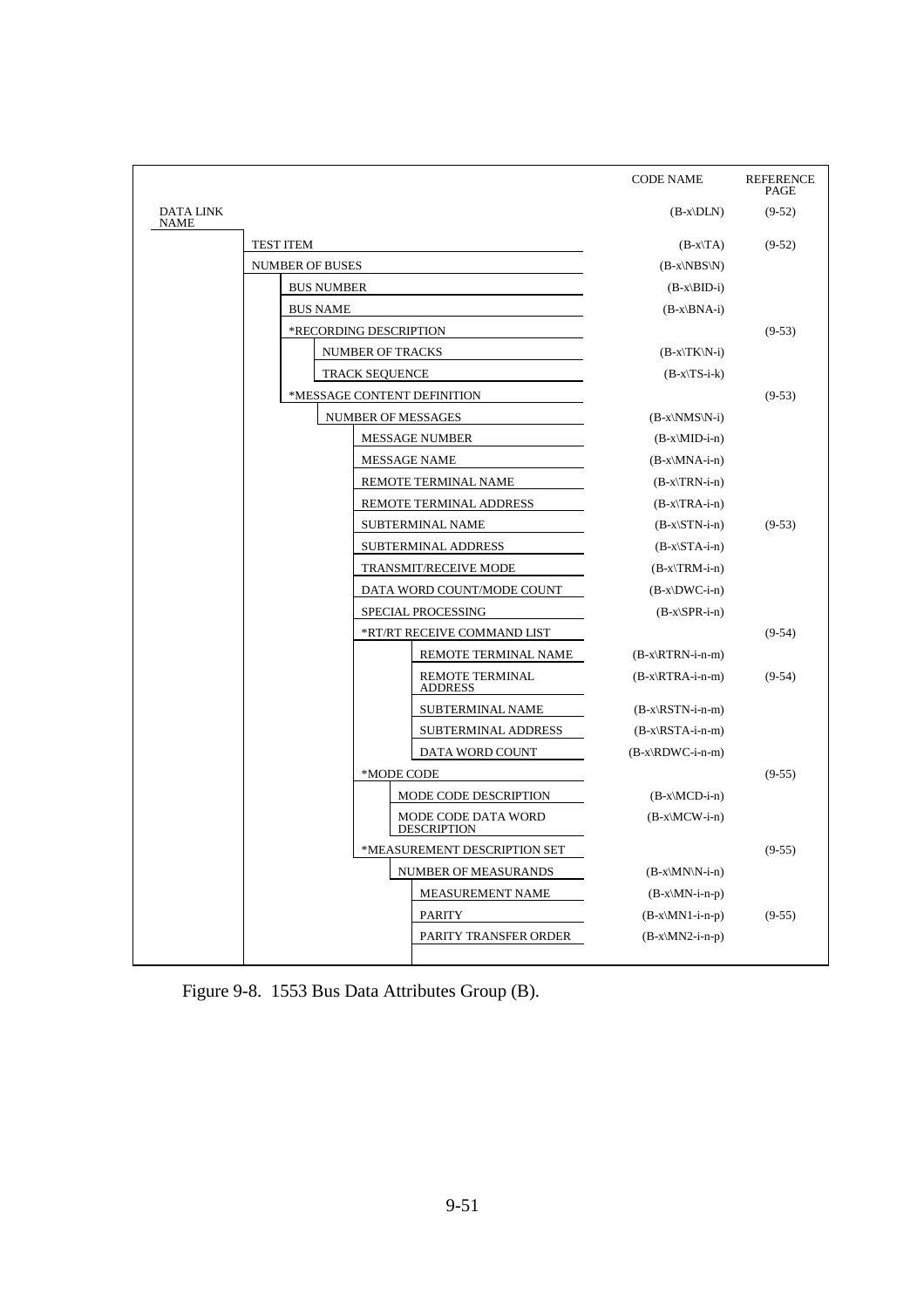|                               | *MEASUREMENT<br><b>LOCATION</b>                            |                               | $(9-55)$ |
|-------------------------------|------------------------------------------------------------|-------------------------------|----------|
|                               | <b>NUMBER OF</b><br><b>MEASUREMENT</b><br><b>LOCATIONS</b> | $(B-x\M/L\N-i-n-p)$           |          |
|                               | <b>MESSAGE WORD</b><br><b>NUMBER</b>                       | $(B-x\MWN-i-n-p-e)$           |          |
|                               | <b>BIT MASK</b>                                            | $(B-x\backslash MBM-i-n-p-e)$ |          |
|                               | <b>TRANSFER ORDER</b>                                      | $(B-x\MTO-i-n-p-e)$           |          |
|                               | <b>FRAGMENT POSITION</b>                                   | $(B-x\MFP-i-n-p-e)$           | $(9-56)$ |
| *COMMENTS                     |                                                            |                               |          |
| <b>COMMENTS</b>               |                                                            | $(B-x COM)$                   | $(9-56)$ |
| *HEADING ONLY - NO DATA ENTRY |                                                            |                               |          |

| Figure 9-8 (Cont'd). 1553 Bus Data Attributes Group (B). |  |  |  |  |
|----------------------------------------------------------|--|--|--|--|
|----------------------------------------------------------|--|--|--|--|

|                   | TABLE 9-7. 1553 BUS DATA ATTRIBUTES GROUP (B) |             |                                 |  |  |
|-------------------|-----------------------------------------------|-------------|---------------------------------|--|--|
|                   | <b>MAXIMUM</b>                                |             |                                 |  |  |
| <b>PARAMETER</b>  | FIELD                                         | <b>CODE</b> | <b>DEFINITION</b>               |  |  |
|                   | <b>SIZE</b>                                   | <b>NAME</b> |                                 |  |  |
| <b>DATA LINK</b>  | 32                                            | $B-x\D LN$  | <b>IDENTIFY THE DATA LINK</b>   |  |  |
| <b>NAME</b>       |                                               |             | <b>CONSISTENT WITH THE</b>      |  |  |
|                   |                                               |             | MULTIPLEX/MODULATION            |  |  |
|                   |                                               |             | GROUP. THE PCM FORMAT OF        |  |  |
|                   |                                               |             | THE DATA STREAM SHALL BE        |  |  |
|                   |                                               |             | DEFINED IN THE PCM FORMAT       |  |  |
|                   |                                               |             | <b>ATTRIBUTES GROUP.</b>        |  |  |
| <b>TEST ITEM</b>  | 16                                            | $B-x\$ A    | <b>TEST ITEM DESCRIPTION IN</b> |  |  |
|                   |                                               |             | TERMS OF NAME, MODEL,           |  |  |
|                   |                                               |             | PLATFORM, OR IDENTIFICA-        |  |  |
|                   |                                               |             | <b>TION CODE THAT CONTAINS</b>  |  |  |
|                   |                                               |             | THE DATA ACQUISITION            |  |  |
|                   |                                               |             | SYSTEM.                         |  |  |
| NUMBER OF         | 1                                             | $B-x\NBS\N$ | <b>SPECIFY THE NUMBER OF</b>    |  |  |
| <b>BUSES</b>      |                                               |             | <b>BUSES INCLUDED WITHIN</b>    |  |  |
|                   |                                               |             | THIS DATA LINK.                 |  |  |
| <b>BUS NUMBER</b> | $\mathcal{R}$                                 | $B-x\BID-i$ | <b>ENTER THE BUS NUMBER</b>     |  |  |
|                   |                                               |             | AS A BINARY STRING.             |  |  |
| <b>BUS NAME</b>   | 32                                            | $B-x\BNA-i$ | SPECIFY THE BUS NAME            |  |  |
|                   |                                               |             |                                 |  |  |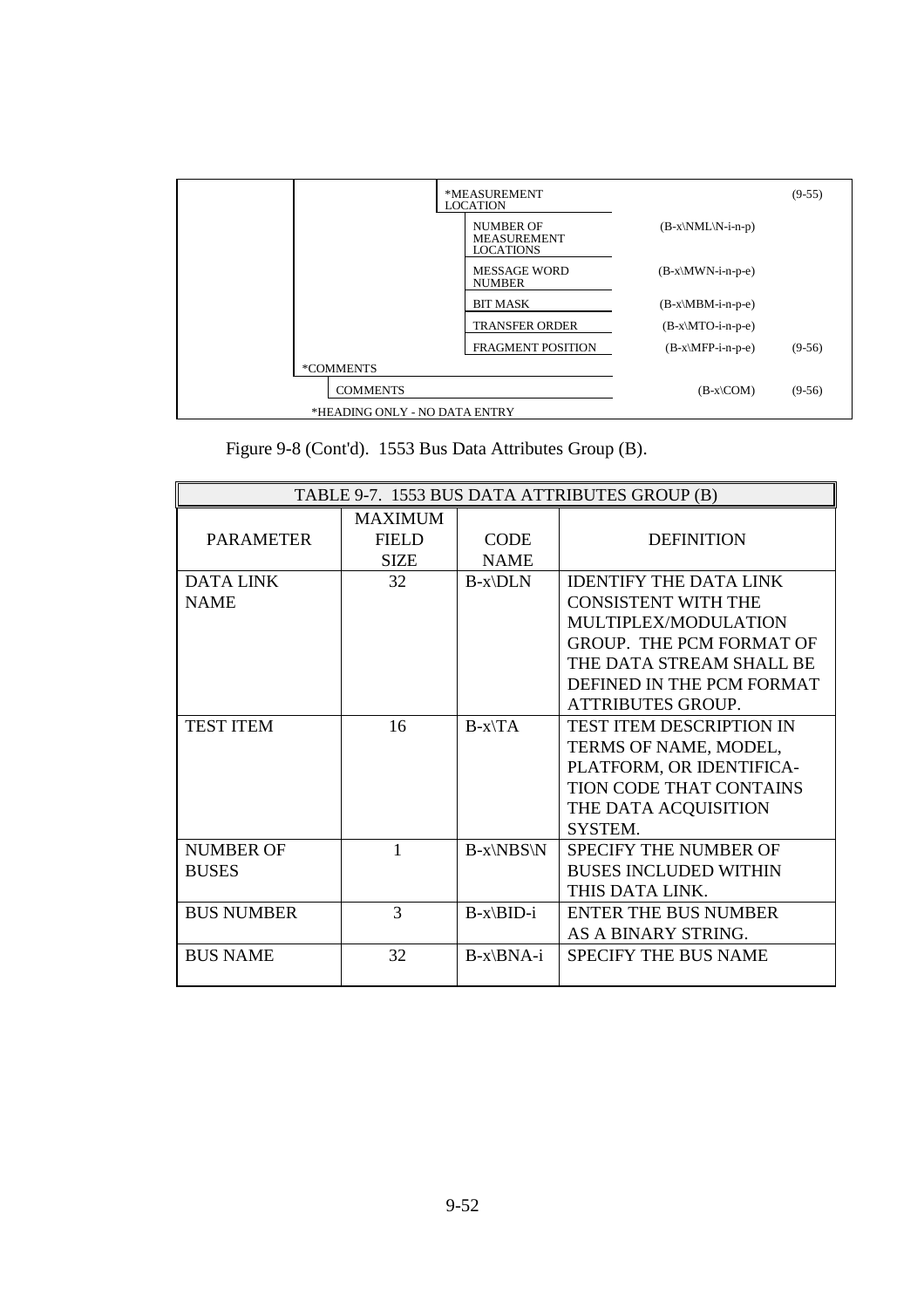| TABLE 9-7 (Cont'd). 1553 BUS DATA ATTRIBUTES GROUP (B) |                |                  |                                 |  |
|--------------------------------------------------------|----------------|------------------|---------------------------------|--|
|                                                        | <b>MAXIMUM</b> |                  |                                 |  |
| <b>PARAMETER</b>                                       | <b>FIELD</b>   | <b>CODE</b>      | <b>DEFINITION</b>               |  |
|                                                        | <b>SIZE</b>    | <b>NAME</b>      |                                 |  |
| <b>RECORDING DESCRIPTION</b>                           |                |                  |                                 |  |
| <b>NUMBER OF</b>                                       | $\overline{2}$ | B-x\TK\N-i       | <b>ENTER THE NUMBER OF TAPE</b> |  |
| <b>TRACKS</b>                                          |                |                  | <b>TRACKS USED TO RECORD</b>    |  |
|                                                        |                |                  | DATA. ANY ENTRY GREATER         |  |
|                                                        |                |                  | THAN ONE INDICATES THAT         |  |
|                                                        |                |                  | THE DATA HAS BEEN SPREAD        |  |
|                                                        |                |                  | ACROSS MULTIPLE TRACKS.         |  |
| <b>TRACK</b>                                           | 3              | $B-x\$ S-i-k     | IN THE FOLLOWING ENTRIES        |  |
| <b>SEQUENCE</b>                                        |                |                  | GIVE THE SEQUENCE ORDER OF      |  |
|                                                        |                |                  | TAPE TRACKS THAT SHOULD         |  |
|                                                        |                |                  | BE USED TO RECOVER THE          |  |
|                                                        |                |                  | DATA STREAM IN THE              |  |
|                                                        |                |                  | CORRECT ORDER. (THE ORDER       |  |
|                                                        |                |                  | <b>GIVEN SHOULD CORRESPOND</b>  |  |
|                                                        |                |                  | TO THE ACTUAL SKEW OF THE       |  |
|                                                        |                |                  | DATA ON THE TAPE.)              |  |
| <b>MESSAGE CONTENT DEFINITION</b>                      |                |                  |                                 |  |
| <b>NUMBER OF</b>                                       | 8              | B-x\NMS\N-i      | THE NUMBER OF MESSAGES          |  |
| <b>MESSAGES</b>                                        |                |                  | TO BE DEFINED.                  |  |
| <b>MESSAGE</b>                                         | 8              | B-x\MID-i-n      | THE MESSAGE NUMBER THAT         |  |
| <b>NUMBER</b>                                          |                |                  | <b>CONTAINS THE FOLLOWING</b>   |  |
|                                                        |                |                  | DATA.                           |  |
| <b>MESSAGE</b>                                         | 32             | B-x\MNA-i-n      | SPECIFY THE MESSAGE NAME.       |  |
| <b>NAME</b>                                            |                |                  |                                 |  |
| <b>REMOTE</b>                                          | 32             | B-x\TRN-i-n      | <b>ENTER THE NAME OF THE</b>    |  |
| <b>TERMINAL</b>                                        |                |                  | REMOTE TERMINAL THAT IS         |  |
| <b>NAME</b>                                            |                |                  | <b>SENDING OR RECEIVING</b>     |  |
|                                                        |                |                  | THIS MESSAGE. FOR RT/RT,        |  |
|                                                        |                |                  | SPECIFY THE SENDING REMOTE      |  |
|                                                        |                |                  | TERMINAL NAME.                  |  |
| <b>REMOTE</b>                                          | 5              | $B-x\$ {TRA-i-n} | <b>SPECIFY THE FIVE BIT</b>     |  |
| <b>TERMINAL</b>                                        |                |                  | REMOTE TERMINAL ADDRESS         |  |
| <b>ADDRESS</b>                                         |                |                  | FOR THIS MESSAGE.               |  |
| <b>SUBTERMINAL</b>                                     | 32             | $B-x\STN-i-n$    | <b>ENTER THE NAME OF THE</b>    |  |
| <b>NAME</b>                                            |                |                  | SUBTERMINAL THAT IS             |  |
|                                                        |                |                  | <b>SENDING OR RECEIVING</b>     |  |
|                                                        |                |                  | THIS MESSAGE.                   |  |
|                                                        |                |                  |                                 |  |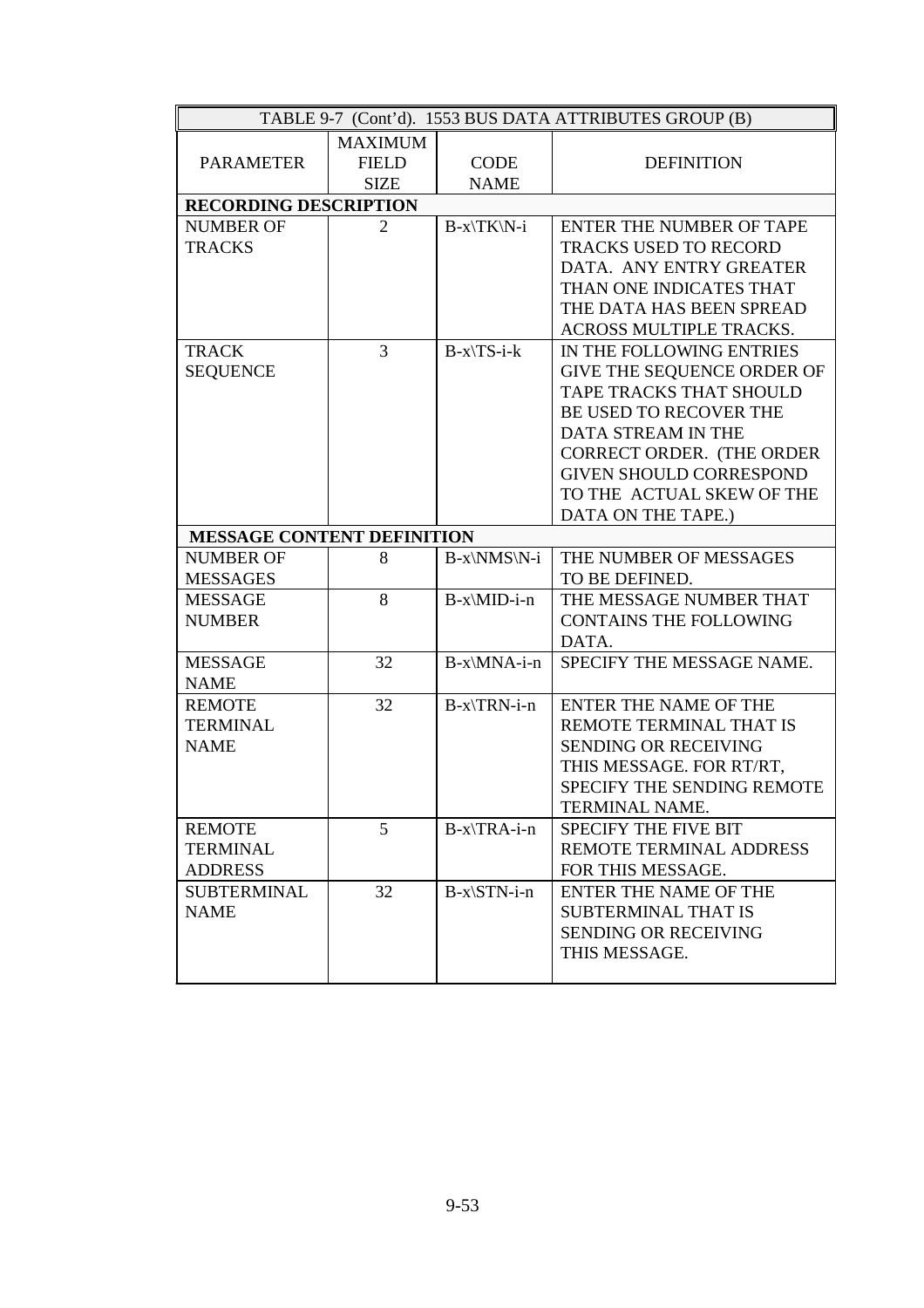| TABLE 9-7 (Cont'd). 1553 BUS DATA ATTRIBUTES GROUP (B) |                                               |                            |                                 |  |
|--------------------------------------------------------|-----------------------------------------------|----------------------------|---------------------------------|--|
| <b>PARAMETER</b>                                       | <b>MAXIMUM</b><br><b>FIELD</b><br><b>SIZE</b> | <b>CODE</b><br><b>NAME</b> | <b>DEFINITION</b>               |  |
| <b>SUBTERMINAL</b>                                     | 5                                             | $B-x\STA-i-n$              | <b>SPECIFY THE FIVE BIT</b>     |  |
| <b>ADDRESS</b>                                         |                                               |                            | <b>SUBTERMINAL ADDRESS FOR</b>  |  |
|                                                        |                                               |                            | THIS MESSAGE.                   |  |
| TRANSMIT/                                              | 1                                             | $B-x\$ TRM-i-n             | <b>INDICATE IF THIS COMMAND</b> |  |
| <b>RECEIVE</b>                                         |                                               |                            | <b>WORD IS A TRANSMIT OR</b>    |  |
| <b>MODE</b>                                            |                                               |                            | <b>RECEIVE COMMAND. FOR</b>     |  |
|                                                        |                                               |                            | RT/RT, SPECIFY TRANSMIT.        |  |
|                                                        |                                               |                            | TRANSMIT - '1'                  |  |
|                                                        |                                               |                            | RECEIVE - '0'                   |  |
| <b>DATA WORD</b>                                       | 5                                             | $B-x\DWC-i-n$              | ENTER THE NUMBER OF DATA        |  |
| <b>COUNT/MODE</b>                                      |                                               |                            | WORDS AS A BINARY STRING,       |  |
| <b>CODE</b>                                            |                                               |                            | USING X TO INDICATE A           |  |
|                                                        |                                               |                            | "DON'T CARE" VALUE. IF THE      |  |
|                                                        |                                               |                            | <b>SUBTERMINAL ADDRESS</b>      |  |
|                                                        |                                               |                            | INDICATES A MODE CODE,          |  |
|                                                        |                                               |                            | <b>ENTER THE MODE CODE</b>      |  |
|                                                        |                                               |                            | VALUE AS A BINARY STRING.       |  |
| <b>SPECIAL</b>                                         | 200                                           | $B-x\$ PR-i-n              | PROVIDE ANY SPECIAL             |  |
| <b>PROCESSING</b>                                      |                                               |                            | PROCESSING REQUIREMENTS         |  |
|                                                        |                                               |                            | PERTAINING TO THIS              |  |
|                                                        |                                               |                            | MESSAGE.                        |  |
| RT/RT RECEIVE COMMAND LIST                             |                                               |                            |                                 |  |
| <b>REMOTE</b>                                          | 32                                            | $B-x\RTRN-$                | <b>ENTER THE NAME OF THE</b>    |  |
| <b>TERMINAL</b>                                        |                                               | $i-n-m$                    | REMOTE TERMINAL THAT IS         |  |
| <b>NAME</b>                                            |                                               |                            | <b>RECEIVING THIS RT/RT</b>     |  |
|                                                        |                                               |                            | MESSAGE.                        |  |
| <b>REMOTE</b>                                          | 5                                             | B-x\RTRA-                  | <b>SPECIFY THE FIVE BIT</b>     |  |
| <b>TERMINAL</b>                                        |                                               | $i-n-m$                    | <b>REMOTE TERMINAL ADDRESS</b>  |  |
| <b>ADDRESS</b>                                         |                                               |                            | FOR THIS RT/RT MESSAGE.         |  |
| <b>SUBTERMINAL</b>                                     | 32                                            | B-x\RSTN-                  | ENTER THE NAME OF THE SUB-      |  |
| <b>NAME</b>                                            |                                               | $i-n-m$                    | TERMINAL THAT IS RECEIVING      |  |
|                                                        |                                               |                            | THIS RT/RT MESSAGE.             |  |
| <b>SUBTERMINAL</b>                                     | 5                                             | $B-x\RSTA-$                | <b>SPECIFY THE FIVE BIT</b>     |  |
| <b>ADDRESS</b>                                         |                                               | $i-n-m$                    | <b>SUBTERMINAL ADDRESS FOR</b>  |  |
|                                                        |                                               |                            | THIS RT/RT MESSAGE.             |  |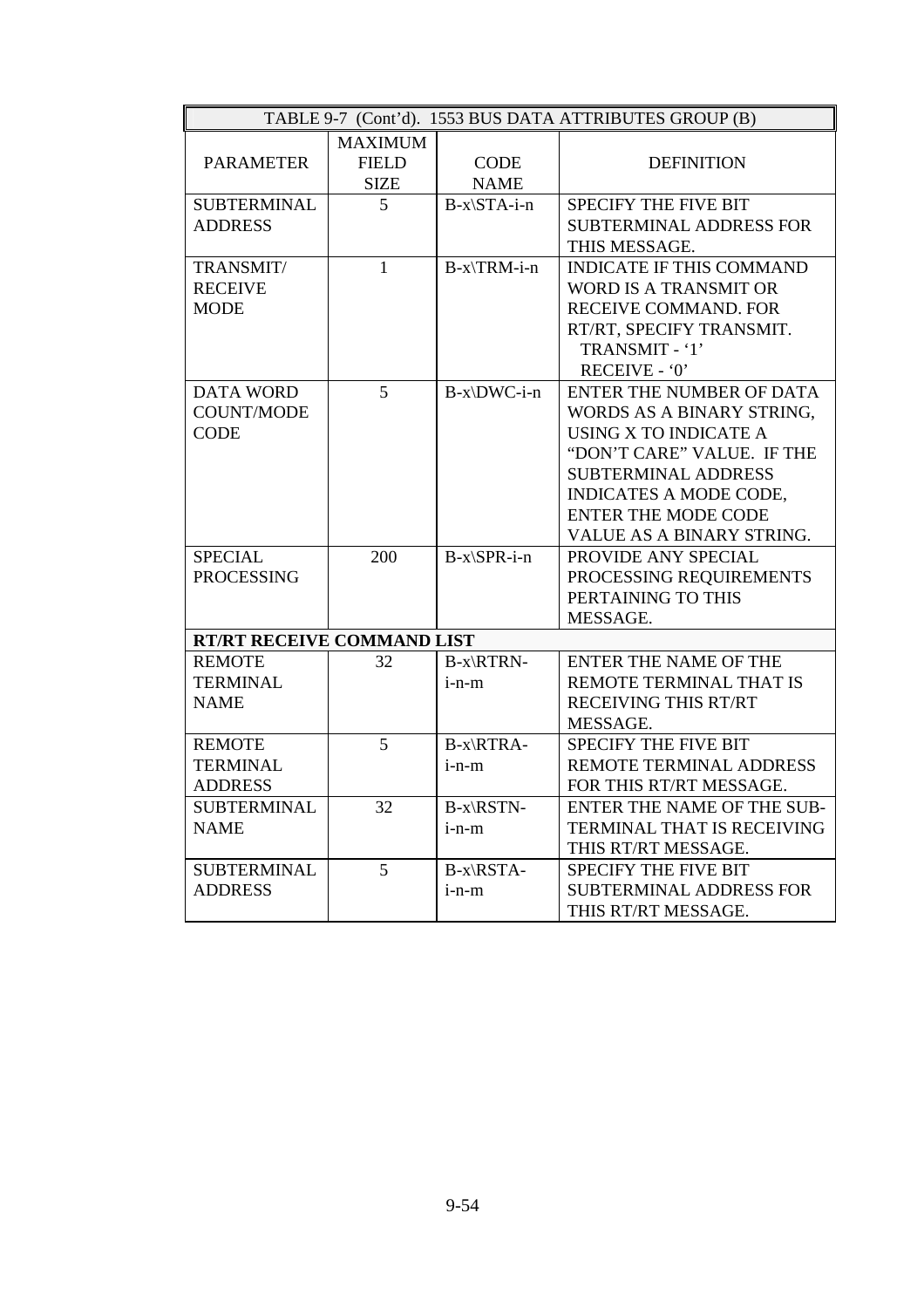| TABLE 9-7 (Cont'd). 1553 BUS DATA ATTRIBUTES GROUP (B) |                          |             |                                |  |  |  |
|--------------------------------------------------------|--------------------------|-------------|--------------------------------|--|--|--|
|                                                        | <b>MAXIMUM</b>           |             |                                |  |  |  |
| <b>PARAMETER</b>                                       | <b>FIELD</b>             | <b>CODE</b> | <b>DEFINITION</b>              |  |  |  |
|                                                        | <b>SIZE</b>              | <b>NAME</b> |                                |  |  |  |
| <b>DATA WORD</b>                                       | 5                        | B-x\RDWC-   | <b>ENTER THE NUMBER OF</b>     |  |  |  |
| <b>COUNT</b>                                           |                          | $i-n-m$     | DATA WORDS AS A BINARY         |  |  |  |
|                                                        |                          |             | STRING, USING X TO INDICATE    |  |  |  |
|                                                        |                          |             | A "DON'T CARE" VALUE.          |  |  |  |
|                                                        |                          |             | <b>EXCLUDE STATUS AND TIME</b> |  |  |  |
|                                                        |                          |             | WORDS. (AN RT/RT MESSAGE       |  |  |  |
|                                                        |                          |             | <b>CANNOT CONTAIN A MODE</b>   |  |  |  |
|                                                        |                          |             | CODE.)                         |  |  |  |
| <b>MODE CODE</b>                                       |                          |             |                                |  |  |  |
| <b>MODE CODE</b>                                       | 200                      | B-x\MCD-i-n | DESCRIBE THE FUNCTION OR       |  |  |  |
| <b>DESCRIPTION</b>                                     |                          |             | <b>ACTION ASSOCIATED WITH</b>  |  |  |  |
|                                                        |                          |             | THIS MODE CODE.                |  |  |  |
| <b>MODE CODE</b>                                       | 200                      | B-x\MCW-i-n | IF THE MODE CODE HAS AN        |  |  |  |
| <b>DATA WORD</b>                                       |                          |             | <b>ASSOCIATED DATA WORD</b>    |  |  |  |
| <b>DESCRIPTION</b>                                     |                          |             | FOLLOWING THE MODE CODE        |  |  |  |
|                                                        |                          |             | COMMAND, PROVIDE A             |  |  |  |
|                                                        |                          |             | <b>COMPLETE DESCRIPTION</b>    |  |  |  |
|                                                        |                          |             | OF THE DATA WORD.              |  |  |  |
| <b>MEASUREMENT DESCRIPTION SET</b>                     |                          |             |                                |  |  |  |
| <b>NUMBER OF</b>                                       | $\overline{\mathcal{A}}$ | $B-x\M N$   | SPECIFY THE NUMBER OF          |  |  |  |
| <b>MEASURANDS</b>                                      |                          | $N-i-n$     | MEASURANDS.                    |  |  |  |
| <b>MEASUREMENT</b>                                     | 32                       | $B-x\MN$ -  | MEASURAND NAME.                |  |  |  |
| <b>NAME</b>                                            |                          | $i-n-p$     |                                |  |  |  |
| <b>PARITY</b>                                          | $\overline{2}$           | $B-x\M N1-$ | NORMAL WORD PARITY.            |  |  |  |
|                                                        |                          | $i-n-p$     | EVEN - 'EV'                    |  |  |  |
|                                                        |                          |             | ODD - 'OD'                     |  |  |  |
|                                                        |                          |             | NONE - 'NO'.                   |  |  |  |
| <b>PARITY</b>                                          | $\mathbf{1}$             | $B-x\MN2-$  | PARITY BIT LOCATION            |  |  |  |
| <b>TRANSFER</b>                                        |                          | $i-n-p$     | LEADS WORD - 'L'               |  |  |  |
| <b>ORDER</b>                                           |                          |             | TRAILS WORD - 'T'.             |  |  |  |
| <b>MEASUREMENT LOCATION</b>                            |                          |             |                                |  |  |  |
| <b>NUMBER OF</b>                                       | 2                        | $B-x\MML\$  | IF THIS MEASUREMENT IS         |  |  |  |
| <b>MEASUREMENT</b>                                     |                          | $N-i-n-p$   | CONTAINED IN ONE WORD,         |  |  |  |
| <b>LOCATIONS</b>                                       |                          |             | ENTER '1'. IF THIS             |  |  |  |
|                                                        |                          |             | <b>MEASUREMENT IS FRAG-</b>    |  |  |  |
|                                                        |                          |             | MENTED, ENTER THE NUMBER       |  |  |  |
|                                                        |                          |             | OF FRAGMENTS.                  |  |  |  |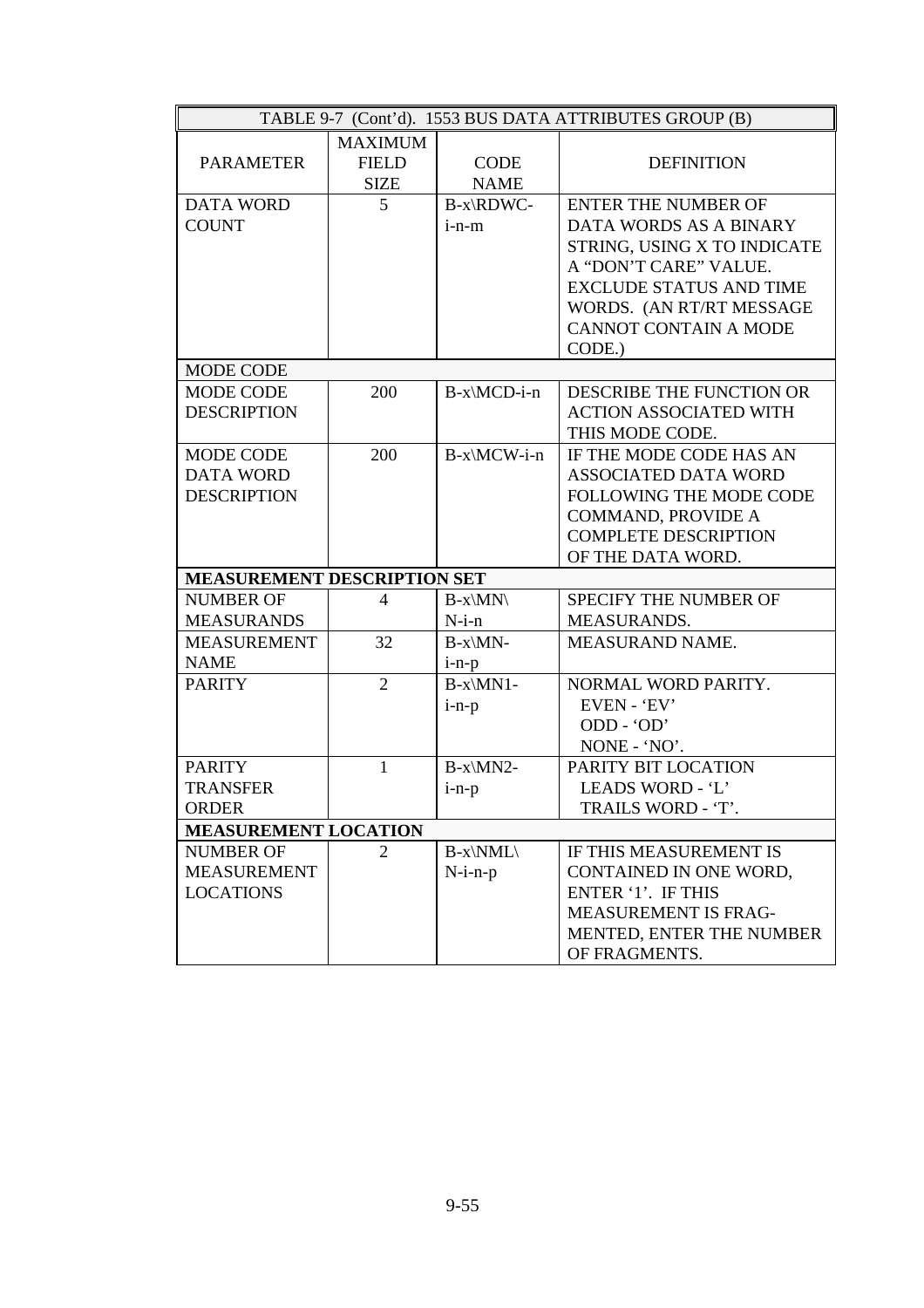| TABLE 9-7 (Cont'd). 1553 BUS DATA ATTRIBUTES GROUP (B) |                |               |                                                                  |  |
|--------------------------------------------------------|----------------|---------------|------------------------------------------------------------------|--|
|                                                        | <b>MAXIMUM</b> |               |                                                                  |  |
| <b>PARAMETER</b>                                       | <b>FIELD</b>   | <b>CODE</b>   | <b>DEFINITION</b>                                                |  |
|                                                        | <b>SIZE</b>    | <b>NAME</b>   |                                                                  |  |
| <b>MESSAGE</b>                                         | 3              | B-x\MWN-      | <b>ENTER THE NUMBER</b>                                          |  |
| <b>WORD NUMBER</b>                                     |                | i-n-p-e       | <b>CORRESPONDING TO THE</b>                                      |  |
|                                                        |                |               | DATA WORD COUNT WITHIN A                                         |  |
|                                                        |                |               | <b>MESSAGE THAT CONTAINS</b>                                     |  |
|                                                        |                |               | THE MEASUREMENT OR THE                                           |  |
|                                                        |                |               | FRAGMENTED MEASURAND.                                            |  |
| <b>BIT MASK</b>                                        | 64             | $B-x\$ {MBM}- | <b>BINARY STRING OF 1s AND 0s</b>                                |  |
|                                                        |                | i-n-p-e       | TO IDENTIFY THE BIT                                              |  |
|                                                        |                |               | <b>LOCATIONS THAT ARE</b>                                        |  |
|                                                        |                |               | ASSIGNED TO THIS MEASURE-                                        |  |
|                                                        |                |               | MENT IN THE WORD                                                 |  |
|                                                        |                |               | <b>IDENTIFIED ABOVE. IF THE</b>                                  |  |
|                                                        |                |               | FULL WORD IS USED FOR THIS                                       |  |
|                                                        |                |               | MEASUREMENT, ENTER 'FW'.                                         |  |
|                                                        |                |               | <b>LEFT MOST BIT CORRESPONDS</b>                                 |  |
|                                                        |                |               | TO FIRST BIT TRANSMITTED.                                        |  |
| <b>TRANSFER</b>                                        | $\overline{3}$ | B-x\MTO-      | SPECIFY IF THE START BIT IS                                      |  |
| <b>ORDER</b>                                           |                | i-n-p-e       | MOST SIGNIFICANT - 'MSB'                                         |  |
|                                                        |                |               | LEAST SIGNIFICANT - 'LSB'                                        |  |
| <b>FRAGMENT</b>                                        | $\mathbf{1}$   | B-x\MFP-      | A NUMBER FROM 1 TO N                                             |  |
| <b>POSITION</b>                                        |                | i-n-p-e       | THAT SPECIFIES THE POSITION                                      |  |
|                                                        |                |               | OF THE FRAGMENT WITHIN                                           |  |
|                                                        |                |               | THE RECONSTRUCTED BINARY                                         |  |
|                                                        |                |               | DATA WORD.                                                       |  |
|                                                        |                |               | (1 CORRESPONDS TO THE                                            |  |
|                                                        |                |               | <b>MOST SIGNIFICANT</b>                                          |  |
|                                                        |                |               | FRAGMENT)                                                        |  |
|                                                        |                |               | REPEAT THE ABOVE TO DESCRIBE EACH FRAGMENT OF A FRAGMENTED       |  |
|                                                        |                |               | WORD. THE TRANSFER ORDER INDICATES WHETHER TO TRANSPOSE THE      |  |
|                                                        |                |               | ORDER OF THE BIT SEQUENCE OR NOT (LSB INDICATES TO TRANSPOSE THE |  |
| BIT SEQUENCE).                                         |                |               |                                                                  |  |
| <b>COMMENTS</b>                                        |                |               |                                                                  |  |
| <b>COMMENTS</b>                                        | 3200           | B-x\COM       | PROVIDE ANY ADDITIONAL                                           |  |
|                                                        |                |               | <b>INFORMATION REQUIRED OR</b>                                   |  |
|                                                        |                |               | DESIRED.                                                         |  |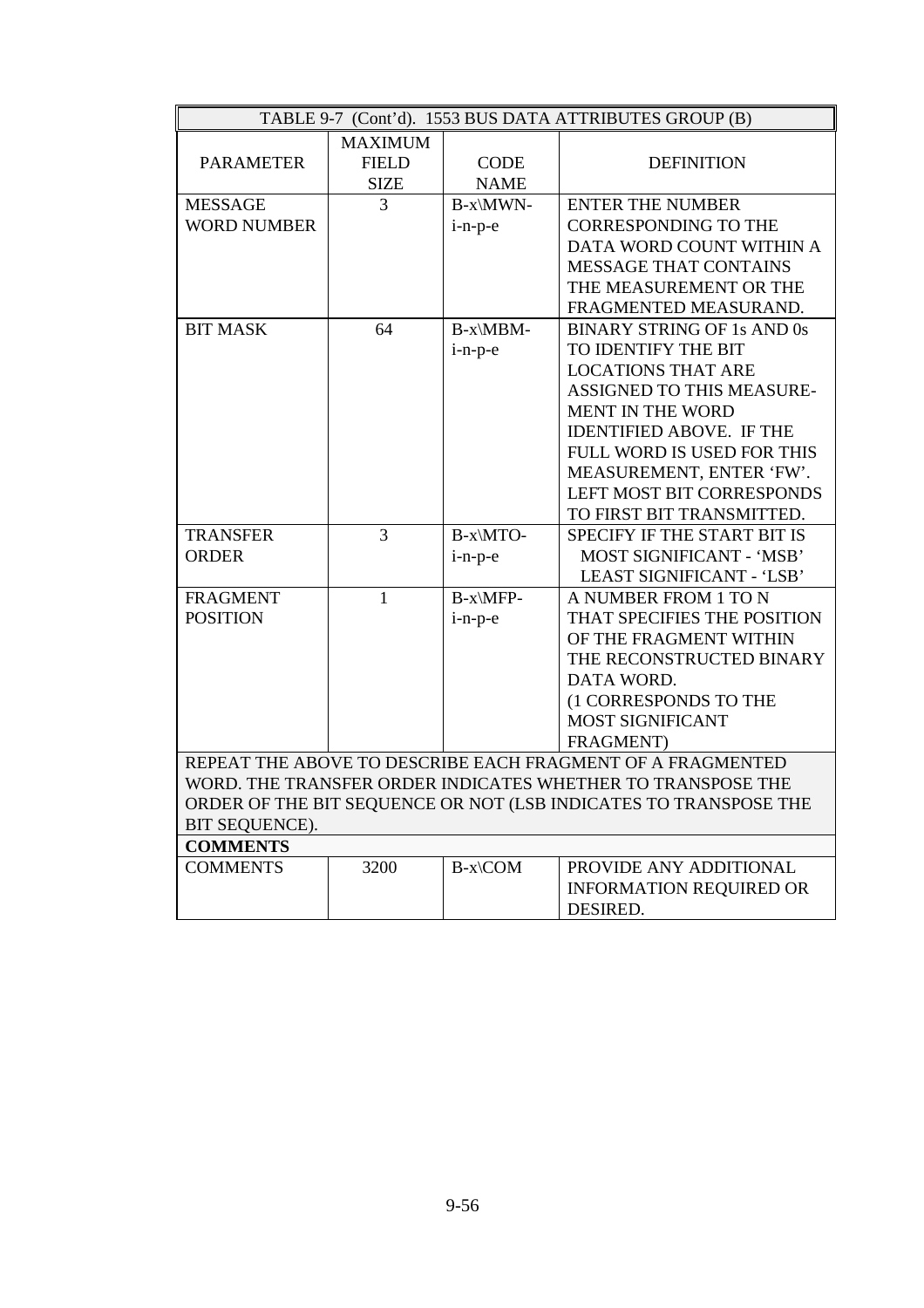9.5.7 PAM Attributes (A). This group provides the information necessary to define the channelization and measurand definition for a PAM waveform. As with the PCM signal, the tie to the calibration data is with the measurement name. Figure 9-9 summarizes the types of inputs required. Table 9-8 specifies the details required. The information that defines the measurand for each channel is required for the channels of interest.

|                                 |                                              | <b>CODE NAME</b>               | <b>REFERENCE</b><br><b>PAGE</b> |
|---------------------------------|----------------------------------------------|--------------------------------|---------------------------------|
| <b>DATA LINK</b><br><b>NAME</b> |                                              | $(A-x DLN)$                    | $(9-58)$                        |
|                                 | <b>INPUT CODE</b>                            | $(A-x A1)$                     | $(9-58)$                        |
|                                 | <b>POLARITY</b>                              | $(A-x A2)$                     |                                 |
|                                 | SYNC PATTERN TYPE                            | $(A-x A3)$                     |                                 |
|                                 | <b>SYNC PATTERN (OTHER)</b>                  | $(A-x A4)$                     |                                 |
|                                 | <b>CHANNEL RATE</b>                          | $(A-x A5)$                     |                                 |
|                                 | <b>CHANNELS PER FRAME</b>                    | $(A-x A N)$                    |                                 |
|                                 | NUMBER OF MEASURANDS                         | $(A-x\A\MN\N)$                 |                                 |
|                                 | *REFERENCE CHANNELS                          |                                | $(9-58)$                        |
|                                 | 0% SCALE CHANNEL NUMBER                      | $(A-x)RC1)$                    |                                 |
|                                 | 50% SCALE CHANNEL NUMBER                     | $(A-x)RC2$                     |                                 |
|                                 | FULL SCALE CHANNEL NUMBER                    | $(A-x)RC3$                     |                                 |
|                                 | *SUBFRAME DEFINITION                         |                                | $(9-59)$                        |
|                                 | NUMBER OF SUBFRAMES                          | $(A-x\setminus SF\setminus N)$ |                                 |
|                                 | <b>SUBFRAME n LOCATION</b>                   | $(A-x\setminus SF1-n)$         |                                 |
|                                 | SUBFRAME n SYNCHRONIZATION                   | $(A-x\setminus SF2-n)$         |                                 |
|                                 | SUBFRAME n SYNCHRONIZATION<br><b>PATTERN</b> | $(A-x\setminus SF3-n)$         |                                 |
|                                 | *CHANNEL ASSIGNMENT                          |                                | $(9-59)$                        |
|                                 | MEASUREMENT NAME                             | $(A-x\M N1-n)$                 |                                 |
|                                 | <b>SUBCOM</b>                                | $(A-x\MN2-n)$                  |                                 |
|                                 | <b>SUPERCOM</b>                              | $(A-x\M N3-n)$                 |                                 |
|                                 | *LOCATION                                    |                                | $(9-60)$                        |
|                                 | <b>CHANNEL NUMBER</b>                        | $(A-x\backslash LCW-n-s)$      |                                 |
|                                 | <b>SUBFRAME CHANNEL NUMBER</b>               | $(A-x)\text{LCN-n-s-r}$        |                                 |
|                                 | *COMMENTS                                    |                                |                                 |
|                                 | <b>COMMENTS</b>                              | $(A-x)COM$                     | $(9-60)$                        |
|                                 | *HEADING ONLY - NO DATA ENTRY                |                                |                                 |

Figure 9-9. PAM Attributes Group (A).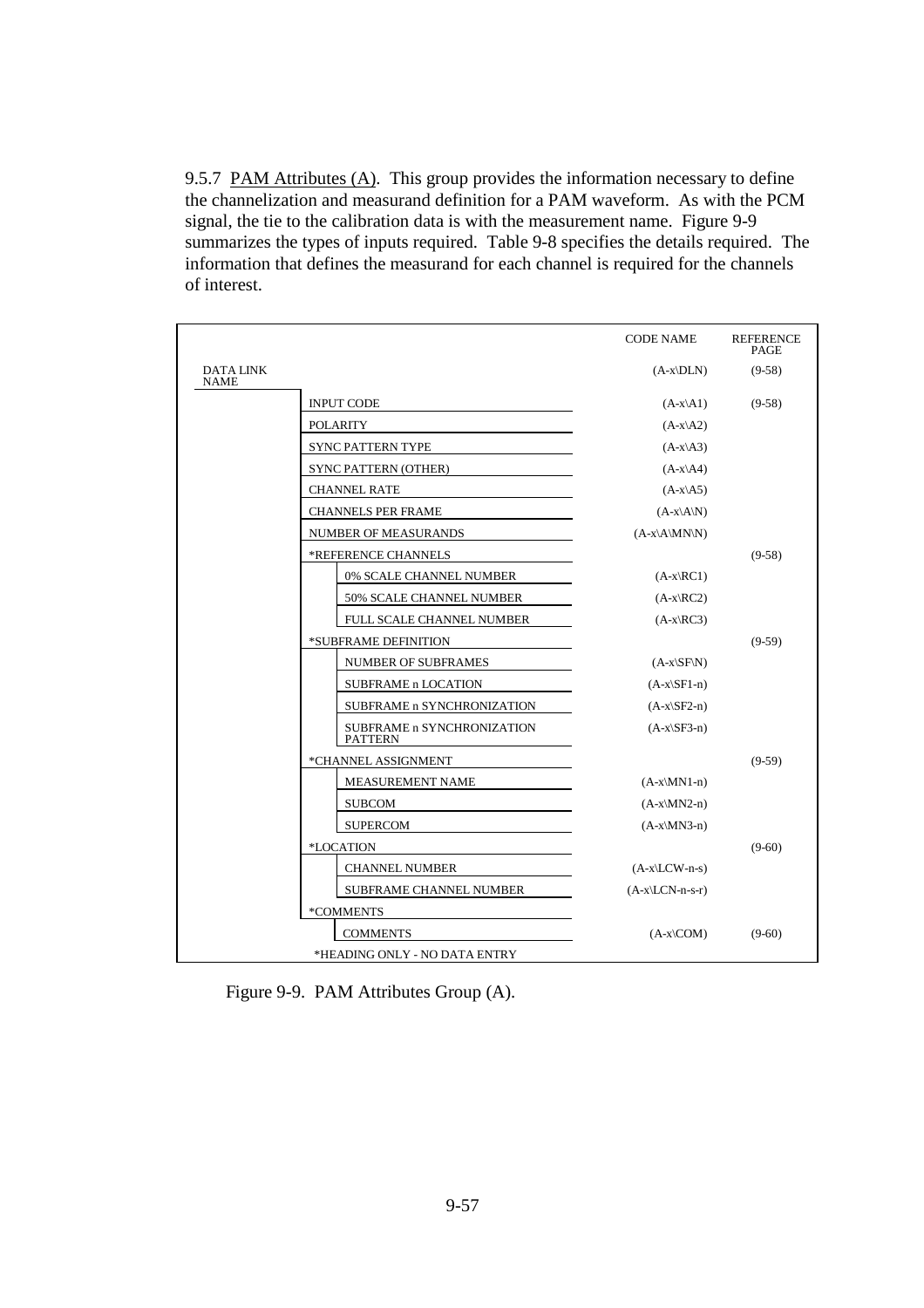|                     |                |                       | TABLE 9-8. PAM ATTRIBUTES GROUP (A)   |
|---------------------|----------------|-----------------------|---------------------------------------|
|                     | <b>MAXIMUM</b> |                       |                                       |
| <b>PARAMETER</b>    | <b>FIELD</b>   | <b>CODE</b>           | <b>DEFINITION</b>                     |
|                     | <b>SIZE</b>    | <b>NAME</b>           |                                       |
| <b>DATA LINK</b>    | 32             | $A-x\D LN$            | <b>IDENTIFY THE DATA LINK</b>         |
| <b>NAME</b>         |                |                       | NAME.                                 |
| <b>INPUT CODE</b>   | $\overline{2}$ | $A-x\A1$              | DEFINE THE INPUT CODE:                |
|                     |                |                       | 50% DUTY CYCLE - 'RZ'                 |
|                     |                |                       | 100% DUTY CYCLE (NRZ) - 'NR'          |
| <b>POLARITY</b>     | $\mathbf{1}$   | $A-x\A2$              | NORMAL - 'N'<br><b>INVERTED - 'I'</b> |
| <b>SYNC PATTERN</b> | $\overline{3}$ | $A-x\$ A3             | SPECIFY THE SYNCHRO-                  |
| <b>TYPE</b>         |                |                       | NIZATION PATTERN                      |
|                     |                |                       | <b>IRIG 106 - 'STD'</b>               |
|                     |                |                       | OTHER - 'OTH'.                        |
| <b>SYNC PATTERN</b> | 5              | $A-x\$                | DEFINE THE OTHER                      |
| (OTHER)             |                |                       | (NONSTANDARD) SYNCHRONI-              |
|                     |                |                       | ZATION PATTERN IN TERMS OF            |
|                     |                |                       | $0 -$ ZERO SCALE                      |
|                     |                |                       | <b>H-HALF SCALE</b>                   |
|                     |                |                       | F - FULL SCALE                        |
|                     |                |                       | X-DON'T CARE.                         |
| <b>CHANNEL RATE</b> | 6              | $A-x\$ A5             | SPECIFY THE CHANNEL RATE IN           |
|                     |                |                       | CHANNELS PER SECOND.                  |
| <b>CHANNELS PER</b> | $\overline{3}$ | $A-x\A\N$             | SPECIFY THE NUMBER OF                 |
| <b>FRAME</b>        |                |                       | <b>CHANNELS PER FRAME</b>             |
|                     |                |                       | <b>INCLUDING THE SYNC PATTERN</b>     |
|                     |                |                       | AND CALIBRATION CHANNELS.             |
|                     |                |                       | MAXIMUM ALLOWED IS 128.               |
| <b>NUMBER OF</b>    | $\overline{4}$ | $A-x\A\MN\N$          | <b>INDICATE THE NUMBER OF</b>         |
| <b>MEASURANDS</b>   |                |                       | MEASURANDS ASSOCIATED                 |
|                     |                |                       | WITH THIS DATA LINK (SOURCE).         |
| REFERENCE CHANNELS  |                |                       |                                       |
| 0% SCALE            | 3              | $A-x\$ <sub>RC1</sub> | <b>CHANNEL NUMBER OF 0% SCALE</b>     |
| <b>CHANNEL</b>      |                |                       | REFERENCE. IF NOT USED,               |
| <b>NUMBER</b>       |                |                       | ENTER 'NON' (NONE).                   |
| 50% SCALE           | 3              | $A-x\RC2$             | <b>CHANNEL NUMBER OF 50%</b>          |
| <b>CHANNEL</b>      |                |                       | <b>SCALE REFERENCE. IF NOT</b>        |
| <b>NUMBER</b>       |                |                       | USED, ENTER 'NON' (NONE).             |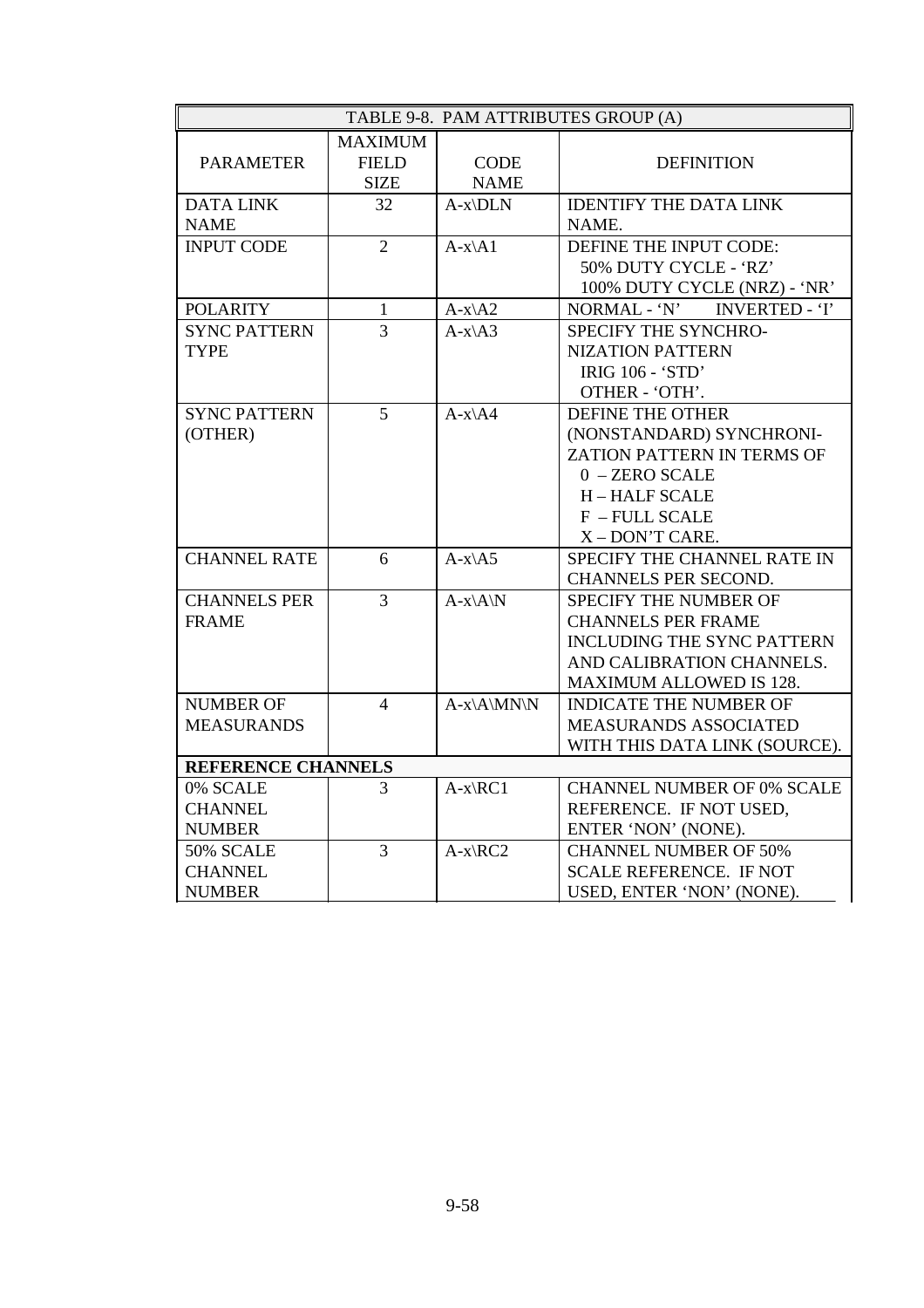|                            |                |                              | TABLE 9-8 (Cont'd). PAM ATTRIBUTES GROUP (A) |
|----------------------------|----------------|------------------------------|----------------------------------------------|
|                            | <b>MAXIMUM</b> |                              |                                              |
| <b>PARAMETER</b>           | <b>FIELD</b>   | <b>CODE</b>                  | <b>DEFINITION</b>                            |
|                            | <b>SIZE</b>    | <b>NAME</b>                  |                                              |
| <b>FULL SCALE</b>          | 3              | $A-x\angle RC3$              | <b>CHANNEL NUMBER OF FULL</b>                |
| <b>CHANNEL NUMBER</b>      |                |                              | <b>SCALE REFERENCE. IF NOT</b>               |
|                            |                |                              | USED, ENTER 'NON' (NONE).                    |
| <b>SUBFRAME DEFINITION</b> |                |                              |                                              |
| <b>NUMBER OF</b>           | 1              | $A-x\setminus SF\setminus N$ | SPECIFY THE NUMBER OF                        |
| <b>SUBFRAMES</b>           |                |                              | SUBMULTIPLEXED CHANNELS IN                   |
|                            |                |                              | THE FRAME.                                   |
| <b>SUBFRAME</b> n          | 3              | $A-x\ST 1-n$                 | <b>CHANNEL NUMBER OF THE</b>                 |
| <b>LOCATION</b>            |                |                              | <b>SUBFRAME (REPEAT THIS ENTRY</b>           |
|                            |                |                              | AND THE FOLLOWING TWO                        |
|                            |                |                              | <b>ENTRIES FOR EACH SUBFRAME</b>             |
|                            |                |                              | AS A SET).                                   |
| <b>SUBFRAME</b> n          | 3              | $A-x\$ SF2-n                 | SPECIFY THE SYNCHRONIZATION                  |
| <b>SYNCHRONIZATION</b>     |                |                              | PATTERN FOR THE SUBFRAME:                    |
|                            |                |                              | <b>IRIG 106 - 'STD'</b>                      |
|                            |                |                              | OTHER - 'OTH'.                               |
| SUBFRAME <sub>n</sub>      | 5              | $A-x\$ SF3-n                 | DEFINE THE OTHER                             |
| <b>SYNCHRONIZATION</b>     |                |                              | (NONSTANDARD)                                |
| <b>PATTERN</b>             |                |                              | <b>SYNCHRONIZATION PATTERN</b>               |
|                            |                |                              | IN TERMS OF:                                 |
|                            |                |                              | 0 - ZERO SCALE                               |
|                            |                |                              | <b>H-HALF SCALE</b>                          |
|                            |                |                              | <b>F</b> - FULL SCALE                        |
|                            |                |                              | X-DON'T CARE                                 |
|                            |                |                              | OTH-OTHER                                    |
| <b>CHANNEL ASSIGNMENT</b>  |                |                              |                                              |
| <b>MEASUREMENT</b>         | 32             | $A-x\M N1-n$                 | <b>GIVE THE MEASUREMENT NAME.</b>            |
| <b>NAME</b>                |                |                              |                                              |
| <b>SUBCOM</b>              | 1              | $A-x\MN2-n$                  | IS THIS A SUBCOMMUTATED                      |
|                            |                |                              | CHANNEL? 'Y' OR 'N'.                         |
| <b>SUPERCOM</b>            | 1              | $A-x\$ {MN3-n}               | IS THIS A SUPERCOMMUTATED                    |
|                            |                |                              | <b>CHANNEL? IF YES, ENTER THE</b>            |
|                            |                |                              | NUMBER OF POSITIONS IT                       |
|                            |                |                              | OCCUPIES $-$ n. IF NO, ENTER $-$ 'N'.        |
|                            |                |                              | A SUPERCOMMUTATED                            |
|                            |                |                              | <b>SUBCOMMUTATED PARAMETER</b>               |
|                            |                |                              | IS ALLOWABLE AND WILL HAVE                   |
|                            |                |                              | ENTRIES IN THIS AND THE                      |
|                            |                |                              | PREVIOUS RECORD.                             |
|                            |                |                              |                                              |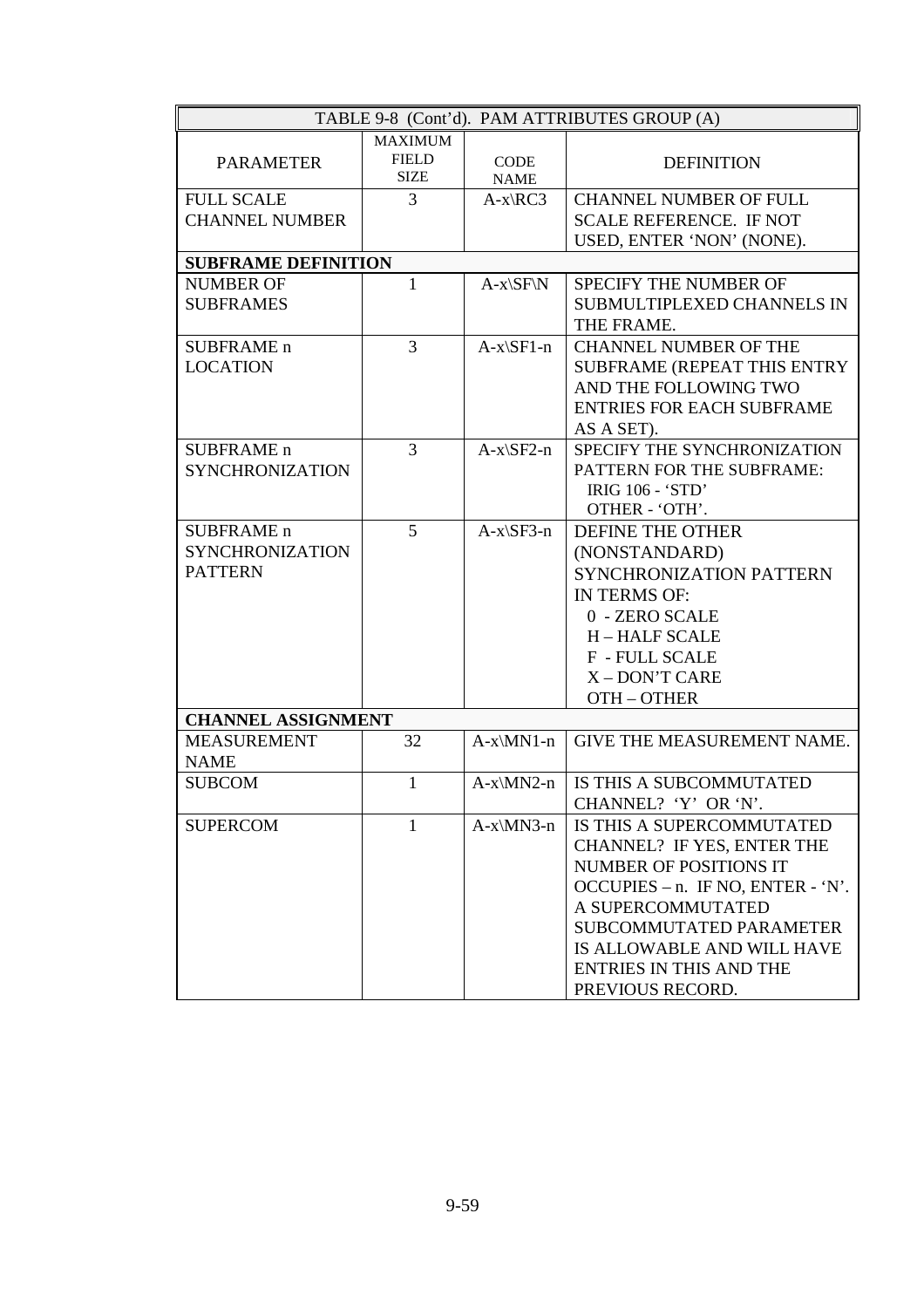|                  | TABLE 9-8 (Cont'd). PAM ATTRIBUTES GROUP (A) |                           |                                |  |  |
|------------------|----------------------------------------------|---------------------------|--------------------------------|--|--|
|                  | <b>MAXIMUM</b>                               |                           |                                |  |  |
| <b>PARAMETER</b> | <b>FIELD</b>                                 | <b>CODE</b>               | <b>DEFINITION</b>              |  |  |
|                  | <b>SIZE</b>                                  | <b>NAME</b>               |                                |  |  |
| <b>LOCATION</b>  |                                              |                           |                                |  |  |
| <b>CHANNEL</b>   | 3                                            | $A-x\$ $CW-n-s$           | NUMBER OF THE CHANNEL          |  |  |
| <b>NUMBER</b>    |                                              |                           | THAT CONTAINS THIS             |  |  |
|                  |                                              |                           | MEASURAND. IF THIS IS A        |  |  |
|                  |                                              |                           | SUBCOMMUTATED CHANNEL,         |  |  |
|                  |                                              |                           | ENTER THE CHANNEL THAT         |  |  |
|                  |                                              |                           | <b>CONTAINS THE SUBCOM-</b>    |  |  |
|                  |                                              |                           | <b>MUTATED CHANNEL.</b>        |  |  |
| <b>SUBFRAME</b>  | 3                                            | $A-x\backslash LCN-n-s-r$ | <b>CHANNEL NUMBER IN THE</b>   |  |  |
| <b>CHANNEL</b>   |                                              |                           | SUBFRAME, IF APPROPRIATE.      |  |  |
| <b>NUMBER</b>    |                                              |                           |                                |  |  |
| <b>COMMENTS</b>  |                                              |                           |                                |  |  |
| <b>COMMENTS</b>  | 3200                                         | $A-x\$ {COM}              | PROVIDE ANY ADDITIONAL         |  |  |
|                  |                                              |                           | <b>INFORMATION REQUIRED OR</b> |  |  |
|                  |                                              |                           | DESIRED.                       |  |  |

9.5.8 Data Conversion Attributes (C). The Data Conversion Attributes Group includes a definition of the method by which the raw telemetry data is to be converted to meaningful information. The sensor calibration is contained in the group for each type of sensor that uses a standard calibration curve or for each sensor or parameter that has a unique calibration requirement. The calibration information can be entered in several different formats. Provision is made to permit a test organization to convert data set entries to coefficients of an appropriate curve fit and record the derived coefficients. Figure 9-10 shows the structure of the data conversion attributes. Table 9-9 contains the detailed information required.

For reference purposes, the following telemetry unit definitions apply: PCM - natural binary range as indicated by binary format entry PAM - 0 to full scale (100) FM (Analog) - lower band edge (-100) to upper band edge (+100). **NOTE**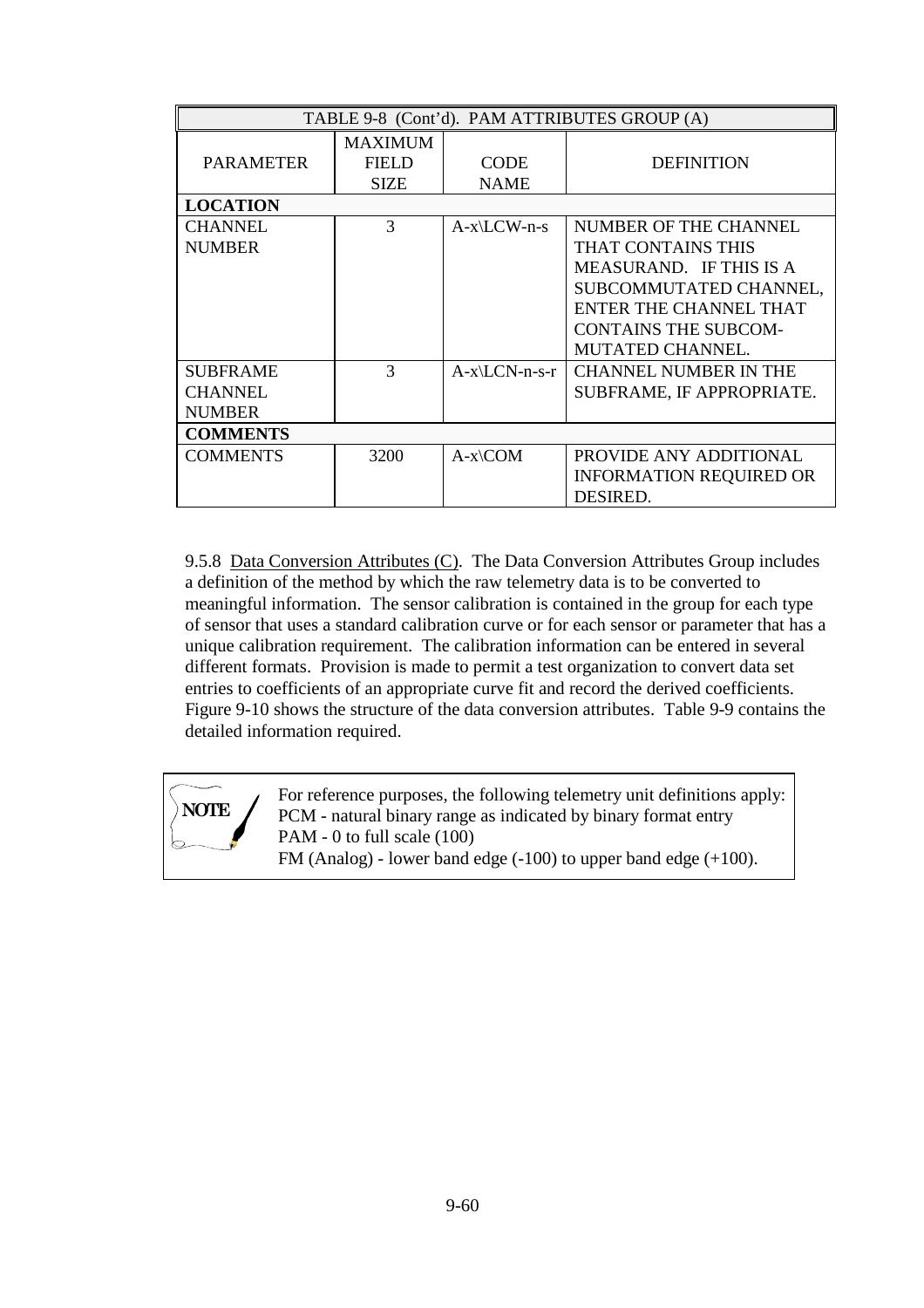|                                   |                              | <b>CODE NAME</b>        | REF. PAGE |
|-----------------------------------|------------------------------|-------------------------|-----------|
| <b>MEASUREMENT</b><br><b>NAME</b> |                              | $(C-d\cdot DCN)$        | $(9-63)$  |
|                                   | *TRANSDUCER INFORMATION      |                         | $(9-63)$  |
|                                   | <b>TYPE</b>                  | $(C-d \setminus TRD1)$  |           |
|                                   | <b>MODEL NUMBER</b>          | $(C-d$ $TRD2)$          |           |
|                                   | <b>SERIAL NUMBER</b>         | $(C-d \setminus TRD3)$  |           |
|                                   | SECURITY CLASSIFICATION      | $(C-d \setminus TRD4)$  |           |
|                                   | ORIGINATION DATE             | $(C-d \setminus TRD5)$  |           |
|                                   | <b>REVISION NUMBER</b>       | $(C-d \setminus TRD6)$  |           |
|                                   | <b>ORIENTATION</b>           | $(C-d \setminus TRD7)$  |           |
|                                   | *POINT OF CONTACT            |                         | $(9-64)$  |
|                                   | NAME                         | $(C-d POC1)$            |           |
|                                   | <b>AGENCY</b>                | $(C-d POC2)$            |           |
|                                   | <b>ADDRESS</b>               | $(C-d POC3)$            |           |
|                                   | <b>TELEPHONE</b>             | $(C-d POC4)$            |           |
|                                   | *MEASURAND                   |                         | $(9-64)$  |
|                                   | <b>DESCRIPTION</b>           | $(C-d\M N1)$            |           |
|                                   | <b>MEASUREMENT ALIAS</b>     | $(C-d\MNA)$             |           |
|                                   | <b>EXCITATION VOLTAGE</b>    | $(C-d\$ MN2)            |           |
|                                   | <b>ENGINEERING UNITS</b>     | $(C-d\$ MN3)            |           |
|                                   | <b>LINK TYPE</b>             | $(C-d\$ MN4)            |           |
|                                   | *TELEMETRY VALUE DEFINITION  |                         | $(9-64)$  |
|                                   | <b>BINARY FORMAT</b>         |                         |           |
|                                   | <b>FLOATING POINT FORMAT</b> | $(C-d\FPF)$             |           |
|                                   | *INFLIGHT CALIBRATION        |                         | $(9-65)$  |
|                                   | NUMBER OF POINTS             | $(C-d\MC\N)$            |           |
|                                   | <b>STIMULUS</b>              | $(C-d\cdot MC1-n)$      |           |
|                                   | TELEMETRY VALUE              | $(C-d\MC2-n)$           |           |
|                                   | DATA VALUE                   | $(C-d\MC3-n)$           |           |
|                                   | *AMBIENT VALUE               |                         | $(9-65)$  |
|                                   | NUMBER OF AMBIENT CONDITIONS | $(C-d\MA\N)$            |           |
|                                   | <b>STIMULUS</b>              | $(C-d\$ Al-n $)$        |           |
|                                   | TELEMETRY VALUE              | $(C-d\MA2-n)$           |           |
|                                   | <b>DATA VALUE</b>            | $(C-d\backslash MA3-n)$ |           |
|                                   | *OTHER INFORMATION           |                         | $(9-66)$  |
|                                   | HIGH MEASUREMENT VALUE       | $(C-d\ MOT1)$           |           |
|                                   | LOW MEASUREMENT VALUE        | $(C-d\ MOT2)$           |           |
|                                   | HIGH ALERT LIMIT VALUE       | $(C-d\ MOT3)$           |           |
|                                   | LOW ALERT LIMIT VALUE        | $(C-d\ MOT4)$           |           |
|                                   | HIGH WARNING LIMIT VALUE     | $(C-d\ MOT5)$           |           |
|                                   | LOW WARNING LIMIT VALUE      | $(C-d \setminus MOT6)$  |           |
|                                   | <b>SAMPLE RATE</b>           | $(C-d\setminus SR)$     |           |

**New**

Figure 9-10. Data Conversion Attributes Group (C).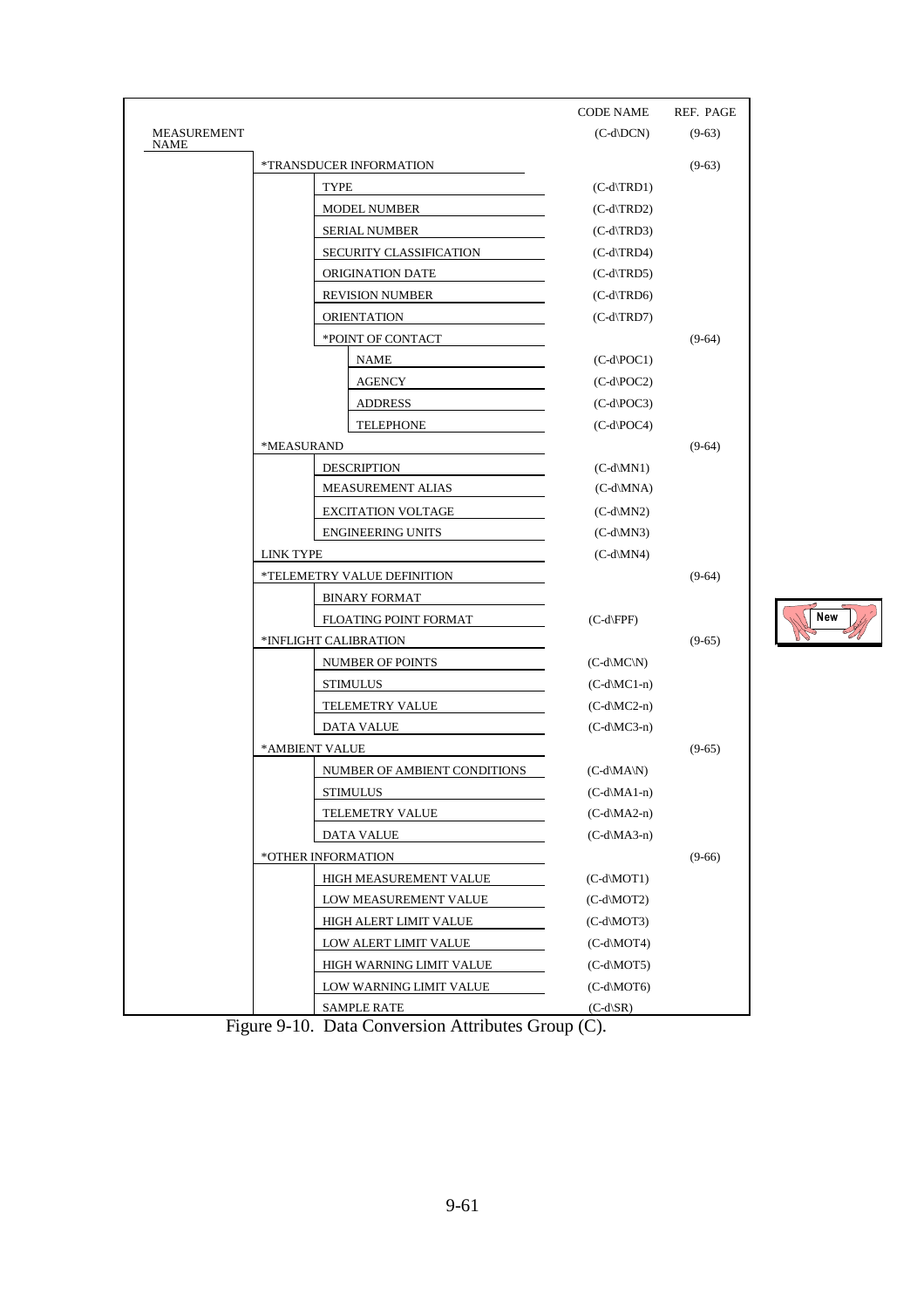| *DATA CONVERSION       |                                               |                                 | $(9-67)$ |
|------------------------|-----------------------------------------------|---------------------------------|----------|
| <b>CONVERSION TYPE</b> |                                               | $(C-d\cdot DCT)$                |          |
|                        | *ENGINEERING UNITS CONVERSION                 |                                 | $(9-67)$ |
| *PAIR SETS             |                                               |                                 | $(9-67)$ |
| <b>OR</b>              |                                               |                                 |          |
|                        | NUMBER OF SETS                                | $(C-d\PS\N)$                    |          |
|                        | APPLICATION                                   | $(C-d\$                         |          |
|                        | ORDER OF FIT                                  | $(C-d PS2)$                     |          |
|                        | TELEMETRY VALUE                               | $(C-d\PS3-n)$                   |          |
|                        | ENGINEERING UNITS VALUE                       | $(C-d\$ S4-n)                   |          |
| *COEFFICIENTS          |                                               |                                 | $(9-68)$ |
| <b>OR</b>              |                                               |                                 |          |
|                        | ORDER OF CURVE FIT                            | $(C-d\setminus CO\setminus N)$  |          |
|                        | DERIVED FROM PAIR SET                         | $(C-d CO1)$                     | $(9-68)$ |
|                        | COEFFICIENT (0)                               | $(C-d\setminus CO)$             |          |
|                        | N-TH COEFFICIENT                              | $(C-d\setminus CO-n)$           |          |
| *OTHER                 |                                               |                                 | $(9-69)$ |
| <b>OR</b>              |                                               |                                 |          |
|                        | DEFINITION OF OTHER DATA<br><b>CONVERSION</b> | $(C-d\setminus OTH)$            |          |
|                        | *DERIVED PARAMETER                            |                                 | $(9-69)$ |
| <b>OR</b>              |                                               |                                 |          |
|                        | NUMBER OF INPUT MEASURANDS                    | $(C-d\D P\N)$                   |          |
|                        | <b>MEASURAND#N</b>                            | $(C-d\D P-n)$                   |          |
|                        | NUMBER OF INPUT CONSTANTS                     | $(C-d\DPC\N)$                   |          |
|                        | CONSTANT #N                                   | $(C-d\DPC-n)$                   |          |
|                        | <b>ALGORITHM</b>                              | $(C-d\D{P}A)$                   | $(9-69)$ |
| *DISCRETE              |                                               |                                 | $(9-69)$ |
| <b>OR</b>              |                                               |                                 |          |
|                        | NUMBER OF EVENTS                              | $(C-d\D{IC}\N)$                 |          |
|                        | NUMBER OF INDICATORS                          | $(C-d\DICIN)$                   |          |
|                        | <b>CONVERSION DATA</b>                        | $(C-d\D{DCC-n})$                |          |
|                        | PARAMETER EVENT DEFINITION                    | (C-d\DICP-n)                    |          |
| * PCM TIME             |                                               |                                 |          |
| <b>OR</b>              |                                               |                                 |          |
|                        | PCM TIME WORD FORMAT                          | $(C-d\PTM)$                     |          |
| * 1553 TIME            |                                               |                                 |          |
| OR                     |                                               |                                 |          |
|                        | 1553 TIME WORD FORMAT                         | $(C-d\setminus BTM)$            |          |
| *DIGITAL VOICE         |                                               |                                 | $(9-70)$ |
| <b>OR</b>              |                                               |                                 |          |
|                        | <b>ENCODING METHOD</b>                        | $(C-d\setminus VOI\setminus E)$ |          |
|                        | <b>DESCRIPTION</b>                            | $(C-d\setminus VOI\setminus D)$ |          |

Figure 9-10 (Cont'd). Data Conversion Attributes Group (C).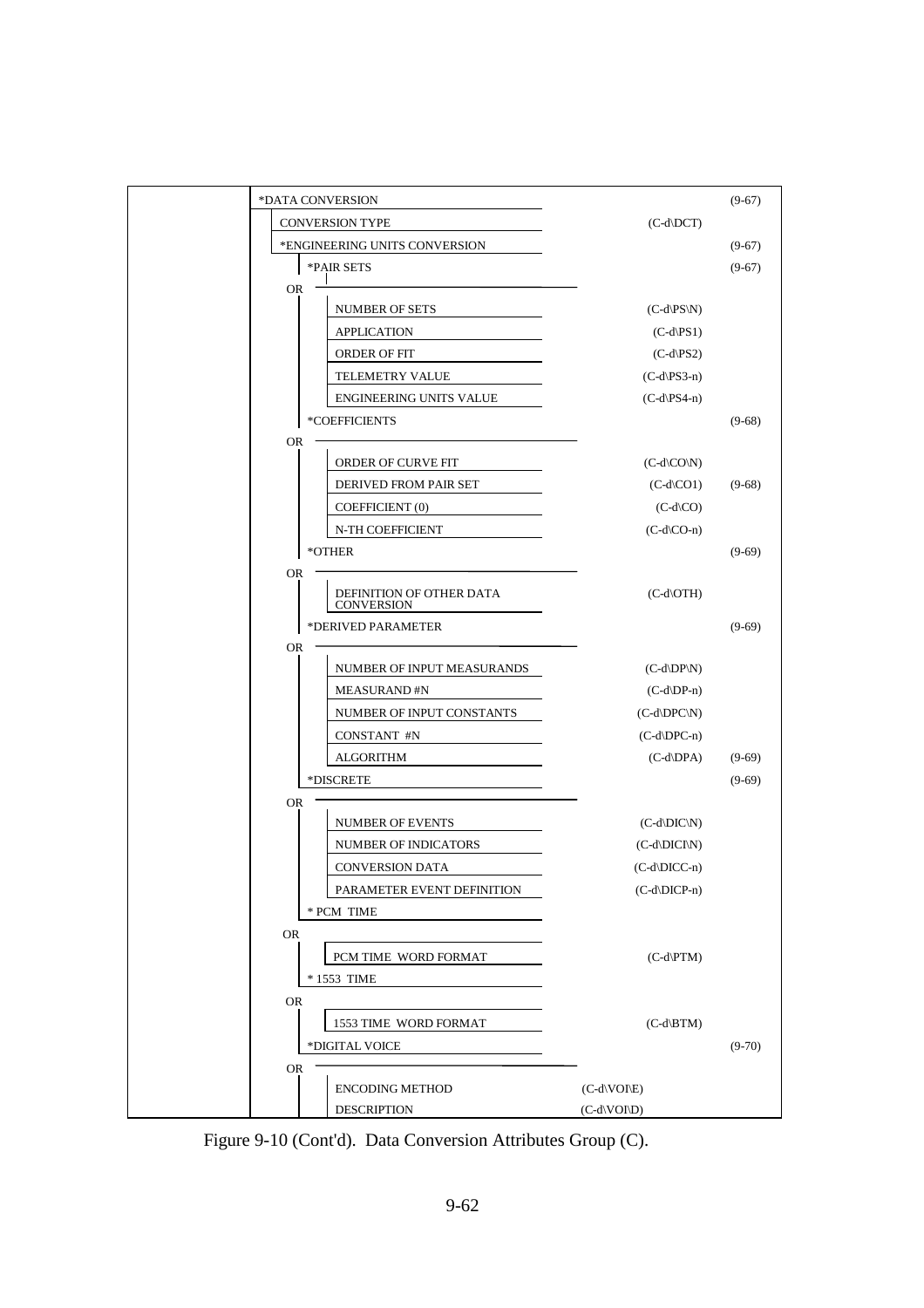|                               | *DIGITAL VIDEO     |                        |                 | $(9-71)$ |  |
|-------------------------------|--------------------|------------------------|-----------------|----------|--|
|                               | <b>OR</b>          |                        |                 |          |  |
|                               |                    | <b>ENCODING METHOD</b> | $(C-d\W D \ E)$ |          |  |
|                               | <b>DESCRIPTION</b> |                        | $(C-d\W D)$     |          |  |
|                               | *COMMENTS          |                        |                 |          |  |
|                               | <b>COMMENTS</b>    |                        | $(C-d\$ COM $)$ | $(9-71)$ |  |
| *HEADING ONLY - NO DATA ENTRY |                    |                        |                 |          |  |

Figure 9-10 (Cont'd). Data Conversion Attributes Group (C).

| TABLE 9-9. DATA CONVERSION ATTRIBUTES GROUP (C) |                                               |                            |                                   |  |
|-------------------------------------------------|-----------------------------------------------|----------------------------|-----------------------------------|--|
| <b>PARAMETER</b>                                | <b>MAXIMUM</b><br><b>FIELD</b><br><b>SIZE</b> | <b>CODE</b><br><b>NAME</b> | <b>DEFINITION</b>                 |  |
| <b>MEASUREMENT</b>                              | 32                                            | C-d\DCN                    | <b>GIVE THE MEASUREMENT NAME.</b> |  |
| <b>NAME</b>                                     |                                               |                            |                                   |  |
| <b>TRANSDUCER INFORMATION</b>                   |                                               |                            |                                   |  |
| <b>TYPE</b>                                     | 32                                            | $C-d$ $TRD1$               | TYPE OF SENSOR, IF APPROPRIATE.   |  |
| <b>MODEL NUMBER</b>                             | 32                                            | $C-d$ \TRD2                | IF APPROPRIATE.                   |  |
| <b>SERIAL NUMBER</b>                            | 32                                            | $C-d$ \TRD3                | IF APPLICABLE.                    |  |
| <b>SECURITY</b>                                 | $\overline{2}$                                | C-d\TRD4                   | <b>ENTER THE SECURITY</b>         |  |
| <b>CLASSIFICATION</b>                           |                                               |                            | <b>CLASSIFICATION OF THIS</b>     |  |
|                                                 |                                               |                            | MEASURAND.                        |  |
|                                                 |                                               |                            | UNCLASSIFIED - 'U'                |  |
|                                                 |                                               |                            | CONFIDENTIAL - 'C'                |  |
|                                                 |                                               |                            | SECRET - 'S'                      |  |
|                                                 |                                               |                            | TOP SECRET - 'T'                  |  |
|                                                 |                                               |                            | OTHER - 'O'.                      |  |
|                                                 |                                               |                            | APPEND THE FOLLOWING:             |  |
|                                                 |                                               |                            | IF RECEIVED TELEMETRY             |  |
|                                                 |                                               |                            | SIGNAL (COUNTS) IS                |  |
|                                                 |                                               |                            | CLASSIFIED, ADD 'R'.              |  |
|                                                 |                                               |                            | <b>IF EXPRESSED IN</b>            |  |
|                                                 |                                               |                            | <b>ENGINEERING UNITS, THE</b>     |  |
|                                                 |                                               |                            | <b>MEASURAND VALUE IS</b>         |  |
|                                                 |                                               |                            | CLASSIFIED, ADD 'E'.              |  |
|                                                 |                                               |                            | IF BOTH ARE CLASSIFIED, ADD 'B'.  |  |
| <b>ORIGINATION</b>                              | 10                                            | C-d\TRD5                   | DATE OF ORIGINATION OF THIS       |  |
| <b>DATE</b>                                     |                                               |                            | DATA FILE.                        |  |
|                                                 |                                               |                            | $DD-DAY$<br>MM-MONTH              |  |
|                                                 |                                               |                            | YYYY – YEAR<br>(MM-DD-YYYY)       |  |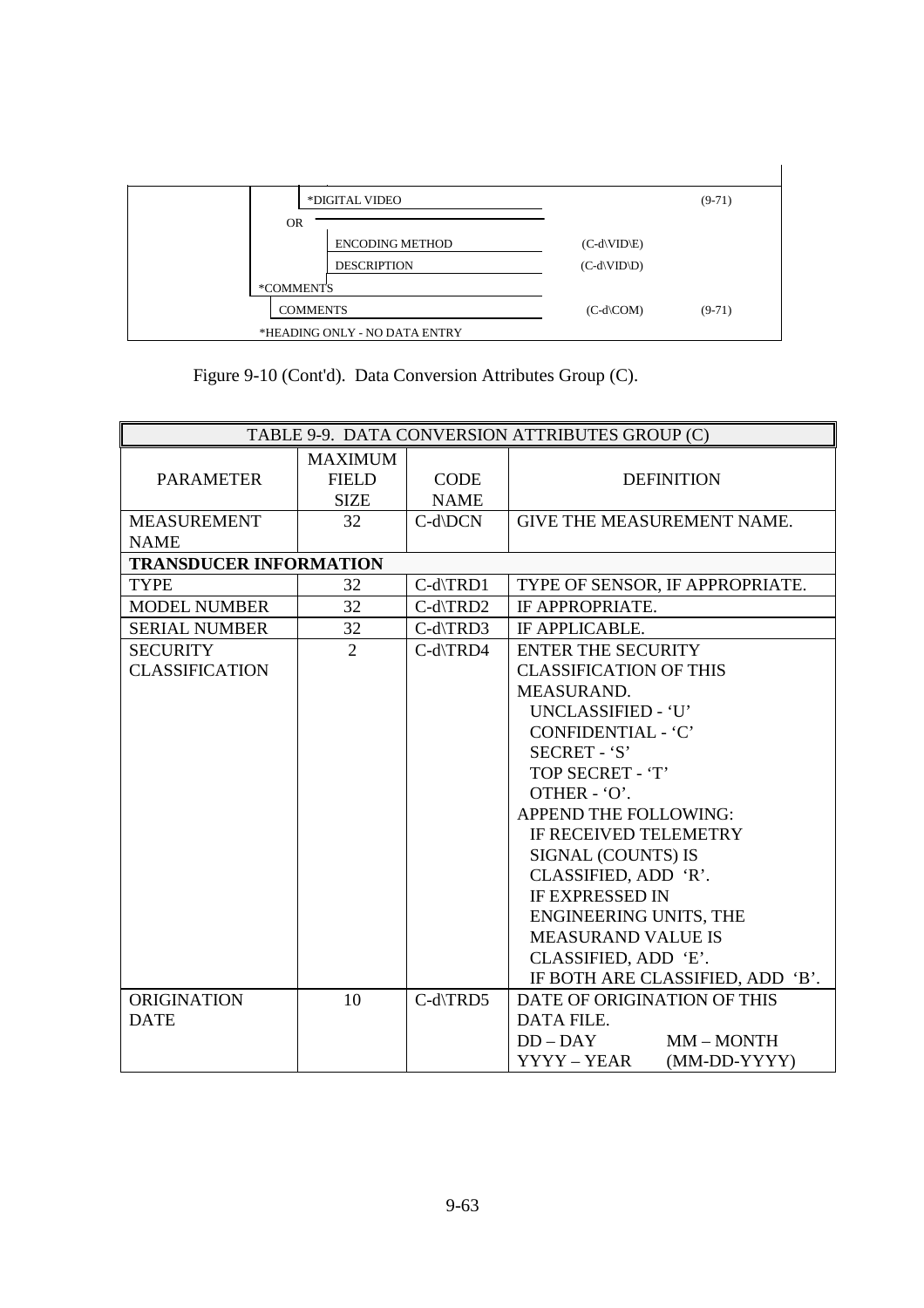| TABLE 9-9 (Cont'd). DATA CONVERSION ATTRIBUTES GROUP (C) |                   |               |                                           |  |
|----------------------------------------------------------|-------------------|---------------|-------------------------------------------|--|
|                                                          | <b>MAXIMUM</b>    | <b>CODE</b>   |                                           |  |
| <b>PARAMETER</b>                                         | <b>FIELD SIZE</b> | <b>NAME</b>   | <b>DEFINITION</b>                         |  |
| <b>REVISION</b>                                          | $\overline{4}$    | C-d\TRD6      | SPECIFY THE REVISION NUMBER OF THE        |  |
| <b>NUMBER</b>                                            |                   |               | DATA PROVIDED.                            |  |
| <b>ORIENTATION</b>                                       | 32                | C-d\TRD7      | DESCRIBE THE PHYSICAL                     |  |
|                                                          |                   |               | ORIENTATION OF THE SENSOR.                |  |
| POINT OF                                                 |                   |               | POINT OF CONTACT WITH THE                 |  |
| <b>CONTACT:</b>                                          |                   |               | ORGANIZATION THAT PROVIDED THE            |  |
| <b>NAME</b>                                              | 24                | $C-d\$ {POC1} | <b>CALIBRATION DATA.</b>                  |  |
| <b>AGENCY</b>                                            | 48                | C-d\POC2      |                                           |  |
| <b>ADDRESS</b>                                           | 48                | C-d\POC3      |                                           |  |
| <b>TELEPHONE</b>                                         | 20                | C-d\POC4      |                                           |  |
| <b>MEASURAND</b>                                         |                   |               |                                           |  |
| <b>DESCRIPTION</b>                                       | 64                | $C-d\M N1$    | DESCRIBE THE PARAMETER BEING              |  |
|                                                          |                   |               | MEASURED.                                 |  |
| <b>MEASUREMENT</b>                                       | 32                | C-d\MNA       | ALTERNATE MEASURAND NAME.                 |  |
| <b>ALIAS</b>                                             |                   |               |                                           |  |
| <b>EXCITATION</b>                                        | 10                | $C-d\MN2$     | SENSOR REFERENCE VOLTAGE IN VOLTS.        |  |
| <b>VOLTAGE</b>                                           |                   |               |                                           |  |
| <b>ENGINEERING</b>                                       | 16                | C-d\MN3       | DEFINE THE ENGINEERING UNITS              |  |
| <b>UNITS</b>                                             |                   |               | APPLICABLE TO THE OUTPUT DATA.            |  |
| <b>LINK TYPE</b>                                         | 3                 | C-d\MN4       | DEFINE THE SOURCE DATA LINK TYPE:         |  |
|                                                          |                   |               | FM (ANALOG) - 'ANA' PCM - 'PCM'           |  |
|                                                          |                   |               | PAM - 'PAM'<br>OTHER - 'OTH'.             |  |
| TELEMETRY VALUE DEFINITION                               |                   |               |                                           |  |
| <b>BINARY</b>                                            | 3                 | $C-d\B$ FM    | FORMAT OF THE BINARY INFORMATION:         |  |
| <b>FORMAT</b>                                            |                   |               | <b>INTEGER - 'INT'</b>                    |  |
|                                                          |                   |               | <b>UNSIGNED INTEGER BINARY - 'UNS'</b>    |  |
|                                                          |                   |               | SIGN AND MAGNITUDE BINARY $(+=0) - 'SIG'$ |  |
|                                                          |                   |               | SIGN AND MAGNITUDE BINARY $(+=1) - 'SIM'$ |  |
|                                                          |                   |               | <b>ONE'S COMPLEMENT - 'ONE'</b>           |  |
|                                                          |                   |               | TWO'S COMPLEMENT - 'TWO'                  |  |
|                                                          |                   |               | <b>OFFSET BINARY - 'OFF'</b>              |  |
|                                                          |                   |               | <b>FLOATING POINT - 'FPT'</b>             |  |
|                                                          |                   |               | BINARY CODED DECIMAL -'BCD'               |  |
|                                                          |                   |               | OTHER - 'OTH', DEFINE IN COMMENTS.        |  |
| <b>FLOATING</b>                                          | 8                 | $C-d$ FPF     | IF BINARY FORMAT IS 'FPT', SPECIFY        |  |
| POINT FORMAT                                             |                   |               | WHICH FLOATING POINT FORMAT WILL          |  |
|                                                          |                   |               | BE USED.                                  |  |
|                                                          |                   |               |                                           |  |





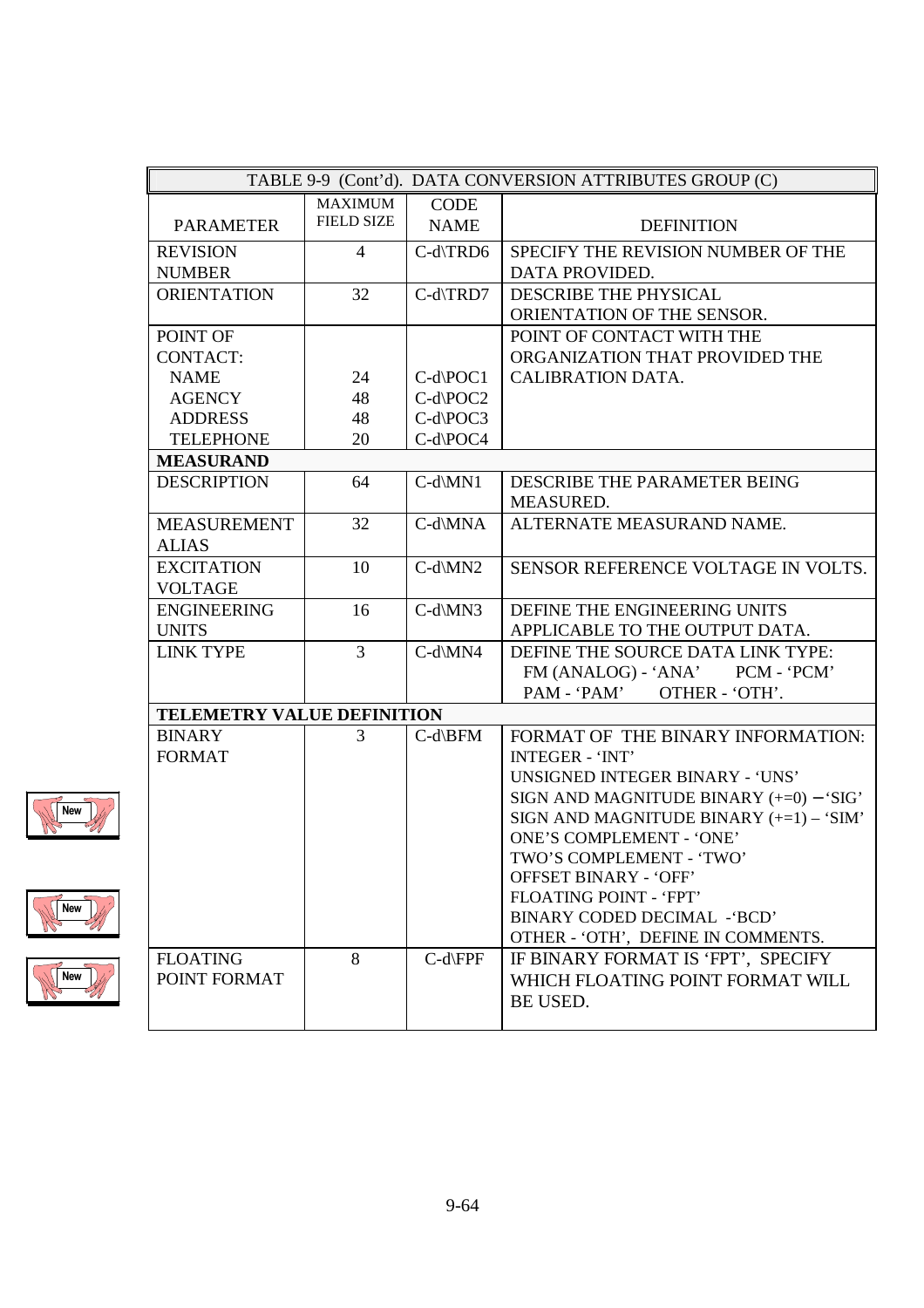| TABLE 9-9 (Cont'd). DATA CONVERSION ATTRIBUTES GROUP (C) |                |              |                                                          |  |
|----------------------------------------------------------|----------------|--------------|----------------------------------------------------------|--|
|                                                          | <b>MAXIMUM</b> |              |                                                          |  |
| <b>PARAMETER</b>                                         | <b>FIELD</b>   | <b>CODE</b>  | <b>DEFINITION</b>                                        |  |
|                                                          | <b>SIZE</b>    | <b>NAME</b>  |                                                          |  |
| <b>INFLIGHT CALIBRATION</b>                              |                |              |                                                          |  |
| <b>NUMBER OF</b>                                         | 1              | $C-d\M C\N$  | IS INFLIGHT CALIBRATION                                  |  |
| <b>POINTS</b>                                            |                |              | REQUIRED? 'N' FOR NO OR A                                |  |
|                                                          |                |              | NUMBER BETWEEN 1 AND 5,                                  |  |
|                                                          |                |              | IF IT IS REQUIRED.                                       |  |
|                                                          |                |              | A MAXIMUM OF FIVE                                        |  |
|                                                          |                |              | <b>CALIBRATION POINTS MAY</b>                            |  |
|                                                          |                |              | BE INCLUDED.                                             |  |
| <b>STIMULUS</b>                                          | 32             | C-d\MC1-n    | PROVIDE THE STIMULUS                                     |  |
|                                                          |                |              | FOR THIS CALIBRATION                                     |  |
|                                                          |                |              | POINT.                                                   |  |
| <b>TELEMETRY</b>                                         | 16             | C-d\MC2-n    | TELEMETRY UNITS VALUE.                                   |  |
| <b>VALUE</b>                                             |                |              |                                                          |  |
| <b>DATA VALUE</b>                                        | 32             | C-d\MC3-n    | ENGINEERING UNITS VALUE.                                 |  |
|                                                          |                |              | <b>SCIENTIFIC NOTATION MAY</b>                           |  |
|                                                          |                |              | BE USED.                                                 |  |
|                                                          |                |              | THE ABOVE SET OF THREE ENTRIES MUST BE REPEATED FOR EACH |  |
| INFLIGHT CALIBRATION POINT.                              |                |              |                                                          |  |
| <b>AMBIENT VALUE</b>                                     |                |              |                                                          |  |
| <b>NUMBER OF</b>                                         | $\mathbf{1}$   | $C-d\MA\N$   | <b>NUMBER OF STATIC OR</b>                               |  |
| <b>AMBIENT</b>                                           |                |              | SIMULATED CONDITIONS.                                    |  |
| <b>CONDITIONS</b>                                        |                |              |                                                          |  |
| <b>TIMULUS</b>                                           | 32             | $C-d\$ A1-n  | <b>DESCRIPTION OF THE</b>                                |  |
|                                                          |                |              | STATIC ENVIRONMENT IN                                    |  |
|                                                          |                |              | WHICH A NONTEST                                          |  |
|                                                          |                |              | STIMULUS OR SIMULATOR IS                                 |  |
|                                                          |                |              | THE DATA SOURCE.                                         |  |
| <b>TELEMETRY</b>                                         | 16             | $C-d\$ MA2-n | TELEMETRY UNITS VALUE                                    |  |
| <b>VALUE</b>                                             |                |              | FOR THE STATIC STIMULUS.                                 |  |
| <b>DATA VALUE</b>                                        | 32             | C-d\MA3-n    | <b>ENGINEERING UNITS VALUE</b>                           |  |
|                                                          |                |              | FOR THE STATIC OR                                        |  |
|                                                          |                |              | SIMULATED CONDITION.                                     |  |
|                                                          |                |              | <b>SCIENTIFIC NOTATION MAY</b>                           |  |
|                                                          |                |              | BE USED.                                                 |  |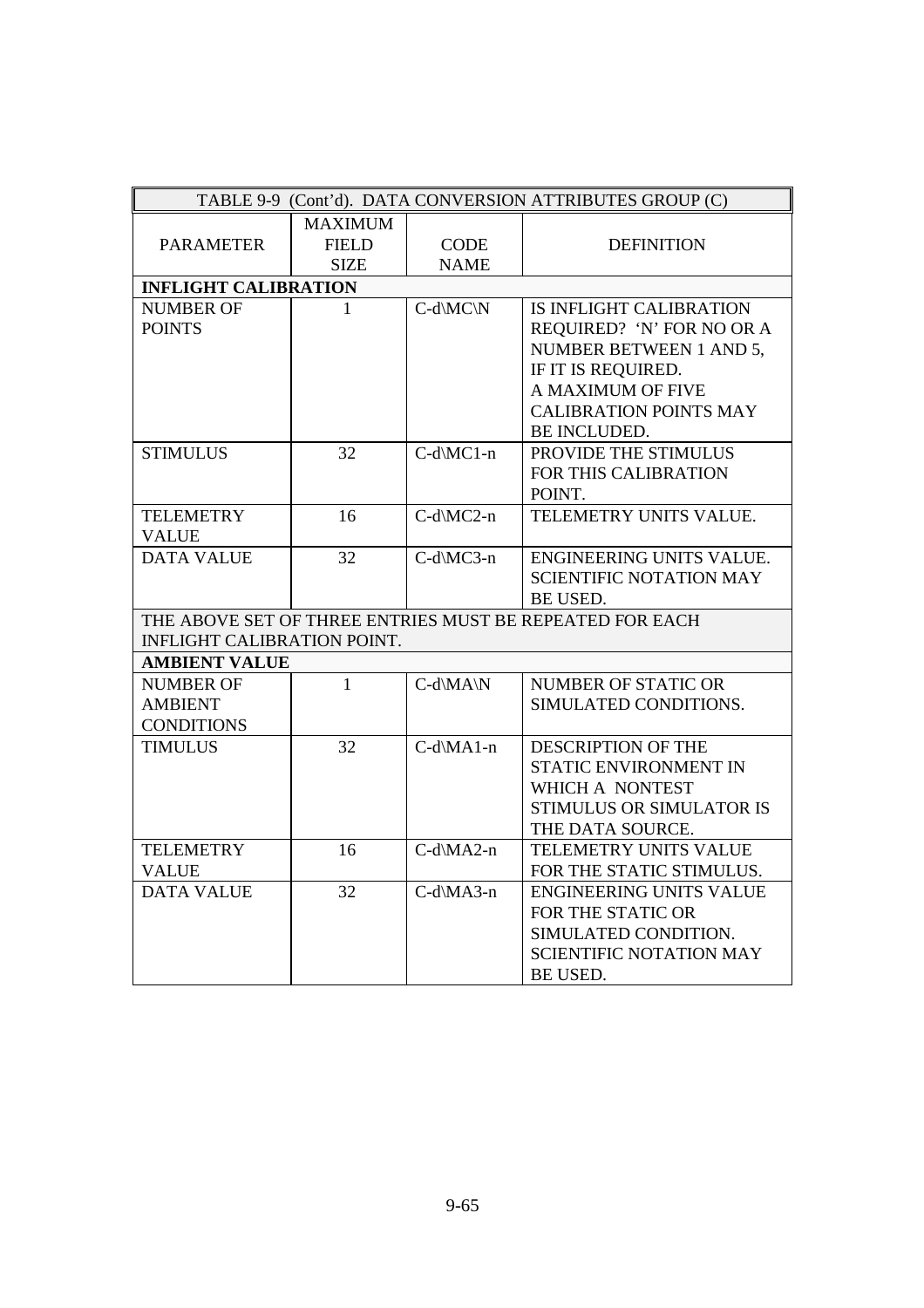| TABLE 9-9 (Cont'd). DATA CONVERSION ATTRIBUTES GROUP (C) |                |                      |                                |  |
|----------------------------------------------------------|----------------|----------------------|--------------------------------|--|
|                                                          | <b>MAXIMUM</b> |                      |                                |  |
| <b>PARAMETER</b>                                         | <b>FIELD</b>   | <b>CODE</b>          | <b>DEFINITION</b>              |  |
|                                                          | <b>SIZE</b>    | <b>NAME</b>          |                                |  |
| OTHER INFORMATION                                        |                |                      |                                |  |
| <b>HIGH</b>                                              | 32             | C-d\MOT1             | <b>HIGHEST ENGINEERING</b>     |  |
| <b>MEASUREMENT</b>                                       |                |                      | UNIT VALUE DEFINED BY          |  |
| <b>VALUE</b>                                             |                |                      | THE CALIBRATION DATA.          |  |
|                                                          |                |                      | <b>SCIENTIFIC NOTATION MAY</b> |  |
|                                                          |                |                      | <b>BE USED.</b>                |  |
| LOW                                                      | 32             | $C-d \setminus MOT2$ | LOWEST ENGINEERING UNIT        |  |
| <b>MEASUREMENT</b>                                       |                |                      | VALUE DEFINED IN THE           |  |
| <b>VALUE</b>                                             |                |                      | <b>CALIBRATION DATA.</b>       |  |
|                                                          |                |                      | <b>SCIENTIFIC NOTATION MAY</b> |  |
|                                                          |                |                      | BE USED.                       |  |
| <b>HIGH ALERT</b>                                        | 32             | C-d\MOT3             | <b>HIGHEST ENGINEERING</b>     |  |
| <b>LIMIT VALUE</b>                                       |                |                      | UNIT VALUE EXPECTED OR         |  |
|                                                          |                |                      | <b>SAFE OPERATING VALUE OF</b> |  |
|                                                          |                |                      | THE PARAMETER. ("RED")         |  |
|                                                          |                |                      | <b>SCIENTIFIC NOTATION MAY</b> |  |
|                                                          |                |                      | <b>BE USED.</b>                |  |
| <b>LOW ALERT</b>                                         | 32             | C-d\MOT4             | <b>LOWEST ENGINEERING UNIT</b> |  |
| <b>LIMIT VALUE</b>                                       |                |                      | <b>VALUE EXPECTED OR THE</b>   |  |
|                                                          |                |                      | SAFE OPERATING VALUE OF        |  |
|                                                          |                |                      | THE PARAMETER. ("RED")         |  |
|                                                          |                |                      | <b>SCIENTIFIC NOTATION MAY</b> |  |
|                                                          |                |                      | BE USED.                       |  |
| <b>HIGH WARNING</b>                                      | 32             | C-d\MOT5             | <b>HIGHEST ENGINEERING</b>     |  |
| <b>LIMIT VALUE</b>                                       |                |                      | UNIT VALUE EXPECTED OR         |  |
|                                                          |                |                      | SAFE OPERATING VALUE OF        |  |
|                                                          |                |                      | THE PARAMETER. ("YELLOW")      |  |
|                                                          |                |                      | <b>SCIENTIFIC NOTATION MAY</b> |  |
|                                                          |                |                      | BE USED.                       |  |
| <b>LOW WARNING</b>                                       | 32             | C-d\MOT6             | <b>LOWEST ENGINEERING UNIT</b> |  |
| <b>LIMIT VALUE</b>                                       |                |                      | VALUE EXPECTED OR THE          |  |
|                                                          |                |                      | SAFE OPERATING VALUE OF        |  |
|                                                          |                |                      | THE PARAMETER. ("YELLOW")      |  |
|                                                          |                |                      | <b>SCIENTIFIC NOTATION MAY</b> |  |
|                                                          |                |                      | BE USED.                       |  |
| <b>SAMPLE RATE</b>                                       | 6              | $C-d\setminus SR$    | <b>ENTER THE SAMPLE RATE</b>   |  |
|                                                          |                |                      | IN TERMS OF SAMPLES/           |  |
|                                                          |                |                      | SECOND.                        |  |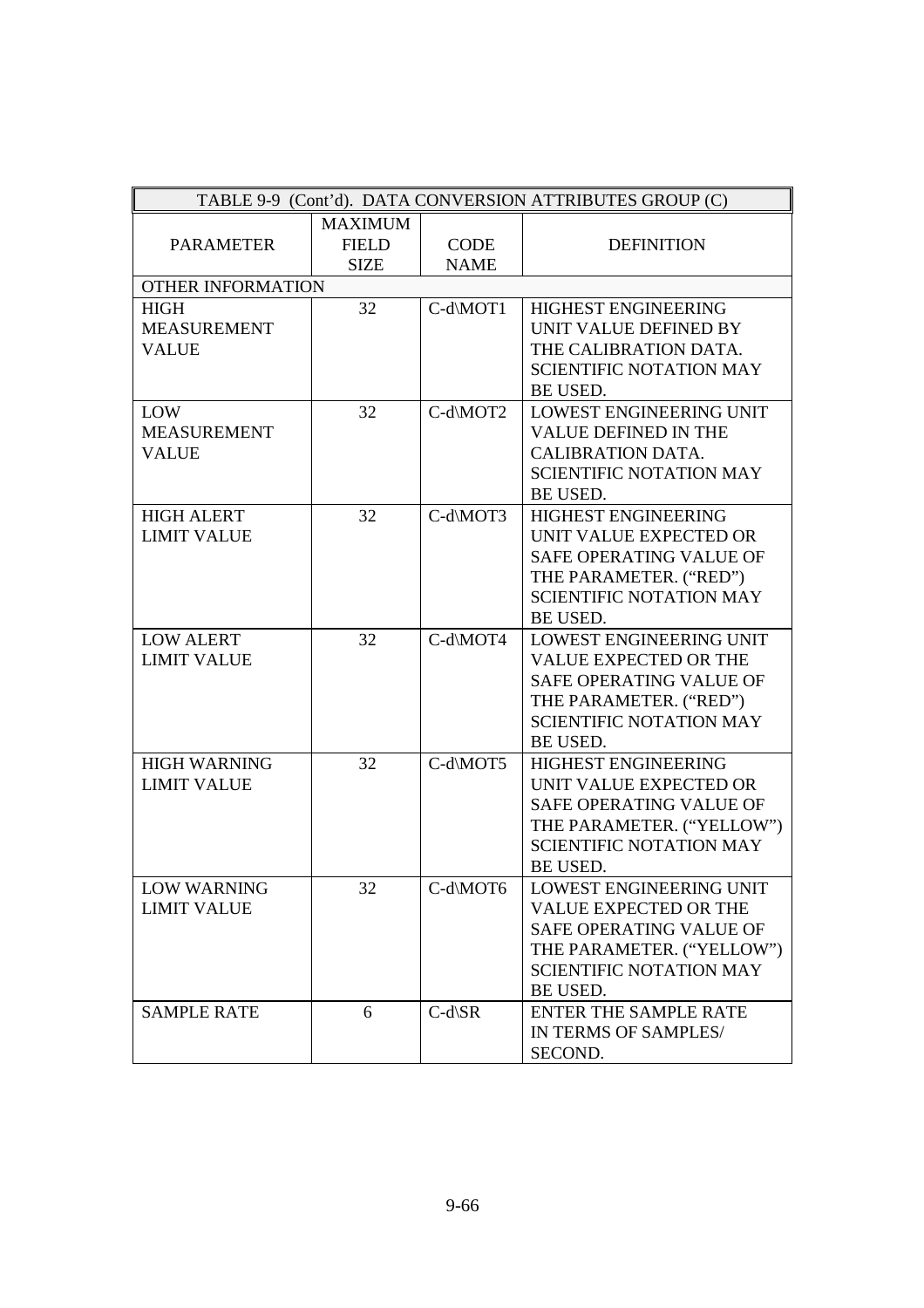| TABLE 9-9 (Cont'd). DATA CONVERSION ATTRIBUTES GROUP (C) |                                               |                            |                                                                                                                                                                                                                                                                                                                                                                                 |  |  |
|----------------------------------------------------------|-----------------------------------------------|----------------------------|---------------------------------------------------------------------------------------------------------------------------------------------------------------------------------------------------------------------------------------------------------------------------------------------------------------------------------------------------------------------------------|--|--|
| <b>PARAMETER</b>                                         | <b>MAXIMUM</b><br><b>FIELD</b><br><b>SIZE</b> | <b>CODE</b><br><b>NAME</b> | <b>DEFINITION</b>                                                                                                                                                                                                                                                                                                                                                               |  |  |
| <b>DATA CONVERSION</b>                                   |                                               |                            |                                                                                                                                                                                                                                                                                                                                                                                 |  |  |
| <b>CONVERSION</b><br><b>TYPE</b>                         | 3                                             | C-d\DCT                    | DEFINE THE CHARACTERISTICS<br><b>OF</b><br>THE DATA CONVERSION:<br>NONE - 'NON'<br><b>ENGINEERING UNITS:</b><br>PAIR SETS - 'PRS'<br><b>COEFFICIENTS - 'COE'</b><br>DERIVED - 'DER'<br>DISCRETE - 'DIS'<br>PCM TIME - 'PTM'<br>1553 TIME - 'BTM'<br>DIGITAL VOICE - 'VOI'<br>DIGITAL VIDEO - 'VID'<br>SPECIAL PROCESSING -<br>'SP' (ENTER IN COMMENTS).<br><b>OTHER - 'OTH'</b> |  |  |
| <b>ENGINEERING UNITS CONVERSION</b>                      |                                               |                            |                                                                                                                                                                                                                                                                                                                                                                                 |  |  |
| <b>PAIR SETS</b>                                         |                                               |                            |                                                                                                                                                                                                                                                                                                                                                                                 |  |  |
| <b>NUMBER OF SETS</b>                                    | $\overline{2}$                                | $C-d\$ N                   | <b>SPECIFY THE NUMBER OF PAIR</b><br>SETS PROVIDED, n.                                                                                                                                                                                                                                                                                                                          |  |  |
| <b>APPLICATION</b>                                       | 1                                             | $C-d\$ S1                  | ARE THE PAIR SETS TO BE USED<br>TO DEFINE A POLYNOMINAL<br>CURVE FIT? 'Y' (YES) OR 'N'<br>(NO). IF THE ANSWER IS NO,<br>THEN THE PAIR SETS ARE TO<br>BE USED AS A "TABLE LOOKUP"<br>WITH LINEAR INTERPOLATION<br>BETWEEN THE DEFINED POINTS.                                                                                                                                    |  |  |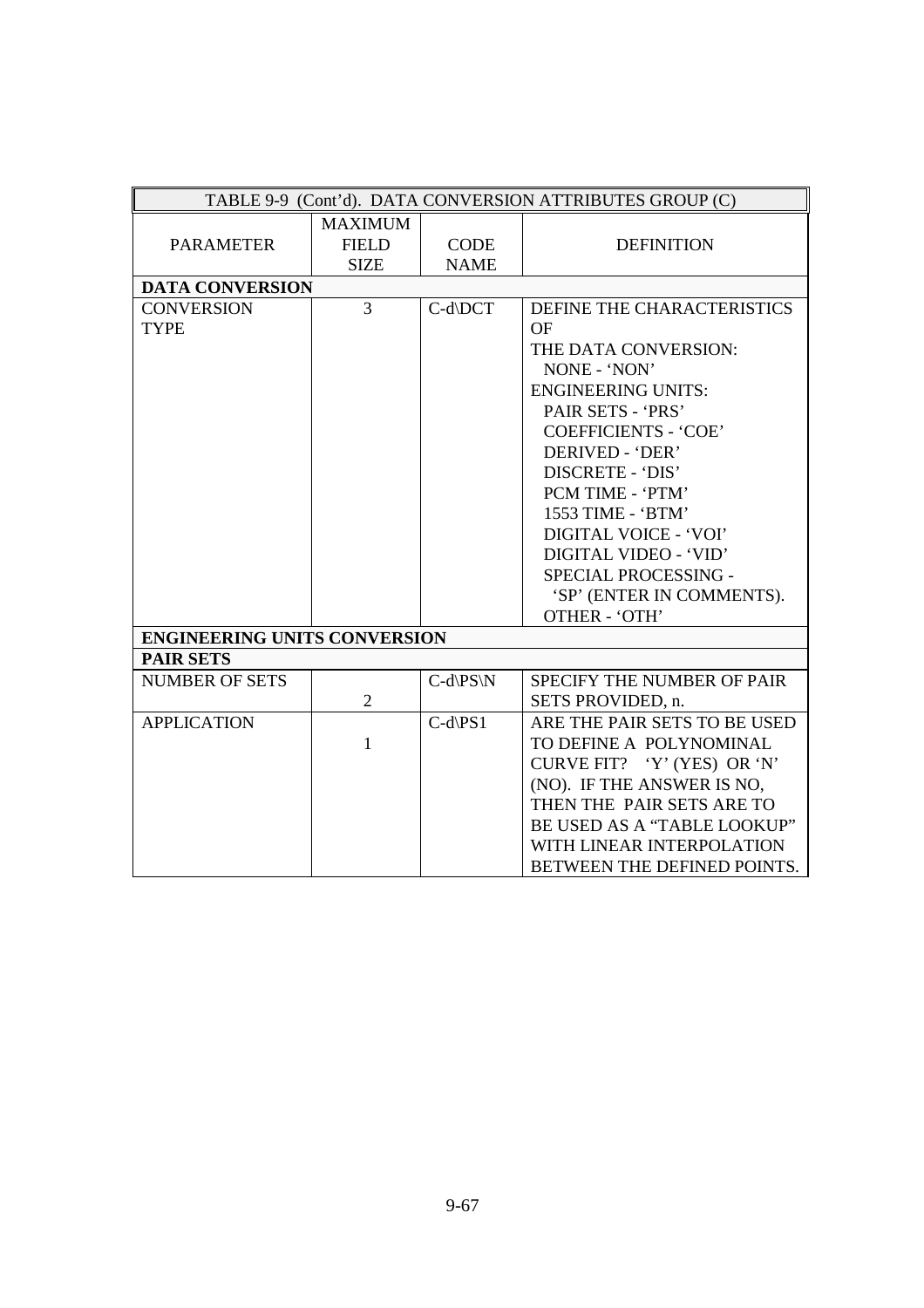| TABLE 9-9 (Cont'd). DATA CONVERSION ATTRIBUTES GROUP (C) |                |                              |                                 |  |
|----------------------------------------------------------|----------------|------------------------------|---------------------------------|--|
|                                                          | <b>MAXIMUM</b> |                              |                                 |  |
| <b>PARAMETER</b>                                         | <b>FIELD</b>   | <b>CODE</b>                  | <b>DEFINITION</b>               |  |
|                                                          | <b>SIZE</b>    | <b>NAME</b>                  |                                 |  |
| <b>ORDER OF FIT</b>                                      | 2              | $C-d$ \PS2                   | SPECIFY THE ORDER OF THE        |  |
|                                                          |                |                              | <b>CURVE FIT TO BE</b>          |  |
|                                                          |                |                              | PERFORMED, m. AT LEAST 2        |  |
|                                                          |                |                              | PAIR SETS MUST BE               |  |
|                                                          |                |                              | PROVIDED, AND A MAXIMUM         |  |
|                                                          |                |                              | OF 32 PAIR SETS MAY BE          |  |
|                                                          |                |                              | <b>INCLUDED. TWELVE OR</b>      |  |
|                                                          |                |                              | <b>MORE PAIR SETS ARE</b>       |  |
|                                                          |                |                              | RECOMMENDED FOR A FIFTH         |  |
|                                                          |                |                              | ORDER FIT.                      |  |
| <b>TELEMETRY</b>                                         | 16             | $C-d\$ S3-n                  | TELEMETRY UNITS VALUE.          |  |
| <b>VALUE</b>                                             |                |                              |                                 |  |
| <b>ENGINEERING</b>                                       | 32             | $C-d\$ S4-n                  | <b>ENGINEERING UNITS VALUE.</b> |  |
| <b>UNITS VALUE</b>                                       |                |                              | <b>SCIENTIFIC NOTATION MAY</b>  |  |
|                                                          |                |                              | BE USED.                        |  |
| REPEAT THE ABOVE FOR THE n DATA SETS.                    |                |                              |                                 |  |
| <b>COEFFICIENTS</b>                                      |                |                              |                                 |  |
| <b>ORDER OF</b>                                          | $\overline{2}$ | $C-d\setminus CO\setminus N$ | SPECIFY THE ORDER OF THE        |  |
| <b>CURVE FIT</b>                                         |                |                              | POLYNOMINAL CURVE FIT, n.       |  |
| <b>DERIVED FROM</b>                                      | 1              | $C-d$ \CO1                   | <b>WERE THE COEFFICIENTS</b>    |  |
| <b>PAIR SET</b>                                          |                |                              | DERIVED FROM THE PAIR SET       |  |
|                                                          |                |                              | <b>CALIBRATION DATA</b>         |  |
|                                                          |                |                              | PROVIDED ('Y' OR 'N')? IF       |  |
|                                                          |                |                              | YES, PROVIDE A POINT OF         |  |
|                                                          |                |                              | <b>CONTACT IN THE COMMENTS</b>  |  |
|                                                          |                |                              | RECORD.                         |  |
| <b>COEFFICIENT</b>                                       | 32             | $C-d\setminus CO$            | <b>VALUE OF THE ZERO ORDER</b>  |  |
| (0)                                                      |                |                              | TERM (OFFSET). SCIENTIFIC       |  |
|                                                          |                |                              | NOTATION MAY BE USED.           |  |
| $N-TH$                                                   | 32             | $C-d\setminus CO-n$          | <b>VALUE OF THE COEFFICIENT</b> |  |
| <b>COEFFICIENT</b>                                       |                |                              | OF THE N-TH POWER OF X          |  |
|                                                          |                |                              | (FIRST ORDER COEFFICIENT IS     |  |
|                                                          |                |                              | THE EQUIVALENT OF BIT           |  |
|                                                          |                |                              | WEIGHT). SCIENTIFIC             |  |
|                                                          |                |                              | NOTATION MAY BE USED.           |  |
| REPEAT UNTIL ALL N+1 COEFFICIENTS ARE DEFINED.           |                |                              |                                 |  |
|                                                          |                |                              |                                 |  |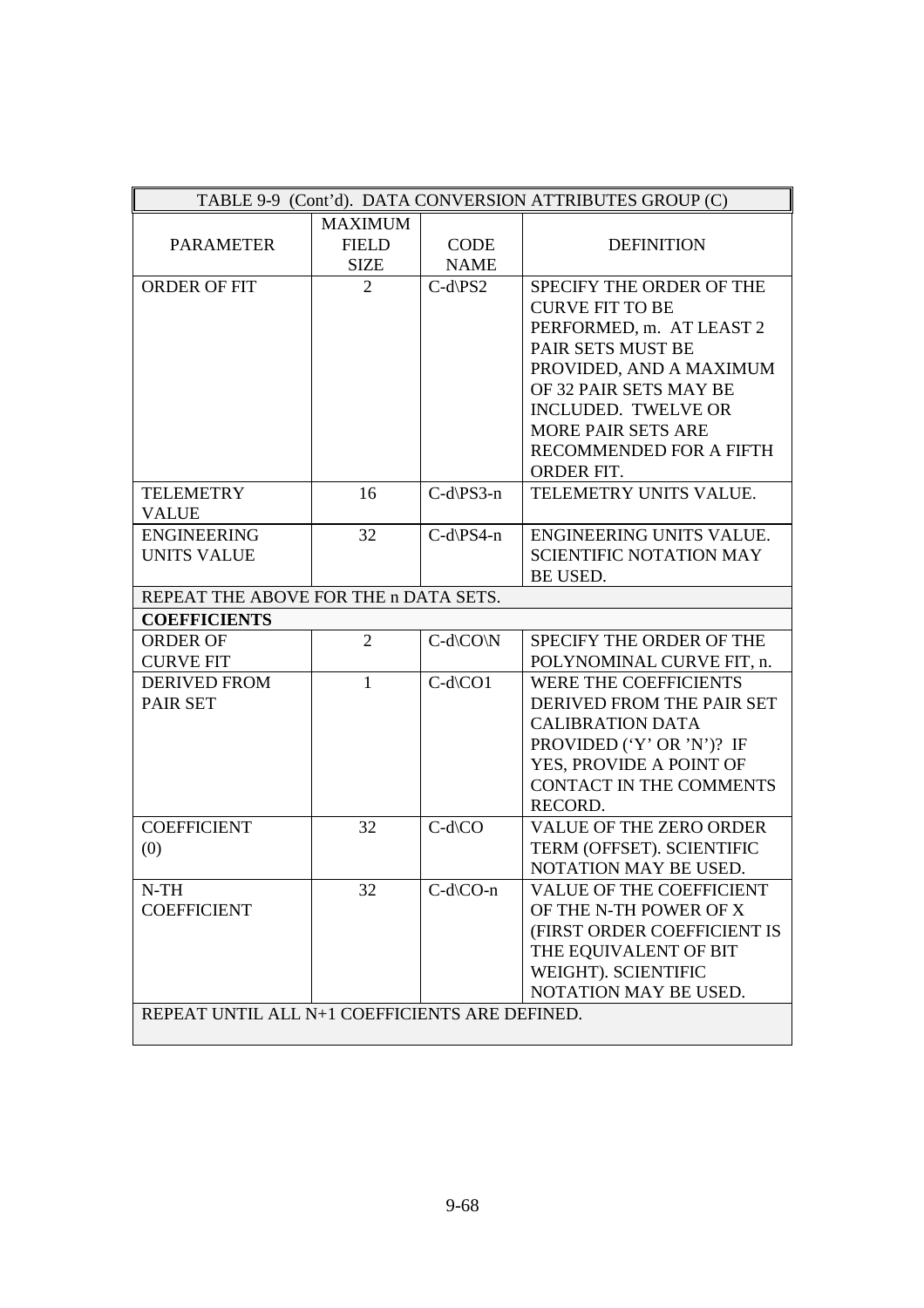| TABLE 9-9 (Cont'd). DATA CONVERSION ATTRIBUTES GROUP (C) |                                               |                            |                                 |  |
|----------------------------------------------------------|-----------------------------------------------|----------------------------|---------------------------------|--|
| <b>PARAMETER</b>                                         | <b>MAXIMUM</b><br><b>FIELD</b><br><b>SIZE</b> | <b>CODE</b><br><b>NAME</b> | <b>DEFINITION</b>               |  |
| <b>OTHER</b>                                             |                                               |                            |                                 |  |
| <b>DEFINITION OF</b>                                     | 1000                                          | C-d\OTH                    | DEFINE OTHER DATA               |  |
| <b>OTHER DATA</b>                                        |                                               |                            | <b>CONVERSION TECHNIQUE OR</b>  |  |
| <b>CONVERSION</b>                                        |                                               |                            | SPECIAL PROCESSING              |  |
|                                                          |                                               |                            | REQUIREMENT.                    |  |
| <b>DERIVED PARAMETER</b>                                 |                                               |                            |                                 |  |
| <b>NUMBER OF INPUT</b>                                   | $\overline{2}$                                | $C-d\D P\N$                | SPECIFY THE NUMBER OF           |  |
| <b>MEASURANDS</b>                                        |                                               |                            | <b>INPUT MEASURANDS USED TO</b> |  |
|                                                          |                                               |                            | DERIVE THIS PARAMETER.          |  |
| <b>MEASURAND#N</b>                                       | 32                                            | C-d\DP-n                   | SPECIFY THE NAME OF THE         |  |
|                                                          |                                               |                            | N-TH INPUT MEASURAND.           |  |
| CONTINUE UNTIL ALL n MEASURANDS ARE DEFINED.             |                                               |                            |                                 |  |
| <b>NUMBER OF INPUT</b>                                   | $\overline{2}$                                | C-d\DPC                    | SPECIFY THE NUMBER OF           |  |
| <b>CONSTANTS</b>                                         |                                               | $\mathsf{N}$               | <b>INPUT CONSTANTS USED TO</b>  |  |
|                                                          |                                               |                            | DERIVE THIS PARAMETER           |  |
| <b>CONSTANT#N</b>                                        | 32                                            | C-d\DPC-n                  | SPECIFY THE VALUE FOR THE       |  |
|                                                          |                                               |                            | N-TH CONSTANT. SCIENTIFIC       |  |
|                                                          |                                               |                            | NOTATION MAY BE USED.           |  |
| CONTINUE UNTIL ALL n CONSTANTS ARE DEFINED.              |                                               |                            |                                 |  |
| <b>ALGORITHM</b>                                         | 240                                           | $C-d\D{P}A$                | DEFINE THE ALGORITHM TO         |  |
|                                                          |                                               |                            | BE USED IN DERIVING THE         |  |
|                                                          |                                               |                            | PARAMETER.                      |  |
| <b>DISCRETE</b>                                          |                                               |                            |                                 |  |
| <b>NUMBER OF</b>                                         | $\overline{2}$                                | $C-d\DIC\N$                | HOW MANY EVENTS ARE             |  |
| <b>EVENTS</b>                                            |                                               |                            | <b>ASSOCIATED WITH THIS</b>     |  |
|                                                          |                                               |                            | DISCRETE FIELD, n?              |  |
| <b>NUMBER OF</b>                                         | $\overline{2}$                                | C-d\DICI\                  | <b>NUMBER OF INDICATORS:</b>    |  |
| <b>INDICATORS</b>                                        |                                               | N                          | FOR A PCM SYSTEM, PROVIDE       |  |
|                                                          |                                               |                            | THE NUMBER OF BITS USED         |  |
|                                                          |                                               |                            | FOR THIS DISCRETE SET. FOR      |  |
|                                                          |                                               |                            | A PAM OR ANALOG CHANNEL,        |  |
|                                                          |                                               |                            | PROVIDE THE NUMBER OF           |  |
|                                                          |                                               |                            | LEVELS USED TO DEFINE THIS      |  |
|                                                          |                                               |                            | DISCRETE SET.                   |  |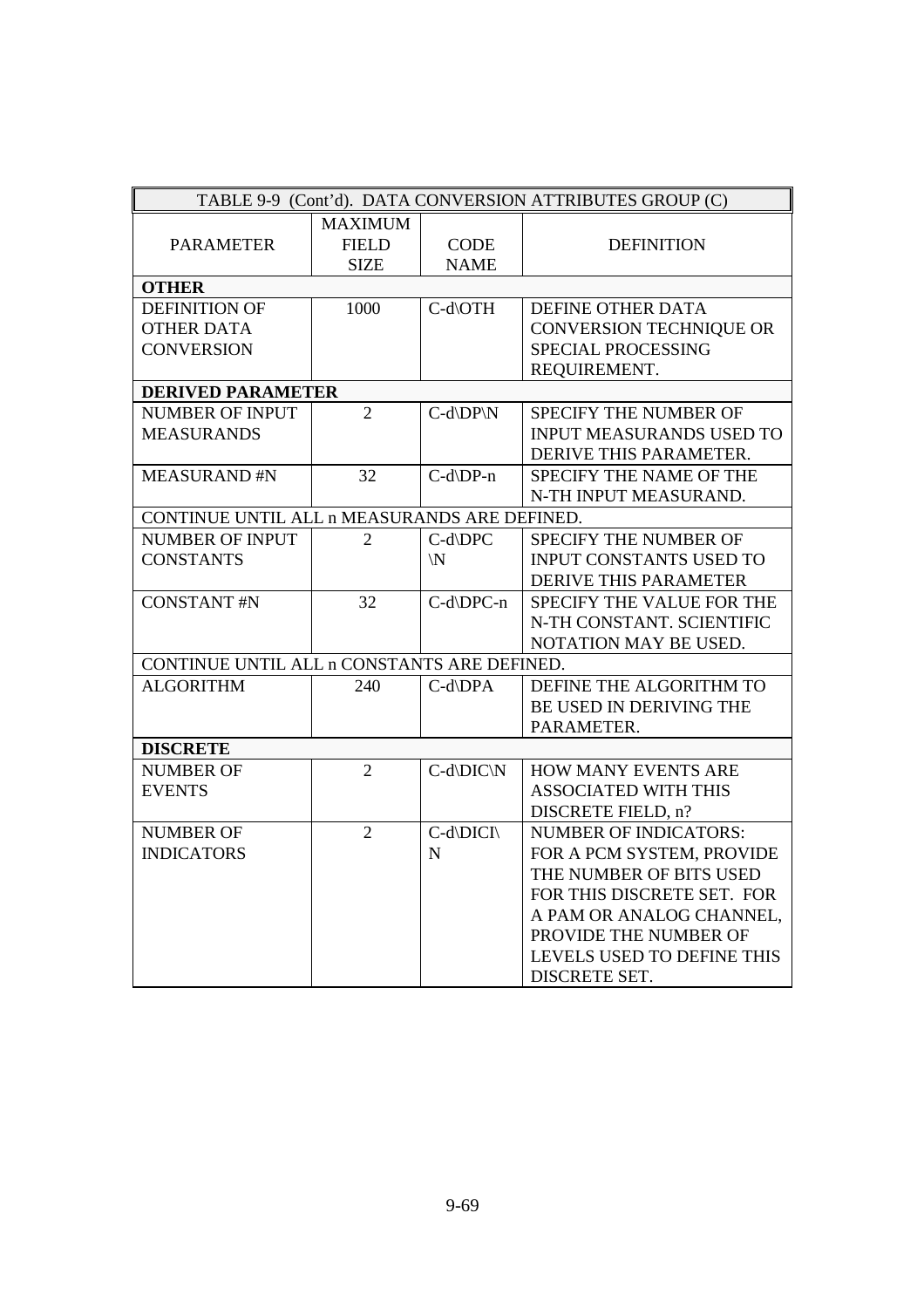| TABLE 9-9 (Cont'd). DATA CONVERSION ATTRIBUTES GROUP (C) |                |                               |                                                                |  |
|----------------------------------------------------------|----------------|-------------------------------|----------------------------------------------------------------|--|
|                                                          | <b>MAXIMUM</b> |                               |                                                                |  |
| <b>PARAMETER</b>                                         | <b>FIELD</b>   | <b>CODE</b>                   | <b>DEFINITION</b>                                              |  |
|                                                          | <b>SIZE</b>    | <b>NAME</b>                   |                                                                |  |
| <b>CONVERSION</b>                                        | 16             | C-d\DICC-n                    | TELEMETRY VALUE, COUNTS                                        |  |
| <b>DATA</b>                                              |                |                               | FOR PCM, PERCENT OF FULL                                       |  |
|                                                          |                |                               | <b>SCALE FOR PAM OR ANALOG.</b>                                |  |
| <b>PARAMETER</b>                                         | 240            | C-d\DICP-n                    | DEFINE THE EVENT FOR THE                                       |  |
| <b>EVENT</b>                                             |                |                               | BIT OR BIT FIELD IN A WORD                                     |  |
| <b>DEFINITION</b>                                        |                |                               | THAT CORRESPONDS TO A                                          |  |
|                                                          |                |                               | DISCRETE EVENT OR THE                                          |  |
|                                                          |                |                               | PERCENT FULL SCALE VALUE                                       |  |
|                                                          |                |                               | SUCH AS SWITCH ON OR OFF.                                      |  |
|                                                          |                |                               | CONTINUE TO DEFINE THE EVENTS FOR EACH BIT PATTERN OR VALUE OF |  |
| THE DISCRETE MEASURAND.                                  |                |                               |                                                                |  |
| <b>PCM TIME</b>                                          |                |                               |                                                                |  |
| PCM TIME WORD                                            | $\mathbf{1}$   | $C-d\$ PTM                    | SPECIFY THE PCM TIME WORD                                      |  |
| <b>FORMAT</b>                                            |                |                               | FORMAT USED, AS DEFINED                                        |  |
|                                                          |                |                               | IN PARAGRAPH 4.7.                                              |  |
|                                                          |                |                               | HIGH ORDER TIME - 'H'                                          |  |
|                                                          |                |                               | LOW ORDER TIME - 'L'                                           |  |
|                                                          |                |                               | MICROSECOND TIME - 'M'                                         |  |
| <b>1553 TIME</b>                                         |                |                               |                                                                |  |
| 1553 TIME WORD                                           | $\mathbf{1}$   | $C-d\B)TM$                    | SPECIFY THE 1553 TIME WORD                                     |  |
| <b>FORMAT</b>                                            |                |                               | FORMAT USED, AS DEFINED                                        |  |
|                                                          |                |                               | IN PARAGRAPHS 4.7 AND 8.5.                                     |  |
|                                                          |                |                               | HIGH ORDER TIME - 'H'                                          |  |
|                                                          |                |                               | LOW ORDER TIME - 'L'                                           |  |
|                                                          |                |                               | MICROSECOND TIME - 'M'                                         |  |
|                                                          |                |                               | RESPONSE TIME - 'R'                                            |  |
| <b>DIGITAL VOICE</b>                                     |                |                               |                                                                |  |
| <b>ENCODING</b>                                          | $\overline{4}$ | $C-d\setminus VOI\setminus E$ | <b>SPECIFY THE VOICE</b>                                       |  |
| <b>METHOD</b>                                            |                |                               | ENCODING METHOD USED.                                          |  |
|                                                          |                |                               | CVSD - 'CVSD'                                                  |  |
|                                                          |                |                               | OTHER - 'OTHR'                                                 |  |
| <b>DESCRIPTION</b>                                       | 640            | C-d\VOI\D                     | SPECIFY THE DECODING                                           |  |
|                                                          |                |                               | ALGORITHM TO BE USED.                                          |  |